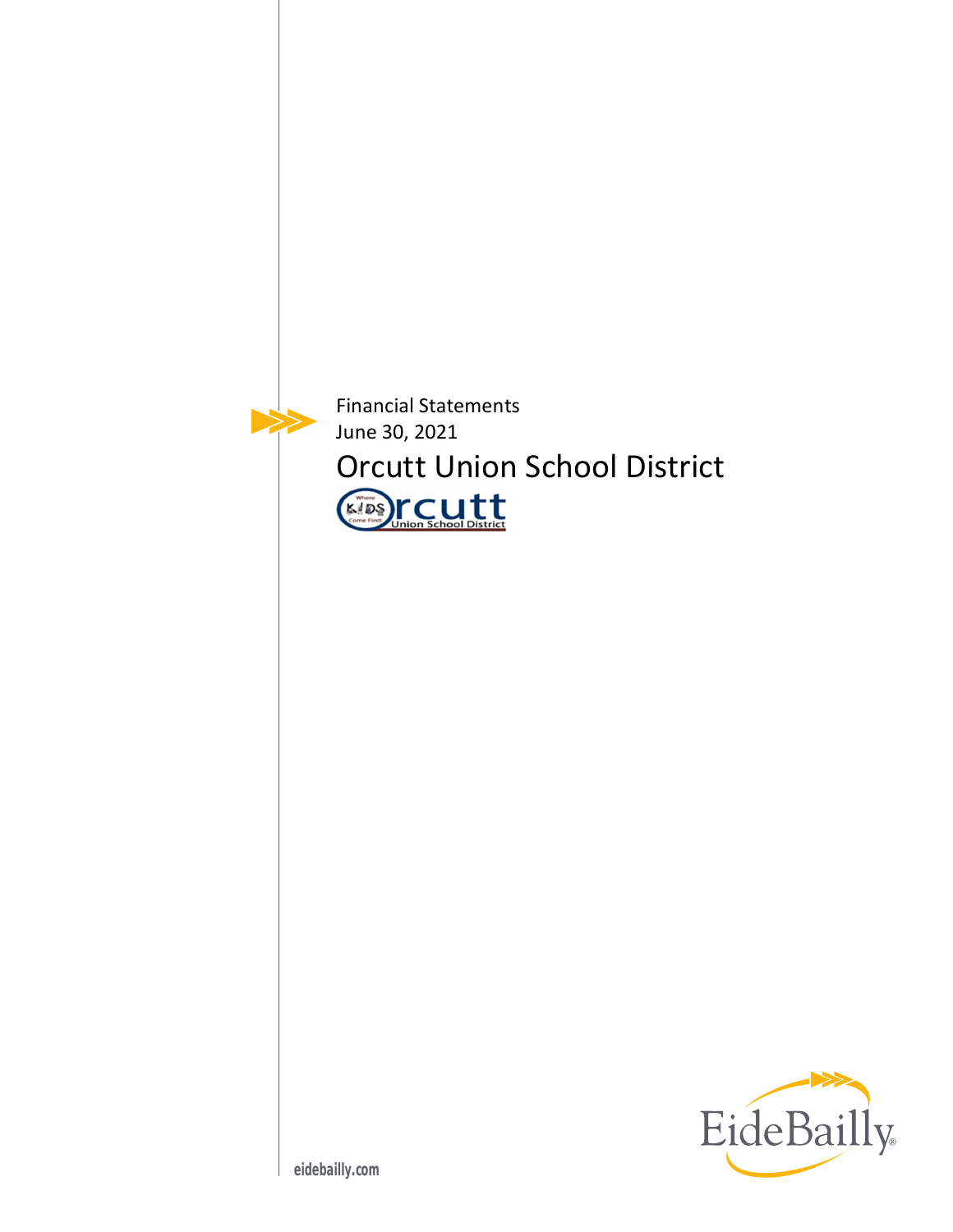| <b>Government Wide Financial Statements</b>                                                                                                                                                                                                                                                       |  |
|---------------------------------------------------------------------------------------------------------------------------------------------------------------------------------------------------------------------------------------------------------------------------------------------------|--|
|                                                                                                                                                                                                                                                                                                   |  |
| <b>Government Fund Financial Statements</b>                                                                                                                                                                                                                                                       |  |
| Reconciliation of the Governmental Funds Balance Sheet to the Statement of Net Position 16<br>Statement of Revenues, Expenditures, and Changes in Fund Balances - Governmental Funds18<br>Reconciliation of the Statement of Revenues, Expenditures, and Changes in Fund Balances of Governmental |  |
| <b>Proprietary Fund Financial Statements</b>                                                                                                                                                                                                                                                      |  |
| Statement of Revenues, Expenses, and Changes in Fund Net Position - Proprietary Funds 22                                                                                                                                                                                                          |  |
|                                                                                                                                                                                                                                                                                                   |  |
| Required Supplementary Information                                                                                                                                                                                                                                                                |  |
|                                                                                                                                                                                                                                                                                                   |  |
| Supplementary Information                                                                                                                                                                                                                                                                         |  |
| Reconciliation of Annual Financial and Budget Report with Audited Financial Statements 77<br>Combining Statement of Revenues, Expenditures, and Changes in Fund Balances - Non-Major Governmental                                                                                                 |  |
|                                                                                                                                                                                                                                                                                                   |  |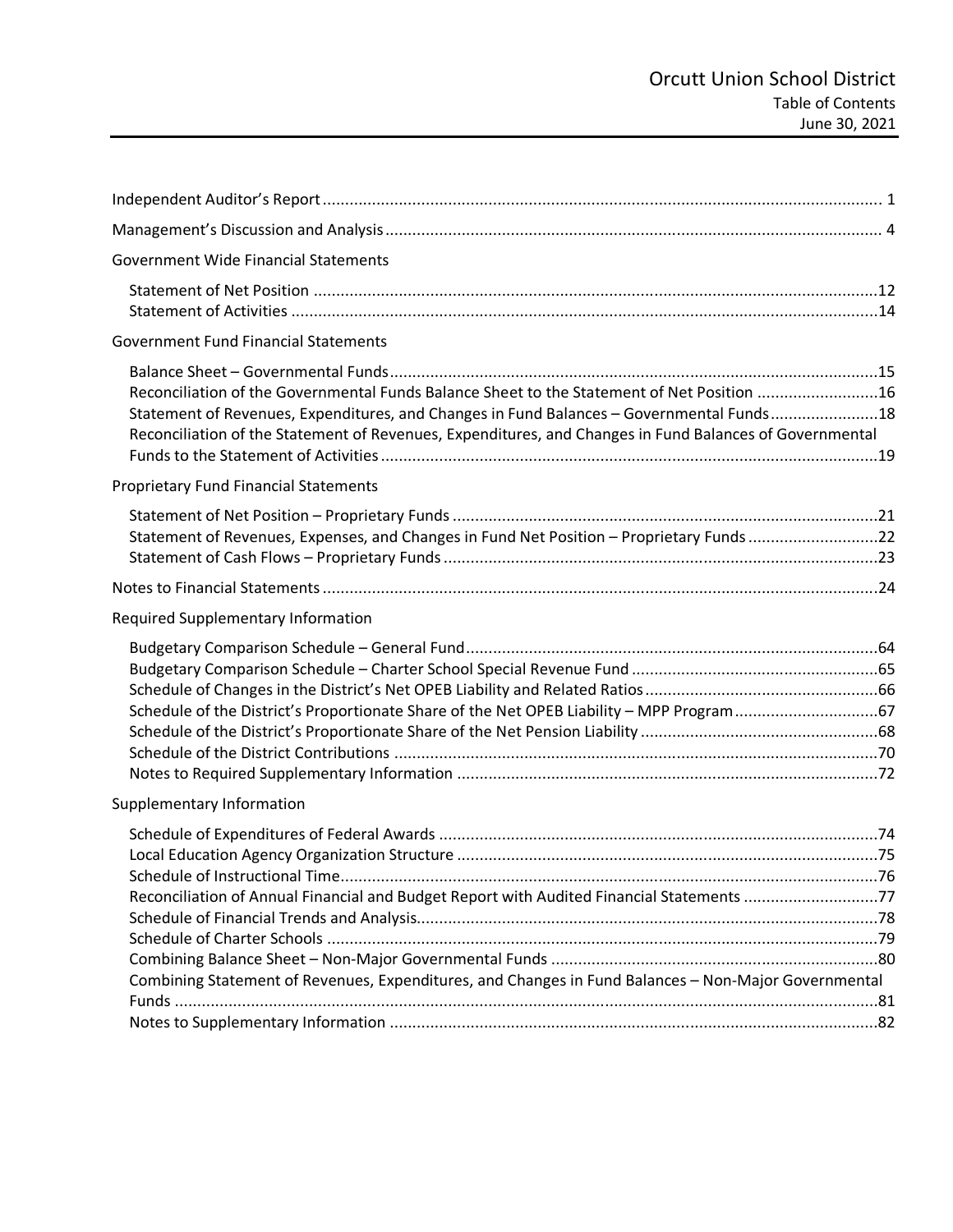Independent Auditor's Reports

| Independent Auditor's Report on Internal Control over Financial Reporting and on Compliance and Other<br>Matters Based on an Audit of Financial Statements Performed in Accordance with Government Auditing |  |
|-------------------------------------------------------------------------------------------------------------------------------------------------------------------------------------------------------------|--|
|                                                                                                                                                                                                             |  |
| Independent Auditor's Report on Compliance for the Major Federal Program; Report on Internal Control Over                                                                                                   |  |
|                                                                                                                                                                                                             |  |
|                                                                                                                                                                                                             |  |
| Schedule of Findings and Questioned Costs                                                                                                                                                                   |  |
|                                                                                                                                                                                                             |  |
|                                                                                                                                                                                                             |  |
|                                                                                                                                                                                                             |  |
|                                                                                                                                                                                                             |  |
|                                                                                                                                                                                                             |  |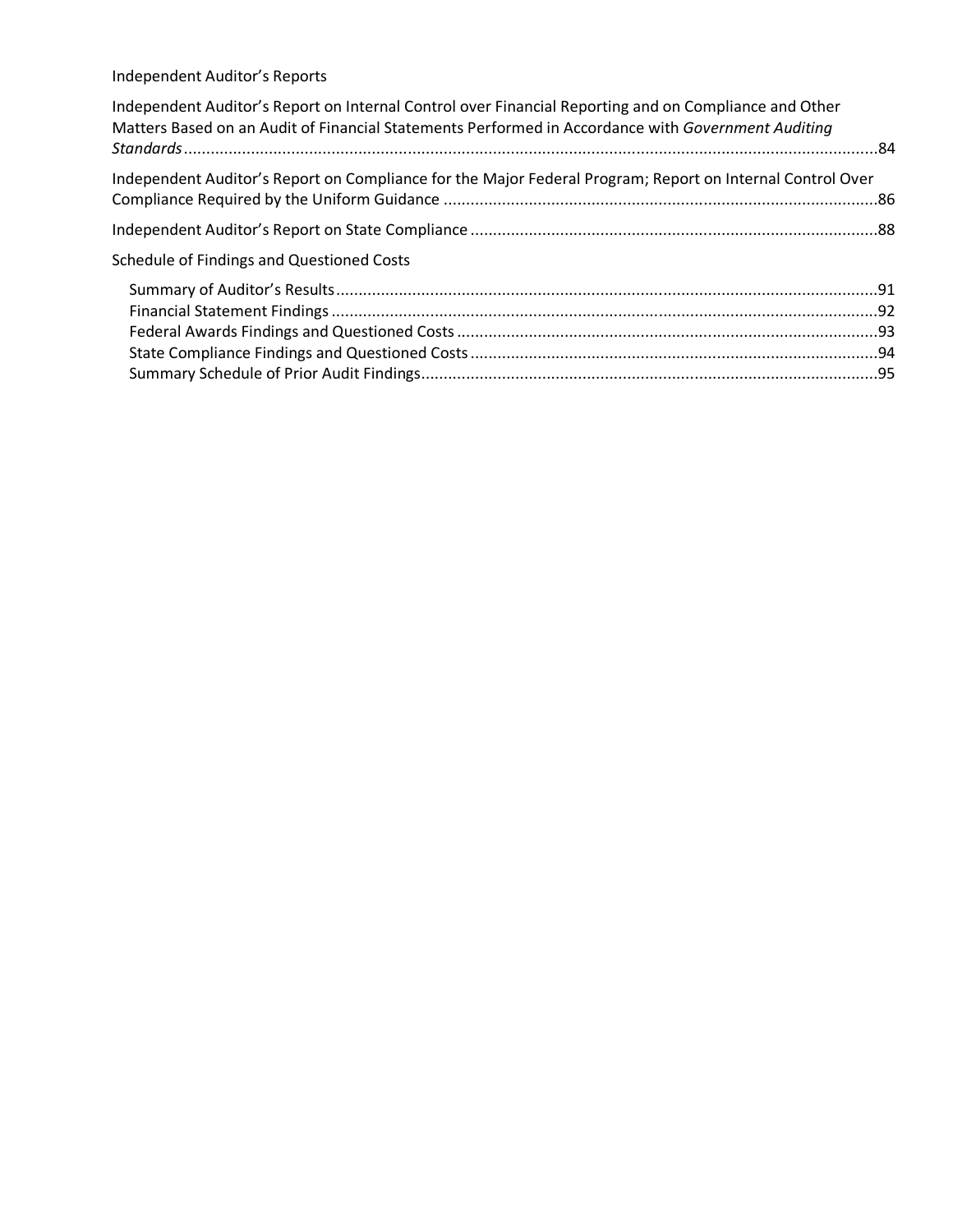

**CPAs & BUSINESS ADVISORS** 

#### **Independent Auditor's Report**

To the Board of Directors Orcutt Union School District Orcutt, California

### **Report on the Financial Statements**

We have audited the accompanying financial statements of the governmental activities, each major fund, and the aggregate remaining fund information of Orcutt Union School District (the District) as of and for the year ended June 30, 2021, and the related notes to the financial statements, which collectively comprise the District's basic financial statements as listed in the table of contents.

### **Management's Responsibility for the Financial Statements**

Management is responsible for the preparation and fair presentation of these financial statements in accordance with accounting principles generally accepted in the United States of America; this includes the design, implementation, and maintenance of internal control relevant to the preparation and fair presentation of financial statements that are free from material misstatement, whether due to fraud or error.

# **Auditor's Responsibility**

Our responsibility is to express opinions on these financial statements based on our audit. We conducted our audit in accordance with auditing standards generally accepted in the United States of America and the standards applicable to financial audits contained in *Government Auditing Standards,*  issued by the Comptroller General of the United States. Those standards require that we plan and perform the audit to obtain reasonable assurance about whether the financial statements are free from material misstatement.

An audit involves performing procedures to obtain audit evidence about the amounts and disclosures in the financial statements. The procedures selected depend on the auditor's judgment, including the assessment of the risks of material misstatement of the financial statements, whether due to fraud or error. In making those risk assessments, the auditor considers internal control relevant to the entity's preparation and fair presentation of the financial statements in order to design audit procedures that are appropriate in the circumstances, but not for the purpose of expressing an opinion on the effectiveness of the entity's internal control. Accordingly, we express no such opinion. An audit also includes evaluating the appropriateness of accounting policies used and the reasonableness of significant accounting estimates made by management, as well as evaluating the overall presentation of the financial statements.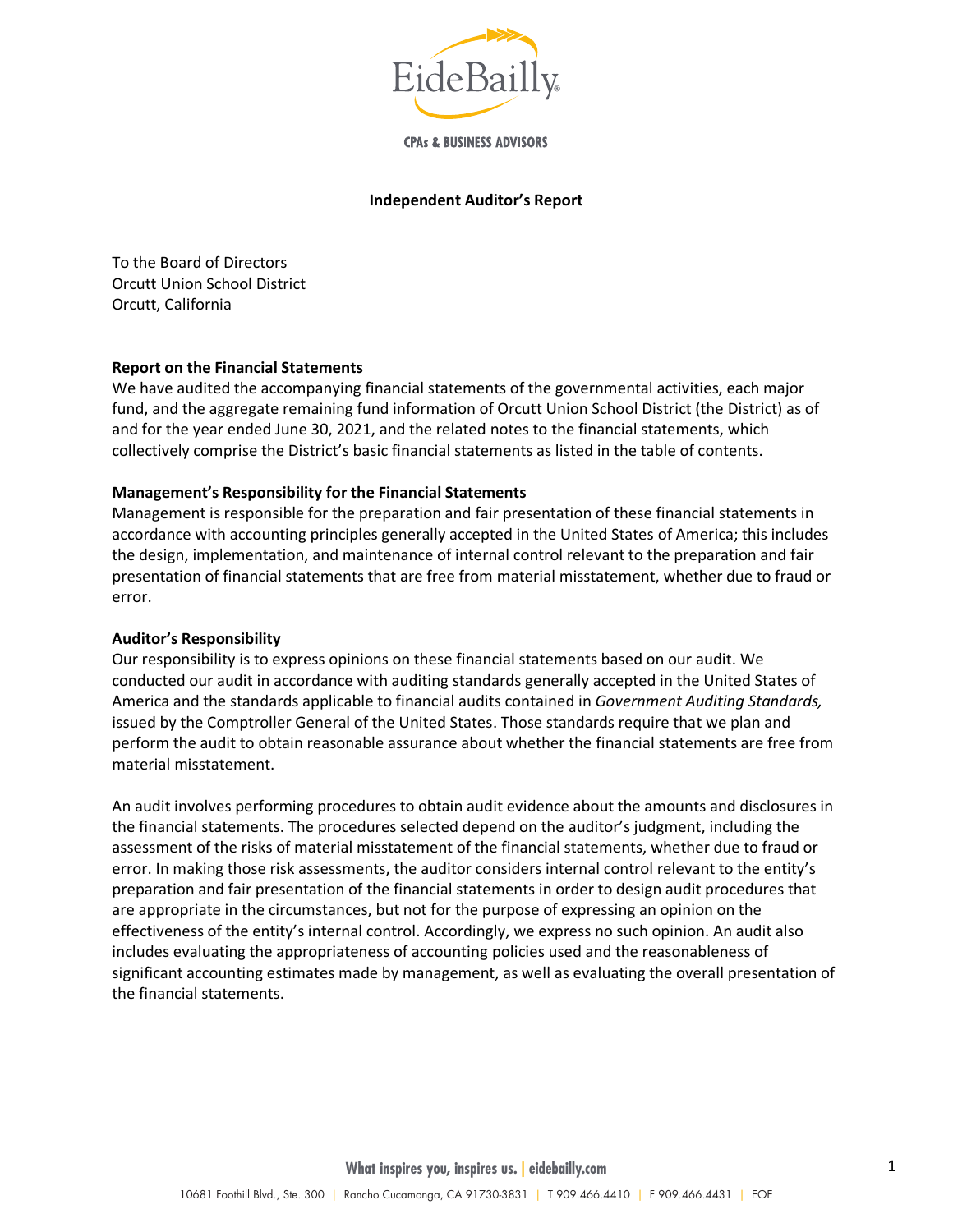We believe that the audit evidence we have obtained is sufficient and appropriate to provide a basis for our audit opinions.

# **Opinions**

In our opinion, the financial statements referred to above present fairly, in all material respects, the respective financial position of the governmental activities, each major fund, and the aggregate remaining fund information of the District, as of June 30, 2021, and the respective changes in financial position and, where applicable, cash flows thereof for the year then ended in accordance with accounting principles generally accepted in the United States of America.

# **Emphasis of Matter – Change in Accounting Principle**

As discussed in Notes 1 and 15 to the financial statements, the District has adopted the provisions of GASB Statement No. 84, Fiduciary Activities, which has resulted in a restatement of the net position and fund balance as of July 1, 2020. Our opinions are not modified with respect to this matter.

# **Other Matters**

# *Required Supplementary Information*

Accounting principles generally accepted in the United States of America require that the management's discussion and analysis on pages 4 through 11, budgetary comparison information on pages 64 and 65, schedule of changes in the District's net OPEB liability and related ratios on page 66, schedule of the District's proportionate share of the net OPEB liability – MPP program on page 67, schedule of the District's proportionate share of the net pension liability on pages 68 and 69, and schedule of District contributions on pages 70 and 71, be presented to supplement the basic financial statements. Such information, although not a part of the basic financial statements, is required by the Governmental Accounting Standards Board, who considers it to be an essential part of financial reporting for placing the basic financial statements in an appropriate operational, economic, or historical context. We have applied certain limited procedures to the required supplementary information in accordance with auditing standards generally accepted in the United States of America, which consisted of inquiries of management about the methods of preparing the information and comparing the information for consistency with management's responses to our inquiries, the basic financial statements, and other knowledge we obtained during our audit of the basic financial statements. We do not express an opinion or provide any assurance on the information because the limited procedures do not provide us with sufficient evidence to express an opinion or provide any assurance.

# *Other Information*

Our audit was conducted for the purpose of forming opinions on the financial statements that collectively comprise the District's financial statements. The combining non-major governmental fund financial statements, Schedule of Expenditures of Federal Awards as required by the audit requirements of Title 2 U.S. Code of Federal Regulations (CFR) Part 200, *Uniform Administrative Requirements, Cost Principles, and Audit Requirements for Federal Awards* (Uniform Guidance), and other supplementary information listed in the table of contents are presented for purposes of additional analysis and are not a required part of the financial statements.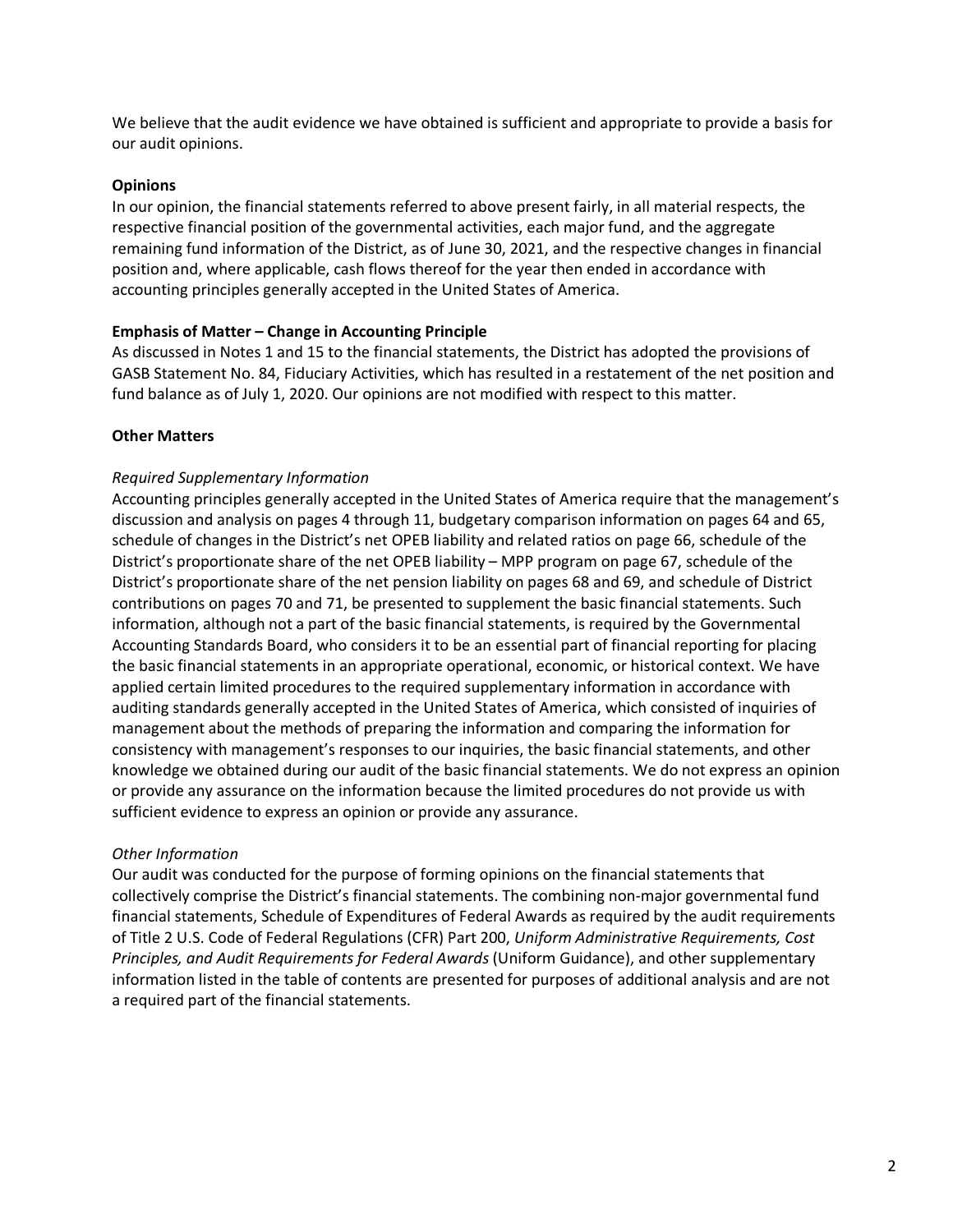The combining non-major governmental fund financial statements, the Schedule of Expenditures of Federal Awards, and the other supplementary information listed in the table of contents are the responsibility of management and were derived from and relate directly to the underlying accounting and other records used to prepare the basic financial statements. Such information has been subjected to the auditing procedures applied in the audit of the basic financial statements and certain additional procedures, including comparing and reconciling such information directly to the underlying accounting and other records used to prepare the basic financial statements or to the basic financial statements themselves, and other additional procedures in accordance with auditing standards generally accepted in the United States of America. In our opinion, the combining non-major governmental fund financial statements, the Schedule of Expenditures of Federal Awards, and the other supplementary information listed in the table of contents are fairly stated, in all material respects, in relation to the basic financial statements as a whole.

### **Other Reporting Required by** *Government Auditing Standards*

In accordance with *Government Auditing Standards*, we have also issued a report dated March 29, 2022 on our consideration of the District's internal control over financial reporting and on our tests of its compliance with certain provisions of laws, regulations, contracts, grant agreements, and other matters. The purpose of that report is solely to describe the scope of our testing of internal control over financial reporting and compliance and the results of that testing, and not to provide an opinion on the effectiveness of the District's internal control over financial reporting or on compliance. That report is an integral part of an audit performed in accordance with *Government Auditing Standards* in considering the District's internal control over financial reporting and compliance.

Fade Sailly LLP

Rancho Cucamonga, California March 29, 2022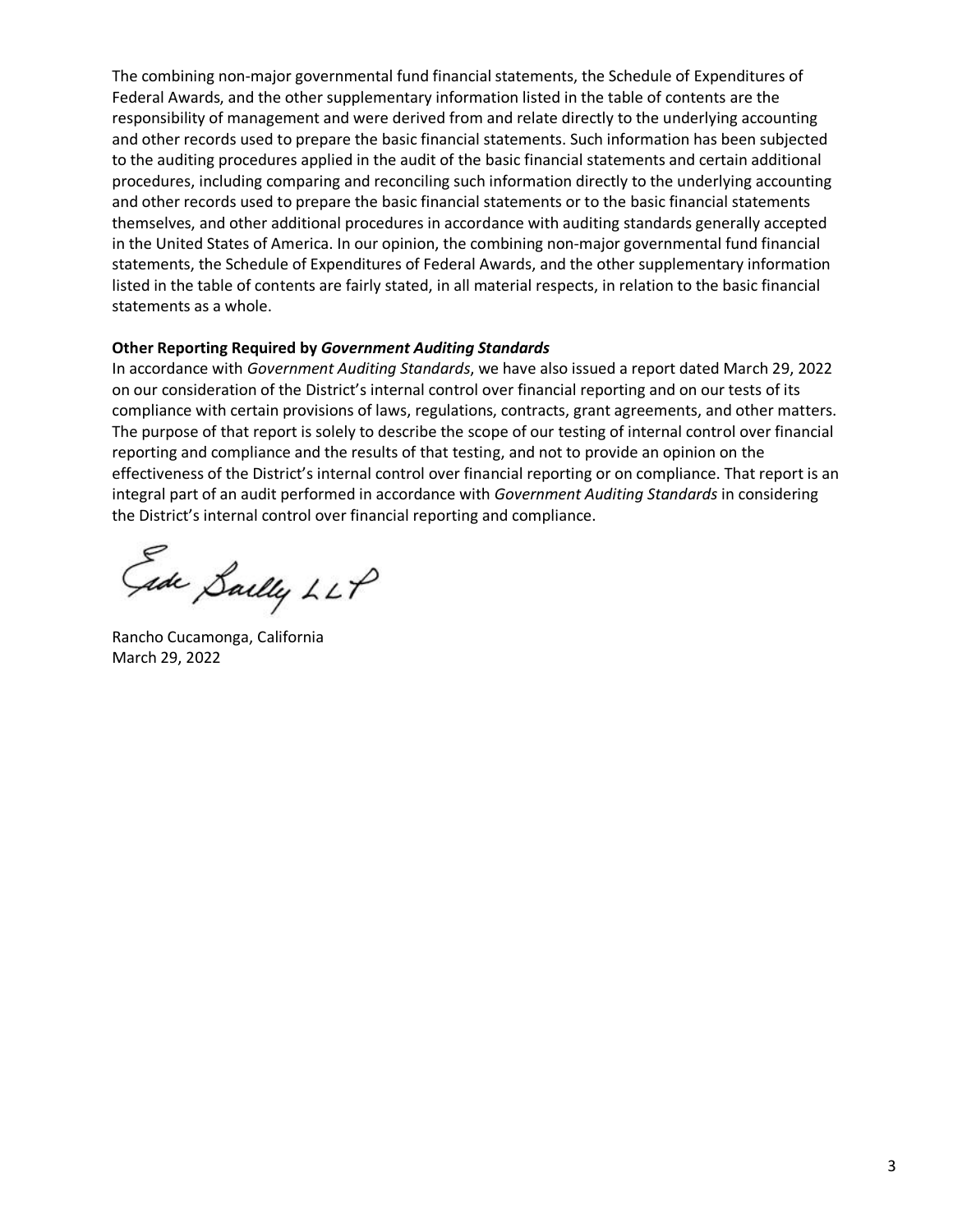

# **ORCUTT** Union School District

Where a Dedicated Staff Means Kids Come First

#### BOARD OF TRUSTEES

SHAUN HENDERSON LISA MORININI LIZ PHILLIPS MARK STELLER MELANIE WAFFLE

HOLLY EDDS, Ed.D. District Superintendent JOE DANA Assistant Superintendent SUSAN SALUCCI Assistant Superintendent

This section of Orcutt Union School District's (the District) annual financial report presents our discussion and analysis of the District's financial performance during the fiscal year that ended on June 30, 2021, with comparative information for the year ended June 30, 2020. Please read it in conjunction with the District's financial statements, which immediately follow this section.

# **OVERVIEW OF THE FINANCIAL STATEMENTS**

# **The Financial Statements**

The financial statements presented herein include all of the activities of the District and its component units using the integrated approach as prescribed by Governmental Accounting Standards Board (GASB) Statement No. 34.

The Government-Wide Financial Statements present the financial picture of the District from the economic resources measurement focus using the accrual basis of accounting. They present governmental activities and proprietary activities separately. These statements include all assets of the District (including capital assets), deferred outflows of resources, as well as all liabilities (including long-term liabilities) and deferred inflows of resources. Additionally, certain eliminations have occurred as prescribed by the statement in regards to interfund activity, payables, and receivables.

The *Fund Financial Statements* include statements for each of the two categories of activities: governmental and proprietary.

- The *Governmental Funds* are prepared using the current financial resources measurement focus and modified accrual basis of accounting.
- The *Proprietary Funds* are prepared using the economic resources measurement focus and the accrual basis of accounting.

*Reconciliation of the Fund Financial Statements to the Government-Wide Financial Statements* is provided to explain the differences created by the integrated approach.

The Primary unit of the government is the Orcutt Union School District.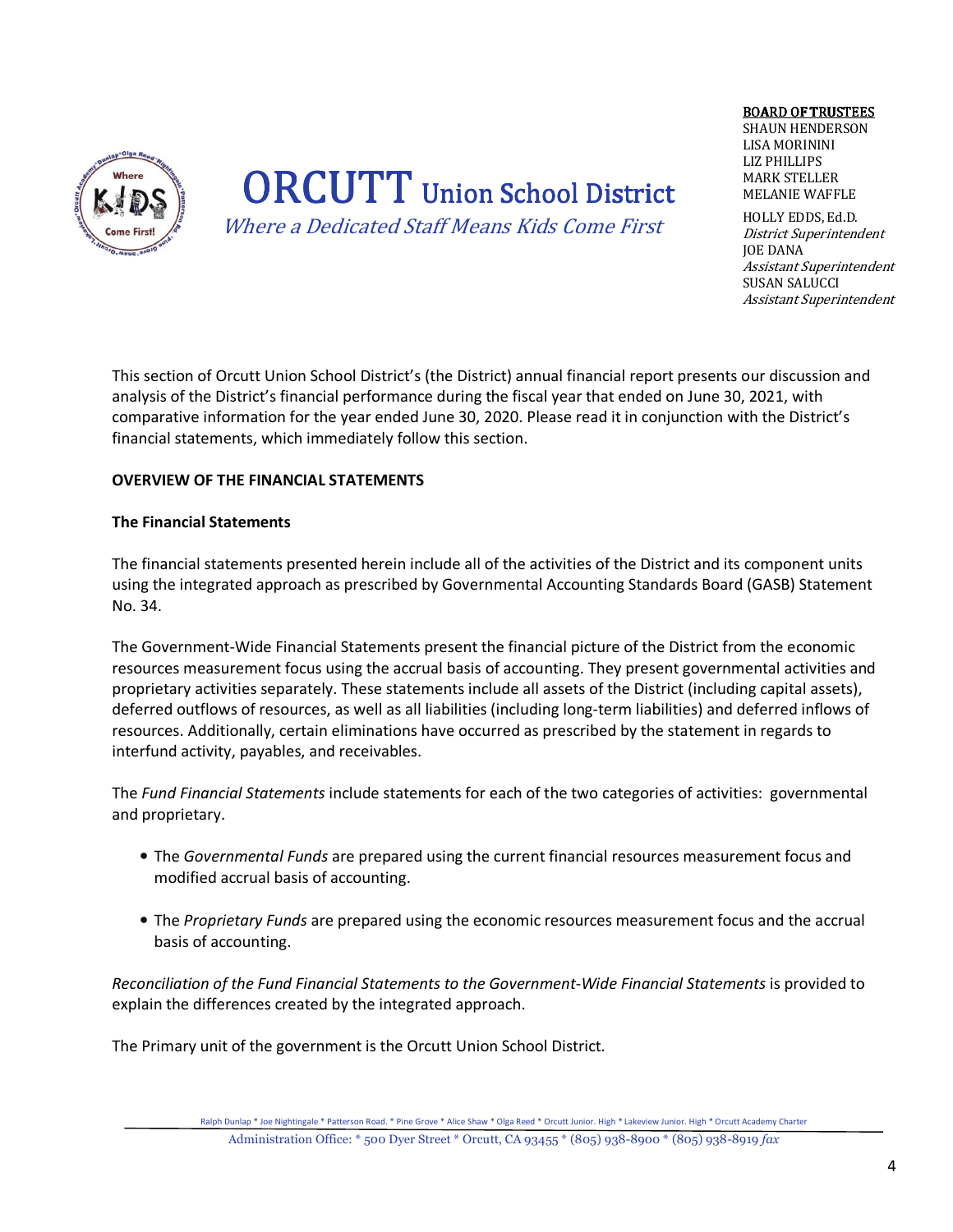### **REPORTING THE DISTRICT AS A WHOLE**

### **The Statement of Net Position and the Statement of Activities**

The *Statement of Net Position* and the *Statement of Activities* report information about the District as a whole and about its activities. These statements include all assets, deferred outflows of resources, liabilities, and deferred inflows of resources of the District using the accrual basis of accounting*,* which is similar to the accounting used by most private-sector companies. All of the current year's revenues and expenses are taken into account regardless of when cash is received or paid.

These two statements report the District's net position and changes in them. Net position is the difference between assets and liabilities, which is one way to measure the District's financial health, or financial position. Over time, increases or decreases in the District's net position are one indicator of whether its financial health is improving or deteriorating. Other factors to consider are changes in the District's property tax base and the condition of the District's facilities.

The relationship between revenues and expenses is the District's operating results*.* Since the governing board's responsibility is to provide services to our students and not to generate profit as commercial entities do, one must consider other factors when evaluating the overall health of the District. The quality of the education and the safety of our schools will likely be an important component in this evaluation.

In the *Statement of Net Position* and the *Statement of Activities*, we separate the District activities as follows:

**Governmental Activities** – The District reports all of its services in this category. This includes the education of kindergarten through grade twelve students, adult education students, the operation of child development activities, and the on-going effort to improve and maintain buildings and sites. Property taxes, State income taxes, user fees, interest income, Federal, State, and local grants, as well as general obligation bonds, finance these activities.

# **REPORTING THE DISTRICT'S MOST SIGNIFICANT FUNDS**

# **Fund Financial Statements**

The fund financial statements provide detailed information about the most significant funds - not the District as a whole. Some funds are required to be established by State law and by bond covenants. However, management establishes many other funds to help it control and manage money for particular purposes or to show that it is meeting legal responsibilities for using certain taxes, grants, and other money that it receives from the U.S. Department of Education.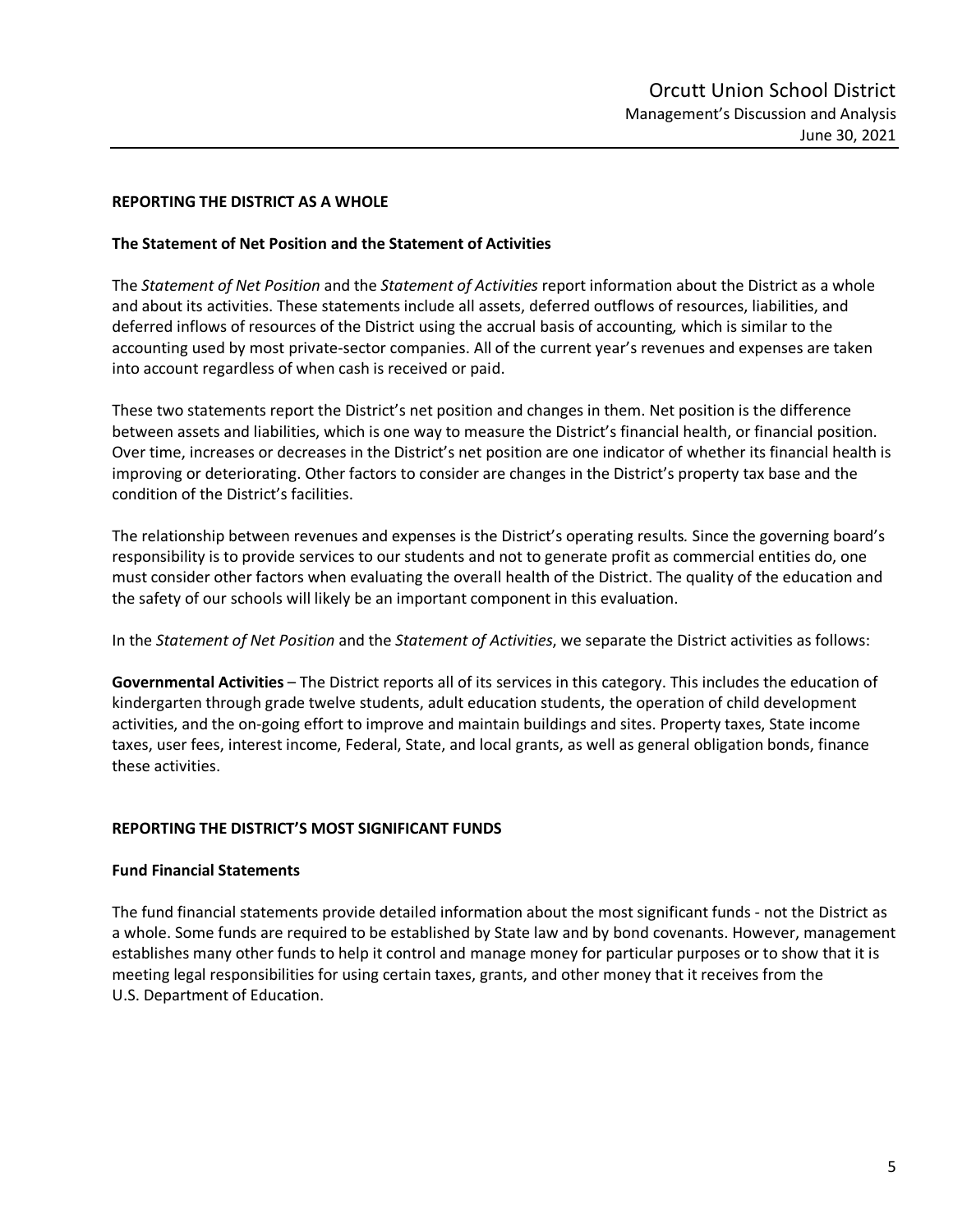**Governmental Funds -** Most of the District's basic services are reported in governmental funds, which focus on how money flows into and out of those funds and the balances left at year end that are available for spending. These funds are reported using an accounting method called modified accrual accounting, which measures cash and all other financial assets that can readily be converted to cash. The governmental fund statements provide a detailed short-term view of the District's general government operations and the basic services it provides. Governmental fund information helps determine whether there are more or fewer financial resources that can be spent in the near future to finance the District's programs. The differences of results in the governmental fund financial statements to those in the government-wide financial statements are explained in a reconciliation following each governmental fund financial statement.

**Proprietary Funds -** When the District charges users for the services it provides, whether to outside customers or to other departments within the District, these services are generally reported in proprietary funds. Proprietary funds are reported in the same way that all activities are reported in the Statement of Net Position and the Statement of Revenues, Expenses, and Changes in Fund Net Position. In fact, the District's enterprise funds are the same as the business-type activities we report in the government-wide statements, but provide more detail and additional information, such as cash flows, for proprietary funds. We use internal service funds (the other component of proprietary funds) to report activities that provide supplies and services for the District's other programs and activities, such as the District's Self-Insurance Fund. The internal service funds are reported with governmental activities in the government-wide financial statements.

# **THE DISTRICT AS A WHOLE**

# **Net Position**

The District's net position was \$34,173 for the fiscal year ended June 30, 2021. Of this amount, \$(28,953,662) was the unrestricted deficit. Restricted net position is reported separately to show legal constraints from debt covenants and enabling legislation that limit the governing board's ability to use the net position for day-to-day operations. Our analysis below, in summary form, focuses on the net position (Table 1) and change in net position (Table 2) of the District's governmental activities.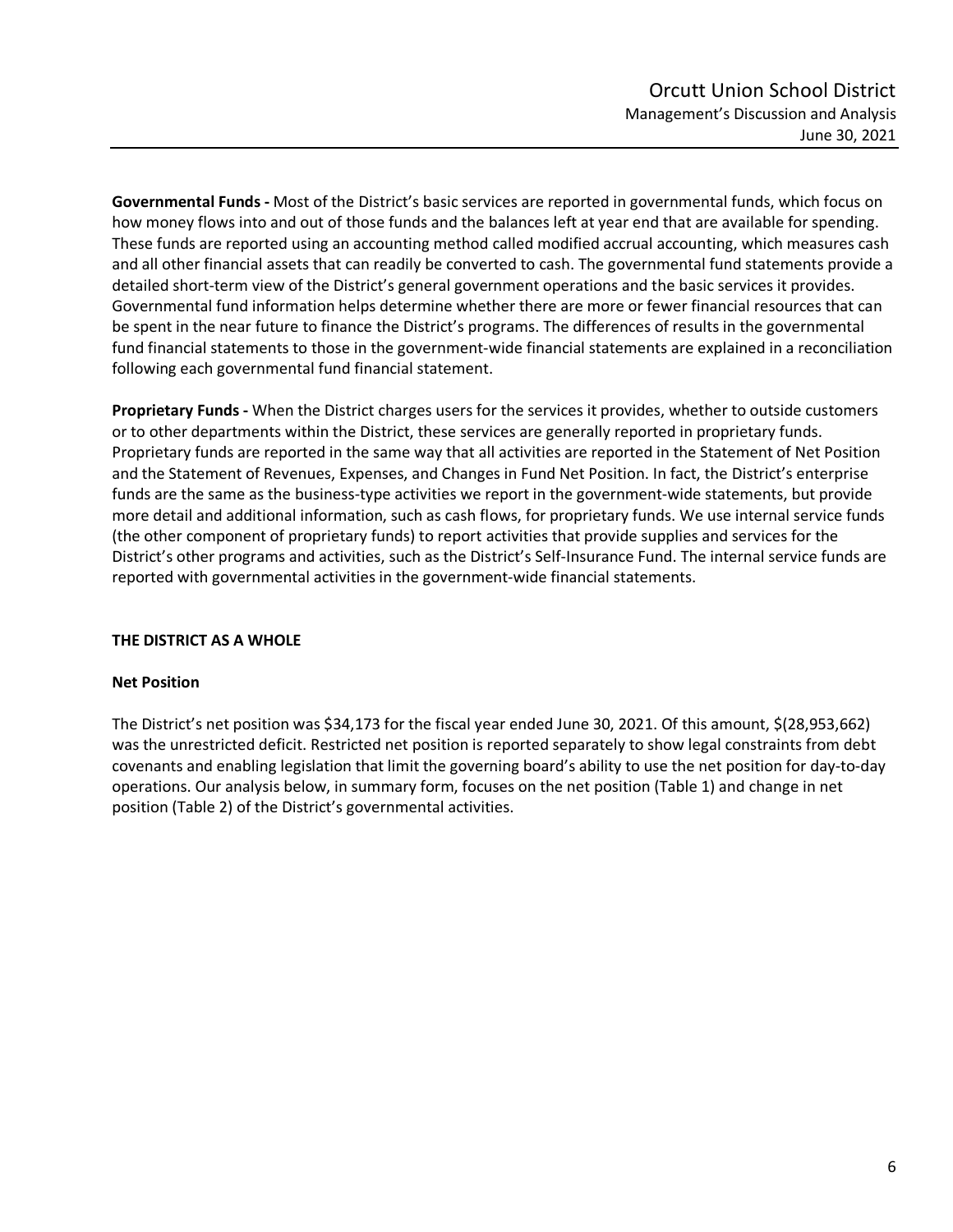|                                  | Governmental<br><b>Activities</b> |                       |  |  |
|----------------------------------|-----------------------------------|-----------------------|--|--|
|                                  | 2021                              | 2020<br>(as restated) |  |  |
| Assets                           |                                   |                       |  |  |
| Current and other assets         | \$<br>54,497,044                  | \$<br>64,907,693      |  |  |
| Capital assets                   | 52,859,673                        | 38,090,029            |  |  |
| <b>Total assets</b>              | 107,356,717                       | 102,997,722           |  |  |
| Deferred outflows of resources   | 11,592,911                        | 12,678,195            |  |  |
| Liabilities                      |                                   |                       |  |  |
| <b>Current liabilities</b>       | 5,499,641                         | 10,149,716            |  |  |
| Long-term liabilities            | 108,800,356                       | 102,987,935           |  |  |
| <b>Total liabilities</b>         | 114,299,997                       | 113,137,651           |  |  |
| Deferred inflows of resources    | 4,615,458                         | 5,846,236             |  |  |
| <b>Net Position</b>              |                                   |                       |  |  |
| Net investment in capital assets | 20,801,795                        | 14,759,987            |  |  |
| Restricted                       | 8,186,040                         | 14,224,958            |  |  |
| Unrestricted                     | (28,953,662)                      | (32, 292, 915)        |  |  |
| Total net position               | \$<br>34,173                      | \$<br>(3,307,970)     |  |  |

**Table 1** 

The \$(28,953,662) in unrestricted net deficit position of governmental activities represents the accumulated results of all past years' operations.

# **Changes in Net Position**

The results of this year's operations for the District as a whole are reported in the Statement of Activities on page 14. Table 2 takes the information from the Statement, rounds off the numbers, and rearranges them slightly so you can see our total revenues for the year.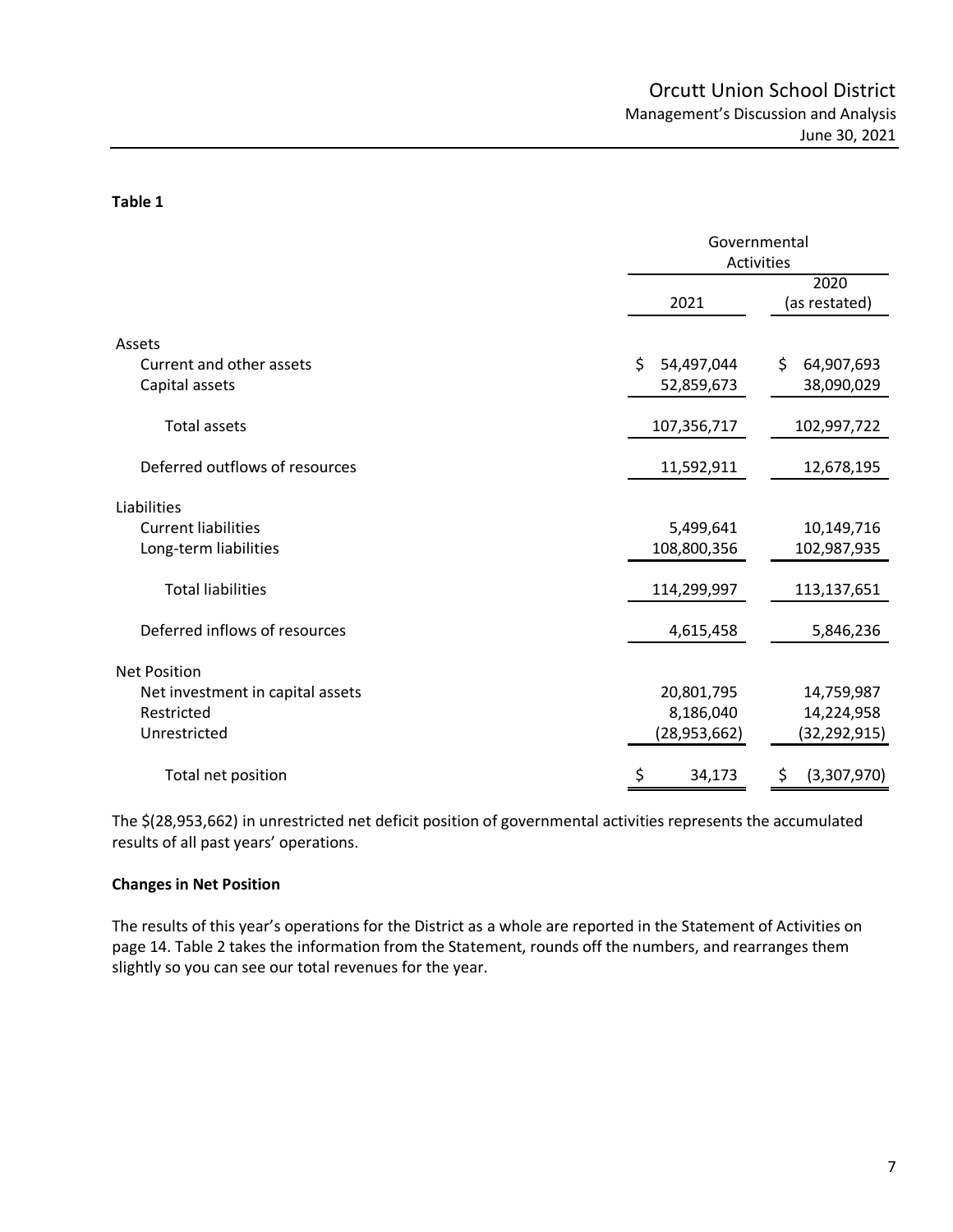| . .<br>×<br>۰.<br>×<br>۰. |
|---------------------------|
|---------------------------|

|                                                        | Governmental<br>Activities |            |    |            |
|--------------------------------------------------------|----------------------------|------------|----|------------|
|                                                        |                            | 2021       |    | 2020*      |
| Revenues                                               |                            |            |    |            |
| Program revenues                                       |                            |            |    |            |
| Charges for services                                   | \$                         | 808,017    | \$ | 970,821    |
| Operating grants and contributions<br>General revenues |                            | 14,172,691 |    | 8,398,619  |
| Federal and State aid not restricted                   |                            | 29,903,594 |    | 31,131,040 |
| Property taxes                                         |                            | 19,491,591 |    | 19,002,851 |
| Other general revenues                                 |                            | 2,417,073  |    | 4,591,360  |
| Total revenues                                         |                            | 66,792,966 |    | 64,094,691 |
| Expenses                                               |                            |            |    |            |
| Instruction-related                                    |                            | 44,067,206 |    | 41,654,580 |
| Pupil services                                         |                            | 5,959,274  |    | 5,853,854  |
| Administration                                         |                            | 2,781,704  |    | 2,835,906  |
| <b>Plant services</b>                                  |                            | 5,418,857  |    | 5,818,227  |
| All other services                                     |                            | 5,223,782  |    | 4,668,157  |
| <b>Total expenses</b>                                  |                            | 63,450,823 |    | 60,830,724 |
| Change in net position                                 | \$                         | 3,342,143  | \$ | 3,263,967  |

\* The revenues and expenses for fiscal year 2020 were not restated to show the effects of GASB 84 for comparative purposes.

# **Governmental Activities**

As reported in the *Statement of Activities* on page 14, the cost of all of our governmental activities this year was \$63,450,823. However, the amount that our taxpayers ultimately financed for these activities through local taxes was only \$19,491,591 because the cost was paid by those who benefited from the programs (\$808,017) or by other governments and organizations who subsidized certain programs with grants and contributions (\$14,172,691). We paid for the remaining "public benefit" portion of our governmental activities with \$29,903,594 in State funds and with \$2,417,073 other revenues, like interest and general entitlements.

In Table 3, we have presented the cost and net cost of each of the District's largest functions: instruction including instruction-related activities, pupil services, administration, plant services, and all other services. As discussed above, net cost shows the financial burden that was placed on the District's taxpayers by each of these functions. Providing this information allows our citizens to consider the cost of each function in comparison to the benefits they believe are provided by that function.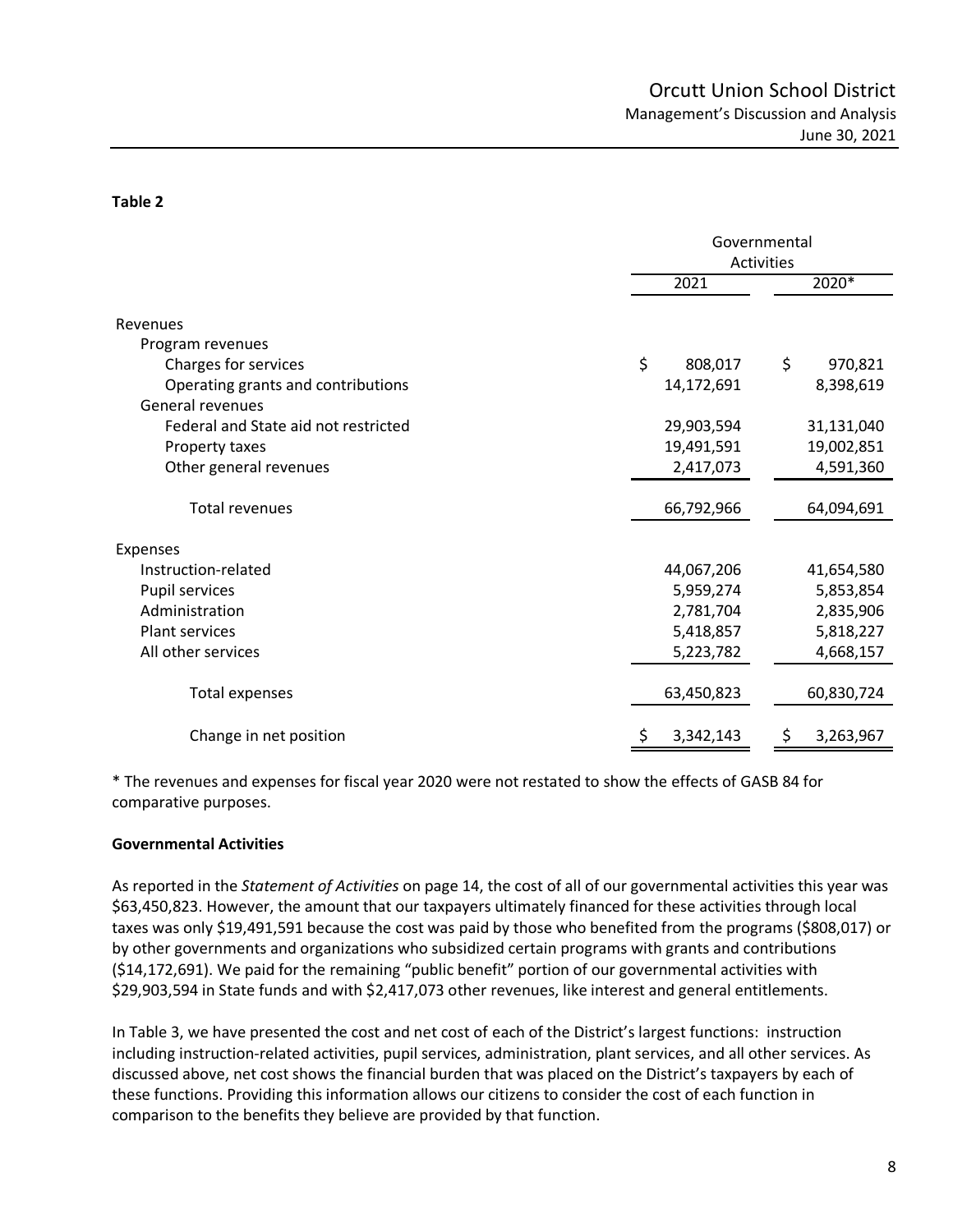# **Table 3**

|                       |            | <b>Total Cost of Services</b> |                      | Net Cost of Services |  |
|-----------------------|------------|-------------------------------|----------------------|----------------------|--|
|                       | 2021       | 2020*                         | 2021                 | 2020*                |  |
| Instruction-related   | 44,067,206 | 41,654,580                    | (34, 187, 987)<br>\$ | (35, 339, 964)<br>Ś. |  |
| Pupil services        | 5,959,274  | 5,853,854                     | (2,913,500)          | (3,520,066)          |  |
| Administration        | 2,781,704  | 2,835,906                     | (2,652,481)          | (2,712,610)          |  |
| <b>Plant services</b> | 5,418,857  | 5,818,227                     | (5,233,118)          | (5,798,466)          |  |
| All other services    | 5,223,782  | 4,668,157                     | (3,483,029)          | (4,090,178)          |  |
| Total                 | 63,450,823 | 60,830,724                    | (48, 470, 115)       | (51, 461, 284)       |  |

\* The total and net cost pf services for fiscal year 2020 were not restated to show the effects of GASB 84 for comparative purposes.

# **THE DISTRICT'S FUNDS**

As the District completed this year, our governmental funds reported a combined fund balance of \$49,596,928, which is a decrease of \$5,497,968 from last year (Table 4).

# **Table 4**

|                                                 | <b>Balances and Activity</b> |                                   |                                    |                              |  |  |
|-------------------------------------------------|------------------------------|-----------------------------------|------------------------------------|------------------------------|--|--|
|                                                 | Revenues and                 |                                   | Expenditures                       |                              |  |  |
| Governmental Fund                               | June 30, 2020<br>as restated | <b>Other Financing</b><br>Sources | and Other<br><b>Financing Uses</b> | June 30, 2021                |  |  |
| General<br><b>Charter Schools</b>               | 19,230,200<br>1,944,017      | 50,980,800<br>S<br>8,897,447      | 49,175,047<br>Ś.<br>8,407,784      | 21,035,953<br>Ś<br>2,433,680 |  |  |
| <b>Building</b><br>Non-Major Governmental Funds | 22,253,065<br>11,667,614     | 12,553,755<br>7,024,493           | 15,638,880<br>11,732,752           | 19,167,940<br>6,959,355      |  |  |
| Total                                           | 55,094,896                   | 79,456,495                        | 84,954,463                         | 49,596,928                   |  |  |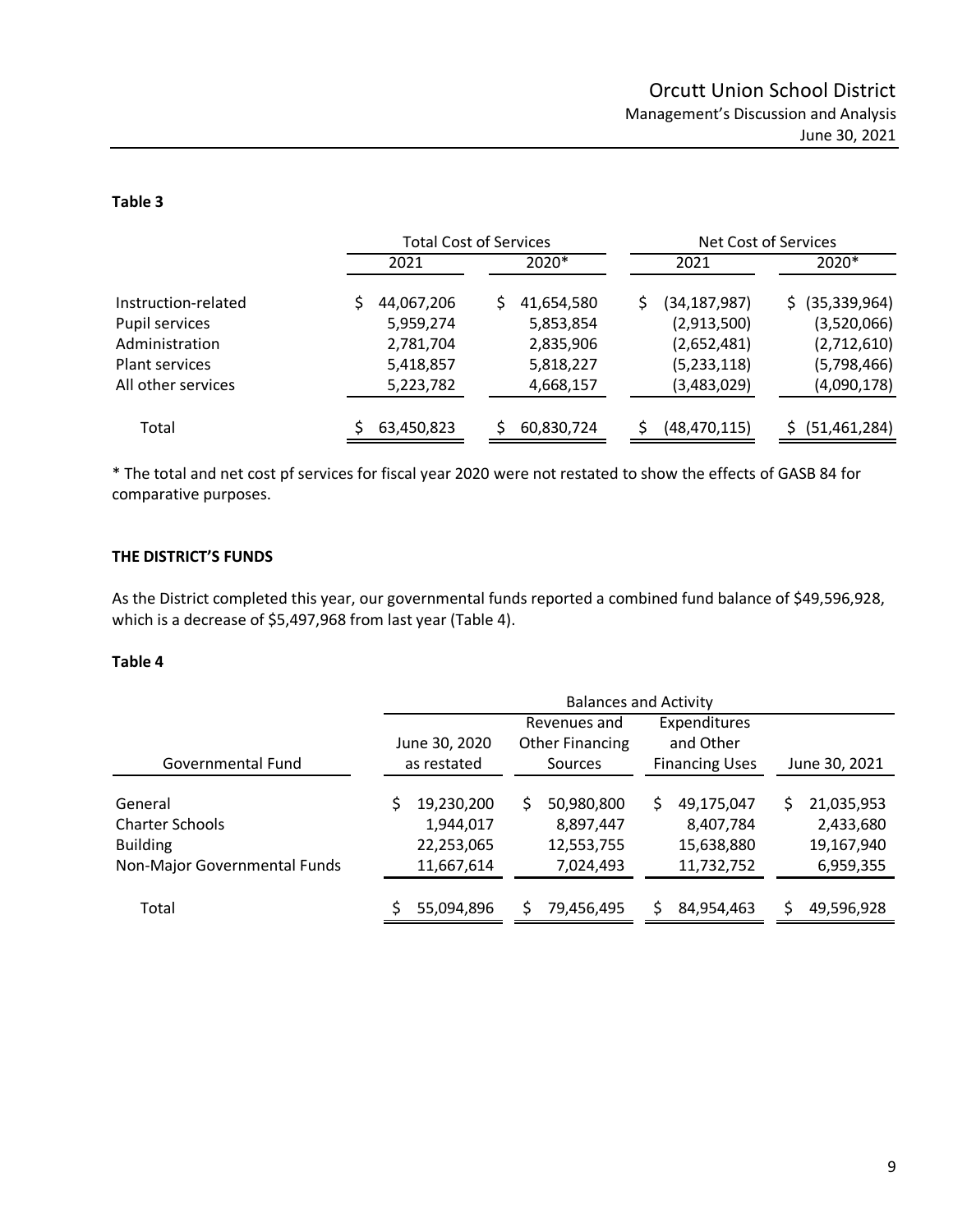# **General Fund Budgetary Highlights**

Over the course of the year, the District revised the annual operating budget several times. The major budget amendments fall into these categories:

- Revenues restricted revenue increased significantly due to state and federal COVID relief funds.
- Expenditures increased largely due to cost related to COVID pandemic, most significantly with the purchase of computers and connectivity for distance learning.

# **CAPITAL ASSET AND DEBT ADMINISTRATION**

### **Capital Assets**

At June 30, 2021, the District had \$52,859,673 in a broad range of capital assets (net decrease of depreciation), including land, construction in progress, buildings and improvements, and equipment. This amount represents a net increase (including additions, deductions, and depreciation) of \$14,769,644 or 38.78%, from last year (Table 5).

#### **Table 5**

|                                   | Governmental<br>Activities |                  |  |  |
|-----------------------------------|----------------------------|------------------|--|--|
|                                   | 2021                       | 2020             |  |  |
| Land and construction in progress | 6,272,001                  | 12,154,458<br>S. |  |  |
| <b>Buildings and improvements</b> | 43,379,520                 | 23,033,266       |  |  |
| Equipment                         | 3,208,152                  | 2,902,305        |  |  |
| Total                             | 52,859,673                 | 38,090,029       |  |  |
|                                   |                            |                  |  |  |

This year's major additions included:

Construction in progress at various school sites for repair and upgrades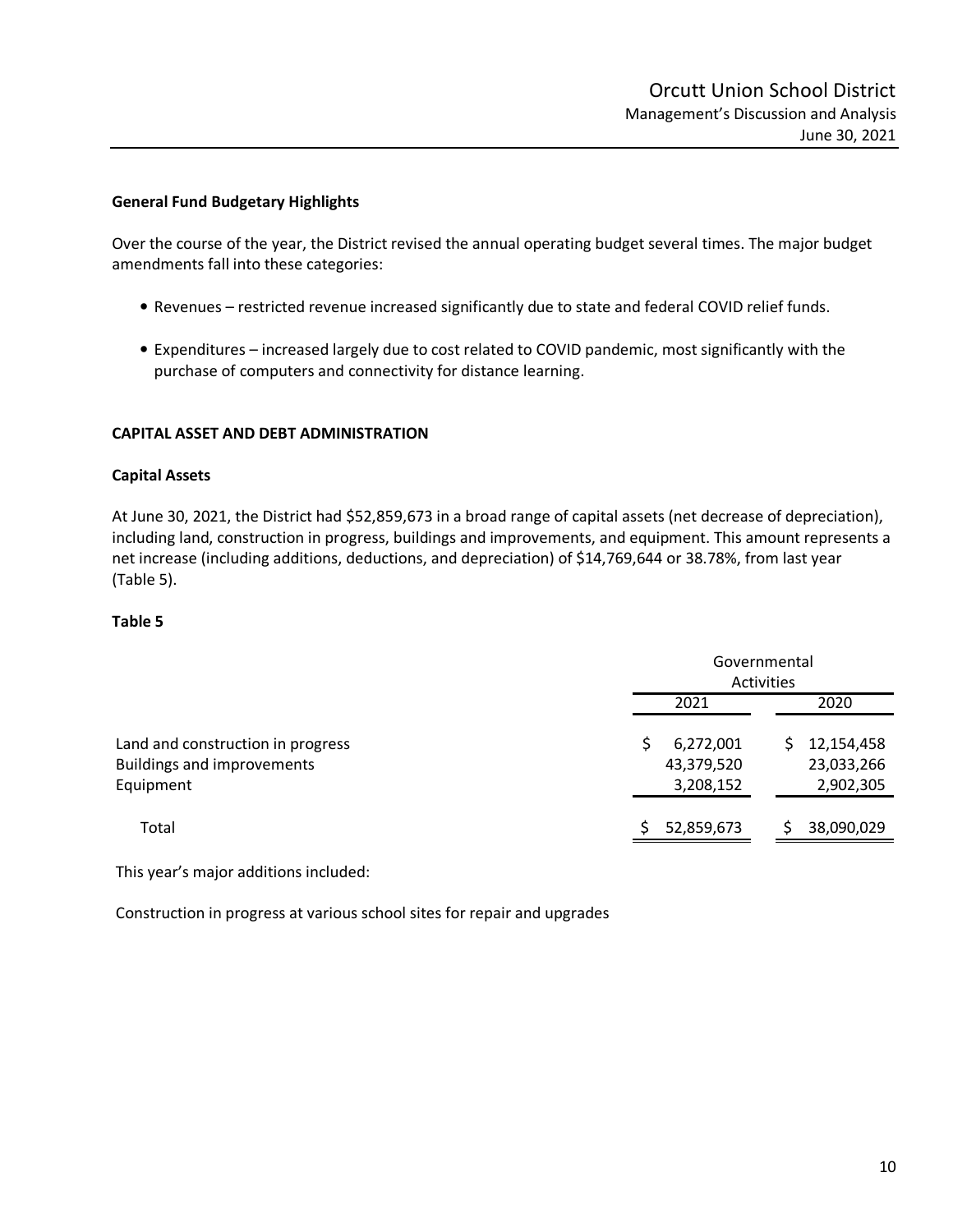# **Long-Term Liabilities**

At the end of this year, the District had \$108,800,356 in long-term liabilities outstanding versus \$102,987,935 last year, an increase of 5.64%. Long-term liabilities consisted of:

# **Table 6**

|                                 | Governmental<br>Activities |                 |  |  |
|---------------------------------|----------------------------|-----------------|--|--|
|                                 | 2021<br>2020               |                 |  |  |
| Long-Term Liabilities           |                            |                 |  |  |
| General obligation bonds        | \$<br>48,755,000           | Ś<br>43,840,000 |  |  |
| Unamortized premiums            | 2,606,828                  | 1,892,720       |  |  |
| Compensated absences            | 181,433                    | 185,635         |  |  |
| Net OPEB liability              | 3,365,018                  | 6,329,606       |  |  |
| Aggregate net pension liability | 53,892,077                 | 50,739,974      |  |  |
| Total                           | \$108,800,356              | \$102,987,935   |  |  |

# **FACTORS BEARING ON THE DISTRICT'S FUTURE**

The District is continuing to experience declining enrollment which intensified over the course of the COVID pandemic. The District is also experiencing a decline in the rate of attendance of our students, which further negatively impacts our average daily attendance. We expect the rate of attendance to improve with the end of the pandemic.

The District has received a significant amount of COVID relief funding and has been thoughtfully spending the funds to address learning loss in our students, retain our staff, and to make improvements to our facilities which will continue to use our students in the years to come. We will continue to spend these funds over the course of the next few years.

While the economy continues to recover from the COVID pandemic, there is still significant uncertainty. Our District continues to closely monitor staffing in order to make sure that we are appropriately staffed for the number of student enrolled. We will continue to face challenges in the coming years due to the Local Control Funding Formula, declining enrollment, increasing special education costs, increasing staffing and pension costs. Adequacy of funding will be one of the most important issues for the District into the future.

# **CONTACTING THE DISTRICT'S FINANCIAL MANAGEMENT**

This financial report is designed to provide our citizens, taxpayers, students, and investors and creditors with a general overview of the District's finances and to show the District's accountability for the money it receives. If you have questions about this report or need any additional financial information, contact Ms. Sandy Knight, Director of Fiscal Services, at Orcutt Union School District, 500 Dyer Street, Orcutt, California, 93455, or e-mail at sknight@orcutt-schools.net.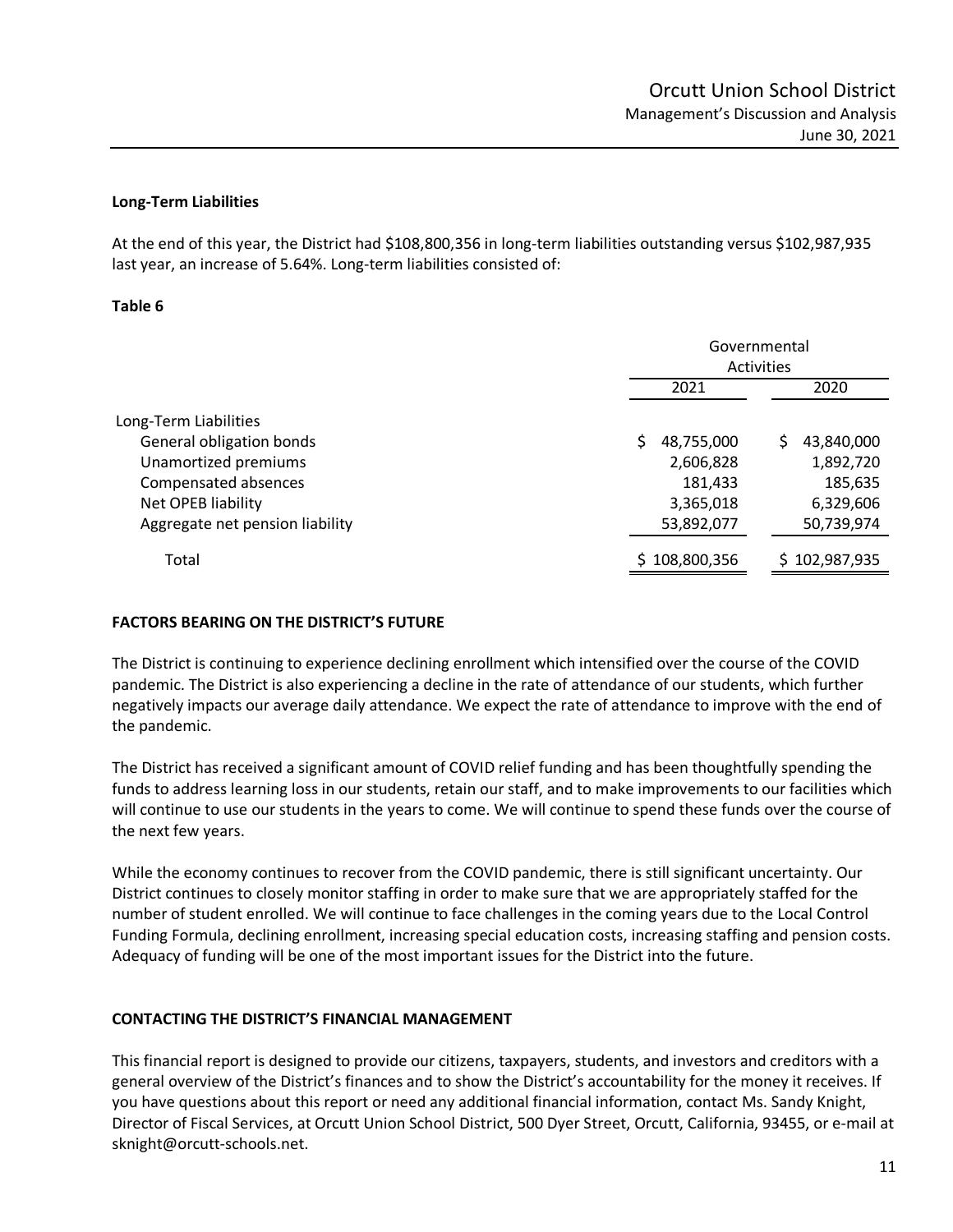|                                                    | Governmental<br>Activities |
|----------------------------------------------------|----------------------------|
| Assets                                             |                            |
| Deposits and investments                           | \$<br>45,369,328           |
| Receivables                                        | 9,061,978                  |
| <b>Stores inventories</b>                          | 65,738                     |
| Capital assets not depreciated                     | 6,272,001                  |
| Capital assets, net of accumulated depreciation    | 46,587,672                 |
| <b>Total assets</b>                                | 107,356,717                |
| Deferred Outflows of Resources                     |                            |
| Deferred charge on refunding                       | 136,010                    |
| Deferred outflows of resources related to OPEB     | 159,607                    |
| Deferred outflows of resources related to pensions | 11,297,294                 |
| Total deferred outflows of resources               | 11,592,911                 |
| Liabilities                                        |                            |
| Accounts payable                                   | 3,913,686                  |
| Interest payable                                   | 682,752                    |
| Unearned revenue                                   | 903,203                    |
| Long-term liabilities                              |                            |
| Long-term liabilities other than OPEB and          |                            |
| pensions due within one year                       | 1,535,000                  |
| Long-term liabilities other than OPEB and          |                            |
| pensions due in more than one year                 | 50,008,261                 |
| Net other postemployment                           |                            |
| benefits liability (OPEB)                          | 3,365,018<br>53,892,077    |
| Aggregate net pension liability                    |                            |
| <b>Total liabilities</b>                           | 114,299,997                |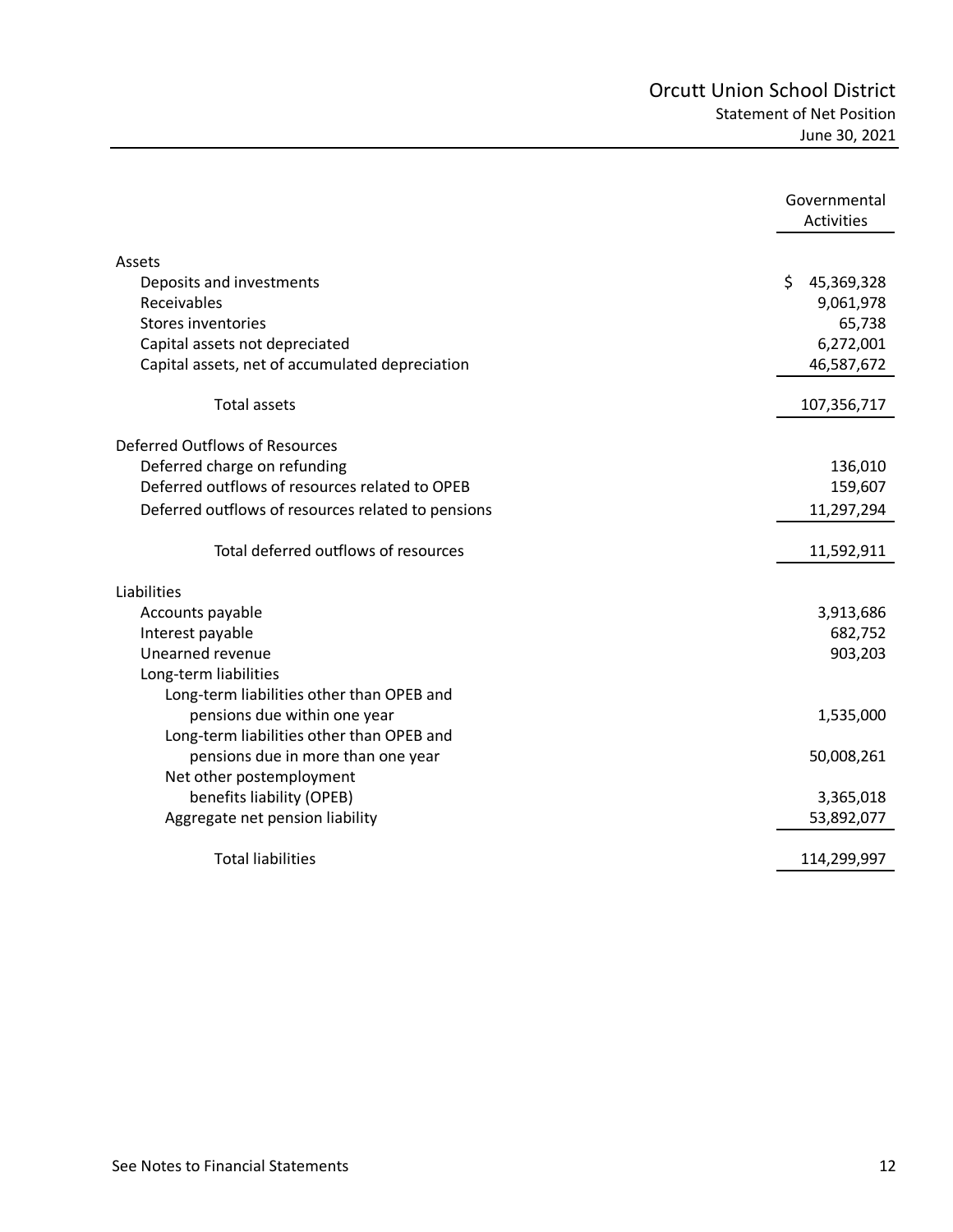|                                                   | Governmental<br>Activities |
|---------------------------------------------------|----------------------------|
| Deferred Inflows of Resources                     |                            |
| Deferred inflows of resources related to OPEB     | \$<br>1,367,488            |
| Deferred inflows of resources related to pensions | 3,247,970                  |
| Total deferred inflows of resources               | 4,615,458                  |
| <b>Net Position</b>                               |                            |
| Net investment in capital assets                  | 20,801,795                 |
| Restricted for                                    |                            |
| Debt service                                      | 2,972,638                  |
| Capital projects                                  | 1,185,863                  |
| <b>Educational programs</b>                       | 2,162,712                  |
| Food services                                     | 1,864,827                  |
| Unrestricted                                      | (28, 953, 662)             |
| Total net position                                | 34,173                     |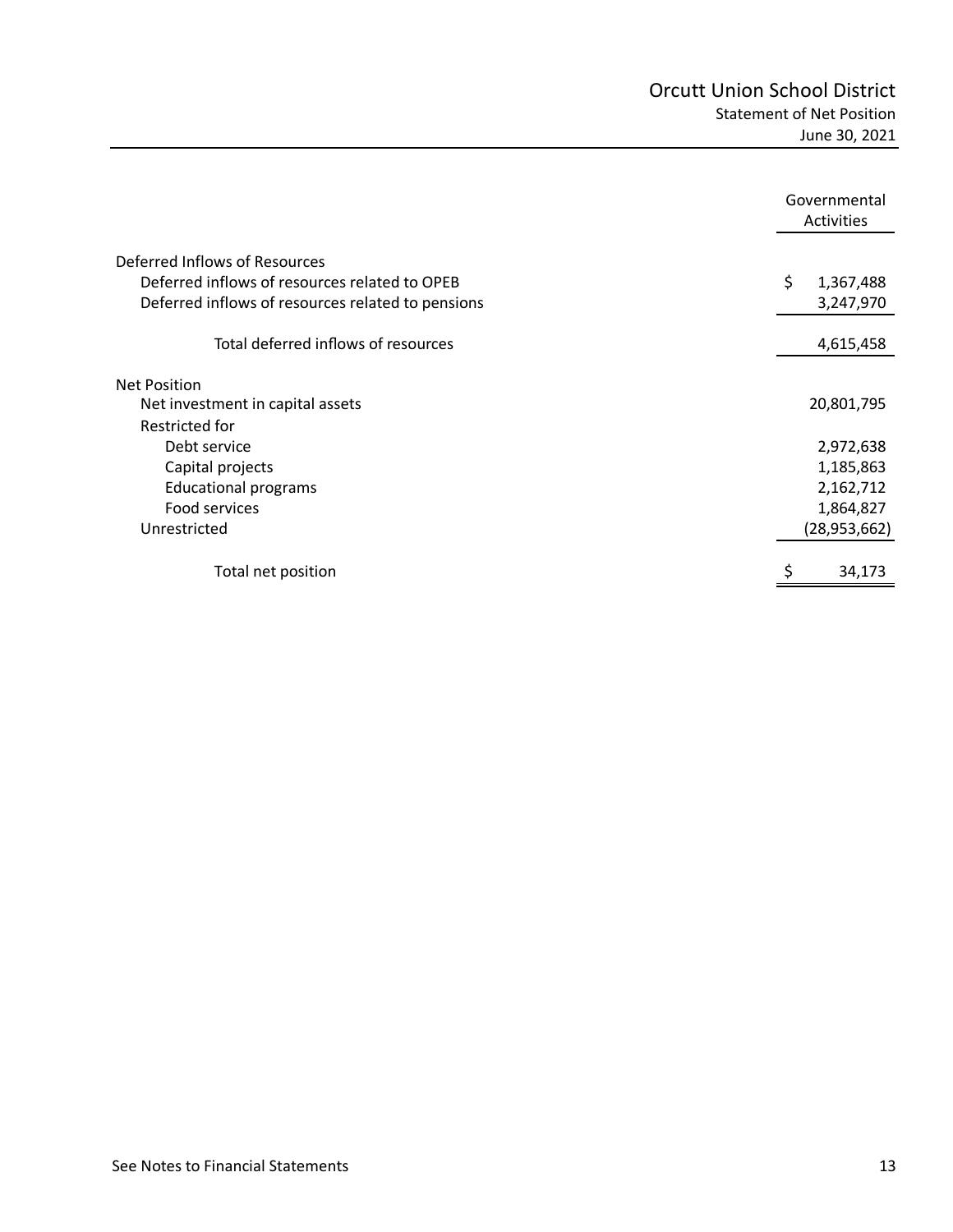|                                                           |                  |    |              |                  | Net (Expenses)<br>Revenues and    |
|-----------------------------------------------------------|------------------|----|--------------|------------------|-----------------------------------|
|                                                           |                  |    |              | Program Revenues | Changes in<br><b>Net Position</b> |
|                                                           |                  |    | Charges for  | Operating        |                                   |
|                                                           |                  |    | Services and | Grants and       | Governmental                      |
| Functions/Programs                                        | Expenses         |    | Sales        | Contributions    | Activities                        |
| <b>Governmental Activities</b>                            |                  |    |              |                  |                                   |
| Instruction                                               | Ś.<br>37,243,340 | \$ | 241,293      | 8,905,956<br>S   | \$ (28,096,091)                   |
| Instruction-related activities                            |                  |    |              |                  |                                   |
| Supervision of instruction                                | 1,907,541        |    | 11,038       | 586,588          | (1,309,915)                       |
| Instructional library, media, and technology              | 1,343,515        |    |              | 91,180           | (1, 252, 335)                     |
| School site administration                                | 3,572,810        |    | 870          | 42,294           | (3,529,646)                       |
| Pupil services                                            |                  |    |              |                  |                                   |
| Home-to-school transportation                             | 907,625          |    |              |                  | (907, 625)                        |
| Food services                                             | 1,986,483        |    |              | 2,293,232        | 306,749                           |
| All other pupil services                                  | 3,065,166        |    | 64,313       | 688,229          | (2,312,624)                       |
| Administration                                            |                  |    |              |                  |                                   |
| Data processing                                           | 119,884          |    |              |                  | (119, 884)                        |
| All other administration                                  | 2,661,820        |    |              | 129,223          | (2,532,597)                       |
| Plant services                                            | 5,418,857        |    | 9,857        | 175,882          | (5,233,118)                       |
| Ancillary services                                        | 158,635          |    | 994          | 3,409            | (154, 232)                        |
| Community services                                        | 610,290          |    |              | 607,335          | (2,955)                           |
| Interest on long-term liabilities                         | 2,299,321        |    |              |                  | (2, 299, 321)                     |
| Other outgo                                               | 2,155,536        |    | 479,652      | 649,363          | (1,026,521)                       |
| Total governmental activities                             | 63,450,823<br>S  | Ş  | 808,017      | \$14,172,691     | (48, 470, 115)                    |
| <b>General Revenues and Subventions</b>                   |                  |    |              |                  |                                   |
| Property taxes, levied for general purposes               |                  |    |              |                  | 17,199,544                        |
| Property taxes, levied for debt service                   |                  |    |              |                  | 2,292,047                         |
| Federal and State aid not restricted to specific purposes |                  |    |              |                  | 29,903,594                        |
| Interest and investment earnings                          |                  |    |              |                  | 144,111                           |
| Miscellaneous                                             |                  |    |              |                  | 2,272,962                         |
| Subtotal, general revenues                                |                  |    |              |                  | 51,812,258                        |
| Change in Net Position                                    |                  |    |              |                  | 3,342,143                         |
| Net Position - Beginning, as restated                     |                  |    |              |                  | (3,307,970)                       |
| Net Position - Ending                                     |                  |    |              |                  | 34,173<br>Ş.                      |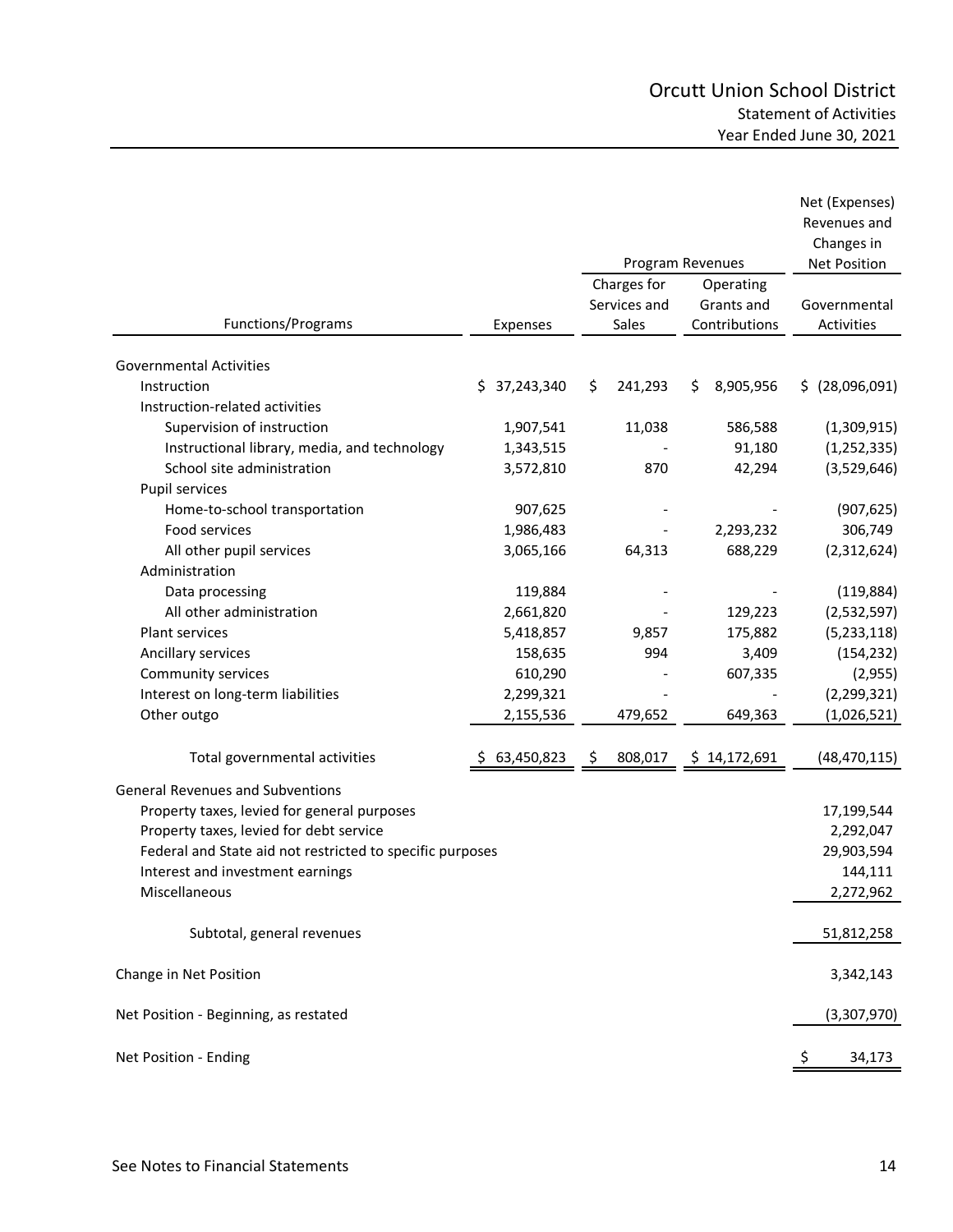|                                        | General<br>Fund | Charter<br>School<br>Fund | <b>Building</b><br>Fund | Non-Major<br>Governmental<br>Governmental<br>Funds |                |
|----------------------------------------|-----------------|---------------------------|-------------------------|----------------------------------------------------|----------------|
| Assets                                 |                 |                           |                         |                                                    |                |
| Deposits and investments \$ 14,831,414 |                 | \$<br>1,586,152           | \$20,333,724            | \$<br>6,677,876                                    | \$43,429,166   |
| Receivables                            | 7,754,041       | 832,739                   | 59,580                  | 411,665                                            | 9,058,025      |
| Due from other funds                   | 370,219         | 415,844                   |                         |                                                    | 786,063        |
| <b>Stores inventories</b>              | 23,708          |                           |                         | 42,030                                             | 65,738         |
| <b>Total assets</b>                    | \$22,979,382    | 2,834,735<br>\$           | \$20,393,304            | \$<br>7,131,571                                    | \$53,338,992   |
|                                        |                 |                           |                         |                                                    |                |
| <b>Liabilities and Fund Balances</b>   |                 |                           |                         |                                                    |                |
| Liabilities                            |                 |                           |                         |                                                    |                |
| Accounts payable                       | \$<br>758,891   | 25,400                    | \$<br>1,225,364         | \$<br>43,143                                       | Ś<br>2,052,798 |
| Due to other funds                     | 415,844         | 266,938                   |                         | 103,281                                            | 786,063        |
| Unearned revenue                       | 768,694         | 108,717                   |                         | 25,792                                             | 903,203        |
| <b>Total liabilities</b>               | 1,943,429       | 401,055                   | 1,225,364               | 172,216                                            | 3,742,064      |
| <b>Fund Balances</b>                   |                 |                           |                         |                                                    |                |
| Nonspendable                           | 39,208          |                           |                         | 42,030                                             | 81,238         |
| Restricted                             | 1,636,689       | 405,814                   | 19,167,940              | 6,743,062                                          | 27,953,505     |
| Committed                              | 11,313,838      |                           |                         |                                                    | 11,313,838     |
| Assigned                               | 6,522,300       | 2,027,866                 |                         | 174,263                                            | 8,724,429      |
| Unassigned                             | 1,523,918       |                           |                         |                                                    | 1,523,918      |
| <b>Total fund balances</b>             | 21,035,953      | 2,433,680                 | 19,167,940              | 6,959,355                                          | 49,596,928     |
|                                        |                 |                           |                         |                                                    |                |
| <b>Total liabilities and</b>           |                 |                           |                         |                                                    |                |
| fund balances                          | \$22,979,382    | 2,834,735<br>\$.          | \$20,393,304            | \$<br>7,131,571                                    | \$53,338,992   |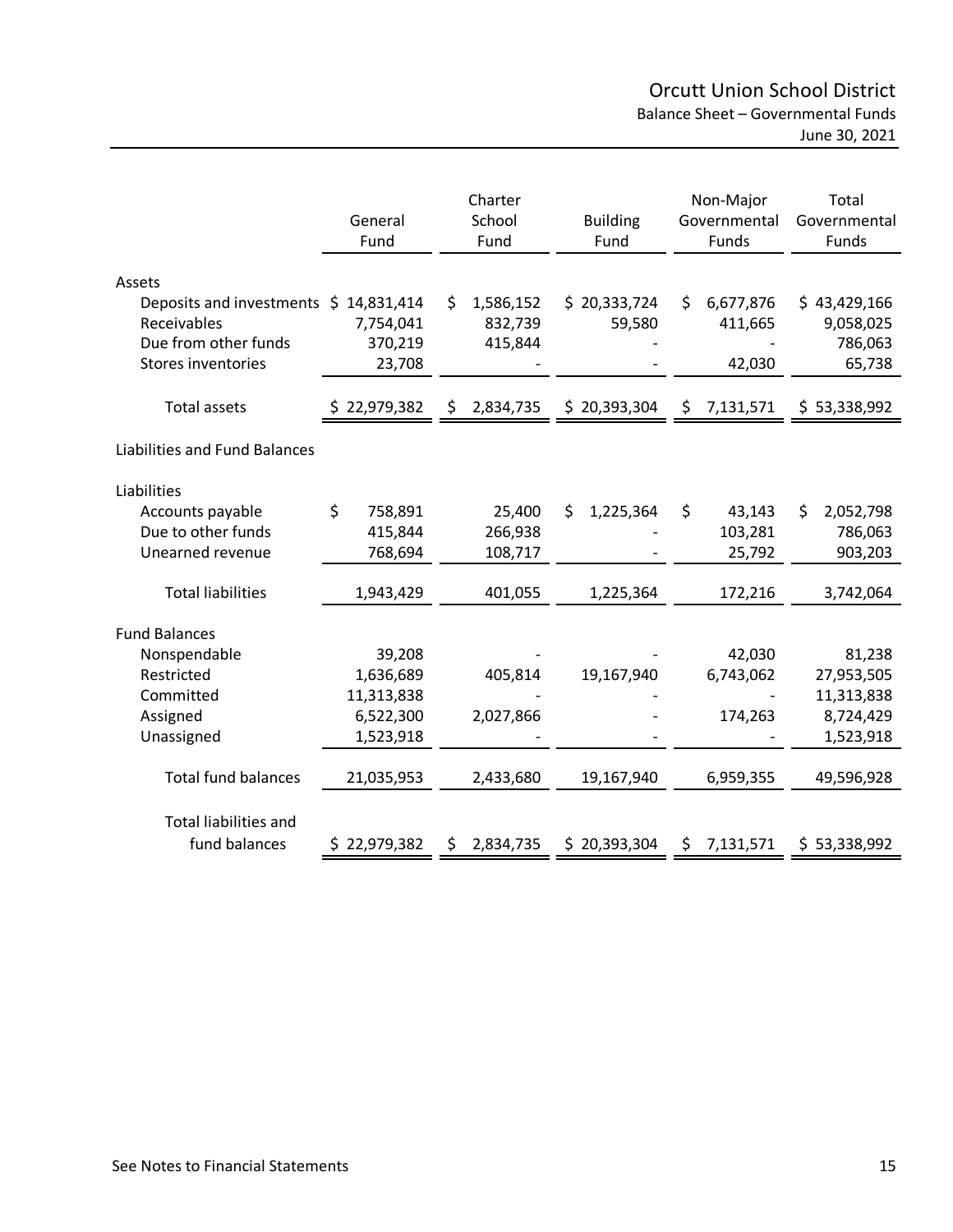Orcutt Union School District

| Reconciliation of the Governmental Funds Balance Sheet to the Statement of Net Position |
|-----------------------------------------------------------------------------------------|
|                                                                                         |

June 30, 2021

| <b>Total Fund Balance - Governmental Funds</b>                                                                                                                                                                                                                                                                              |                                   | S. | 49,596,928  |
|-----------------------------------------------------------------------------------------------------------------------------------------------------------------------------------------------------------------------------------------------------------------------------------------------------------------------------|-----------------------------------|----|-------------|
| Amounts Reported for Governmental Activities in the<br>Statement of Net Position are Different Because                                                                                                                                                                                                                      |                                   |    |             |
| Capital assets used in governmental activities are not financial<br>resources and, therefore, are not reported as assets in                                                                                                                                                                                                 |                                   |    |             |
| governmental funds.<br>The cost of capital assets is<br>Accumulated depreciation is                                                                                                                                                                                                                                         | 79,952,336<br>\$.<br>(27,092,663) |    |             |
| Net capital assets                                                                                                                                                                                                                                                                                                          |                                   |    | 52,859,673  |
| In governmental funds, unmatured interest on long-term<br>liabilities is recognized in the period when it is due. On the<br>government-wide financial statements, unmatured interest on<br>long-term liabilities is recognized when it is incurred.                                                                         |                                   |    | (682, 752)  |
| An internal service fund is used by management to charge the costs<br>of the workers' compensation insurance program to the individual<br>funds. The assets and liabilities of the internal service fund are<br>included with governmental activities.                                                                      |                                   |    | 83,227      |
| Deferred outflows of resources represent a consumption of net<br>position in a future period and is not reported in the governmental<br>funds. Deferred outflows of resources amounted to and related to<br>Debt refundings (deferred charge on refunding)<br>Other postemployment benefits (OPEB)<br>Net pension liability | 136,010<br>159,607<br>11,297,294  |    |             |
| Total deferred outflows of resources                                                                                                                                                                                                                                                                                        |                                   |    | 11,592,911  |
| Deferred inflows of resources represent an acquisition of net position<br>that applies to a future period and is not reported in the governmental<br>funds. Deferred inflows of resources amount to and related to<br>Other postemployment benefits (OPEB)<br>Net pension liability                                         | (1,367,488)<br>(3, 247, 970)      |    |             |
| Total deferred inflows of resources                                                                                                                                                                                                                                                                                         |                                   |    | (4,615,458) |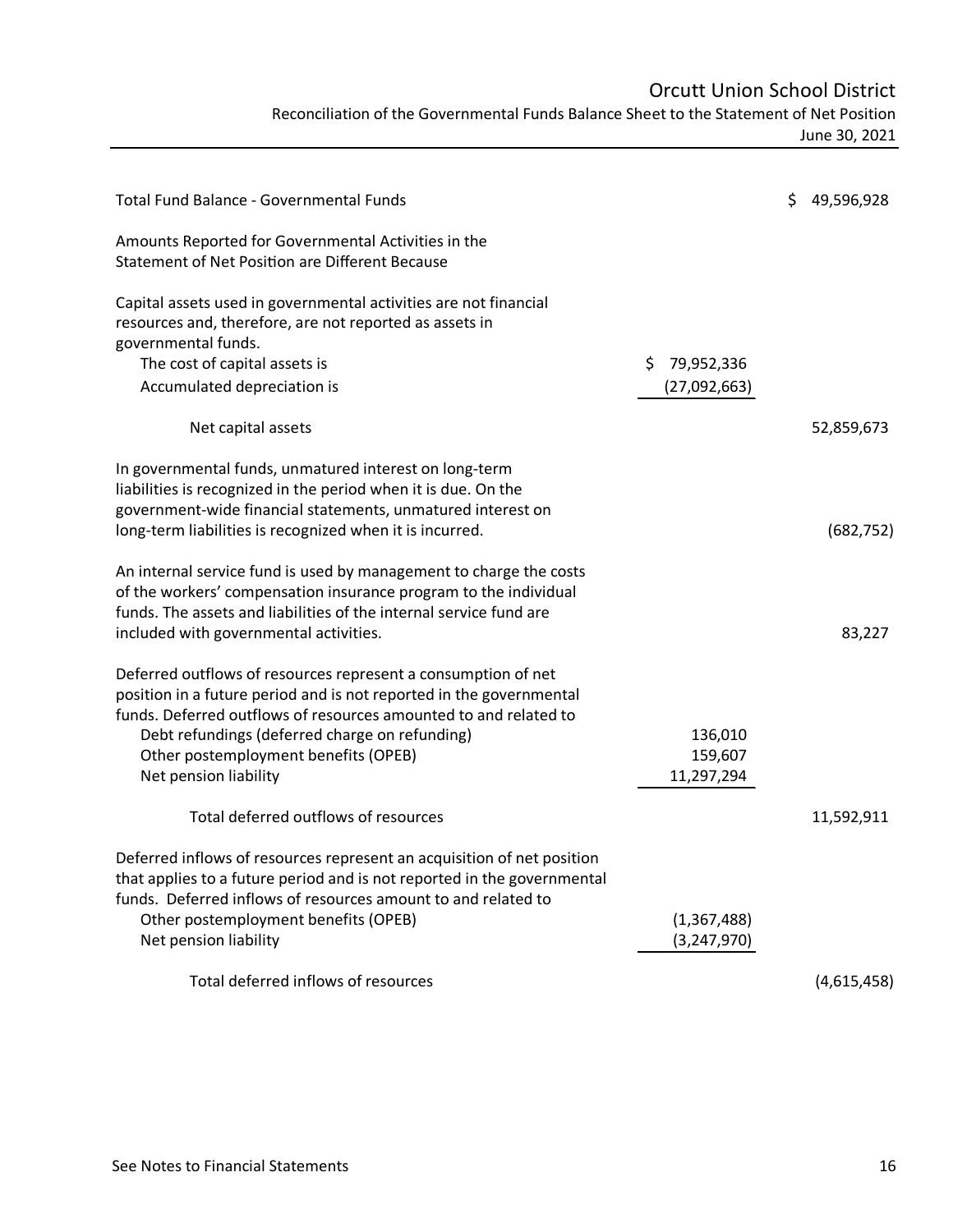# Orcutt Union School District

June 30, 2021

| Net pension liability is not due and payable in the current period,<br>and is not reported as a liability in the funds.                                                                                                                                                           |                                             | \$ (53,892,077) |
|-----------------------------------------------------------------------------------------------------------------------------------------------------------------------------------------------------------------------------------------------------------------------------------|---------------------------------------------|-----------------|
| The District's OPEB liability is not due and payable in the current period,<br>and is not reported as a liability in the funds.                                                                                                                                                   |                                             | (3,365,018)     |
| Long-term liabilities are not due and payable in the current period<br>and, therefore, are not reported as liabilities in the funds.<br>Long-term liabilities at year-end consist of<br>General obligation bonds<br>Unamortized debt premiums<br>Compensated absences (vacations) | (48, 755, 000)<br>(2,606,828)<br>(181, 433) |                 |
| Total long-term liabilities                                                                                                                                                                                                                                                       |                                             | (51,543,261)    |
| Total net position - governmental activities                                                                                                                                                                                                                                      |                                             | 34,173          |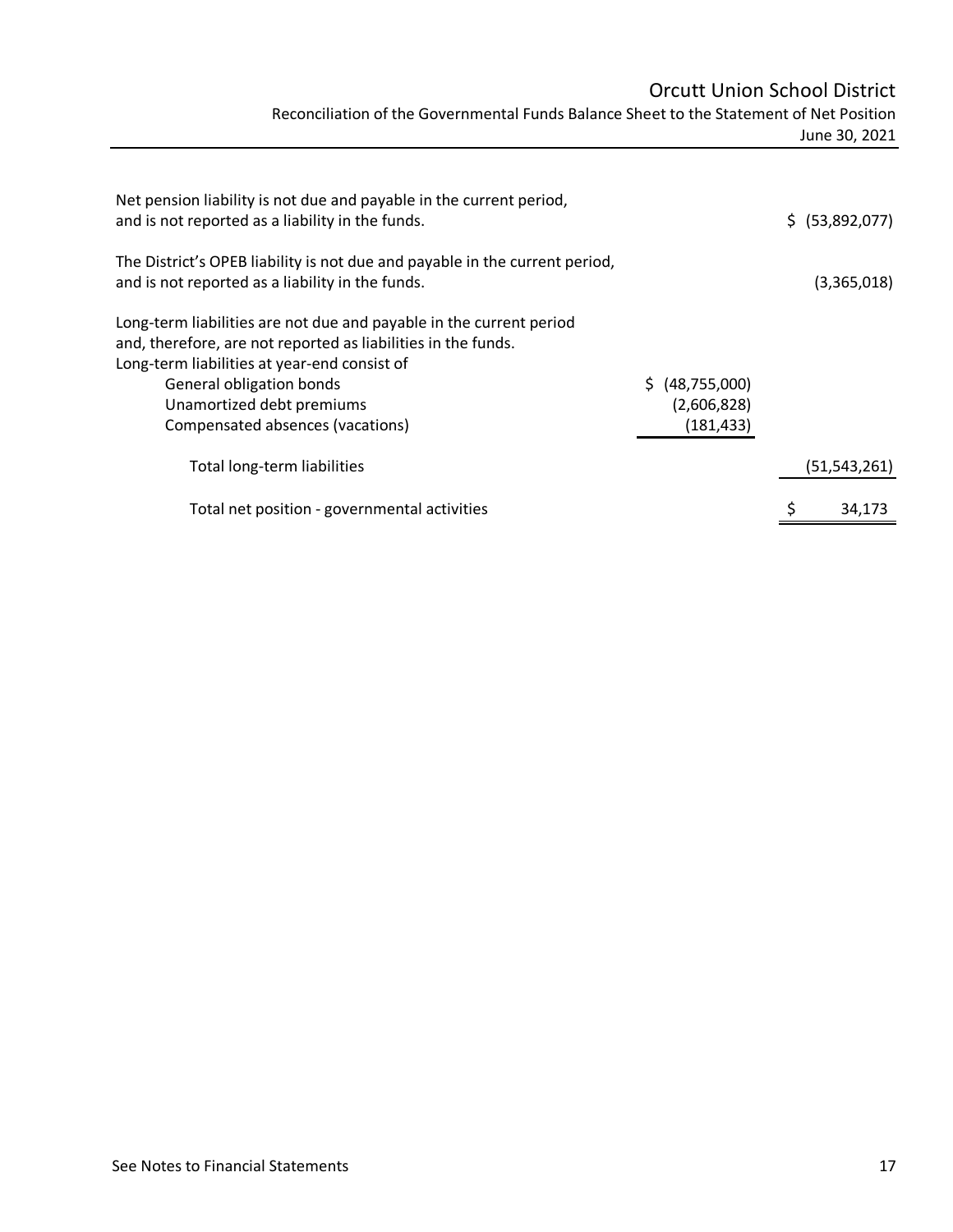# Orcutt Union School District Statement of Revenues, Expenditures, and Changes in Fund Balances – Governmental Funds

Year Ended June 30, 2021

|                                             | General<br>Fund   | Charter<br>School<br>Fund | <b>Building</b><br>Fund | Non-Major<br>Governmental<br>Funds | Total<br>Governmental<br>Funds |
|---------------------------------------------|-------------------|---------------------------|-------------------------|------------------------------------|--------------------------------|
| Revenues                                    |                   |                           |                         |                                    |                                |
| Local Control Funding Formula               | 38,529,832<br>S   | \$<br>7,564,023           | \$                      | \$                                 | \$<br>46,093,855               |
| Federal sources                             | 4,048,106         | 302,550                   |                         | 1,770,170                          | 6,120,826                      |
| Other State sources                         | 5,297,037         | 907,744                   |                         | 832,307                            | 7,037,088                      |
| Other local sources                         | 3,105,825         | 123,130                   | 103,981                 | 3,652,471                          | 6,985,407                      |
| Total revenues                              | 50,980,800        | 8,897,447                 | 103,981                 | 6,254,948                          | 66,237,176                     |
| Expenditures                                |                   |                           |                         |                                    |                                |
| Current                                     |                   |                           |                         |                                    |                                |
| Instruction                                 | 32,114,484        | 4,761,795                 |                         | 212,045                            | 37,088,324                     |
| Instruction-related activities              |                   |                           |                         |                                    |                                |
| Supervision of instruction                  | 1,883,332         | 284,987                   |                         | 9,132                              | 2,177,451                      |
| Instructional library, media,               |                   |                           |                         |                                    |                                |
| and technology                              | 1,219,095         | 75,814                    |                         |                                    | 1,294,909                      |
| School site administration                  | 2,621,327         | 665,697                   |                         | 18,199                             | 3,305,223                      |
| Pupil services                              |                   |                           |                         |                                    |                                |
| Home-to-school transportation               | 856,337           | 13,380                    |                         |                                    | 869,717                        |
| Food services                               | 30,897            |                           |                         | 1,916,115                          | 1,947,012                      |
| All other pupil services                    | 2,578,384         | 310,503                   |                         |                                    | 2,888,887                      |
| Administration                              |                   |                           |                         |                                    |                                |
| All other administration                    | 871,211           | 1,792,266                 |                         | 106,909                            | 2,770,386                      |
| <b>Plant services</b>                       | 3,742,449         | 383,556                   |                         | 173                                | 4,126,178                      |
| Ancillary services                          | 16,907            | 119,274                   |                         | 17,449                             | 153,630                        |
| Community services                          | 598,461           |                           |                         |                                    | 598,461                        |
| Other outgo                                 | 2,155,536         |                           |                         |                                    | 2,155,536                      |
| Facility acquisition and construction       | 486,627           | 512                       | 15,478,880              | 4,189                              | 15,970,208                     |
| Debt service                                |                   |                           |                         |                                    |                                |
| Principal                                   |                   |                           |                         | 1,570,000                          | 1,570,000                      |
| Interest and other                          |                   |                           | 160,000                 | 1,924,367                          | 2,084,367                      |
| Total expenditures                          | 49,175,047        | 8,407,784                 | 15,638,880              | 5,778,578                          | 79,000,289                     |
| Excess (Deficiency) of Revenues             |                   |                           |                         |                                    |                                |
| Over Expenditures                           | 1,805,753         | 489,663                   | (15,534,899)            | 476,370                            | (12, 763, 113)                 |
| Other Financing Sources (Uses)              |                   |                           |                         |                                    |                                |
| Transfers in                                |                   |                           | 5,954,174               |                                    | 5,954,174                      |
| Other sources - proceeds from bond issuance |                   |                           | 6,495,600               | 769,545                            | 7,265,145                      |
| Transfers out                               |                   |                           |                         | (5,954,174)                        | (5,954,174)                    |
| Net Financing Sources (Uses)                |                   |                           | 12,449,774              | (5, 184, 629)                      | 7,265,145                      |
| Net Change in Fund Balances                 | 1,805,753         | 489,663                   | (3,085,125)             | (4,708,259)                        | (5,497,968)                    |
| Fund Balance - Beginning, as restated       | 19,230,200        | 1,944,017                 | 22,253,065              | 11,667,614                         | 55,094,896                     |
| Fund Balance - Ending                       | 21,035,953<br>\$. | \$<br>2,433,680           | \$<br>19,167,940        | \$<br>6,959,355                    | \$<br>49,596,928               |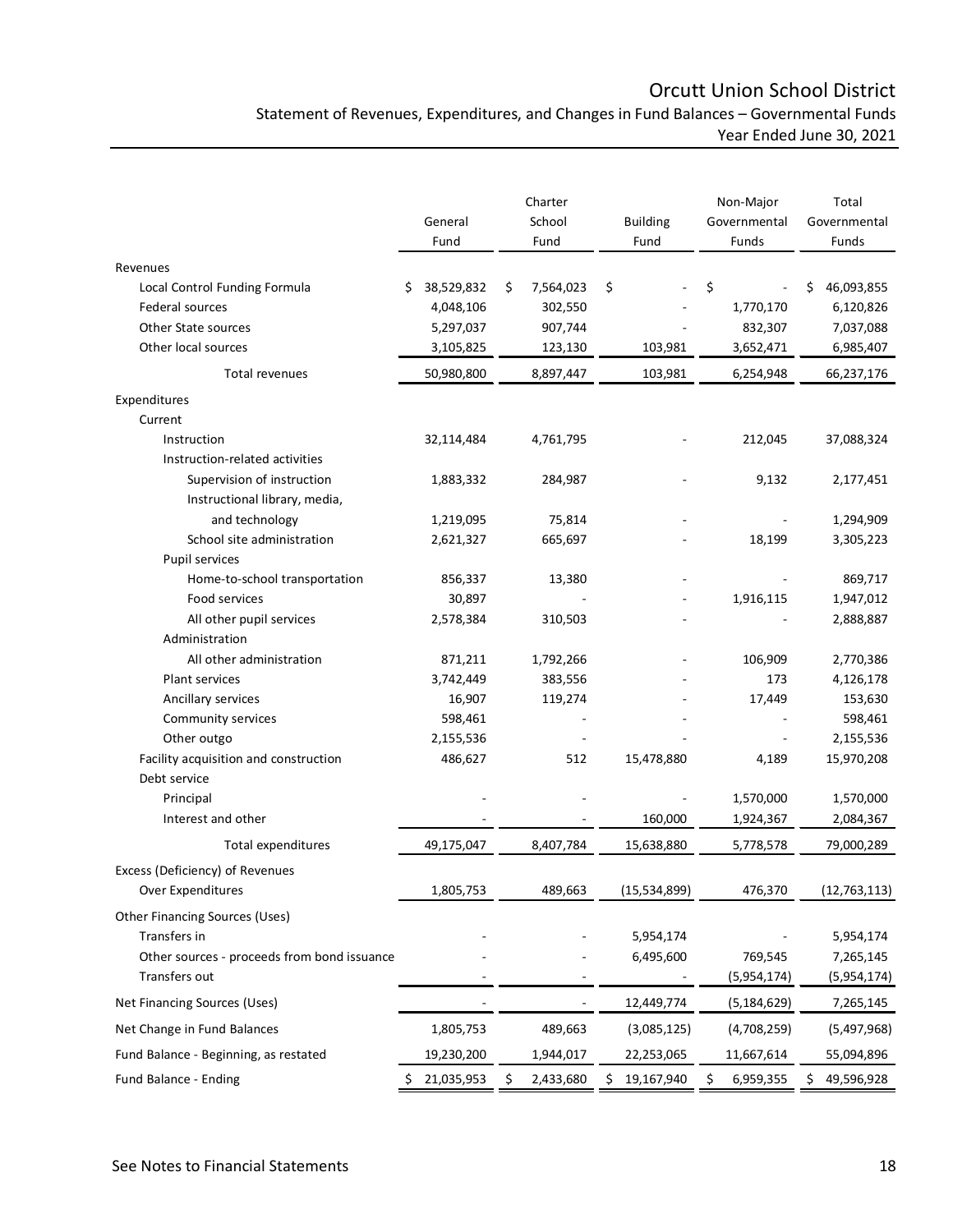Orcutt Union School District Reconciliation of the Statement of Revenues, Expenditures, and Changes in Fund Balances of Governmental Funds to the Statement of Activities Year Ended June 30, 2021

| Total Net Change in Fund Balances - Governmental Funds                                                                                                                                                                                                                                                                                                                                                    |                                   | \$<br>(5,497,968) |
|-----------------------------------------------------------------------------------------------------------------------------------------------------------------------------------------------------------------------------------------------------------------------------------------------------------------------------------------------------------------------------------------------------------|-----------------------------------|-------------------|
| Amounts Reported for Governmental Activities in the Statement of<br><b>Activities are Different Because</b>                                                                                                                                                                                                                                                                                               |                                   |                   |
| Capital outlays to purchase or build capital assets are reported in<br>governmental funds as expenditures; however, for governmental<br>activities, those costs are shown in the Statement of Net Position and<br>allocated over their estimated useful lives as annual depreciation<br>expenses in the Statement of Activities.                                                                          |                                   |                   |
| This is the amount by which capital outlays exceed depreciation<br>expense in the period.<br>Capital outlays<br>Depreciation expense                                                                                                                                                                                                                                                                      | \$<br>15,583,286<br>(1, 189, 114) |                   |
| Net expense adjustment                                                                                                                                                                                                                                                                                                                                                                                    |                                   | 14,394,172        |
| Gain on disposal of capital assets is reported in the government-wide<br>Statement of Net Position, but is not recorded in the governmental<br>funds.                                                                                                                                                                                                                                                     |                                   | 375,472           |
| In the Statement of Activities, certain operating expenses, such as<br>compensated absences (vacations) are measured by the amounts<br>earned during the year. In the governmental funds, however,<br>expenditures for these items are measured by the amount of<br>financial resources used (essentially, the amounts actually paid).<br>This amount is the difference between vacation earned and used. |                                   | 4,202             |
| In the governmental funds, pension costs are based on employer<br>contributions made to pension plans during the year. However,<br>in the Statement of Activities, pension expense is the net effect of<br>all changes in the deferred outflows, deferred inflows and net<br>pension liability during the year.                                                                                           |                                   | (2,886,015)       |
| In the governmental funds, OPEB costs are based on employer<br>contributions made to OPEB plans during the year. However, in the<br>Statement of Activities, OPEB expense is the net effect of all changes<br>in the deferred outflows, deferred inflows, and net OPEB liability<br>during the year.                                                                                                      |                                   | 2,857,597         |
| Proceeds received from general obligation bonds is a revenue in<br>the governmental funds, but it increases long-term liabilities<br>in the Statement of Net Position and does not affect the<br><b>Statement of Activities.</b>                                                                                                                                                                          |                                   | (6,485,000)       |
|                                                                                                                                                                                                                                                                                                                                                                                                           |                                   |                   |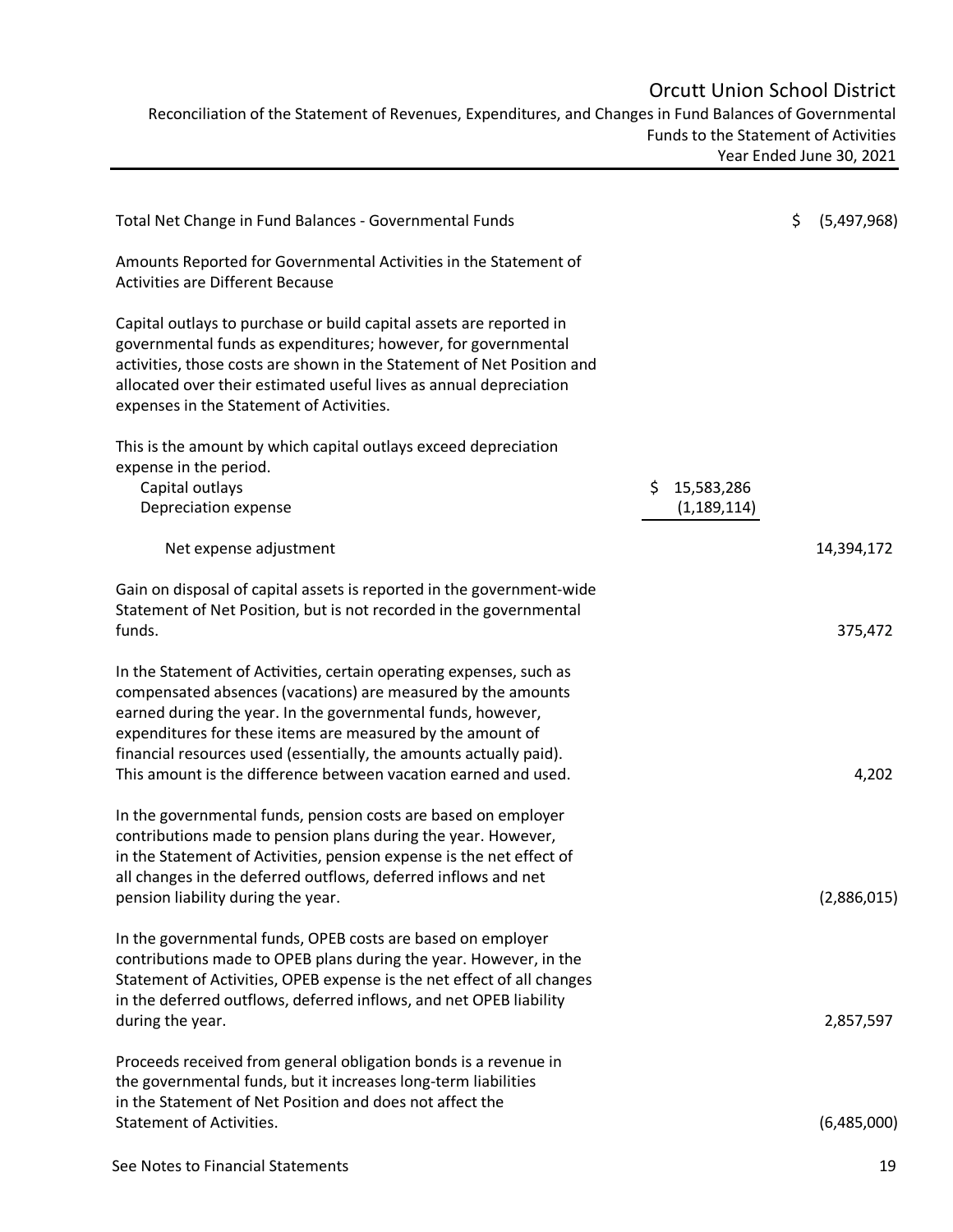# Orcutt Union School District

Reconciliation of the Statement of Revenues, Expenditures, and Changes in Fund Balances of Governmental Funds to the Statement of Activities Year Ended June 30, 2021

| Governmental funds report the effect of premiums, discounts, and<br>the deferred charge on refunding when the debt is first issued,<br>whereas the amounts are deferred and amortized in the<br><b>Statement of Activities.</b>                  |                  |
|--------------------------------------------------------------------------------------------------------------------------------------------------------------------------------------------------------------------------------------------------|------------------|
| Premium on issuance recognized                                                                                                                                                                                                                   | \$<br>(780, 145) |
| Premium amortization                                                                                                                                                                                                                             | 66,037           |
| Deferred charge on refunding amortization                                                                                                                                                                                                        | (13,603)         |
| Payment of principal on long-term liabilities is an expenditure in<br>the governmental funds, but it reduces long-term liabilities in the<br>Statement of Net Position and does not affect the Statement<br>of Activities.                       |                  |
| General obligation bonds                                                                                                                                                                                                                         | 1,570,000        |
| Interest on long-term liabilities is recorded as an expenditure in the<br>funds when it is due; however, in the Statement of Activities, interest<br>expense is recognized as the interest accretes or accrues, regardless of<br>when it is due. | (267, 388)       |
| An internal service fund is used by management to charge the costs<br>of the self insurance program to the individual funds. The net<br>revenue of the Internal Service Fund is reported with governmental                                       |                  |
| activities.                                                                                                                                                                                                                                      | 4,782            |
| Change in net position of governmental activities                                                                                                                                                                                                | \$<br>3,342,143  |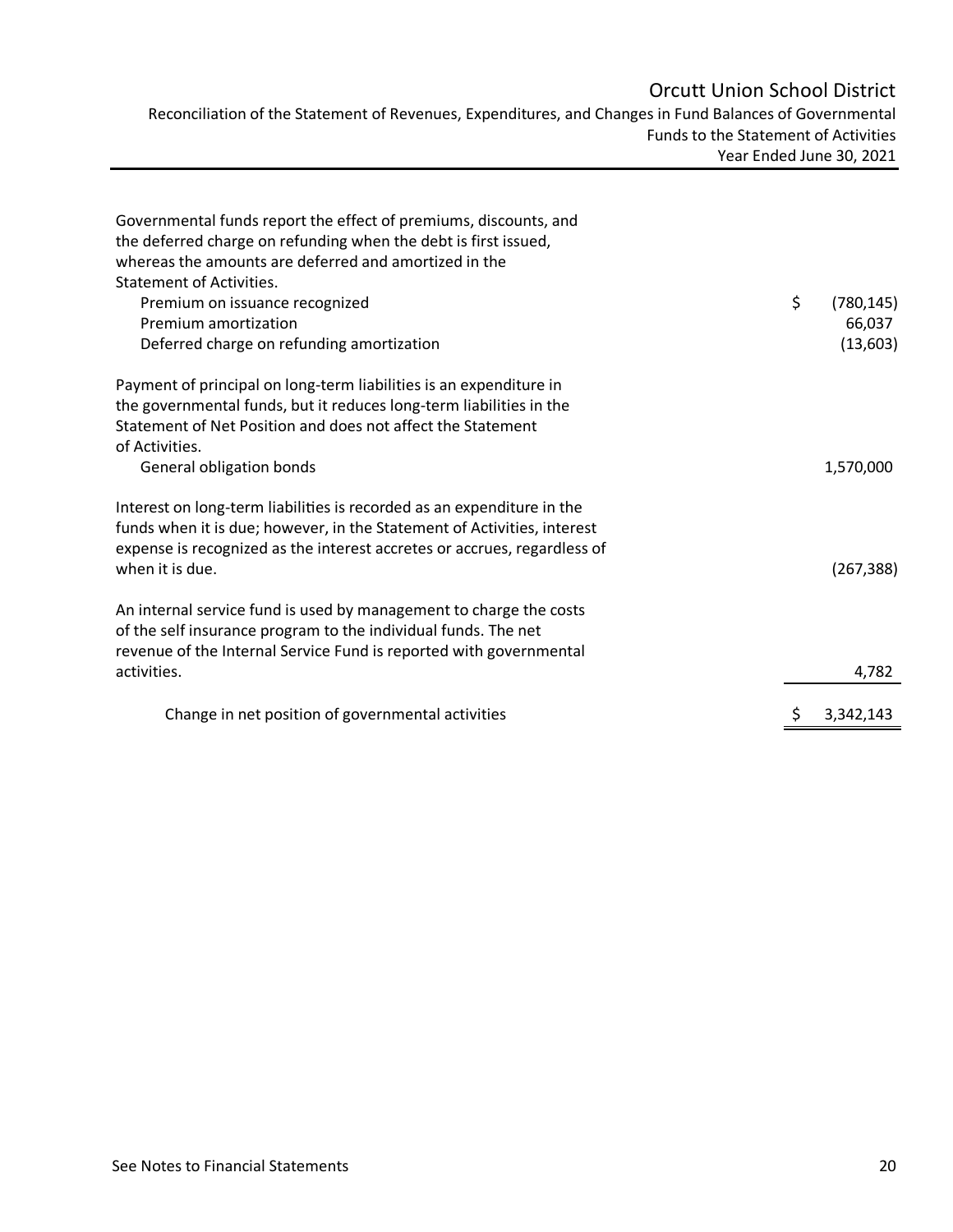# Orcutt Union School District Statement of Net Position – Proprietary Funds June 30, 2021

|                             | Governmental<br>Activities -<br>Internal<br>Service Fund |
|-----------------------------|----------------------------------------------------------|
|                             |                                                          |
| Assets<br>Current assets    |                                                          |
| Deposits and investments    | \$<br>1,940,162                                          |
| Receivables                 | 3,953                                                    |
|                             |                                                          |
| <b>Total current assets</b> | 1,944,115                                                |
| Liabilities                 |                                                          |
| <b>Current liabilities</b>  |                                                          |
| Accounts payable            | \$<br>1,860,888                                          |
|                             |                                                          |
| <b>Net Position</b>         |                                                          |
| Restricted                  | \$<br>83,227                                             |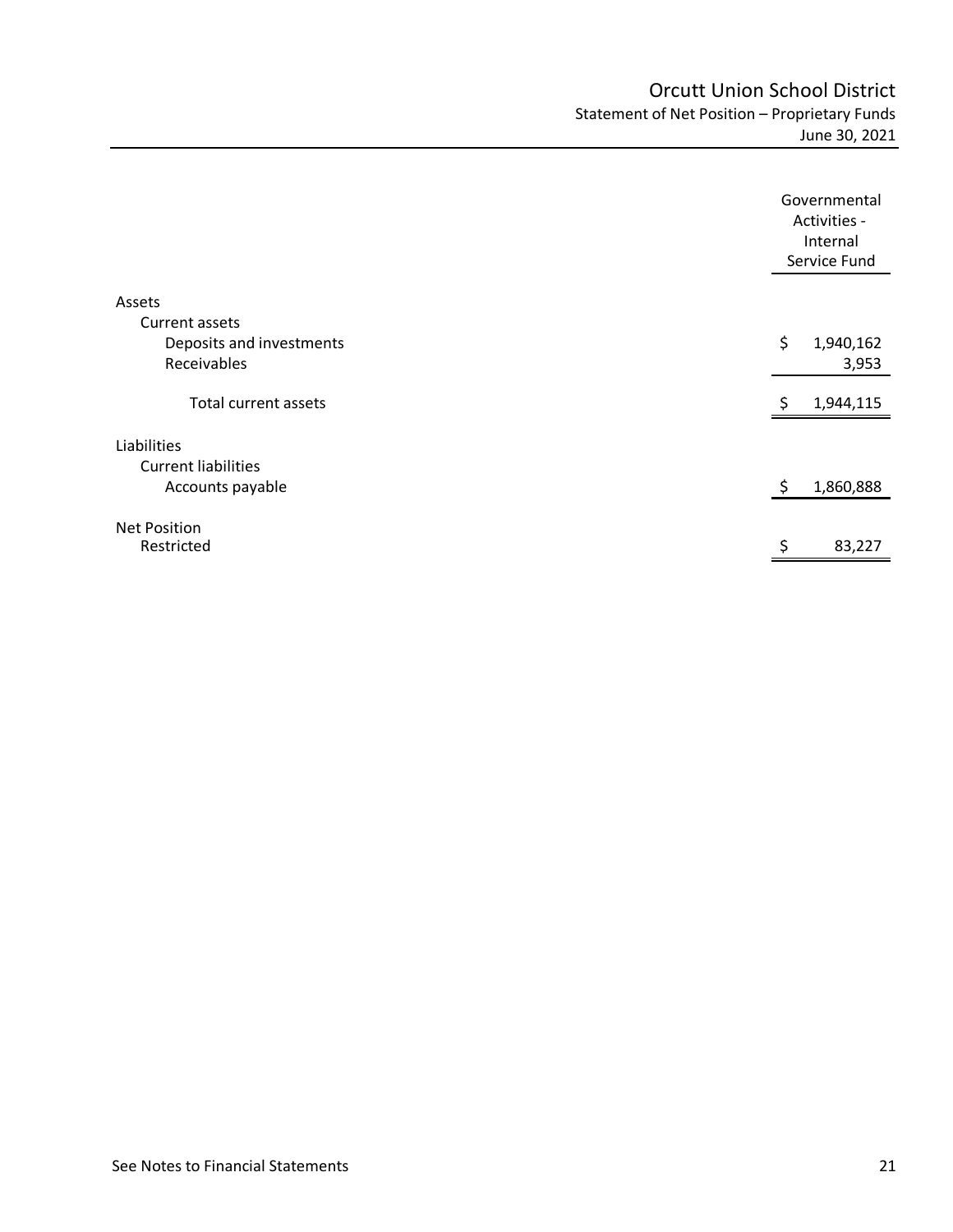|                                                     | Governmental<br>Activities -<br>Internal<br>Service Fund |
|-----------------------------------------------------|----------------------------------------------------------|
| Nonoperating Revenues (Expenses)<br>Interest income | 4,782                                                    |
| Change in Net Position                              | 4,782                                                    |
| <b>Total Net Position - Beginning</b>               | 78,445                                                   |
| <b>Total Net Position - Ending</b>                  | \$<br>83,227                                             |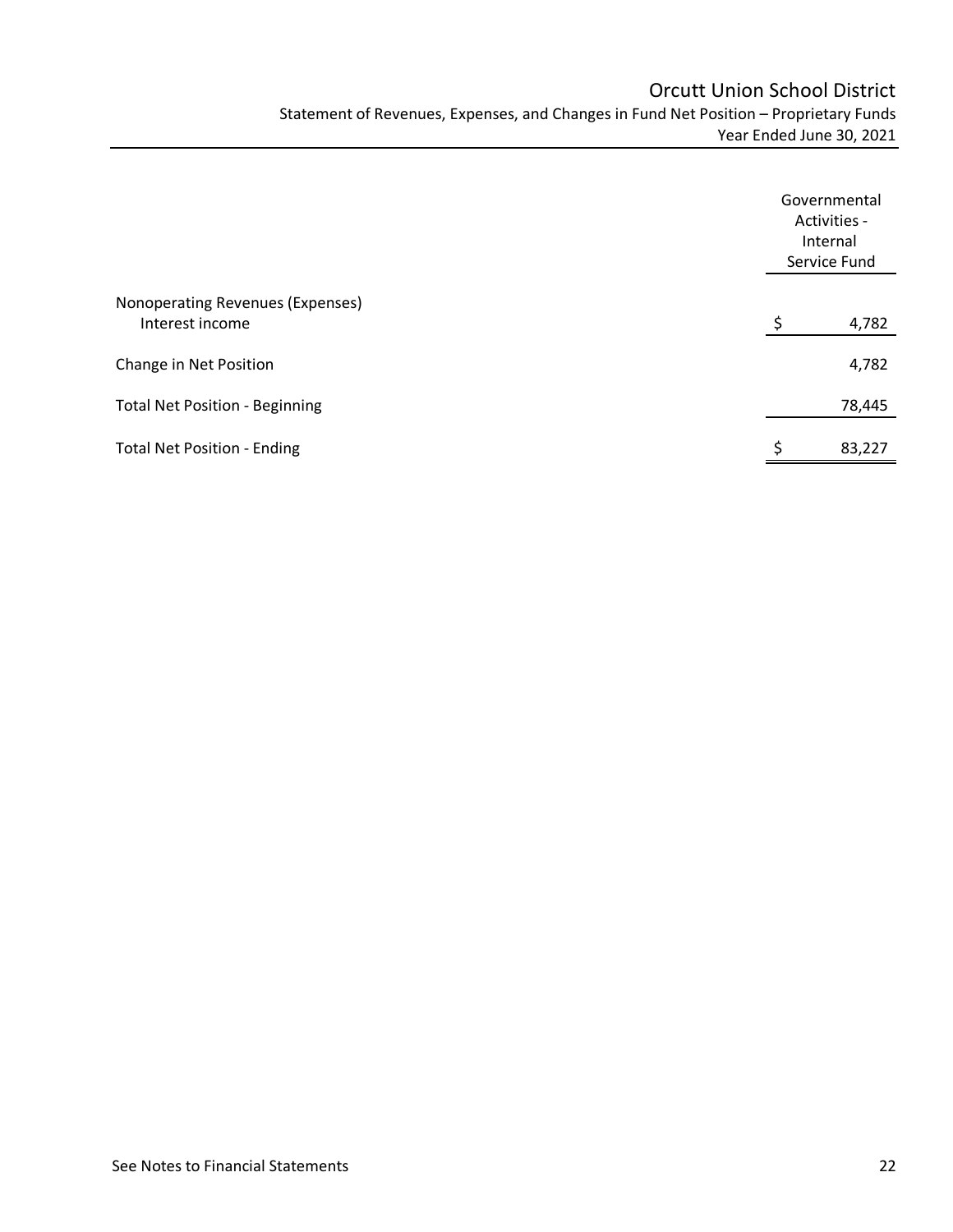|                                                                                                                                                                      | Governmental<br>Activities -<br>Internal<br>Service Fund |                          |
|----------------------------------------------------------------------------------------------------------------------------------------------------------------------|----------------------------------------------------------|--------------------------|
| <b>Operating Activities</b><br>Cash paid for employee benefits<br>Cash payments to other suppliers of goods or services                                              | \$                                                       | 7,019,821<br>(6,944,286) |
| Net Cash From Operating Activities                                                                                                                                   |                                                          | 75,535                   |
| <b>Investing Activities</b><br>Interest on investments                                                                                                               |                                                          | 4,782                    |
| Net Change in Cash and Cash Equivalents                                                                                                                              |                                                          | 80,317                   |
| Cash and Cash Equivalents, Beginning                                                                                                                                 |                                                          | 1,859,845                |
| Cash and Cash Equivalents, Ending                                                                                                                                    |                                                          | 1,940,162                |
| Reconciliation of Operating Loss to Net<br><b>Cash From Operating Activities</b><br>Adjustments to reconcile operating loss<br>to net cash from operating activities |                                                          |                          |
| Receivables<br>Accounts payable                                                                                                                                      | \$                                                       | 4,612<br>75,705          |
| Net Cash From Operating Activities                                                                                                                                   | \$                                                       | 80,317                   |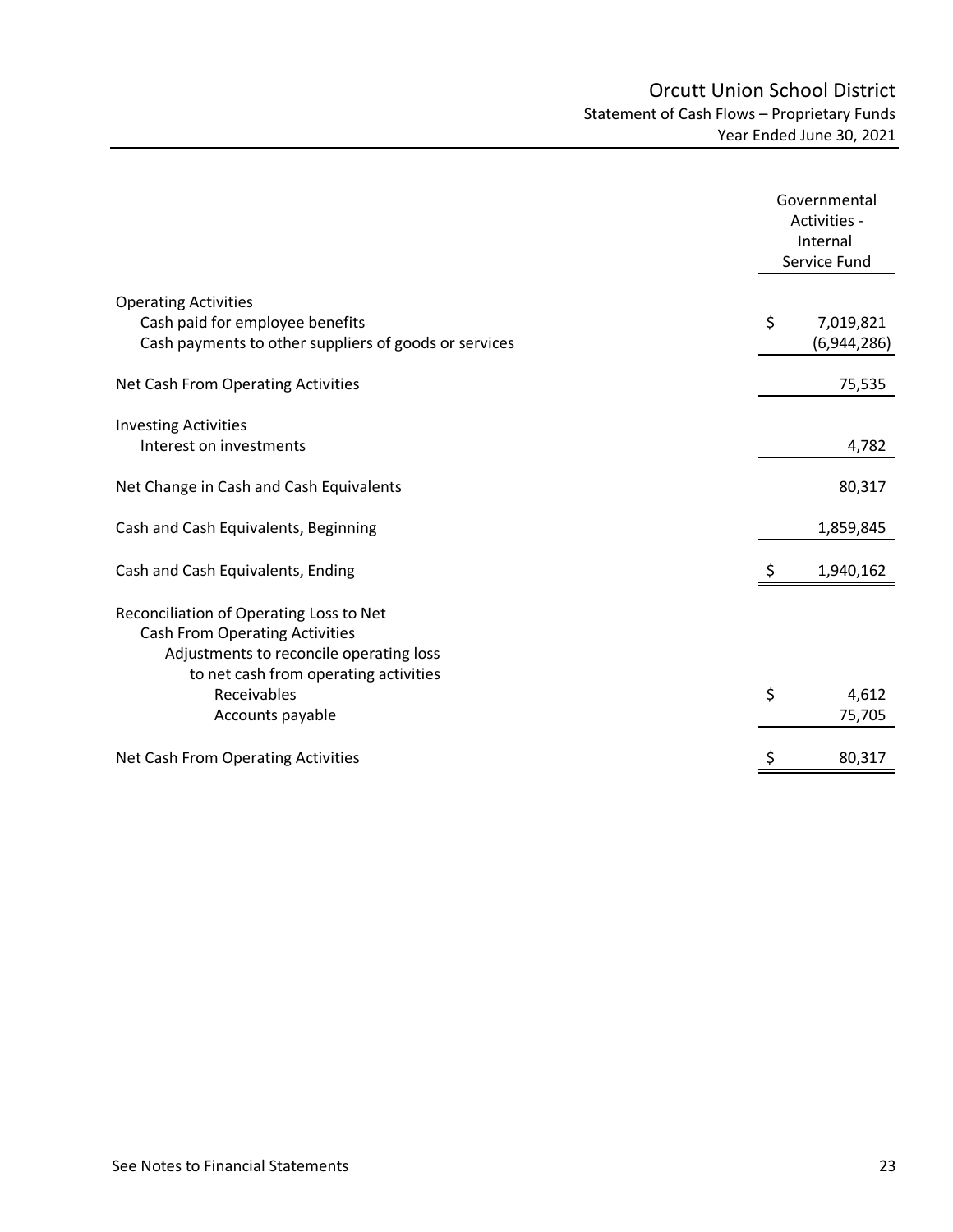# **Note 1 - Summary of Significant Accounting Policies**

# **Financial Reporting Entity**

The Orcutt Union School District (the District) was established in 1884 under the laws of the State of California. The District operates under a locally elected five-member Board form of government and provides educational services to grades K -12 as mandated by the State and/or Federal agencies. The District operates eight elementary schools, with grades kindergarten through eight, and one charter school, with grades kindergarten through twelve.

A reporting entity is comprised of the primary government, component units, and other organizations that are included to ensure the financial statements are not misleading. The primary government of the District consists of all funds, departments, boards, and agencies that are not legally separate from the District. For Orcutt Union School District, this includes general operations, food service, and student related activities of the District.

### **Other Related Entities**

**Charter School** The District has an approved Charter for Orcutt Academy Charter pursuant to *Education Code* Section 47605. The Orcutt Academy Charter is operated by the District, and its financial activities are presented in the Charter School special revenue fund.

# **Basis of Presentation - Fund Accounting**

The accounting system is organized and operated on a fund basis. A fund is defined as a fiscal and accounting entity with a self-balancing set of accounts, which are segregated for the purpose of carrying on specific activities or attaining certain objectives in accordance with special regulations, restrictions, or limitations. The District's funds are grouped into two broad fund categories: governmental and proprietary.

**Governmental Funds** Governmental funds are those through which most governmental functions typically are financed. Governmental fund reporting focuses on the sources, uses, and balances of current financial resources. Expendable assets are assigned to the various governmental funds according to the purposes for which they may or must be used. Current liabilities are assigned to the fund from which they will be paid. The difference between governmental fund assets and liabilities is reported as fund balance. The following are the District's major and non-major governmental funds:

#### **Major Governmental Funds**

**General Fund** The General Fund is the chief operating fund for all districts. It is used to account for the ordinary operations of the District. All transactions except those accounted for in another fund are accounted for in this fund.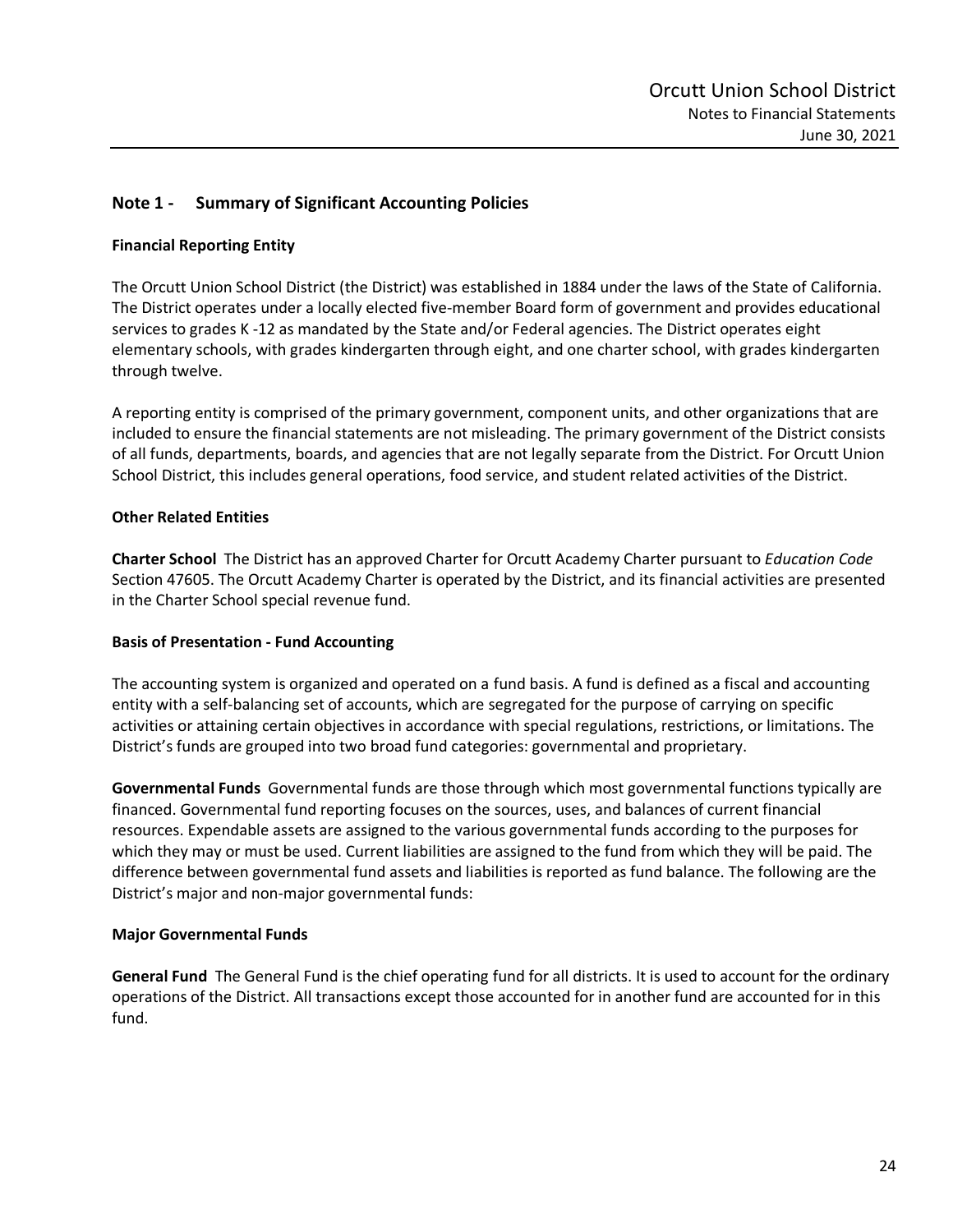Two funds currently defined as special revenue funds in the California State Accounting Manual (CSAM) do not meet the GASB Statement No. 54 special revenue fund definition. Specifically, Fund 14, Deferred Maintenance Fund, and Fund 20, Special Reserve Fund for Postemployment Benefits, is not substantially composed of restricted or committed revenue sources. While these funds are authorized by statute and will remain open for internal reporting purposes, these funds function effectively as extensions of the General Fund, and accordingly have been combined with the General Fund for presentation in these audited financial statements.

As a result, the General Fund reflects an increase in fund balance of \$5,301,218.

**Charter School Fund** The Charter School Fund may be used by authorizing districts to account separately for the operating activities of district-operated charter schools that would otherwise be reported in the authorizing District's General Fund.

**Building Fund** The Building Fund exists primarily to account separately for proceeds from the sale of bonds (*Education Code* Section 15146) and may not be used for any purposes other than those for which the bonds were issued.

# **Non-Major Governmental Funds**

**Special Revenue Funds** The Special Revenue funds are used to account for the proceeds from specific revenue sources (other than trusts, major capital projects, or debt service) that are restricted or committed to the financing of particular activities, that compose a substantial portion of the inflows of the fund, and that are reasonably expected to continue. Additional resources that are restricted, committed, or assigned to the purpose of the fund may also be reported in the fund.

- **Student Activity Fund** The Student Activity Fund is used to account separately for the operating activities of the associated student body accounts that are not fiduciary in nature, including student clubs, general operations, athletics, and other student body activities.
- **Child Development Fund** The Child Development Fund is used to account separately for Federal, State, and local revenues to operate child development programs and is to be used only for expenditures for the operation of child development programs.
- **Cafeteria Fund** The Cafeteria Fund is used to account separately for Federal, State, and local resources to operate the food service program (*Education Code* Sections 38090-38093) and is used only for those expenditures authorized by the governing board as necessary for the operation of the District's food service program (*Education Code* Sections 38091 and 38100).

**Capital Project Funds** The Capital Project funds are used to account for financial resources to be used for the acquisition or construction of major capital facilities and other capital assets (other than those financed by proprietary funds and trust funds).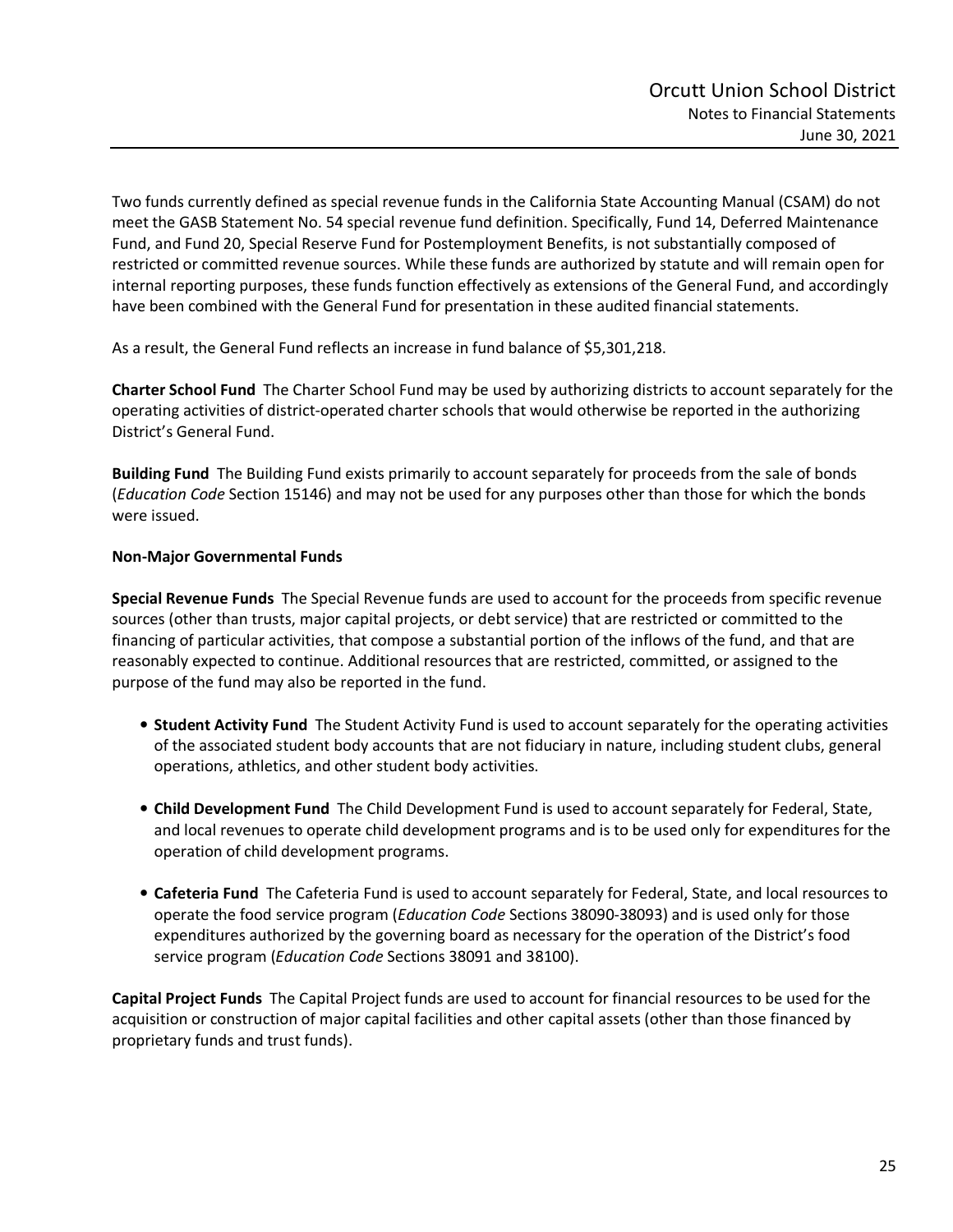- **Capital Facilities Fund** The Capital Facilities Fund is used primarily to account separately for monies received from fees levied on developers or other agencies as a condition of approval (*Education Code*  Sections 17620-17626 and *Government Code* Section 65995 et seq.). Expenditures are restricted to the purposes specified in *Government Code* Sections 65970-65981 or to the items specified in agreements with the developer (*Government Code* Section 66006).
- **Special Reserve Fund for Capital Outlay Projects** The Special Reserve Fund for Capital Outlay Projects exists primarily to provide for the accumulation of General Fund monies for capital outlay purposes (*Education Code* Section 42840).

**Debt Service Funds** The Debt Service funds are used to account for the accumulation of resources for and the payment of principal and interest on general long-term liabilities.

• **Bond Interest and Redemption Fund** The Bond Interest and Redemption Fund is used for the repayment of bonds issued for a district (*Education Code* Sections 15125-15262).

**Proprietary Funds** Proprietary funds are used to account for activities that are more business-like than government-like in nature. Business-type activities include those for which a fee is charged to external users or to other organizational units of the local education agency, normally on a full cost-recovery basis. Proprietary funds are generally intended to be self-supporting and are classified as enterprise or internal service. The District has no enterprise funds.

• **Internal Service Fund** Internal Service funds may be used to account for goods or services provided to other funds of the District on a cost-reimbursement basis. The District operates an internal service fund that is used to account for the District's risk management activities.

# **Basis of Accounting - Measurement Focus**

**Government-Wide Financial Statements** The government-wide financial statements are prepared using the economic resources measurement focus and the accrual basis of accounting. This is the same approach used in the preparation of the proprietary fund financial statements but differs from the manner in which governmental fund financial statements are prepared.

The government-wide statement of activities presents a comparison between expenses, both direct and indirect, of the District and for each governmental function, and excludes fiduciary activity. Direct expenses are those that are specifically associated with a service, program, or department and are therefore, clearly identifiable to a particular function. The District does not allocate indirect expenses to functions in the *Statement of Activities*, except for depreciation. Program revenues include charges paid by the recipients of the goods or services offered by the programs and grants and contributions that are restricted to meeting the operational or capital requirements of a particular program. Revenues that are not classified as program revenues are presented as general revenues. The comparison of program revenues and expenses identifies the extent to which each program or business segment is self-financing or draws from the general revenues of the District. Eliminations have been made to minimize the double counting of internal activities.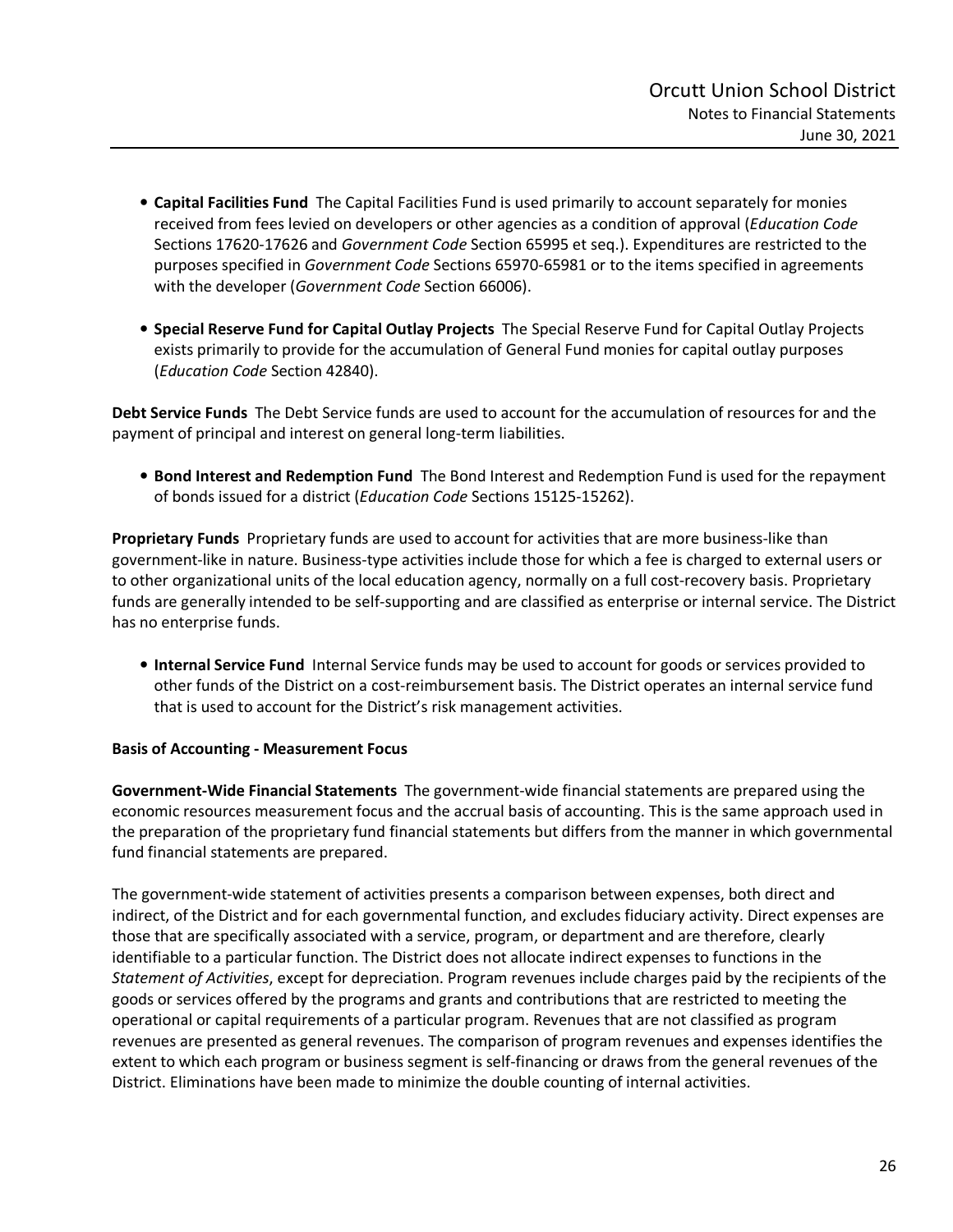Net position should be reported as restricted when constraints placed on net asset use are either externally imposed by creditors (such as through debt covenants), grantors, contributors, or laws or regulations of other governments or imposed by law through constitutional provisions or enabling legislation. The net position restricted for other activities result from special revenue funds and the restrictions on their use.

**Fund Financial Statements** Fund financial statements report detailed information about the District. The focus of governmental and proprietary fund financial statements is on major funds rather than reporting funds by type. Each major fund is presented in a separate column. Non-major funds are aggregated and presented in a single column. The internal service fund is presented in a single column on the face of the proprietary fund statements.

- **Governmental Funds** All governmental funds are accounted for using the flow of current financial resources measurement focus and the modified accrual basis of accounting. With this measurement focus, only current assets and current liabilities generally are included on the balance sheet. The statement of revenues, expenditures, and changes in fund balances reports on the sources (revenues and other financing sources) and uses (expenditures and other financing uses) of current financial resources. This approach differs from the manner in which the governmental activities of the government-wide financial statements are prepared. Governmental fund financial statements, therefore, include reconciliations with brief explanations to better identify the relationship between the government-wide financial statements, prepared using the economic resources measurement focus and the accrual basis of accounting, and the governmental fund financial statements, prepared using the flow of current financial resources measurement focus and the modified accrual basis of accounting.
- **Proprietary Funds** Proprietary funds are accounted for using the flow of economic resources measurement focus and the accrual basis of accounting. All assets and all liabilities associated with the operation of this fund are included in the statement of net position. The statement of changes in fund net position presents increases (revenues) and decreases (expenses) in net total assets. The statement of cash flows provides information about how the District finances and meets the cash flow needs of its proprietary fund.

**Revenues – Exchange and Non-Exchange Transactions** Revenue resulting from exchange transactions, in which each party gives and receives essentially equal value, is recorded on the accrual basis when the exchange takes place. On a modified accrual basis, revenue is recorded in the fiscal year in which the resources are measurable and become available. Available means that the resources will be collected within the current fiscal year or are expected to be collected soon enough thereafter, to be used to pay liabilities of the current fiscal year. The District considers revenues to be available if they are collected within one year after year-end, except for property taxes, which are considered available if collected within 60 days. The following revenue sources are considered to be both measurable and available at fiscal year-end: State apportionments, interest, certain grants, and other local sources.

Non-exchange transactions, in which the District receives value without directly giving equal value in return, include property taxes, certain grants, entitlements, and donations. Revenue from property taxes is recognized in the fiscal year in which the taxes are received. Revenue from certain grants, entitlements, and donations is recognized in the fiscal year in which all eligibility requirements have been satisfied. Eligibility requirements include time and purpose restrictions. On a modified accrual basis, revenue from non-exchange transactions must also be available before it can be recognized.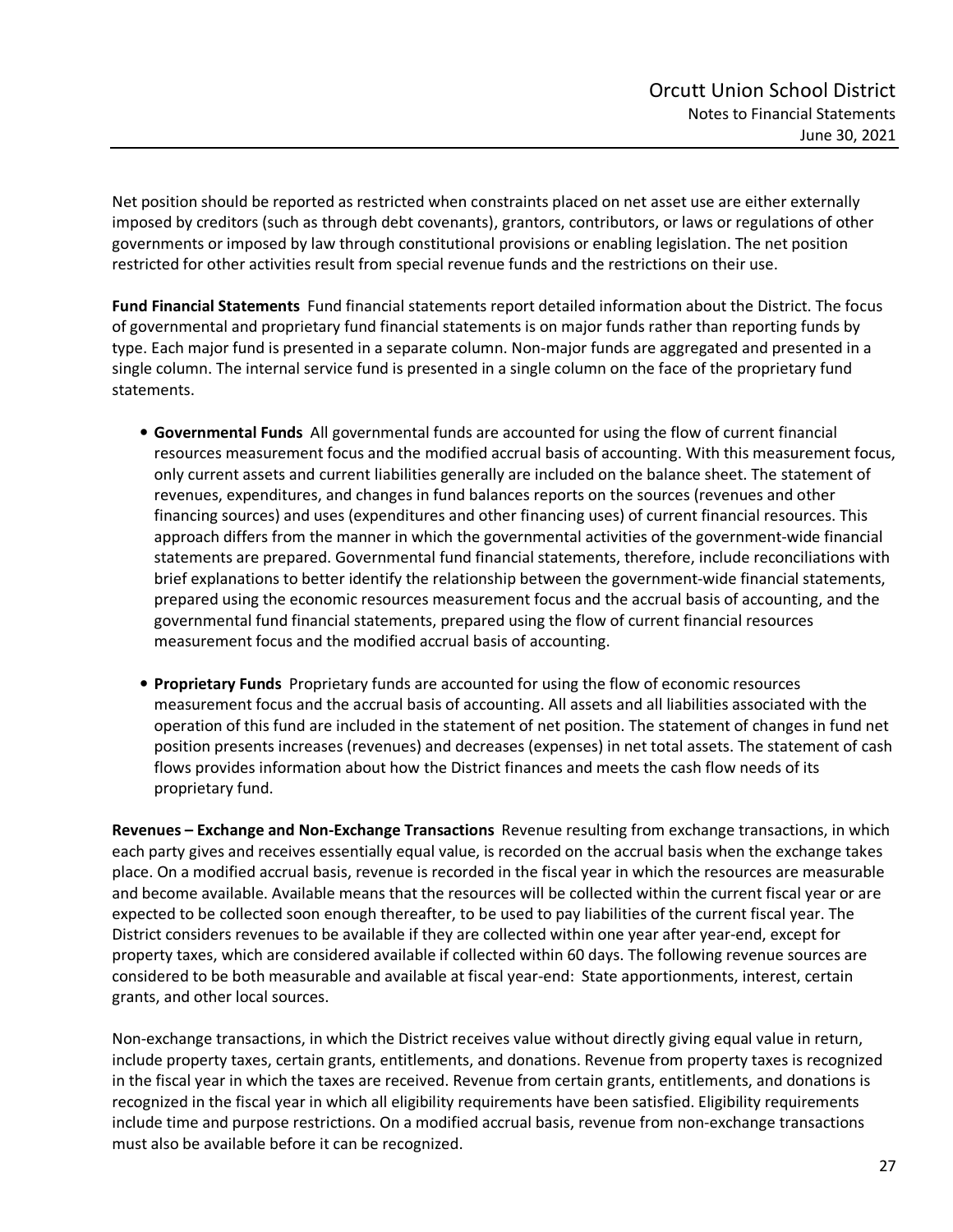**Unearned Revenue** Unearned revenues arise when resources are received by the District before it has a legal claim to them, such as when certain grants are received prior to the occurrence of qualifying expenditures. In the subsequent periods, when the District has a legal claim to the resources, the liability for unearned revenue is removed from the balance sheet and the revenue is recognized.

**Expenses/Expenditures** On the accrual basis of accounting, expenses are recognized at the time they are incurred. The measurement focus of governmental fund accounting is on decreases in net financial resources (expenditures) rather than expenses. Expenditures are generally recognized in the accounting period in which the related fund liability is incurred. Principal and interest on long-term liabilities, which has not matured, are recognized when paid in the governmental funds as expenditures. Allocations of costs, such as depreciation and amortization, are not recognized in the governmental funds but are recognized in the entity-wide statements.

# **Cash and Cash Equivalents**

The District's cash and cash equivalents are considered to be cash on hand, demand deposits, and short-term investments with original maturities of three months or less from the date of acquisition. Cash equivalents also include cash with county treasury balances for purposes of the statement of cash flows.

# **Investments**

Investments with original maturities greater than one year are stated at fair value. Fair value is estimated based on quoted market prices at year end. All investments not required to be reported at fair value are stated at cost or amortized cost. Fair values of investments in county and State investment pools are determined by the program sponsor.

# **Stores Inventories**

Inventories consist of expendable food and supplies held for consumption. Inventories are stated at cost, on the first-in, first-out basis. The costs of inventory items are recorded as expenditures in the governmental funds and expenses in the proprietary funds when consumed rather than when purchased.

# **Capital Assets and Depreciation**

The accounting and reporting treatment applied to the capital assets associated with a fund are determined by its measurement focus. Capital assets are long-lived assets of the District. The District maintains a capitalization threshold of \$5,000. The District does not possess any infrastructure. Improvements are capitalized; the costs of normal maintenance and repairs that do not add to the value of the asset or materially extend an asset's life are not capitalized, but are expensed as incurred.

When purchased, such assets are recorded as expenditures in the governmental funds and capitalized in the government-wide statement of net position. The valuation basis for capital assets is historical cost, or where historical cost is not available, estimated historical cost based on replacement cost. Donated capital assets are capitalized at acquisition value on the date donated.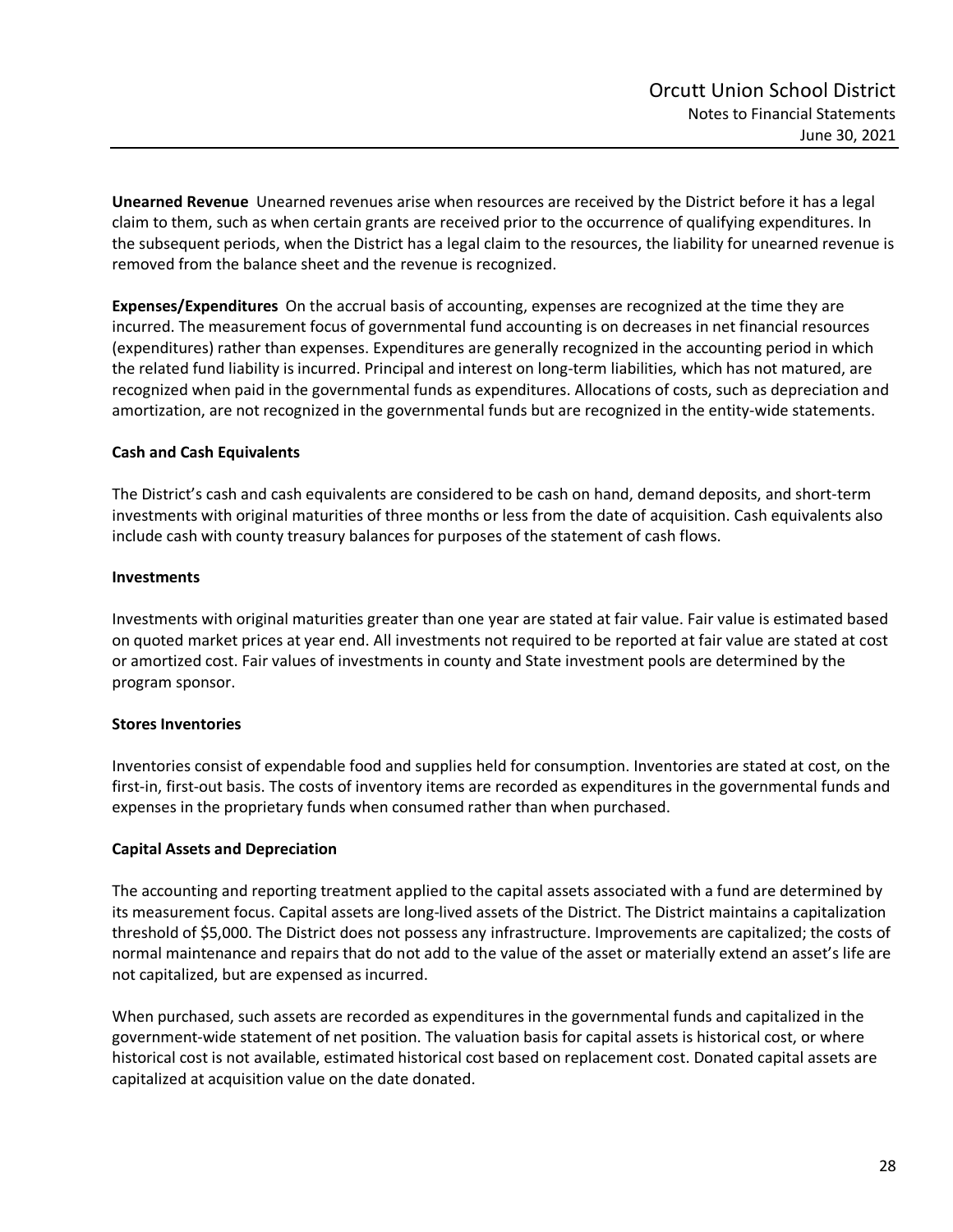Capital assets in the proprietary funds are capitalized in the fund in which they are utilized. The valuation basis for proprietary fund capital assets is the same as those used for the capital assets of governmental funds.

Depreciation is computed using the straight-line method. Estimated useful lives of the various classes of depreciable capital assets are as follows: buildings, 20 to 50 years; improvements/infrastructure, 5 to 50 years; equipment, 5 to 20 years.

# **Interfund Balances**

On fund financial statements, receivables and payables resulting from short-term interfund loans are classified as "interfund receivables/payables". These amounts are eliminated in the governmental and business-type activities columns of the statement of net position, except for the net residual amounts due between governmental and business-type activities, which are presented as internal balances.

# **Compensated Absences**

Compensated absences are accrued as a liability as the benefits are earned. The entire compensated absence liability is reported on the government-wide statement of net position. For governmental funds, the current portion of unpaid compensated absences is recognized upon the occurrence of relevant events such as employee resignations and retirements that occur prior to year end that have not yet been paid with expendable available financial resources. These amounts are reported in the fund from which the employees who have accumulated leave are paid.

Sick leave is accumulated without limit for each employee at the rate of one day for each month worked. Leave with pay is provided when employees are absent for health reasons; however, the employees do not gain a vested right to accumulated sick leave. Employees are never paid for any sick leave balance at termination of employment or any other time. Therefore, the value of accumulated sick leave is not recognized as a liability in the District's financial statements. However, credit for unused sick leave is applicable to all classified school members who retire after January 1, 1999. At retirement, each member will receive .004 year of service credit for each day of unused sick leave. Credit for unused sick leave is applicable to all certificated employees and is determined by dividing the number of unused sick days by the number of base service days required to complete the last school year, if employed full-time.

# **Accrued Liabilities and Long-Term Liabilities**

All payables, accrued liabilities, and long-term liabilities are reported in the government-wide and proprietary fund financial statements. In general, governmental fund payables and accrued liabilities that, once incurred, are paid in a timely manner and in full from current financial resources are reported as liabilities of the governmental funds.

However, claims and judgments, compensated absences, special termination benefits, and contractually required pension contributions that will be paid from governmental funds are reported as a liability in the governmental fund financial statements only to the extent that they are due for payment during the current year. Bonds, capital leases, and other long-term liabilities are recognized as liabilities in the governmental fund financial statements when due.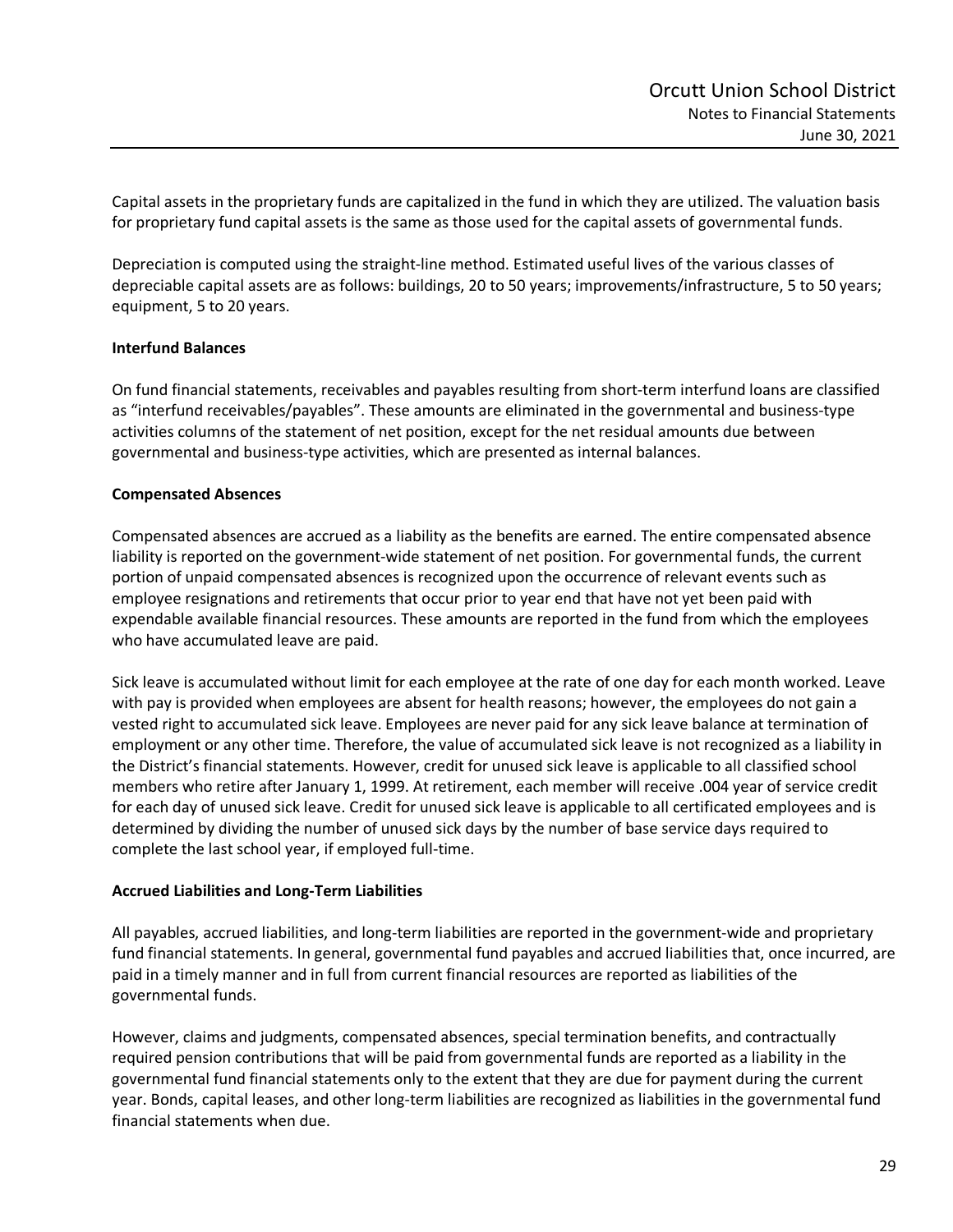# **Debt Issuance Costs and Premiums**

In the government-wide financial statements and in the proprietary fund type financial statements, long-term liabilities are reported as liabilities in the applicable governmental activities or proprietary fund statement of net position. Debt premiums, as well as issuance costs related to prepaid insurance costs are amortized over the life of the bonds using the straight-line method, which approximates the effective interest method.

In governmental fund financial statements, bond premiums, as well as debt issuance costs are recognized in the period the bonds are issued. The face amount of the debt is reported as other financing sources. Premiums received on debt issuance are also reported as other financing sources. Issuance costs, whether or not withheld from the actual debt proceeds, are reported as debt service expenditures in the period the bonds are issued.

# **Deferred Outflows/Inflows of Resources**

In addition to assets, the Statement of Net Position also reports deferred outflows of resources. This separate financial statement element represents a consumption of net position that applies to a future period and so will not be recognized as an expense or expenditure until then. The District reports deferred outflows of resources for deferred charges on refunding of debt, for pension related items, and for OPEB related items. The deferred charge on refunding resulted from the difference between the carrying value of the refunded debt and its reacquisition price. The amount is deferred and amortized over the shorter of the life of the refunded or refunding debt. The deferred amounts related to pension and OPEB relate to differences between expected and actual earnings on investments, changes of assumptions, and other pension and OPEB related changes.

In addition to liabilities, the Statement of Net Position reports a separate section for deferred inflows of resources. This separate financial statement element represents an acquisition of net position that applies to a future period and so will not be recognized as revenue until then. The District reports deferred inflows of resources for pension related items and for OPEB related items. The deferred amounts related to pension and OPEB relate to differences between contributions and the District's proportionate share of contributions, differences between expected and actual experiences, and differences between expected and actual earnings on investments.

# **Pensions**

For purposes of measuring the net pension liability and deferred outflows/inflows of resources related to pensions, and pension expense, information about the fiduciary net position of the California State Teachers Retirement System (CalSTRS) and the California Public Employees' Retirement System (CalPERS) plan for schools (Plans) and additions to/deductions from the Plans' fiduciary net position have been determined on the same basis as they are reported by CalSTRS and CalPERS. For this purpose, benefit payments (including refunds of employee contributions) are recognized when due and payable in accordance with the benefit terms. Member contributions are recognized in the period in which they are earned. Investments are reported at fair value. The net pension liability attributable to the governmental activities will be paid by the fund in which the employee worked.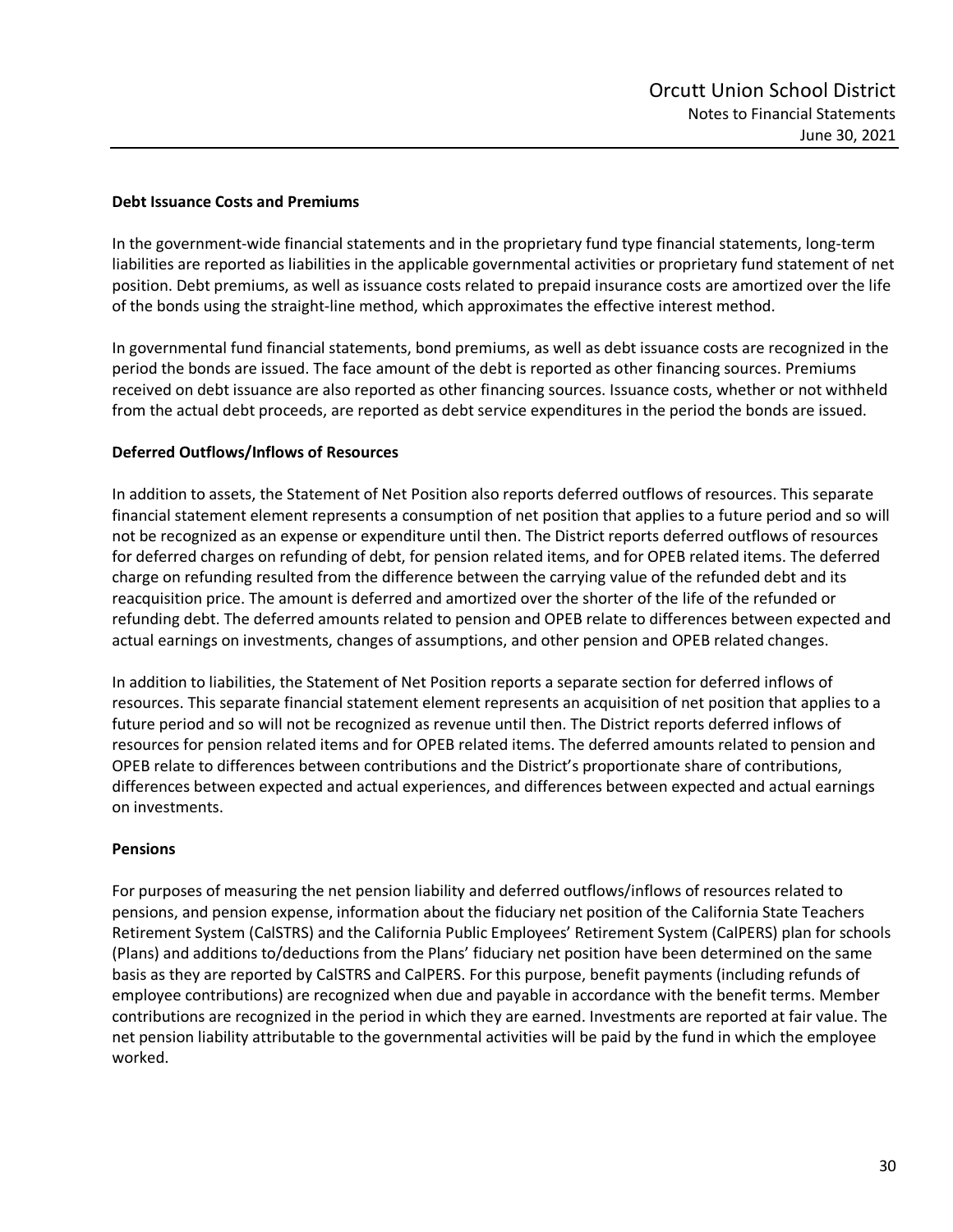# **Postemployment Benefits Other Than Pensions (OPEB)**

For purposes of measuring the net OPEB liability, deferred outflows of resources and deferred inflows of resources related to OPEB, and OPEB expense, information about the fiduciary net position of the District Plan and the CalSTRS Medicare Premium Payment (MPP) Program and additions to/deductions from the District Plan and the MPP's fiduciary net position have been determined on the same basis as they are reported by the District Plan and the MPP. For this purpose, the District Plan and the MPP recognizes benefit payments when due and payable in accordance with the benefit terms. Investments are reported at fair value, except for money market investments and participating interest-earning investment contracts that have a maturity at the time of purchase of one year or less, which are reported at cost. The total OPEB liability attributable to the governmental activities will be paid primarily by the General Fund.

# **Fund Balances - Governmental Funds**

As of June 30, 2021, fund balances of the governmental funds are classified as follows:

**Nonspendable** - amounts that cannot be spent either because they are in nonspendable form or because they are legally or contractually required to be maintained intact.

**Restricted** - amounts that can be spent only for specific purposes because of constitutional provisions or enabling legislation or because of constraints that are externally imposed by creditors, grantors, contributors, or the laws or regulations of other governments.

**Committed** - amounts that can be used only for specific purposes determined by a formal action of the governing board. The governing board is the highest level of decision-making authority for the District. Commitments may be established, modified, or rescinded only through resolutions or other action as approved by the governing board.

**Assigned** - amounts that do not meet the criteria to be classified as restricted or committed but that are intended to be used for specific purposes. Under the District's adopted policy, only the governing board or chief business officer/assistant superintendent of business services may assign amounts for specific purposes.

**Unassigned** - all other spendable amounts.

# **Spending Order Policy**

When an expenditure is incurred for purposes for which both restricted and unrestricted fund balance is available, the District considers restricted funds to have been spent first. When an expenditure is incurred for which committed, assigned, or unassigned fund balances are available, the District considers amounts to have been spent first out of committed funds, then assigned funds, and finally unassigned funds, as needed, unless the governing board has provided otherwise in its commitment or assignment actions.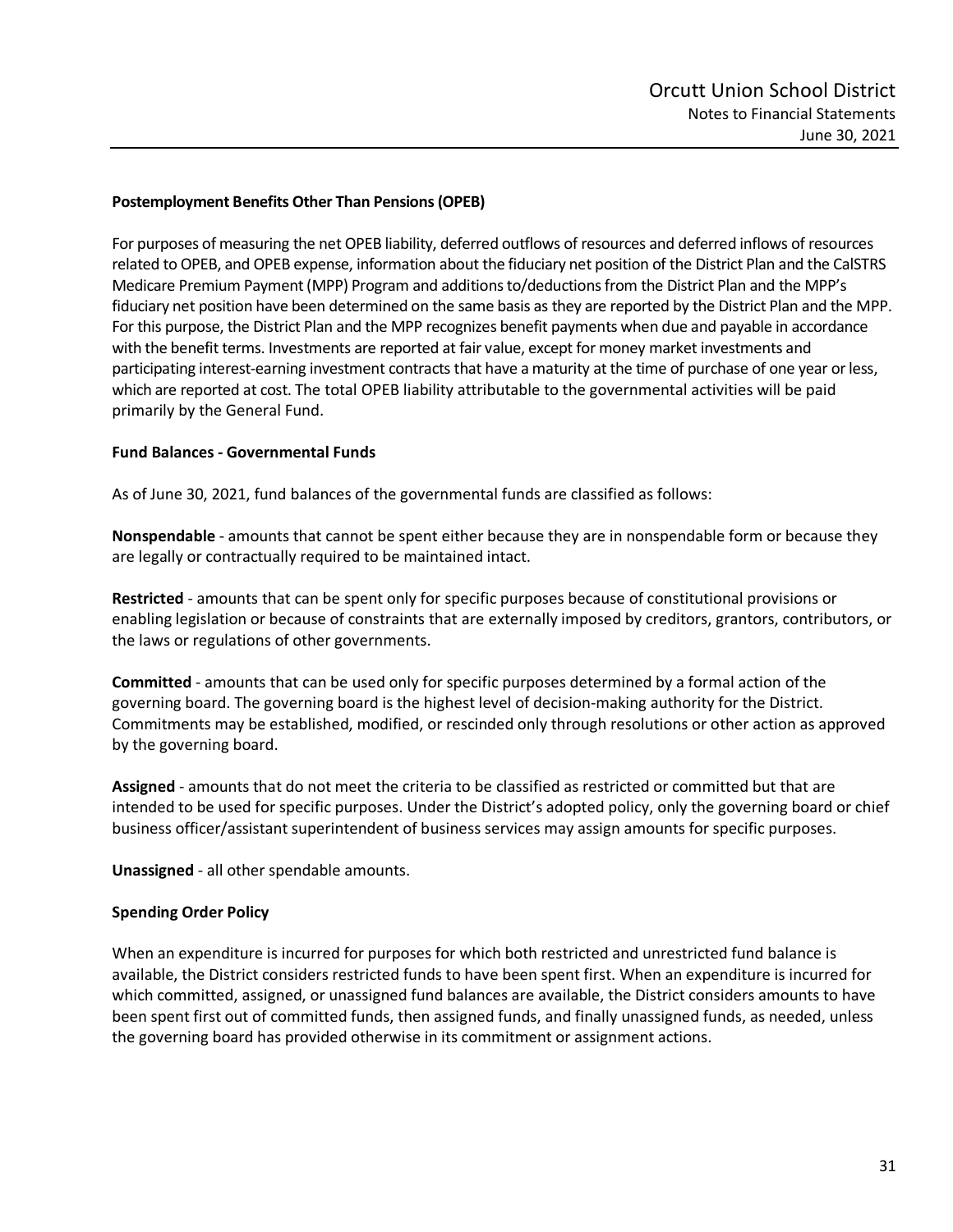# **Minimum Fund Balance Policy**

The governing board adopted a minimum fund balance policy for the General Fund in order to protect the district against revenue shortfalls or unpredicted on-time expenditures. The policy requires a Reserve for Economic Uncertainties consisting of unassigned amounts equal to no less than three percent of General Fund expenditures and other financing uses.

# **Net Position**

Net position represents the difference between assets and deferred outflows of resources, and liabilities and deferred inflows of resources. Net position net of investment in capital assets consists of capital assets, net of accumulated depreciation, reduced by the outstanding balances of any borrowings used for the acquisition, construction, or improvement of those assets. Net position is reported as restricted when there are limitations imposed on their use either through the enabling legislation adopted by the District or through external restrictions imposed by creditors, grantors, or laws or regulations of other governments. The District first applies restricted resources when an expense is incurred for purposes for which both restricted and unrestricted net position is available. The government-wide financial statements report \$8,186,040 of net position restricted by enabling legislation.

# **Operating Revenues and Expenses**

Operating revenues are those revenues that are generated directly from the primary activity of the proprietary funds. For the District, these revenues are cost of reimbursement from employees. Operating expenses are necessary costs incurred to provide the good or service that is the primary activity of the fund. All revenues and expenses not meeting this definition are reported as nonoperating revenues and expenses.

# **Interfund Activity**

Exchange transactions between funds are reported as revenues in the seller funds and as expenditures/expenses in the purchaser funds. Flows of cash or goods from one fund to another without a requirement for repayment are reported as interfund transfers. Interfund transfers are reported as other financing sources/uses in governmental funds and after non-operating revenues/expenses in proprietary funds. Repayments from funds responsible for particular expenditures/expenses to the funds that initially paid for them are not presented in the financial statements.

# **Estimates**

The preparation of the financial statements in conformity with accounting principles generally accepted in the United States of America requires management to make estimates and assumptions that affect the amounts reported in the financial statements and accompanying notes. Actual results may differ from those estimates.

# **Property Tax**

Secured property taxes attach as an enforceable lien on property as of January 1. Taxes are payable in two installments on November 1 and February 1 and become delinquent on December 10 and April 10, respectively.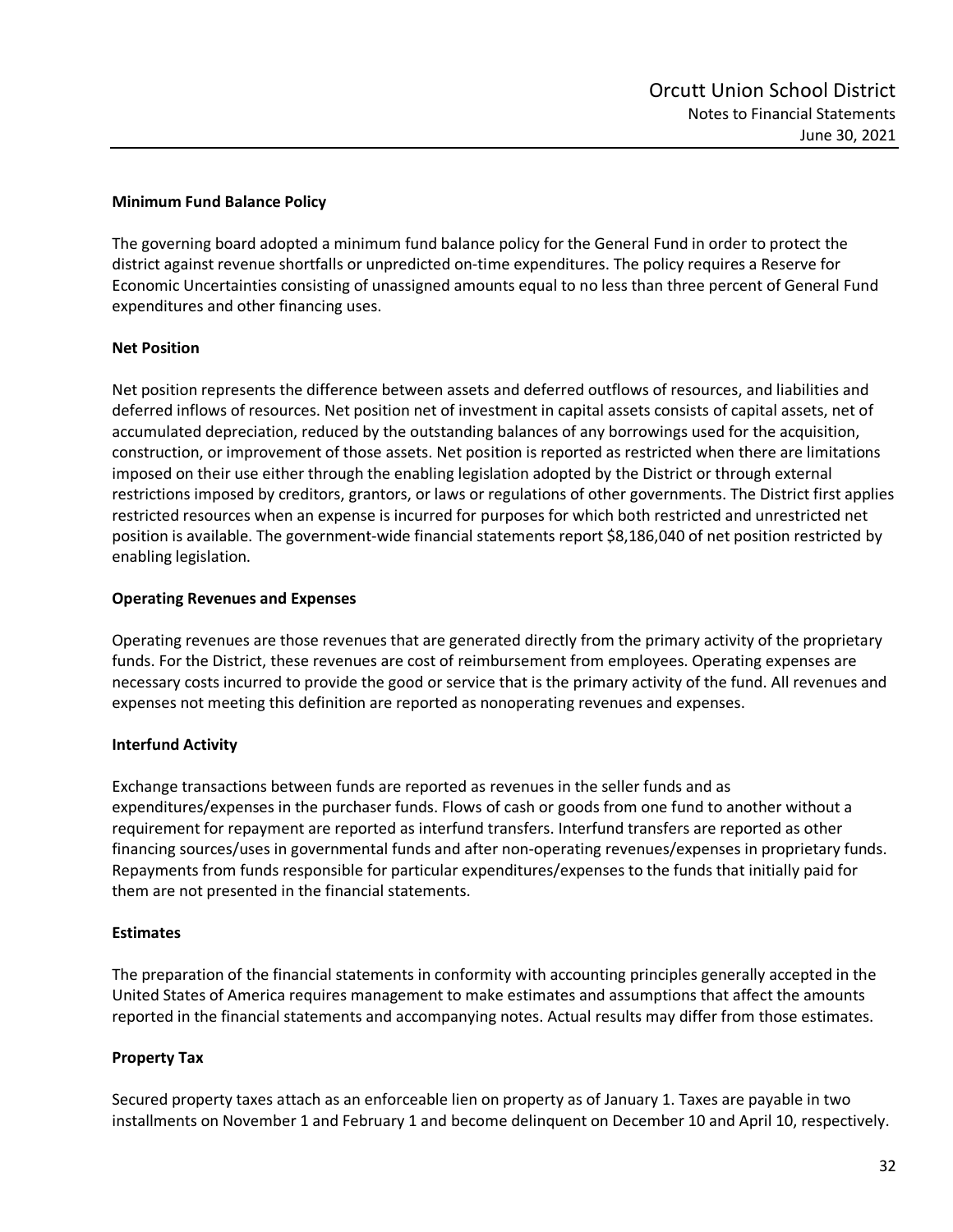Unsecured property taxes are payable in one installment on or before August 31. The County of Santa Barbara bills and collects the taxes on behalf of the District. Local property tax revenues are recorded when received.

# **Change in Accounting Principles**

# **Implementation of GASB Statement No. 84**

As of July 1, 2020, the District adopted GASB Statement No. 84, Fiduciary Activities. The objective of this Statement is to improve the identification of fiduciary activities for accounting and financial reporting purposes and how those activities should be reported. The requirements of this Statement will enhance consistency and comparability by (1) establishing specific criteria for identifying activities that should be reported as fiduciary activities and (2) clarifying whether and how business-type activities should report their fiduciary activities. Greater consistency and comparability enhance the value provided by the information reported in financial statements for assessing government accountability and stewardship. The impact to the District resulted in a reclassification of the District's student body activities from fiduciary to governmental. The effect of the implementation of this standard on beginning fund balance and net position is disclosed in Note 15.

# **Note 2 - Deposits and Investments**

### **Summary of Deposits and Investments**

Deposits and investments as of June 30, 2021, are classified in the accompanying financial statements as follows:

| Governmental funds                                                      | 43,429,166   |
|-------------------------------------------------------------------------|--------------|
| Proprietary funds                                                       | 1,940,162    |
| Total deposits and investments                                          | 45,369,328   |
| Deposits and investments as of June 30, 2021, consist of the following: |              |
| Cash on hand and in banks                                               | \$<br>45,722 |
| Cash in revolving                                                       | 15,500       |
| Investments                                                             | 45,308,106   |
|                                                                         |              |
| Total deposits and investments                                          | 45,369,328   |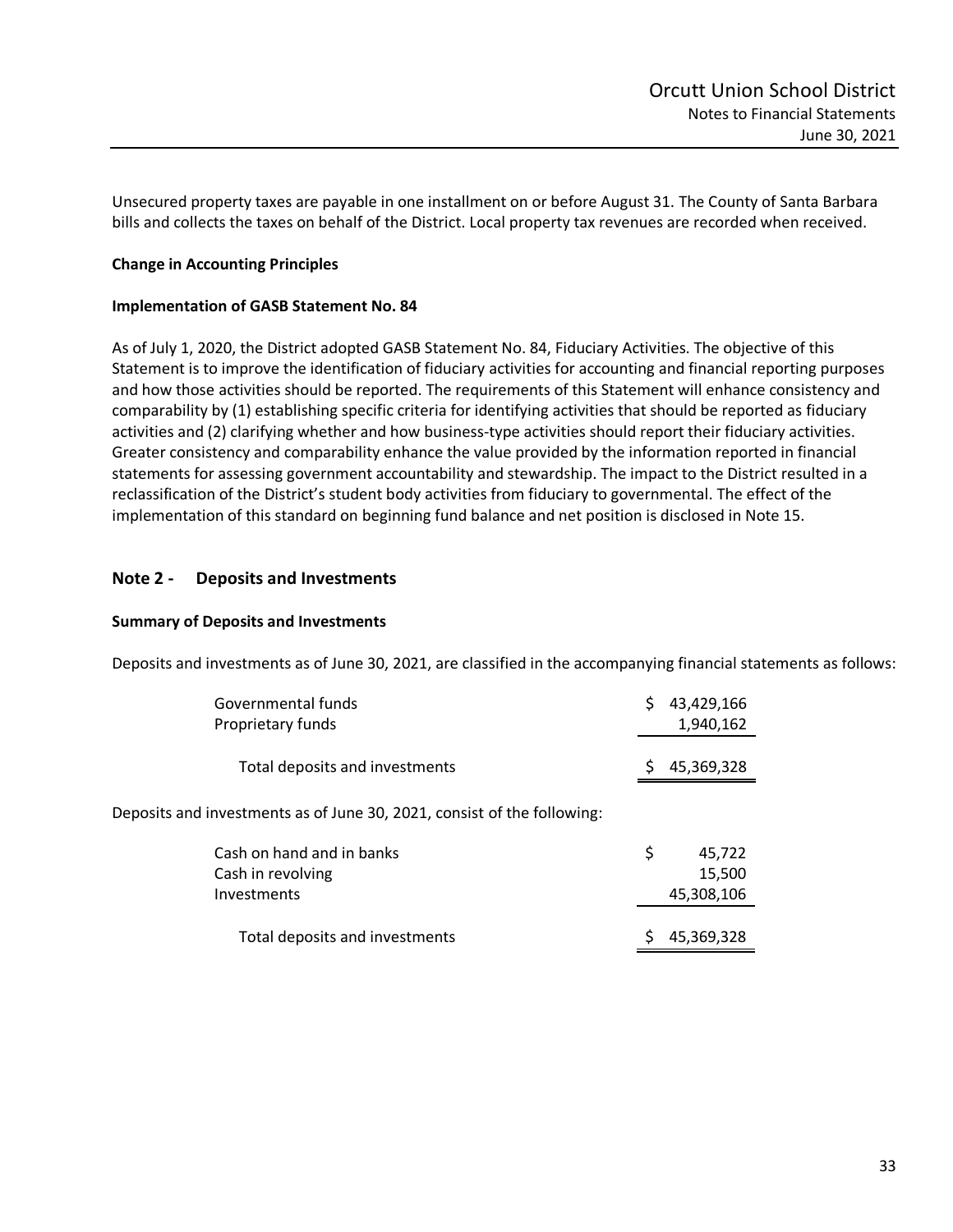#### **Policies and Practices**

The District is authorized under California *Government Code* to make direct investments in local agency bonds, notes, or warrants within the State; U.S. Treasury instruments; registered State warrants or treasury notes; securities of the U.S. Government, or its agencies; bankers acceptances; commercial paper; certificates of deposit placed with commercial banks and/or savings and loan companies; repurchase or reverse repurchase agreements; medium term corporate notes; shares of beneficial interest issued by diversified management companies, certificates of participation, obligations with first priority security; and collateralized mortgage obligations.

**Investment in County Treasury -** The District is considered to be an involuntary participant in an external investment pool as the District is required to deposit all receipts and collections of monies with their County Treasurer (*Education Code* Section 41001). The fair value of the District's investment in the pool is reported in the accounting financial statements at amounts based upon the District's pro-rata share of the fair value provided by the County Treasurer for the entire portfolio (in relation to the amortized cost of that portfolio). The balance available for withdrawal is based on the accounting records maintained by the County Treasurer, which is recorded on the amortized cost basis.

# **General Authorizations**

Limitations as they relate to interest rate risk, credit risk, and concentration of credit risk are indicated in the schedules below:

|                                           | Maximum   | Maximum      | Maximum       |
|-------------------------------------------|-----------|--------------|---------------|
| Authorized                                | Remaining | Percentage   | Investment    |
| <b>Investment Type</b>                    | Maturity  | of Portfolio | in One Issuer |
|                                           |           |              |               |
| Local Agency Bonds, Notes, Warrants       | 5 years   | None         | None          |
| Registered State Bonds, Notes, Warrants   | 5 years   | None         | None          |
| U.S. Treasury Obligations                 | 5 years   | None         | None          |
| U.S. Agency Securities                    | 5 years   | None         | None          |
| <b>Banker's Acceptance</b>                | 180 days  | 40%          | 30%           |
| <b>Commercial Paper</b>                   | 270 days  | 25%          | 10%           |
| <b>Negotiable Certificates of Deposit</b> | 5 years   | 30%          | None          |
| <b>Repurchase Agreements</b>              | 1 year    | None         | None          |
| Reverse Repurchase Agreements             | 92 days   | 20% of base  | None          |
| Medium-Term Corporate Notes               | 5 years   | 30%          | None          |
| <b>Mutual Funds</b>                       | N/A       | 20%          | 10%           |
| Money Market Mutual Funds                 | N/A       | 20%          | 10%           |
| Mortgage Pass-Through Securities          | 5 years   | 20%          | None          |
| <b>County Pooled Investment Funds</b>     | N/A       | None         | None          |
| Local Agency Investment Fund (LAIF)       | N/A       | None         | None          |
| Joint Powers Authority Pools              | N/A       | None         | None          |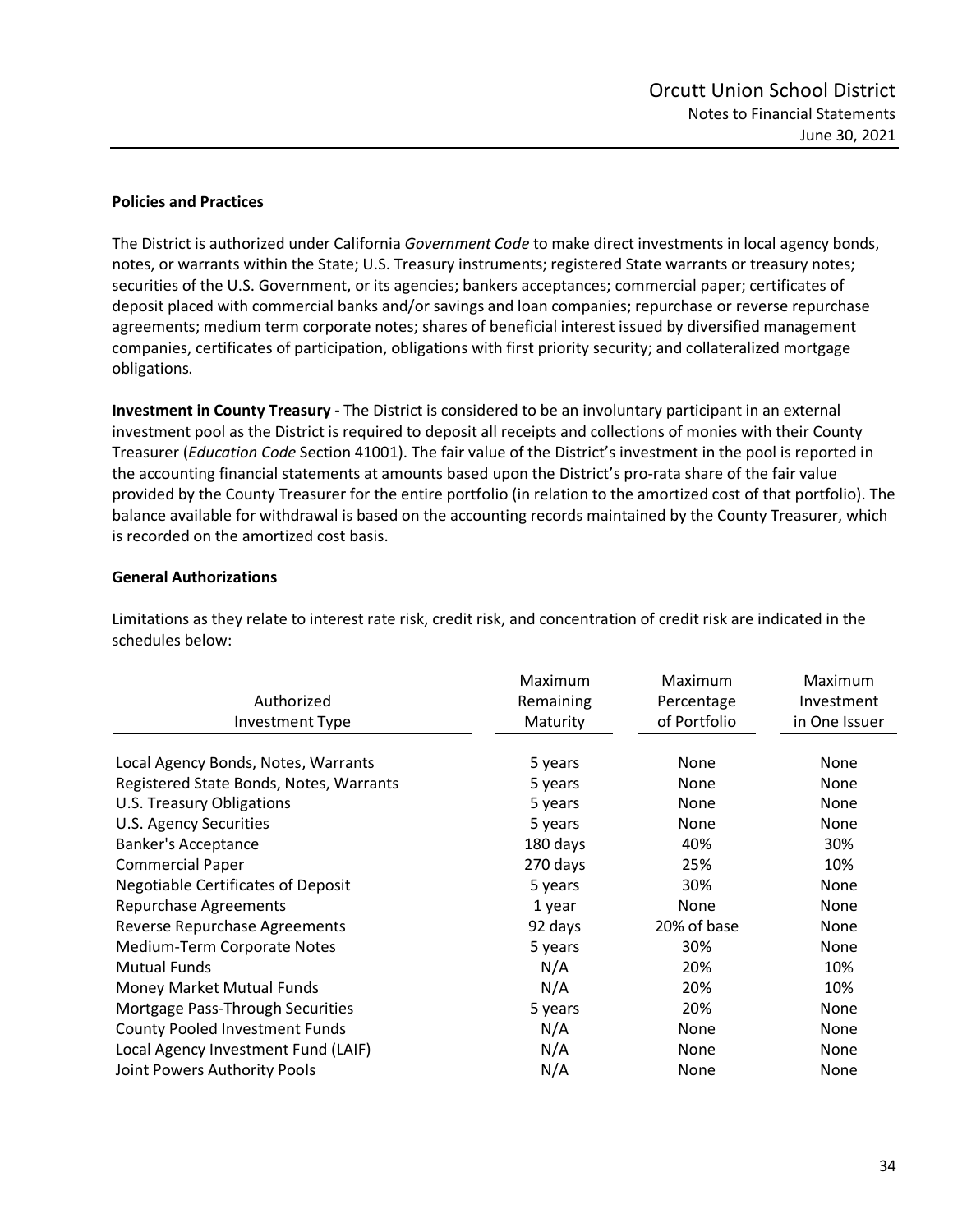#### **Interest Rate Risk**

Interest rate risk is the risk that changes in market interest rates will adversely affect the fair value of an investment. Generally, the longer the maturity of an investment, the greater the sensitivity of its fair value to changes in market interest rates. The District does not have a formal investment policy that limits investment maturities as a means of managing its exposure to fair value losses arising from increasing interest rates. The District manages its exposure to interest rate risk by investing in the County Pool.

# **Weighted Average Maturity**

The District monitors the interest rate risk inherent in its portfolio by measuring the weighted average maturity of its portfolio. Information about the weighted average maturity of the District's portfolio is presented in the following schedule:

|            | <b>Weighted Average</b> |
|------------|-------------------------|
| Amount     | Maturity in Days        |
|            |                         |
| 45,308,106 | 735                     |
|            | Reported                |

# **Credit Risk**

Credit risk is the risk that an issuer of an investment will not fulfill its obligation to the holder of the investment. This is measured by the assignment of a rating by a nationally recognized statistical rating organization. The District's investments in the Santa Barbara County Investment Pool is not required to be rated, nor has it been rated as of June 30, 2021.

# **Custodial Credit Risk - Deposits**

This is the risk that in the event of a bank failure, the District's deposits may not be returned to it. The District does not have a policy for custodial credit risk for deposits. However, the California *Government Code* requires that a financial institution secure deposits made by State or local governmental units by pledging securities in an undivided collateral pool held by a depository regulated under State law (unless so waived by the governmental unit). The market value of the pledged securities in the collateral pool must equal at least 110% of the total amount deposited by the public agency. California law also allows financial institutions to secure public deposits by pledging first trust deed mortgage notes having a value of 150% of the secured public deposits and letters of credit issued by the Federal Home Loan Bank of San Francisco having a value of 105% of the secured deposits. As of June 30, 2021, the District's bank balance was not exposed to custodial credit risk.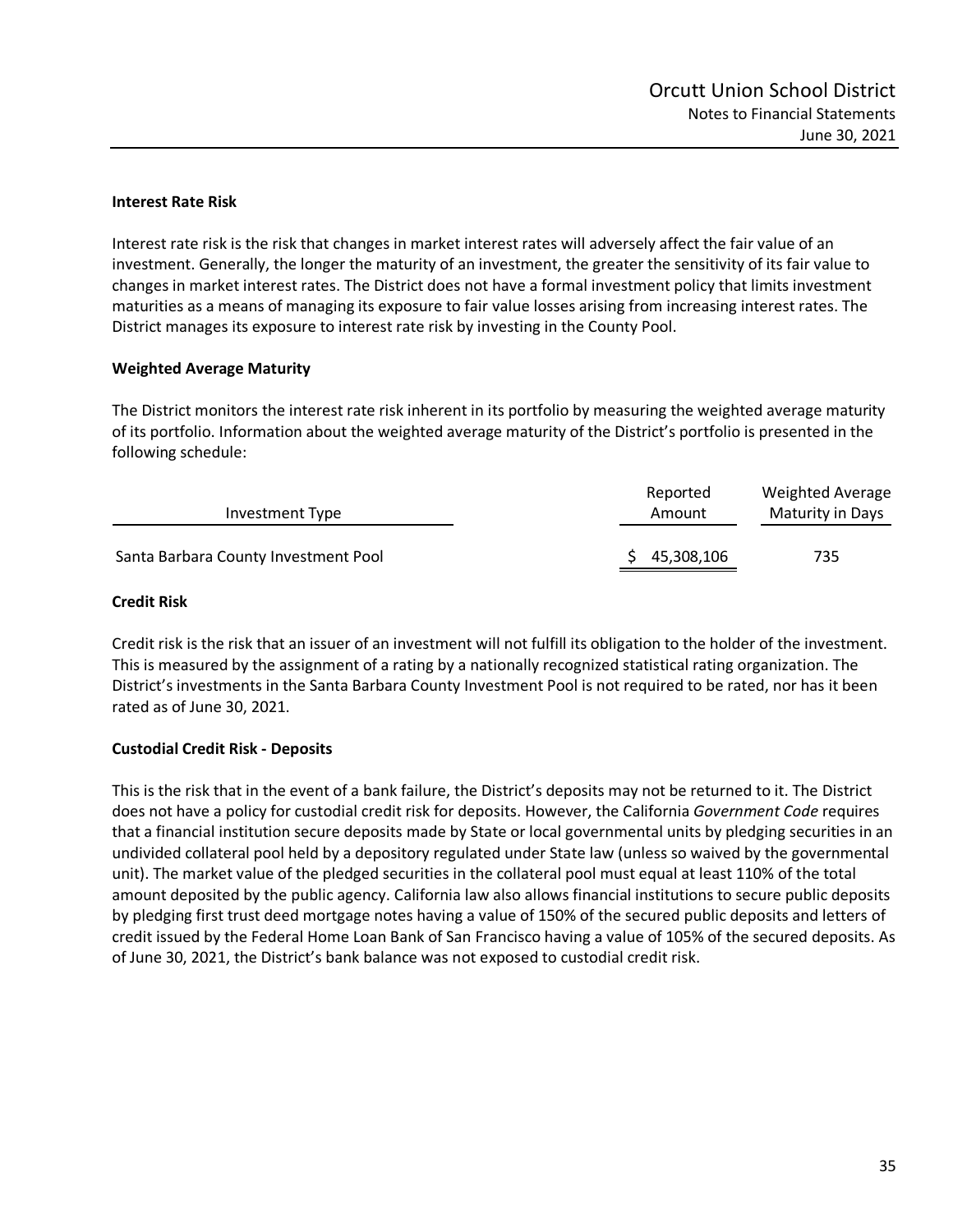# **Note 3 - Receivables**

Receivables at June 30, 2021, consisted of intergovernmental grants, entitlements, interest, and other local sources. All receivables are considered collectible in full.

|                           |    | Charter   |    |         |    |                          | Non-Major |              |    |              |    |           |
|---------------------------|----|-----------|----|---------|----|--------------------------|-----------|--------------|----|--------------|----|-----------|
|                           |    | General   |    | School  |    | <b>Building</b>          |           | Governmental |    | Proprietary  |    |           |
|                           |    | Fund      |    | Fund    |    | Fund                     |           | <b>Funds</b> |    | <b>Funds</b> |    | Total     |
| <b>Federal Government</b> |    |           |    |         |    |                          |           |              |    |              |    |           |
| Categorical aid           | \$ | 1,746,283 | \$ | 31,440  | \$ | $\sim$                   | \$        | 302,534      | \$ | $\sim$       | \$ | 2,080,257 |
| <b>State Government</b>   |    |           |    |         |    |                          |           |              |    |              |    |           |
| LCFF apportionment        |    | 4,824,472 |    | 745,153 |    | $\overline{\phantom{0}}$ |           |              |    |              |    | 5,569,625 |
| Categorical aid           |    | 17,846    |    | 800     |    |                          |           | 25,535       |    |              |    | 44,181    |
| Lottery                   |    | 282,608   |    | 52,350  |    |                          |           |              |    |              |    | 334,958   |
| <b>Local Government</b>   |    |           |    |         |    |                          |           |              |    |              |    |           |
| Interest                  |    | 15,971    |    | 2,194   |    | 20,380                   |           | 5,505        |    | 3,953        |    | 48,003    |
| Other local sources       |    | 866,861   |    | 802     |    | 39,200                   |           | 78,091       |    |              |    | 984,954   |
| Total                     | Ś. | 7,754,041 | Ś  | 832,739 | \$ | 59,580                   | \$        | 411,665      | \$ | 3,953        | Ś. | 9,061,978 |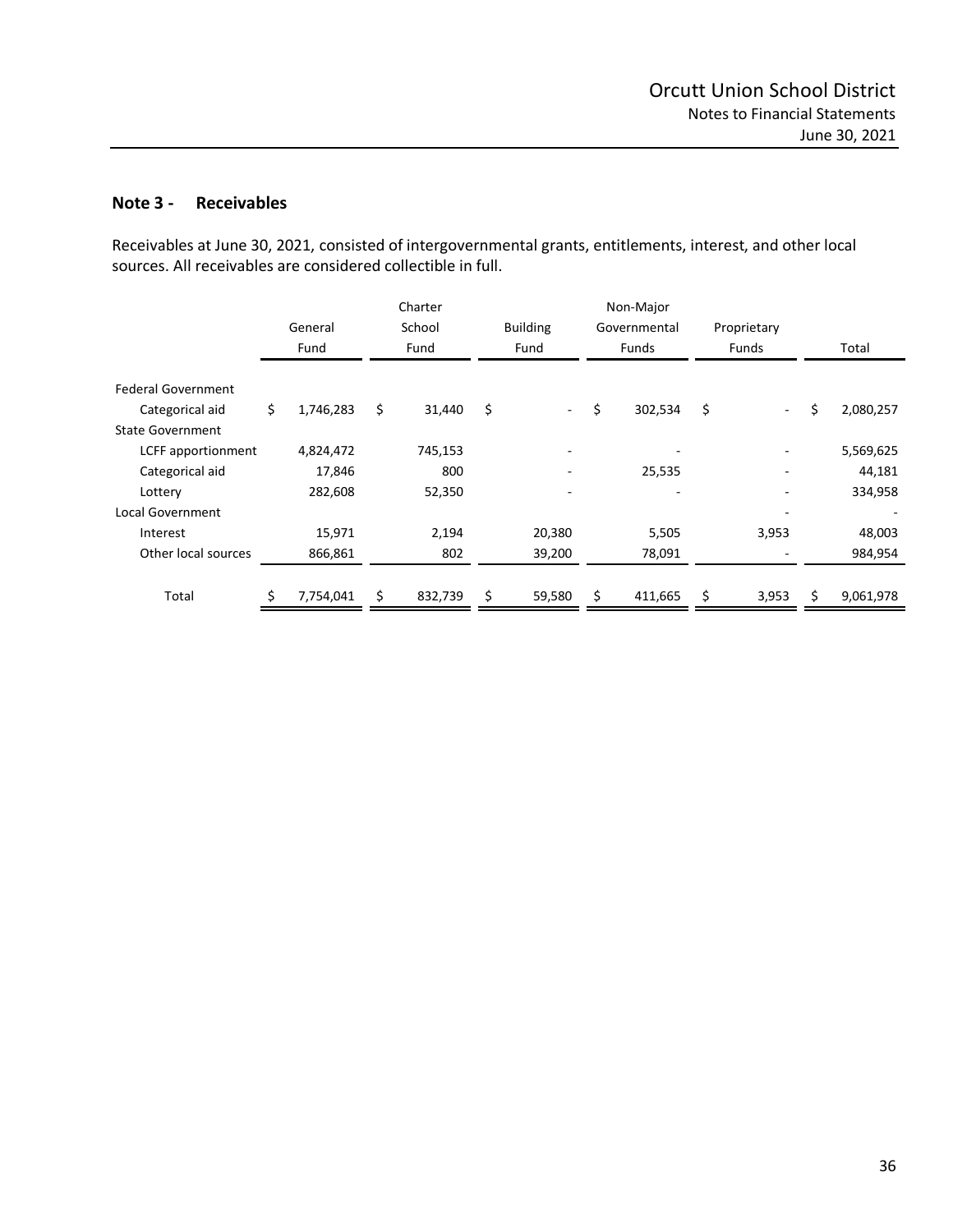# **Note 4 - Capital Assets**

Capital asset activity for the fiscal year ended June 30, 2021, was as follows:

|                                                                        | <b>Balance</b><br>July 1, 2020 | Additions        | Deductions           | <b>Balance</b><br>June 30, 2021 |  |  |
|------------------------------------------------------------------------|--------------------------------|------------------|----------------------|---------------------------------|--|--|
|                                                                        |                                |                  |                      |                                 |  |  |
| <b>Governmental Activities</b><br>Capital assets not being depreciated |                                |                  |                      |                                 |  |  |
| Land                                                                   | \$<br>1,878,255                | \$               | \$                   | \$<br>1,878,255                 |  |  |
| Construction in progress                                               | 10,276,203                     | 15,445,704       | (21, 328, 161)       | 4,393,746                       |  |  |
| Total capital assets                                                   |                                |                  |                      |                                 |  |  |
| not being depreciated                                                  | 12,154,458                     | 15,445,704       | (21, 328, 161)       | 6,272,001                       |  |  |
| Capital assets being depreciated                                       |                                |                  |                      |                                 |  |  |
| <b>Buildings and improvements</b>                                      | 44,426,182                     | 21,092,430       | (239, 480)           | 65,279,132                      |  |  |
| Furniture and equipment                                                | 10,059,963                     | 373,313          | (2,032,073)          | 8,401,203                       |  |  |
| Total capital assets being                                             |                                |                  |                      |                                 |  |  |
| depreciated                                                            | 54,486,145                     | 21,465,743       | (2, 271, 553)        | 73,680,335                      |  |  |
| Total capital assets                                                   | 66,640,603                     | 36,911,447       | (23, 599, 714)       | 79,952,336                      |  |  |
| Accumulated depreciation                                               |                                |                  |                      |                                 |  |  |
| <b>Buildings and improvements</b>                                      | (21, 392, 916)                 | (959, 120)       | 452,424              | (21,899,612)                    |  |  |
| Furniture and equipment                                                | (7, 157, 658)                  | (229,994)        | 2,194,601            | (5, 193, 051)                   |  |  |
| <b>Total accumulated</b>                                               |                                |                  |                      |                                 |  |  |
| depreciation                                                           | (28, 550, 574)                 | (1, 189, 114)    | 2,647,025            | (27,092,663)                    |  |  |
| Governmental activities                                                |                                |                  |                      |                                 |  |  |
| capital assets, net                                                    | 38,090,029<br>\$               | 35,722,333<br>\$ | (20, 952, 689)<br>\$ | 52,859,673<br>\$                |  |  |

Depreciation expense was charged as a direct expense to governmental functions as follows:

Governmental Activities Plant services  $\zeta$  1,189,114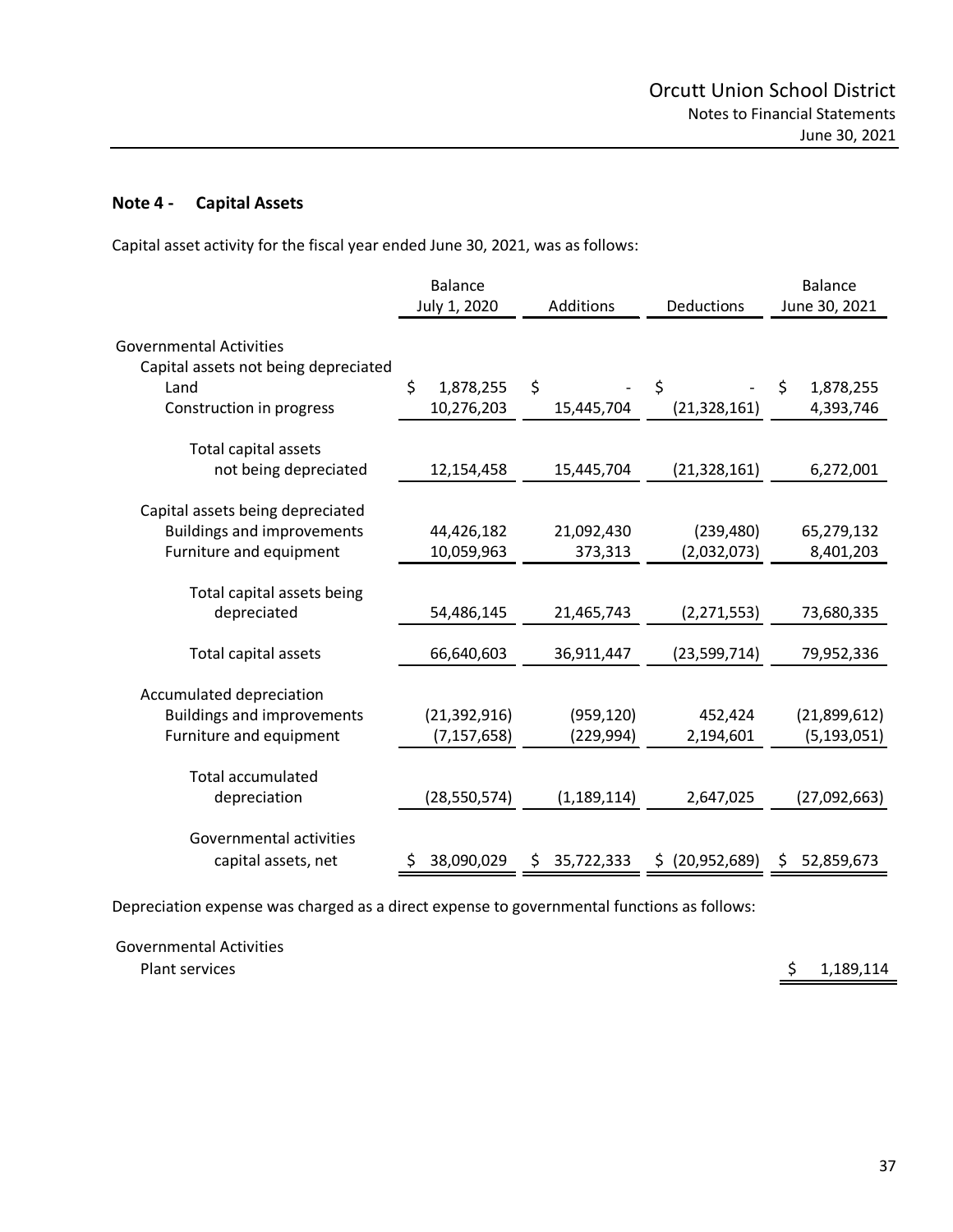#### **Note 5 - Interfund Transactions**

#### **Interfund Receivables/Payables (Due To/Due From)**

Interfund receivable and payable balances arise from interfund transactions and are recorded by all funds affected in the period in which transactions are executed. Interfund receivable and payable balances at June 30, 2021, between major and non-major governmental funds are as follows:

|                                            | Due From |                       |        |         |  |              |  |                    |  |  |  |
|--------------------------------------------|----------|-----------------------|--------|---------|--|--------------|--|--------------------|--|--|--|
|                                            |          |                       |        | Charter |  | Non-Major    |  |                    |  |  |  |
|                                            |          | General               | School |         |  | Governmental |  |                    |  |  |  |
| Due To                                     |          | Fund<br>Fund          |        | Funds   |  | Total        |  |                    |  |  |  |
| General Fund<br><b>Charter School Fund</b> | \$       | $\sim 100$<br>415,844 |        | 266,938 |  | 103,281      |  | 370,219<br>415,844 |  |  |  |
| Total                                      |          | 415,844               |        | 266,938 |  | 103,281      |  | 786,063            |  |  |  |

The balance of \$415,844 is due to the Charter School Fund from the General Fund for charter in lieu of property taxes and LCFF

The balance of \$266,938 is due to the General Fund from the Charter School Fund for charter school fees.

A balance of \$40,044 is due to the General Fund from the Capital Facilities Non-Major Governmental Fund for administrative fees.

A balance of \$59,441 is due to the General Fund from the Cafeteria Non-Major Governmental Fund for indirect and fuel costs.

All remaining balances resulted from the time lag between the date that (1) interfund goods and services are provided or reimbursable expenditures occur, (2) transaction are recorded in the accounting system, and (3) payments between funds are made.

#### **Operating Transfers**

Interfund transfers for the year ended June 30, 2021, consisted of the following:

The Capital Facilities Non-Major Governmental Fund transferred to the Building Fund for capital projects. The state of the Building Fund for capital projects.

Interfund transfers are used to (1) move revenues from the fund that statute or budget requires to collect them to the fund that statute or budget requires to expend them, (2) move receipts restricted to debt service from the funds collecting the receipts to the debt service fund as debt service payments become due, and (3) use unrestricted revenues collected in the General Fund to finance various programs accounted for in other funds in accordance with budgetary authorizations.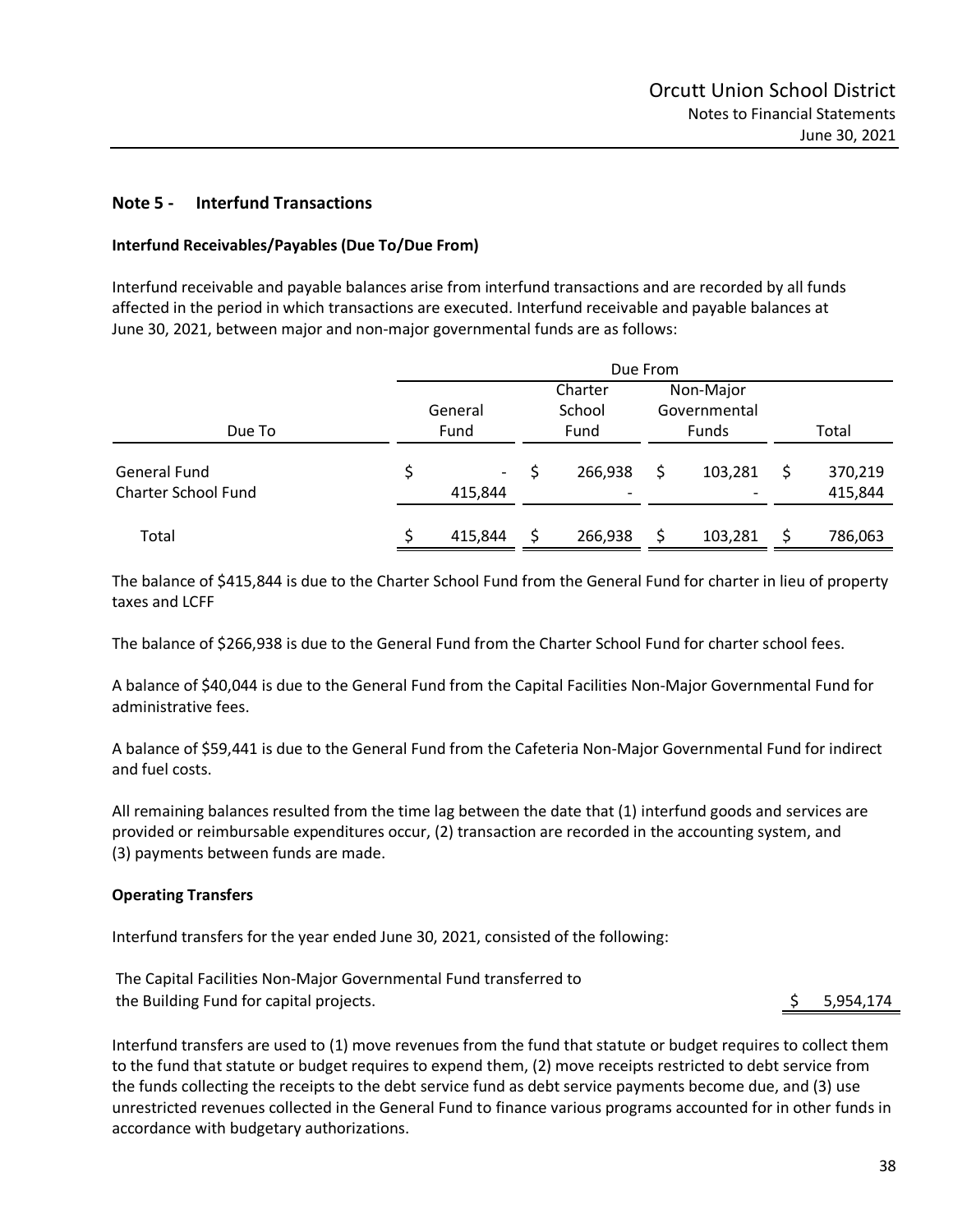# **Note 6 - Accounts Payable**

Accounts payable at June 30, 2021, consisted of the following:

|                                                          | General<br>Fund |                                                | Charter<br>School<br>Fund |                 | <b>Building</b><br>Fund |                     | Non-Major<br>Governmental<br><b>Funds</b> |                                             | Proprietary<br><b>Funds</b>                                         | Total                               |
|----------------------------------------------------------|-----------------|------------------------------------------------|---------------------------|-----------------|-------------------------|---------------------|-------------------------------------------|---------------------------------------------|---------------------------------------------------------------------|-------------------------------------|
| Vendor payables<br>Salaries and benefits<br>Construction |                 | 465,706<br>293,185<br>$\overline{\phantom{0}}$ |                           | 16,319<br>9,081 | Ś                       | $\sim$<br>1,225,364 |                                           | 39,762<br>3,381<br>$\overline{\phantom{a}}$ | \$1,860,888<br>$\overline{\phantom{0}}$<br>$\overline{\phantom{a}}$ | \$2,382,675<br>305,647<br>1,225,364 |
| Total                                                    |                 | 758,891                                        |                           | 25,400          |                         | \$1,225,364         |                                           | 43.143                                      | \$1,860,888                                                         | \$3,913,686                         |

# **Note 7 - Unearned Revenue**

Unearned revenue at June 30, 2021, consisted of the following:

|                                                                      | General<br>Fund             | Charter<br>School<br>Fund | Non-Major<br>Governmental<br><b>Funds</b> | Total                        |  |  |
|----------------------------------------------------------------------|-----------------------------|---------------------------|-------------------------------------------|------------------------------|--|--|
| Federal financial assistance<br>State categorical aid<br>Other local | 210,196<br>549,552<br>8,946 | 108,717                   | 25,792                                    | 210,196<br>658,269<br>34,738 |  |  |
| Total                                                                | 768,694                     | 108,717                   | 25,792                                    | 903,203                      |  |  |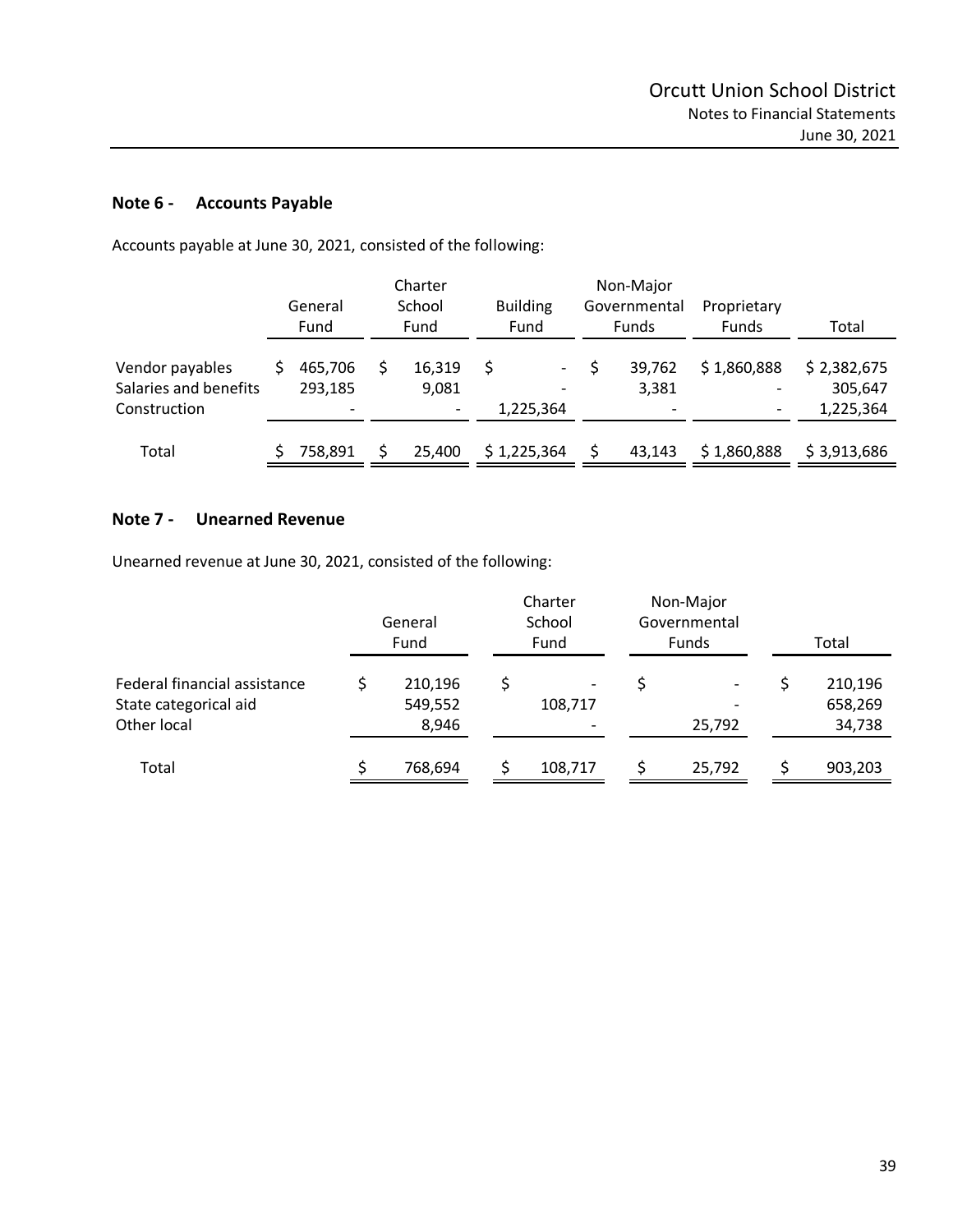# **Note 8 - Long-Term Liabilities Other than OPEB and Pensions**

#### **Summary**

The changes in the District's long-term liabilities other than OPEB and pensions during the year consisted of the following:

|                                                                                                        | <b>Balance</b><br>July 1, 2020 |                                    | Additions |                      |    | <b>Deductions</b>                   |   | Balance<br>June 30, 2021           | Due in<br>One Year |           |
|--------------------------------------------------------------------------------------------------------|--------------------------------|------------------------------------|-----------|----------------------|----|-------------------------------------|---|------------------------------------|--------------------|-----------|
| Long-Term Liabilities<br>General obligation bonds<br>Unamortized debt premiums<br>Compensated absences |                                | 43,840,000<br>1,892,720<br>185,635 |           | 6,485,000<br>780,145 | S. | (1,570,000)<br>(66, 037)<br>(4,202) | S | 48,755,000<br>2,606,828<br>181,433 | S                  | 1,535,000 |
| Total                                                                                                  |                                | 45,918,355                         |           | 7.265.145            |    | (1,640,239)                         |   | 51,543,261                         |                    | 1,535,000 |

Payments on the General Obligation Bonds are made from the Bond Interest and Redemption Fund. Payments for compensated absences are typically liquidated in the fund in which the employee worked.

#### **General Obligation Bonds**

The outstanding general obligation bonded debt is as follows:

| Issuance<br>Date                                                                               | Final<br>Maturity<br>Date                                                                      | Interest<br>Rate                                                                         | Original<br>Issue                                                                               | <b>Bonds</b><br>Outstanding<br>July 1, 2020                                    |    | Issued                                                                                                  | Redeemed                                                          | <b>Bonds</b><br>Outstanding<br>June 30, 2021                                                |  |
|------------------------------------------------------------------------------------------------|------------------------------------------------------------------------------------------------|------------------------------------------------------------------------------------------|-------------------------------------------------------------------------------------------------|--------------------------------------------------------------------------------|----|---------------------------------------------------------------------------------------------------------|-------------------------------------------------------------------|---------------------------------------------------------------------------------------------|--|
| 03/01/2012<br>03/01/2012<br>07/15/2015<br>06/28/2018<br>06/25/2020<br>06/25/2020<br>03/16/2021 | 02/01/2031<br>08/01/2028<br>08/01/2030<br>08/01/2048<br>08/01/2049<br>02/01/2031<br>10/01/2023 | 2.00%-4.00%<br>2.00%-3.50%<br>3.25%<br>3.25%-5.00%<br>2.00%-4.00%<br>.60%-1.80%<br>5.00% | \$<br>4,150,000<br>1,525,000<br>7,415,000<br>15.210.000<br>20,500,000<br>2,420,000<br>6,485,000 | \$<br>425.000<br>935,000<br>5,400,000<br>14.160.000<br>20,500,000<br>2,420,000 | \$ | $\overline{\phantom{0}}$<br>-<br>-<br>$\overline{\phantom{a}}$<br>$\overline{\phantom{0}}$<br>6,485,000 | (210,000)<br>S<br>(100,000)<br>(455,000)<br>(750,000)<br>(55,000) | \$<br>215,000<br>835,000<br>4,945,000<br>13,410,000<br>20,500,000<br>2,365,000<br>6,485,000 |  |
|                                                                                                |                                                                                                |                                                                                          |                                                                                                 | Ŝ.<br>43,840,000                                                               | \$ | 6,485,000                                                                                               | \$(1,570,000)                                                     | Ś<br>48,755,000                                                                             |  |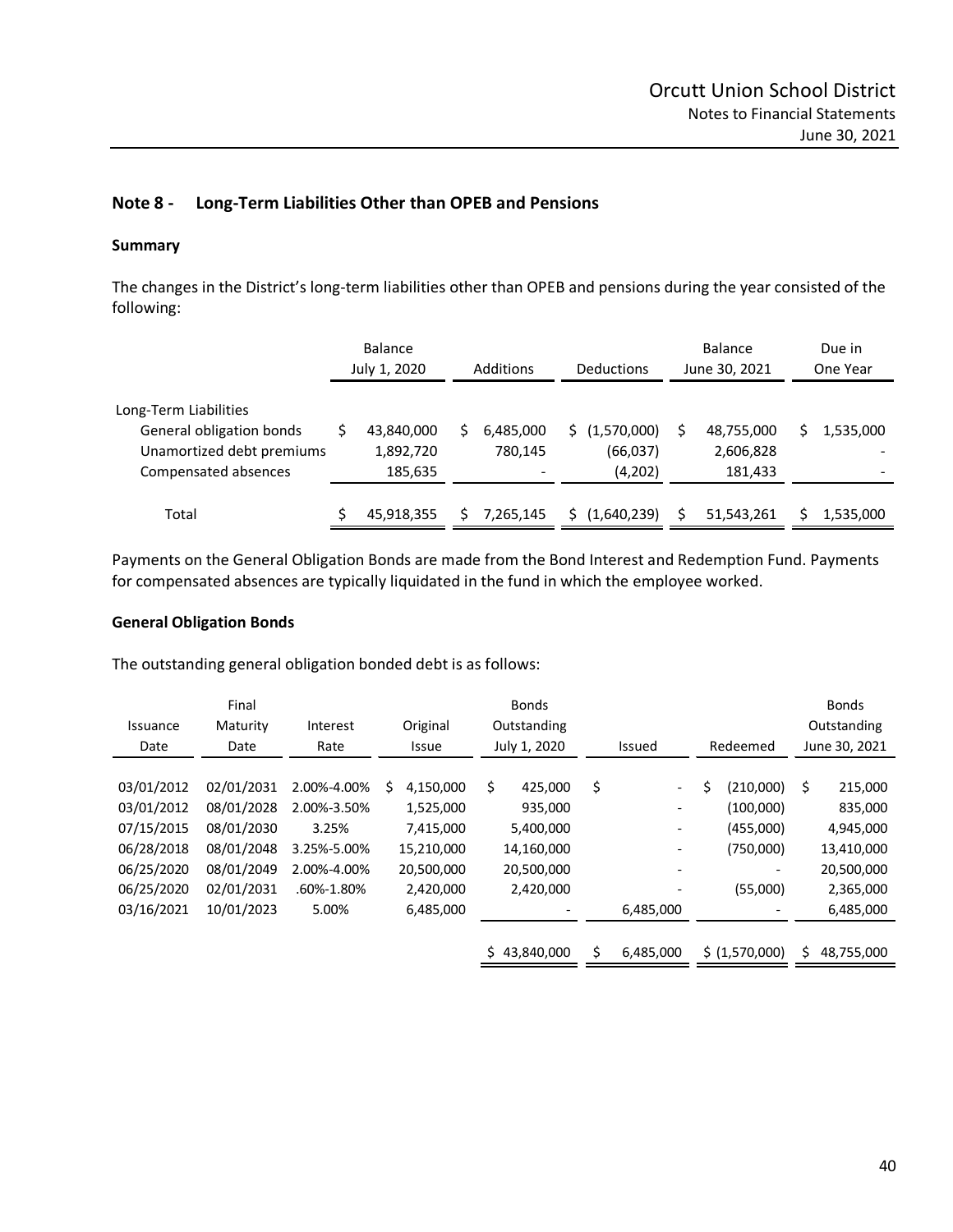#### **Debt Service Requirements to Maturity**

The current interest bonds mature as follows:

| <b>Fiscal Year</b> | Principal        | Interest to<br>Maturity | Total           |  |  |
|--------------------|------------------|-------------------------|-----------------|--|--|
| 2022               | \$<br>1,535,000  | \$<br>1,672,226         | \$<br>3,207,226 |  |  |
| 2023               | 1,205,000        | 1,631,299               | 2,836,299       |  |  |
| 2024               | 7,375,000        | 1,440,912               | 8,815,912       |  |  |
| 2025               | 1,000,000        | 1,254,003               | 2,254,003       |  |  |
| 2026               | 1,075,000        | 1,225,084               | 2,300,084       |  |  |
| 2027-2031          | 5,700,000        | 5,569,786               | 11,269,786      |  |  |
| 2032-2036          | 3,815,000        | 4,713,757               | 8,528,757       |  |  |
| 2037-2041          | 6,670,000        | 3,684,922               | 10,354,922      |  |  |
| 2042-2046          | 10,170,000       | 2,418,097               | 12,588,097      |  |  |
| 2047-2050          | 10,210,000       | 620,743                 | 10,830,743      |  |  |
| Total              | \$<br>48,755,000 | 24,230,829              | Ś<br>72,985,829 |  |  |

#### **Compensated Absences**

Compensated absences (unpaid employee vacation) for the District at June 30, 2021, amounted to \$181,433.

# **Note 9 - Net Other Postemployment Benefits (OPEB) Liability**

For the fiscal year ended June 30, 2021, the District reported net OPEB liability, deferred outflows of resources, deferred inflows of resources, and OPEB expense for the following plans:

| OPEB Plan                                              | Net OPEB<br>Liability | Deferred Outflows<br>of Resources |   | Deferred Inflows<br>of Resources | <b>OPEB</b><br>Expense |             |  |
|--------------------------------------------------------|-----------------------|-----------------------------------|---|----------------------------------|------------------------|-------------|--|
| Retiree Health Plan<br><b>Medicare Premium Payment</b> | 3,062,465             | 159.607                           | S | 1.367.488                        |                        | (2,888,197) |  |
| (MPP) Program                                          | 302,553               |                                   |   | $\overline{\phantom{0}}$         |                        | 30,600      |  |
| Total                                                  | 3,365,018             | 159,607                           | S | 1,367,488                        |                        | (2,857,597) |  |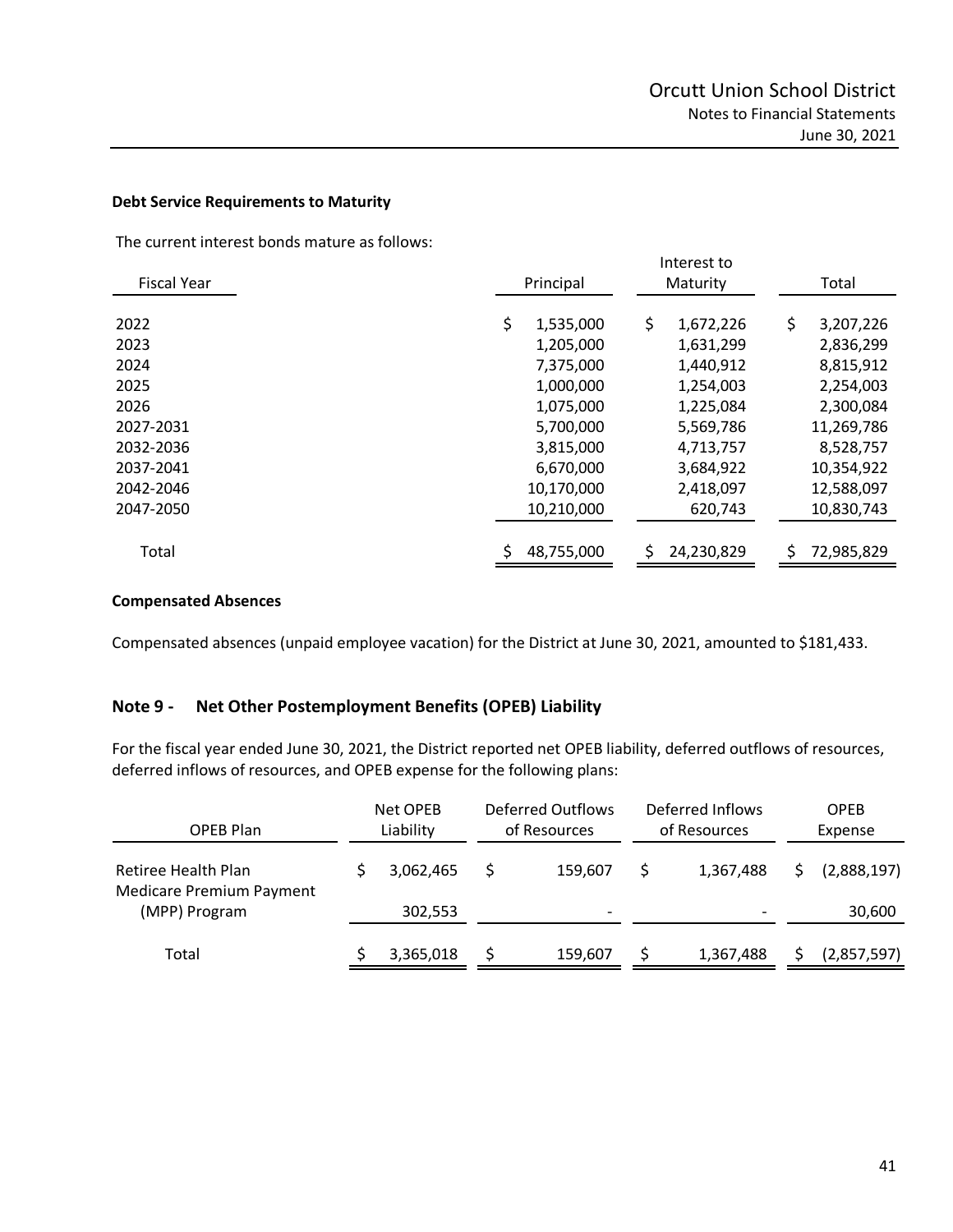The details of each plan are as follows:

#### **District Plan**

#### **Plan Administration**

The California Public Employees' Retirement System (CalPERS) administers the District's Postemployment Benefits Plan (the Plan) by maintaining the assets provided and payment at the direction of the District. The Plan is a single-employer defined benefit plan that is used to provide postemployment benefits other than pensions (OPEB) for eligible retirees and their spouses. The Public Agency Retirement Services (PARS) administers the District's Postemployment Benefits Plan (the Plan). The Plan is a single employer defined benefit plan that is used to provide postemployment benefits other than pensions (OPEB) for eligible retirees and their spouses.

Financial information for PARS can be found on the PARS website at: http://www.pars.org.

#### **Plan Membership**

At June 30, 2020, the valuation date, the Plan membership consisted of the following:

| Inactive employees or beneficiaries currently receiving benefits payments | 50  |
|---------------------------------------------------------------------------|-----|
| Active employees                                                          | 199 |
| Total                                                                     | 249 |

#### **Benefits Provided**

The Plan provides medical, dental, and vision insurance benefits to eligible retirees and their spouses. Benefits are provided through a third-party insurer, and the full cost of benefits is covered by the Plan. The District's governing board has the authority to establish and amend the benefit terms as contained within the negotiated labor agreements.

#### **Contributions**

The contribution requirements of the Plan members and the District are established and may be amended by the District, Orcutt Educators Association, the local California Service Employees Association (CSEA), and unrepresented groups. Voluntary contributions based on projected pay-as-you-go financing requirements and any additional mounts to prefund benefits with the District, Orcutt Educators Association, CSEA, and the unrepresented groups are based on availability of funds. For the measurement period of June 30, 2021, the District contributed \$3,134,186 to the Plan, of which \$964,186 was used for current premiums and \$2,170,000 was used to fund the OPEB Trust.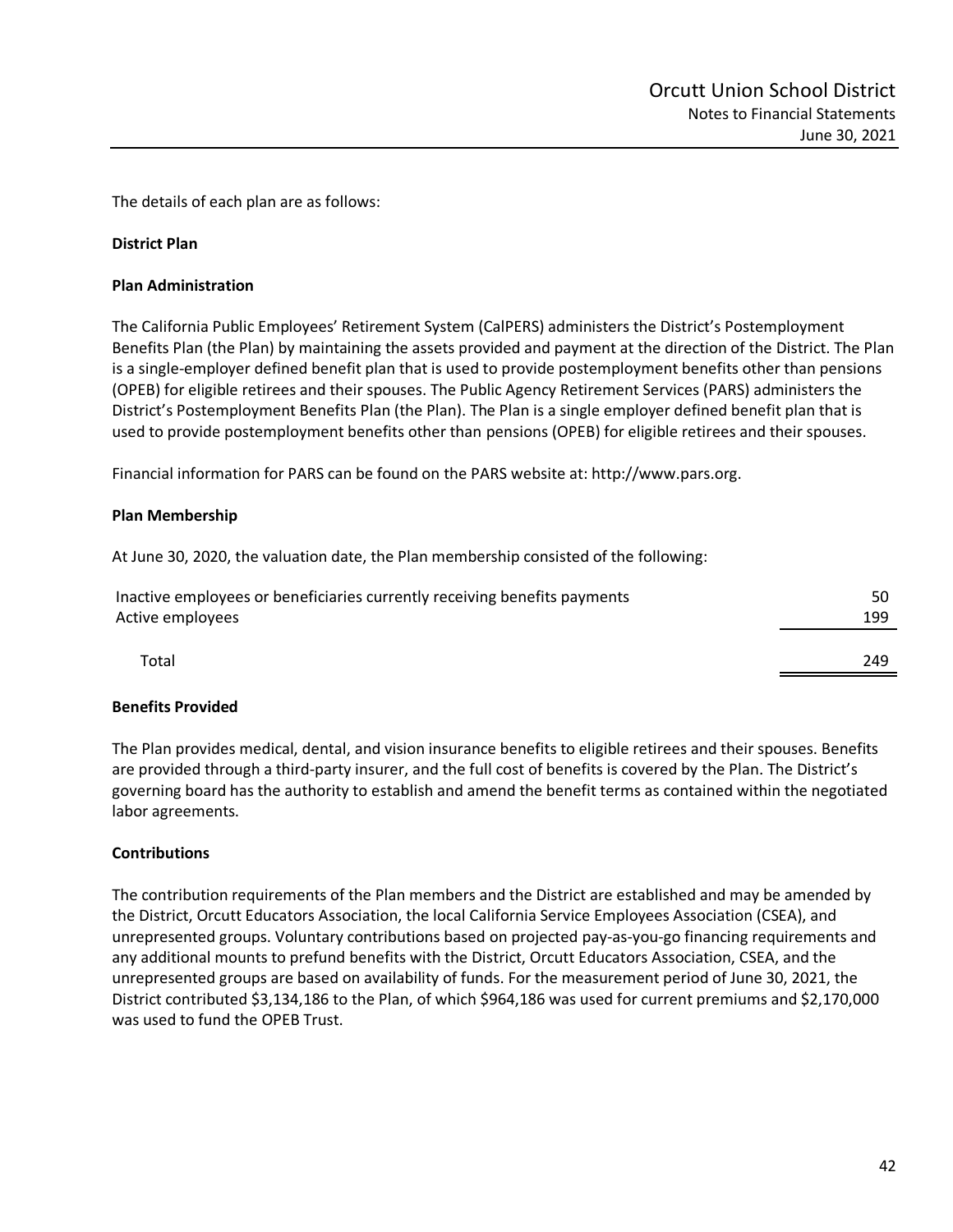#### **Investment**

#### **Investment Policy**

The Plan's policy in regard to the allocation of invested assets is established and may be amended by the governing board by a majority vote of its members. It is the policy of the District to pursue an investment strategy that reduces risks through the prudent diversification for the portfolio across a broad selection of distinct asset classes. The Plan's investment policy discourages the use of cash equivalents, expect for liquidity purposes, and aims to refrain from dramatically shifting asset class allocation over short time spans. The following was the governing board's adopted asset allocation policy as of June 30, 2021.

| <b>Asset Class</b>                 | <b>Target Allocation</b> |
|------------------------------------|--------------------------|
|                                    |                          |
| US Large Cap                       | 15%                      |
| <b>US Small Cap</b>                | 15%                      |
| Long-Term Corporate Bonds          | 80%                      |
| Long-Term Government Bonds         | 80%                      |
| <b>Short-Term Government Fixed</b> | .5%                      |

#### **Net OPEB Liability of the District**

The District's net OPEB liability of \$3,062,465 was measured as of June 30, 2021, and the total OPEB liability used to calculate the net OPEB liability was determined by an actuarial valuation as of June 30, 2020. The components of the net OPEB liability of the District as of June 30, 2021, was as follows:

| <b>Total OPEB liability</b><br>Plan fiduciary net position              | 10,422,833<br>(7,360,368) |
|-------------------------------------------------------------------------|---------------------------|
| Net OPEB liability                                                      | 3,062,465                 |
| Plan fiduciary net position as a percentage of the total OPEB liability | 70.62%                    |

#### **Actuarial Assumptions**

The total OPEB liability as of June 30, 2021 was determined by applying updated procedures to the financial reporting actuarial valuation as of June 30, 2020 and rolling forward the total OPEB liability to June 30, 2021. The following assumptions were applied to all periods included in the measurement, unless otherwise specified:

| Inflation                   | 2.75 percent                                                           |
|-----------------------------|------------------------------------------------------------------------|
| Salary increases            | 2.75 percent, average, including inflation                             |
| Investment rate of return   | 5.00 percent, net of OPEB plan investment expense, including inflation |
| Healthcare cost trend rates | 4.00 percent                                                           |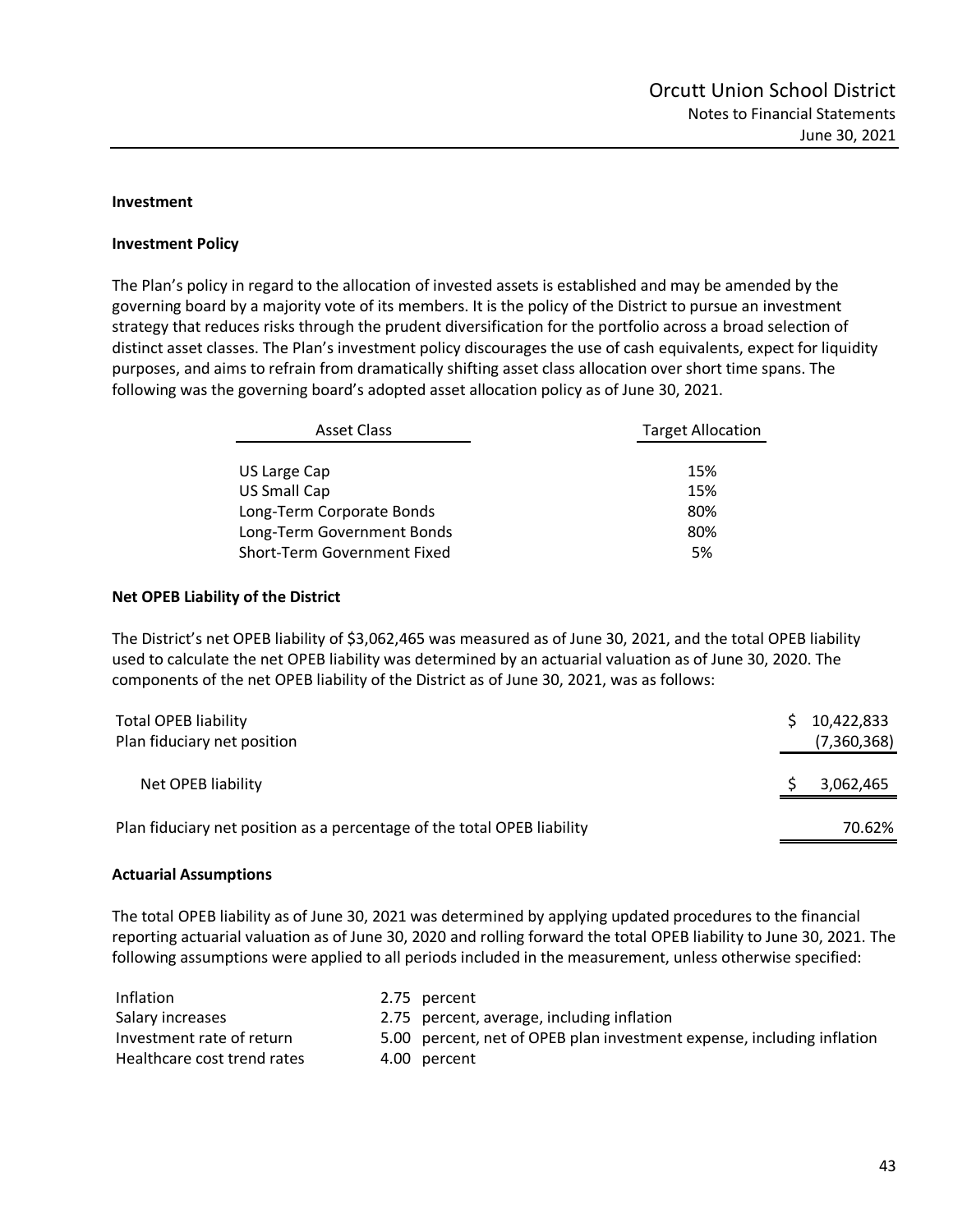Mortality rates were based on the 2020 CalSTRS Mortality Table for certificated employees and the 2017 CalPERS Mortality for Miscellaneous Employees Table for classified employees. Mortality rates vary by age and sex. (Unisex mortality rates are not often used as individual OPEB benefits do not depend on the mortality table used.) If employees die prior to retirement, past contributions are available to fund benefits for employees who live to retirement. After retirement, death results in benefit termination or reduction. Although higher mortality rates reduce service costs, the mortality assumption is not likely to vary from employer to employer.

The actuarial assumptions used in the June 30, 2020, valuation were based on the results of an actuarial experience study for the period of July 1, 2019 to June 30, 2020.

The long-term expected rate of return on OPEB plan investments was determined using a building-block method in which best-estimate ranges of expected future real rates of return (expected returns, net of investment expense and inflation) are developed for each major asset class. These ranges are combined to produce the long-term expected rate of return by weighting the expected future real rates of return by the target asset allocation percentage and by adding expected inflation. Best estimates of arithmetic real rates of return for each major asset class included in the target asset allocation as of June 30, 2021, (see the discussion of the Plan's investment policy) are summarized in the following table:

| Asset Class                 | Long-Term Expected<br>Real Rate of Return |
|-----------------------------|-------------------------------------------|
|                             |                                           |
| US Large Cap                | 7.8%                                      |
| <b>US Small Cap</b>         | 7.8%                                      |
| Long-Term Corporate Bonds   | 4.5%                                      |
| Long-Term Government Bonds  | 4.5%                                      |
| Short-Term Government Fixed | 3.3%                                      |

# **Discount Rate**

The discount rate used to measure the total OPEB liability was 5%. The projection of cash flows used to determine the discount rate assumed that the District contributions will be made at rates equal to the actuarially determined contribution rates. Based on those assumptions, the OPEB plan's fiduciary net position was projected to be available to make all projected OPEB payments for current active and inactive employees. Therefore, the long-term expected rate of return on OPEB plan investments was applied to all periods of projected benefit payments to determine the total OPEB lability.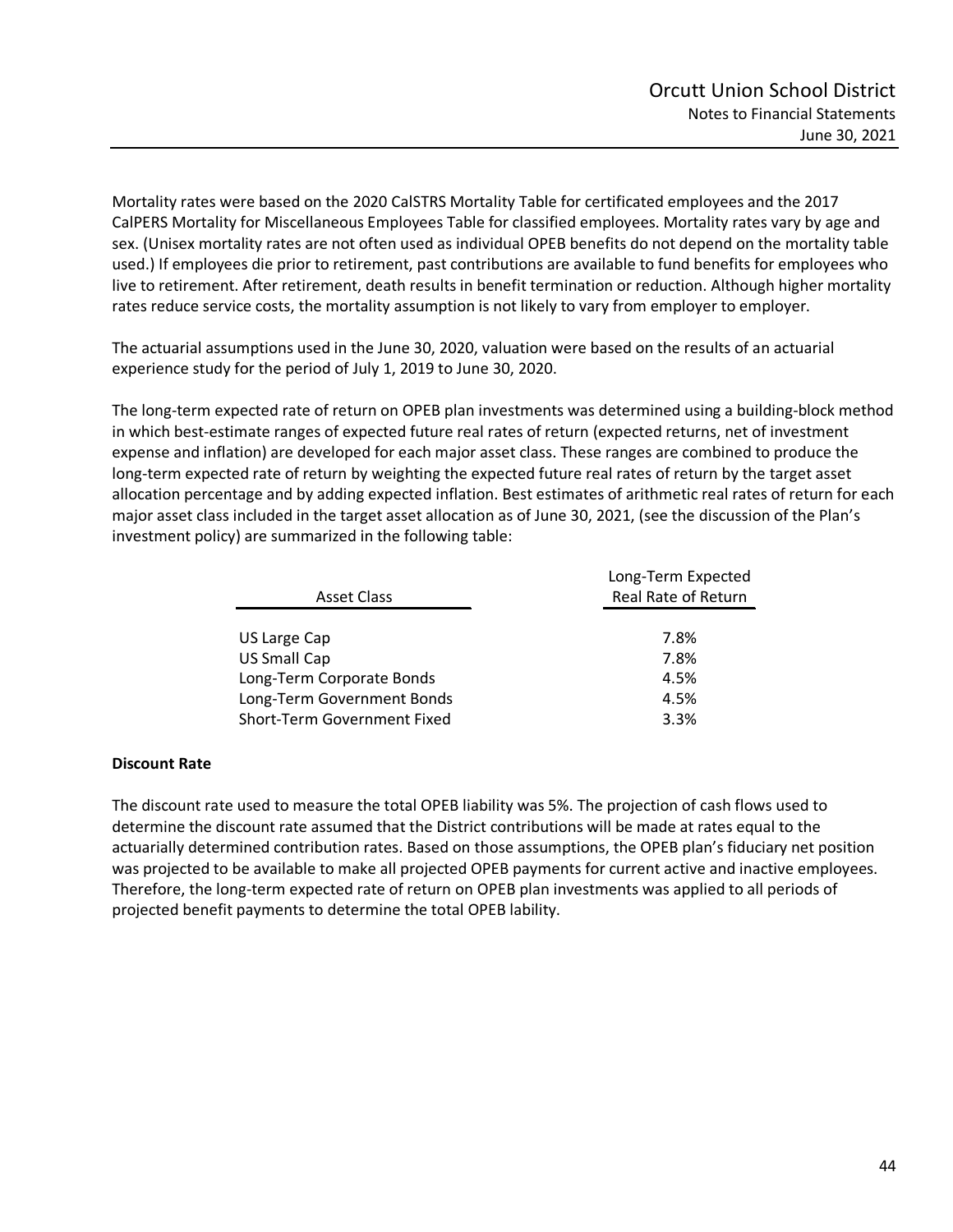#### **Changes in the Net OPEB Liability**

|                                    | Increase (Decrease)                   |                                              |                                      |  |
|------------------------------------|---------------------------------------|----------------------------------------------|--------------------------------------|--|
|                                    | <b>Total OPEB</b><br>Liability<br>(a) | Plan Fiduciary<br><b>Net Position</b><br>(b) | Net OPEB<br>Liability<br>$(a) - (b)$ |  |
| Balance, June 30, 2020             | 10,546,518                            | \$<br>4,488,865                              | \$<br>6,057,653                      |  |
| Service cost                       | 329,053                               |                                              | 329,053                              |  |
| Interest                           | 511,448                               | 715,785                                      | (204, 337)                           |  |
| <b>Employer Contributions</b>      |                                       | 3,134,186                                    | (3, 134, 186)                        |  |
| Benefit payments                   | (964,186)                             | (964, 186)                                   |                                      |  |
| Administrative expense             |                                       | (14, 282)                                    | 14,282                               |  |
| Net change in total OPEB liability | (123, 685)                            | 2,871,503                                    | (2,995,188)                          |  |
| Balance, June 30, 2021             | 10,422,833                            | \$<br>7,360,368                              | \$<br>3,062,465                      |  |

There were no changes to changes of assumptions, other inputs, and benefits noted from the prior evaluation.

#### **Sensitivity of the Net OPEB Liability to Changes in the Discount Rate**

The following presents the net OPEB liability of the District, as well as what the District's net OPEB liability would be if it were calculated using a discount rate that is one percent lower or higher than the current rate:

|                               | Net OPEB  |  |
|-------------------------------|-----------|--|
| Discount Rate                 | Liability |  |
|                               |           |  |
| 1% decrease (4.00%)           | 3,588,728 |  |
| Current discount rate (5.00%) | 3,062,465 |  |
| 1% increase (6.00%)           | 2,561,072 |  |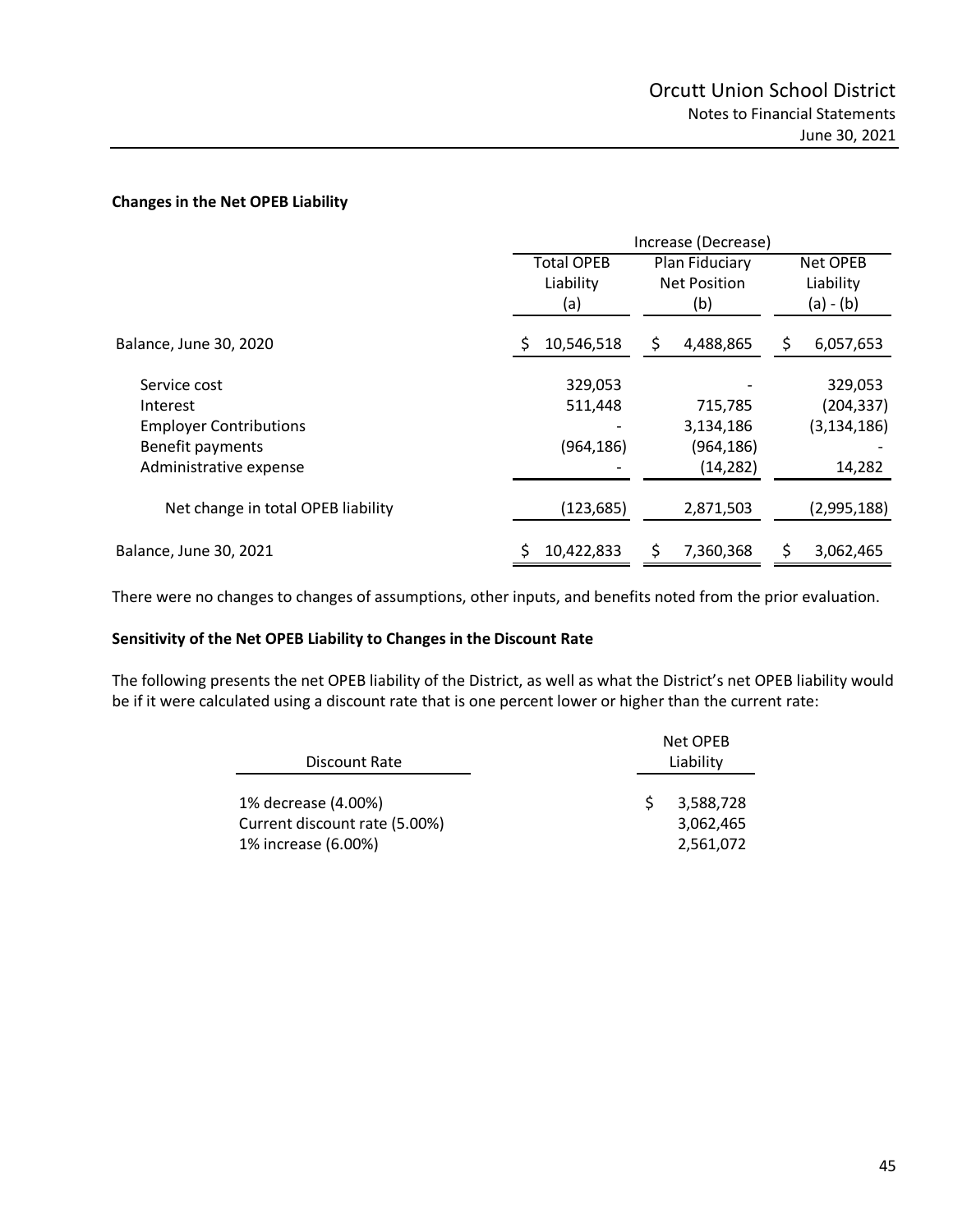#### **Sensitivity of the Net OPEB Liability to Changes in the Healthcare Cost Trend Rates**

The following presents the net OPEB liability of the District, as well as what the District's net OPEB liability would be if it were calculated using healthcare cost trend rates that are one percent lower or higher than the current healthcare costs trend rates:

| <b>Healthcare Cost Trend Rates</b>                                                    | Net OPEB<br>Liability |                                     |
|---------------------------------------------------------------------------------------|-----------------------|-------------------------------------|
| 1% decrease (3.0%)<br>Current healthcare cost trend rate (4.0%)<br>1% increase (5.0%) |                       | 2.244.212<br>3,062,465<br>3,989,047 |

#### **OPEB Expense, Deferred Outflows of Resources, and Deferred Inflows of Resources Related to OPEB**

For the year ended June 30, 2021, the District recognized OPEB expense of \$(2,888,197). At June 30, 2021, the District reported deferred outflows of resources and deferred inflow of resources related to OPEB from the following sources:

|                                                                                                                             | Deferred Outflows<br>of Resources |  | Deferred Inflows<br>of Resources |  |
|-----------------------------------------------------------------------------------------------------------------------------|-----------------------------------|--|----------------------------------|--|
| Differences between expected and actual experience<br>Changes of assumptions<br>Net difference between projected and actual | 129.696                           |  | 251,951<br>746,842               |  |
| earnings on OPEB plan investments                                                                                           | 29.911                            |  | 368,695                          |  |
| Total                                                                                                                       | 159,607                           |  | 1,367,488                        |  |

Deferred outflows of resources for OPEB contributions subsequent to measurement date will be recognized as a reduction in the OPEB liability in the subsequent fiscal year. Amounts reported as deferred outflows of resources and deferred inflows of resources related to OPEB will be recognized in OPEB expense as follows:

| Year Ended<br>June 30,                             | Deferred<br>Outflows/(Inflows)<br>of Resources                                |
|----------------------------------------------------|-------------------------------------------------------------------------------|
| 2022<br>2023<br>2024<br>2025<br>2026<br>Thereafter | \$<br>(330, 458)<br>(330, 465)<br>(345, 412)<br>(215, 683)<br>1,038<br>13,099 |
| Total                                              | \$<br>(1,207,881)                                                             |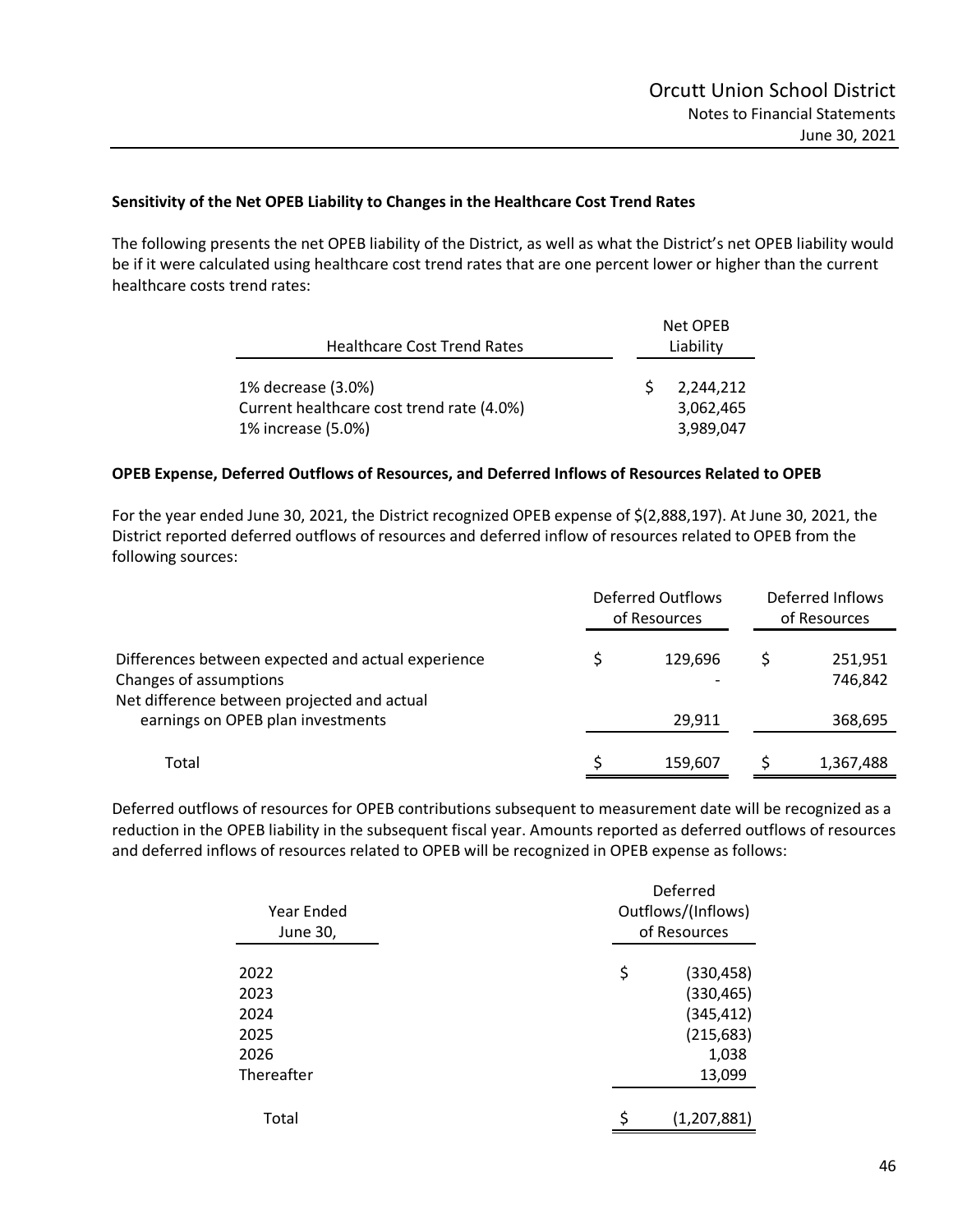#### **Medicare Premium Payment (MPP) Program**

#### **Plan Description**

The Medicare Premium Payment (MPP) Program is administered by the California State Teachers' Retirement System (CalSTRS). The MPP Program is a cost-sharing multiple-employer other postemployment benefit plan (OPEB) established pursuant to Chapter 1032, Statutes 2000 (SB 1435). CalSTRS administers the MPP Program through the Teachers' Health Benefits Fund (THBF).

A full description of the MPP Program regarding benefit provisions, assumptions (for funding, but not accounting purposes), and membership information is listed in the June 30, 2019 annual actuarial valuation report, Medicare Premium Payment Program Actuarial Valuation. This report and CalSTRS audited financial information are publicly available reports that can be found on the CalSTRS website under Publications at: http://www.calstrs.com/member-publications.

#### **Benefits Provided**

The MPP Program pays Medicare Part A premiums and Medicare Parts A and B late enrollment surcharges for eligible members of the State Teachers Retirement Plan (STRP) Defined Benefit (DB) Program who were retired or began receiving a disability allowance prior to July 1, 2012 and were not eligible for premium free Medicare Part A. The payments are made directly to the Centers for Medicare and Medicaid Services (CMS) on a monthly basis.

The MPP Program is closed to new entrants as members who retire after July 1, 2012, are not eligible for coverage under the MPP Program.

The MPP Program is funded on a pay-as-you go basis from a portion of monthly District benefit payments. In accordance with California *Education Code* Section 25930, contributions that would otherwise be credited to the DB Program each month are instead credited to the MPP Program to fund monthly program and administrative costs. Total redirections to the MPP Program are monitored to ensure that total incurred costs do not exceed the amount initially identified as the cost of the program.

#### **Net OPEB Liability and OPEB Expense**

At June 30, 2021, the District reported a liability of \$302,553 for its proportionate share of the net OPEB liability for the MPP Program. The net OPEB liability was measured as of June 30, 2020, and the total OPEB liability used to calculate the net OPEB liability was determined by an actuarial valuation as of June 30, 2019. The District's proportion of the net OPEB liability was based on a projection of the District's long-term share of contributions to the OPEB Plan relative to the projected contributions of all participating school districts, actuarially determined. The District's proportionate share for the measurement period June 30, 2020 and June 30, 2019, was 0.0714% and 0.0730%, respectively, resulting in a net decrease in the proportionate share of 0.0016%.

For the year ended June 30, 2021, the District recognized OPEB expense of \$30,600.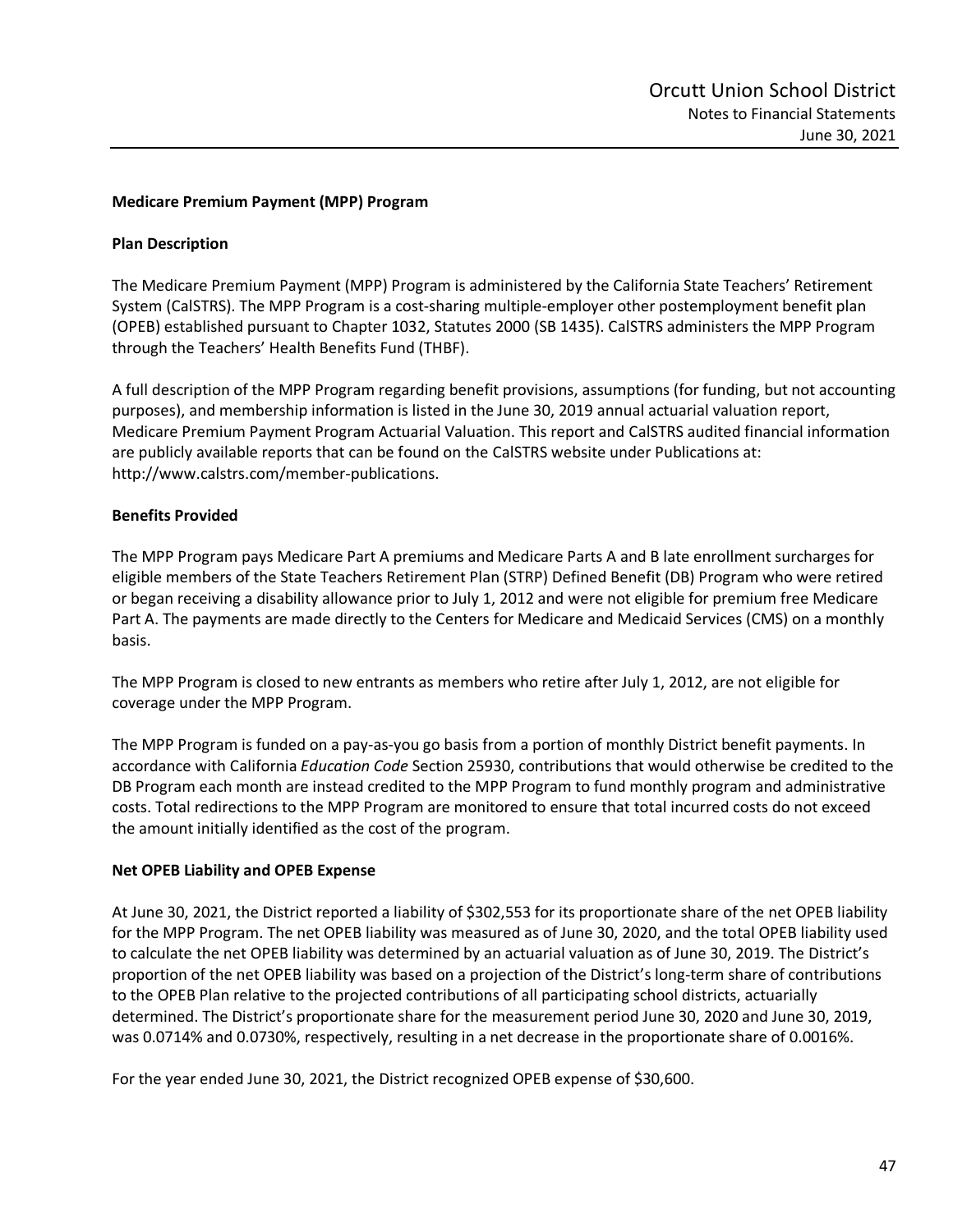#### **Actuarial Methods and Assumptions**

The June 30, 2020 total OPEB liability was determined by applying update procedures to the financial reporting actuarial valuation as of June 30, 2019, and rolling forward the total OPEB liability to June 30, 2020, using the assumptions listed in the following table:

| Measurement Date                        | June 30, 2020        | June 30, 2019        |
|-----------------------------------------|----------------------|----------------------|
| <b>Valuation Date</b>                   | June 30, 2019        | June 30, 2018        |
| <b>Experience Study</b>                 | July 1, 2014 through | July 1, 2010 through |
|                                         | June 30, 2018        | June 30, 2015        |
| <b>Actuarial Cost Method</b>            | Entry age normal     | Entry age normal     |
| Investment Rate of Return               | 2.21%                | 3.50%                |
| Medicare Part A Premium Cost Trend Rate | 4.50%                | 3.70%                |
| Medicare Part B Premium Cost Trend Rate | 5.40%                | 4.10%                |

For the valuation as of June 30, 2019, CalSTRS uses a generational mortality assumption, which involves the use of a base mortality table and projection scales to reflect expected annual reductions in mortality rates at each age, resulting in increases in life expectancies each year into the future. The base mortality tables are CalSTRS custom tables derived to best fit the patterns of mortality among our members. The projection scale was set equal to 110% of the ultimate improvement factor from the Mortality Improvement Scale (MP-2019) table, issued by the Society of Actuaries.

Assumptions were made about future participation (enrollment) into the MPP Program because CalSTRS is unable to determine which members not currently participating meet all eligibility criteria for enrollment in the future. Assumed enrollment rates were derived based on past experience and are stratified by age with the probability of enrollment diminishing as the members' age increases. This estimated enrollment rate was then applied to the population of members who may meet criteria necessary for eligibility and are not currently enrolled in the MPP Program. Based on this, the estimated number of future enrollments used in the financial reporting valuation was 294 or an average of 0.18% of the potentially eligible population (159,339).

The MPP Program is funded on a pay-as-you-go basis with contributions generally being made at the same time and in the same amount as benefit payments and expenses coming due. Any funds within the MPP Program as of June 30, 2020, were to manage differences between estimated and actual amounts to be paid and were invested in the Surplus Money Investment Fund, which is a pooled investment program administered by the State Treasurer.

#### **Discount Rate**

The discount rate used to measure the total OPEB liability as of June 30, 2020, is 2.21%. As the MPP Program is funded on a pay-as-you-go basis as previously noted, the OPEB Plan's fiduciary net position was not projected to be sufficient to make projected future benefit payments. Therefore, a discount rate of 2.21%, which is the Bond Buyer 20-Bond GO Index from Bondbuyer.com as of June 30, 2020, was applied to all periods of projected benefit payments to measure the total OPEB liability. The discount rate decreased 1.29% from 3.50% as of June 30, 2019.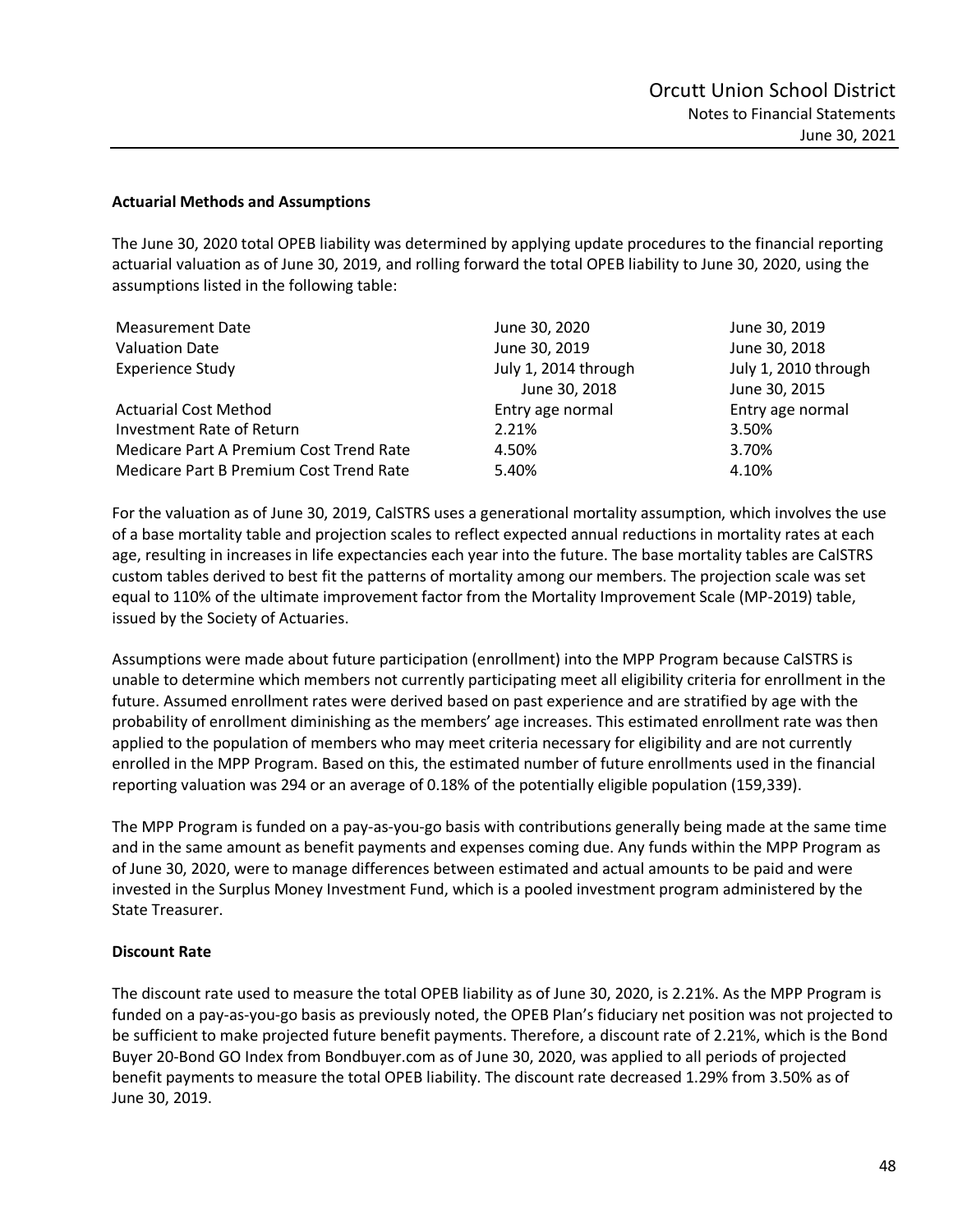#### **Sensitivity of the District's Proportionate Share of the Net OPEB Liability to Changes in the Discount Rate**

The following presents the District's proportionate share of the net OPEB liability calculated using the current discount rate, as well as what the net OPEB liability would be if it were calculated using a discount rate that is one percent lower or higher than the current rate:

| Discount Rate                 |   | Net OPEB<br>Liability |  |  |
|-------------------------------|---|-----------------------|--|--|
| 1% decrease (1.21%)           | S | 334,556               |  |  |
| Current discount rate (2.21%) |   | 302.553               |  |  |
| 1% increase (3.21%)           |   | 275,320               |  |  |

# **Sensitivity of the District's Proportionate Share of the Net OPEB Liability to Changes in the Medicare Cost Trend Rates**

The following presents the District's proportionate share of the net OPEB liability calculated using the Medicare cost trend rates, as well as what the net OPEB liability would be if it were calculated using Medicare cost trend rates that are one percent lower or higher than the current rates:

| <b>Medicare Costs Trend Rate</b>                                                                                                                                |  | Net OPEB<br>Liability         |  |
|-----------------------------------------------------------------------------------------------------------------------------------------------------------------|--|-------------------------------|--|
| 1% decrease (3.50% Part A and 4.40% Part B)<br>Current Medicare costs trend rate (4.50% Part A and 5.40% Part B)<br>1% increase (5.50% Part A and 6.40% Part B) |  | 274.335<br>302,553<br>335.037 |  |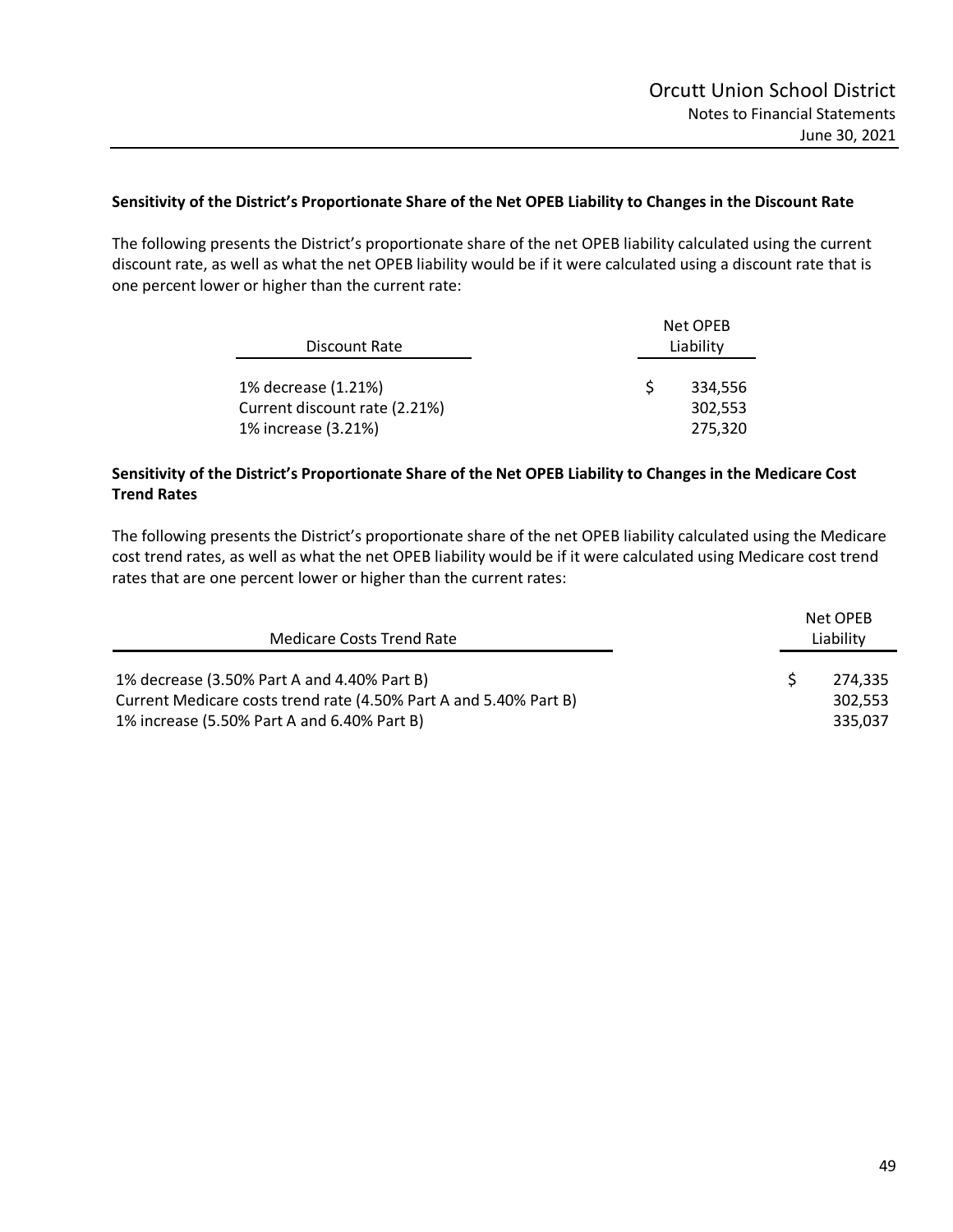# **Note 10 - Fund Balances**

Fund balances composed of the following elements:

|                                 |                        | Charter     |                 | Non-Major    |              |
|---------------------------------|------------------------|-------------|-----------------|--------------|--------------|
|                                 | General                | School      | <b>Building</b> | Governmental |              |
|                                 | Fund                   | Fund        | Fund            | Funds        | Total        |
|                                 |                        |             |                 |              |              |
| Nonspendable                    |                        |             |                 |              |              |
| Revolving cash                  | \$<br>15,500           | \$          | \$              | \$           | \$<br>15,500 |
| Stores inventories              | 23,708                 |             |                 | 42,030       | 65,738       |
| Total nonspendable              | 39,208                 |             |                 | 42,030       | 81,238       |
| Restricted                      |                        |             |                 |              |              |
| Legally restricted programs     | 1,636,689              | 405,814     |                 | 1,901,809    | 3,944,312    |
| Capital projects                |                        |             | 19,167,940      | 1,185,863    | 20,353,803   |
| Debt services                   |                        |             |                 | 3,655,390    | 3,655,390    |
|                                 |                        |             |                 |              |              |
| <b>Total restricted</b>         | 1,636,689              | 405,814     | 19,167,940      | 6,743,062    | 27,953,505   |
| Committed                       |                        |             |                 |              |              |
| Technology update               | 1,000,000              |             |                 |              | 1,000,000    |
| Textbook adoption               | 1,000,000              |             |                 |              | 1,000,000    |
| Set aside for economic downturn |                        |             |                 |              | 5,313,838    |
| TK expansion planning           | 5,313,838<br>2,000,000 |             |                 |              | 2,000,000    |
|                                 |                        |             |                 |              |              |
| Strategic planning              | 2,000,000              |             |                 |              | 2,000,000    |
| Total committed                 | 11,313,838             |             |                 |              | 11,313,838   |
| Assigned                        |                        |             |                 |              |              |
| Postemployment benefits         | 5,761                  |             |                 |              | 5,761        |
| Deferred maintenance            | 5,295,457              |             |                 |              | 5,295,457    |
| LCAP carryover                  | 903,082                |             |                 |              | 903,082      |
| Site donation accounts          | 200,000                |             |                 |              | 200,000      |
| <b>Compensated Absences</b>     | 50,000                 |             |                 |              | 50,000       |
| CTE match requirement           | 68,000                 |             |                 |              | 68,000       |
| Other                           |                        | 2,027,866   |                 | 174,263      | 2,202,129    |
|                                 |                        |             |                 |              |              |
| <b>Total assigned</b>           | 6,522,300              | 2,027,866   |                 | 174,263      | 8,724,429    |
| Unassigned                      |                        |             |                 |              |              |
| Reserve for economic            |                        |             |                 |              |              |
| uncertainties                   | 1,523,918              |             |                 |              | 1,523,918    |
| Total                           | \$21,035,953           | \$2,433,680 | \$19,167,940    | \$6,959,355  | \$49,596,928 |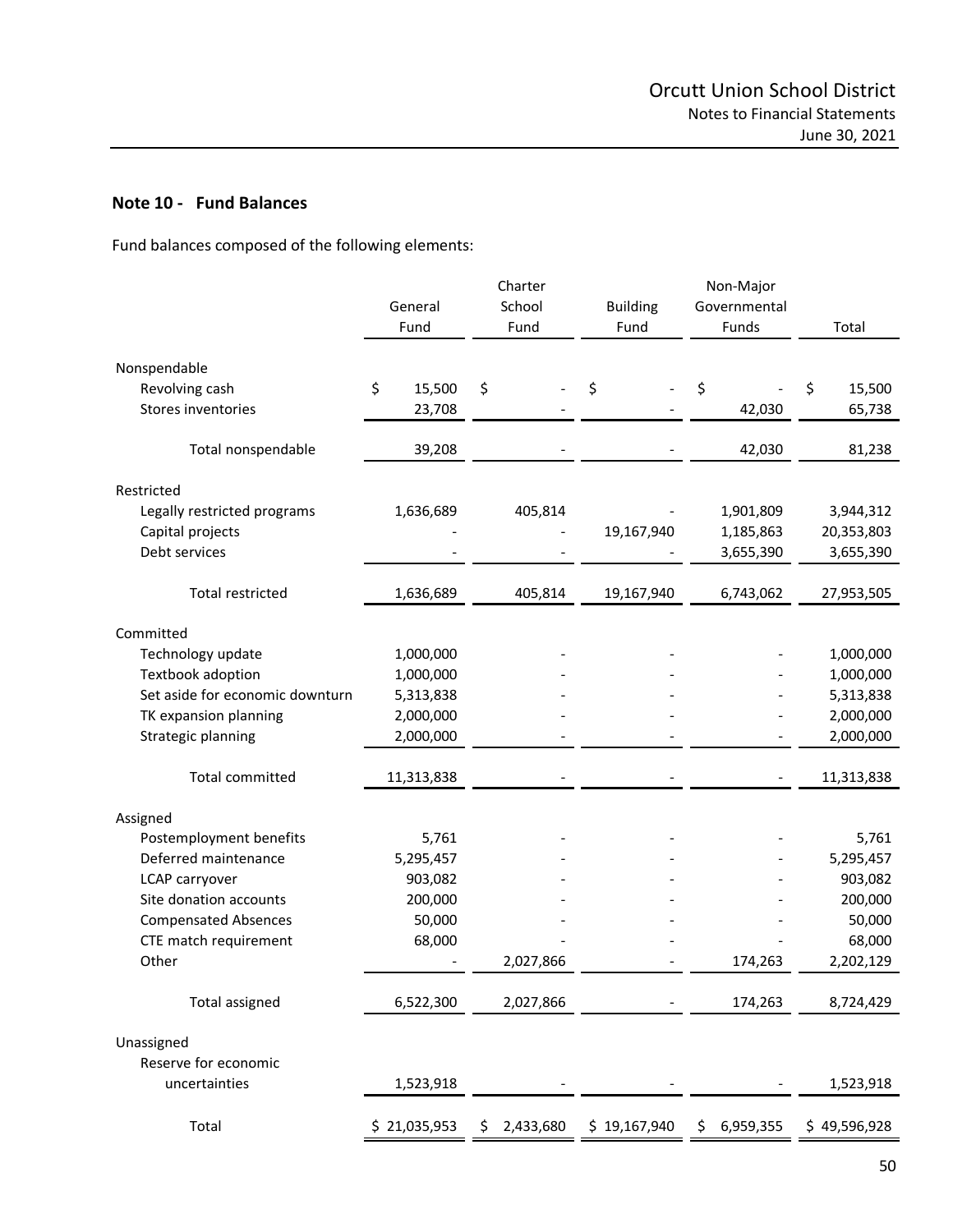# **Note 11 - Risk Management**

#### **Property and Liability**

The District is exposed to various risks of loss related to torts; theft of, damage to, and destruction of assets; errors and omissions; injuries to employees and natural disasters. During fiscal year ending June 30, 2021, the District contracted with SISC II for property and liability insurance coverage. Settled claims have not exceeded this commercial coverage in any of the past three years. There has not been a significant reduction in coverage from the prior year.

#### **Workers' Compensation**

For fiscal year 2021, the District participated in the SIPE, an insurance purchasing pool. The intent of the SIPE is to achieve the benefit of a reduced premium for the District by virtue of its grouping and representation with other participants in the SIPE. The workers' compensation experience of the participating districts is calculated as one experience and a common premium rate is applied to all districts in the name of SIPE. Each participant pays its workers' compensation premium based on its individual rate.

#### **Employee Medical Benefits**

The District has contracted with the SISC III to provide employee health benefits. Rates are set through an annual calculation process. The District pays a monthly contribution, which is placed in a common fund from which claim payments are made for all participating districts. Claims are paid for all participants regardless of claims flow. The Board of Directors has a right to return monies to a district subsequent to the settlement of all expenses and claims if a district withdraws from the pool.

#### **Note 12 - Employee Retirement Systems**

Qualified employees are covered under multiple-employer defined benefit pension plans maintained by agencies of the State of California. Academic employees are members of the California State Teachers' Retirement System (CalSTRS) and classified employees are members of the California Public Employees' Retirement System (CalPERS).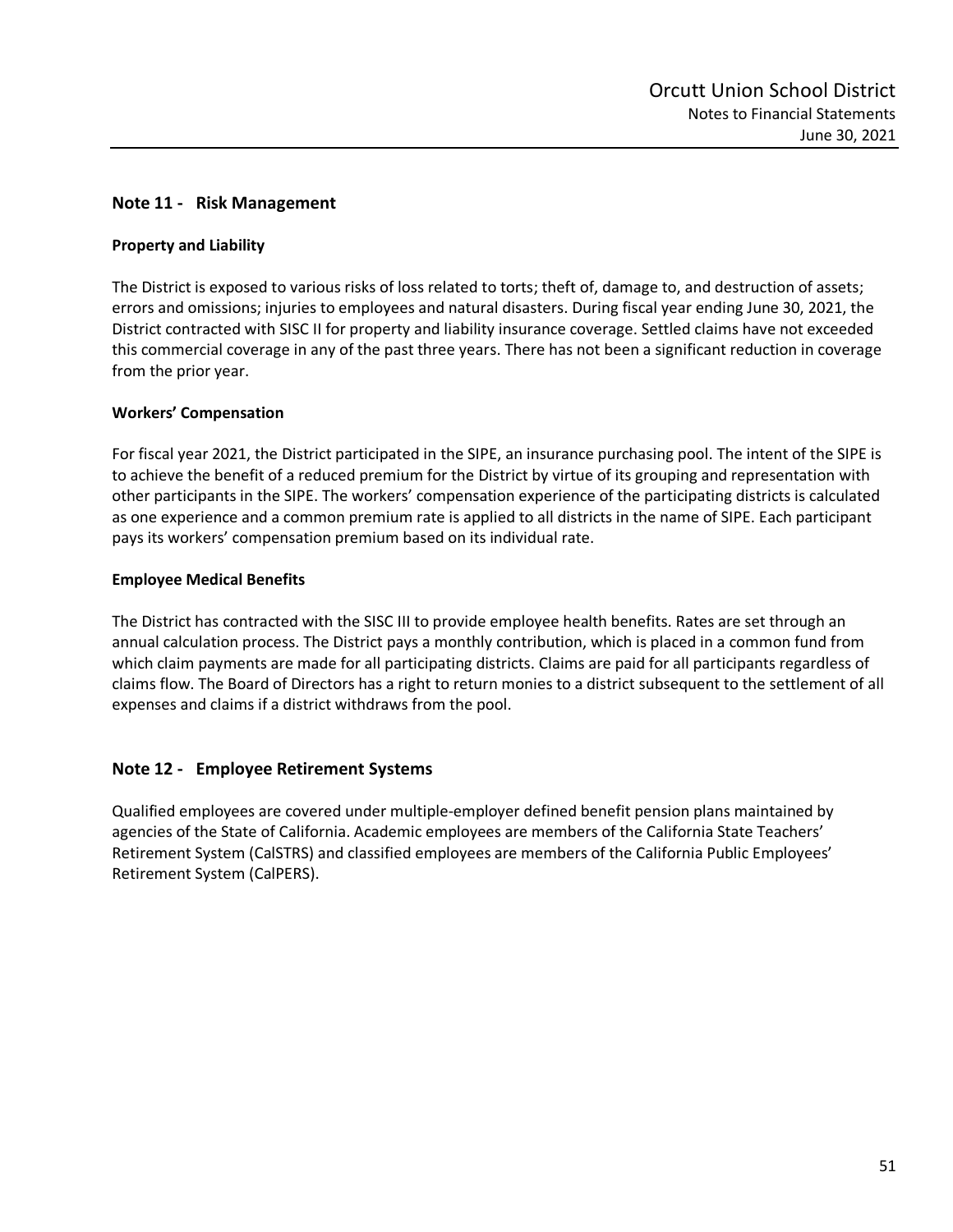For the fiscal year ended June 30, 2021, the District reported it proportionate share of net pension liabilities, deferred outflows of resources, deferred inflows of resources, and pension expense for each of the above plans as follows:

| <b>Pension Plan</b>              | Net<br>Pension Liability | Deferred Outflows<br>of Resources | Deferred Inflows<br>of Resources |  | <b>Pension Expense</b> |  |
|----------------------------------|--------------------------|-----------------------------------|----------------------------------|--|------------------------|--|
| <b>CalSTRS</b><br><b>CalPERS</b> | 39,706,122<br>14,185,955 | 8,855,161<br>2,442,133            | 2,945,106<br>302,864             |  | 5,034,937<br>2,735,746 |  |
| Total                            | 53,892,077               | 11,297,294                        | 3,247,970                        |  | 7,770,683              |  |

The details of each plan are as follows:

# **California State Teachers' Retirement System (CalSTRS)**

#### **Plan Description**

The District contributes to the State Teachers Retirement Plan (STRP) administered by the California State Teachers' Retirement System (CalSTRS). STRP is a cost-sharing multiple-employer public employee retirement system defined benefit pension plan. Benefit provisions are established by State statutes, as legislatively amended, within the State Teachers' Retirement Law.

A full description of the pension plan regarding benefit provisions, assumptions (for funding, but not accounting purposes), and membership information is listed in the June 30, 2019, annual actuarial valuation report, Defined Benefit Program Actuarial Valuation. This report and CalSTRS audited financial information are publicly available reports that can be found on the CalSTRS website under Publications at: http://www.calstrs.com/member-publications.

#### **Benefits Provided**

The STRP provides retirement, disability and survivor benefits to beneficiaries. Benefits are based on members' final compensation, age, and years of service credit. Members hired on or before December 31, 2012, with five years of credited service are eligible for the normal retirement benefit at age 60. Members hired on or after January 1, 2013, with five years of credited service are eligible for the normal retirement benefit at age 62. The normal retirement benefit is equal to 2.0% of final compensation for each year of credited service.

The STRP is comprised of four programs: Defined Benefit Program, Defined Benefit Supplement Program, Cash Balance Benefit Program, and Replacement Benefits Program. The STRP holds assets for the exclusive purpose of providing benefits to members and beneficiaries of these programs. CalSTRS also uses plan assets to defray reasonable expenses of administering the STRP. Although CalSTRS is the administrator of the STRP, the State is the sponsor of the STRP and obligor of the trust. In addition, the State is both an employer and nonemployer contributing entity to the STRP.

The District contributes exclusively to the STRP Defined Benefit Program, thus disclosures are not included for the other plans.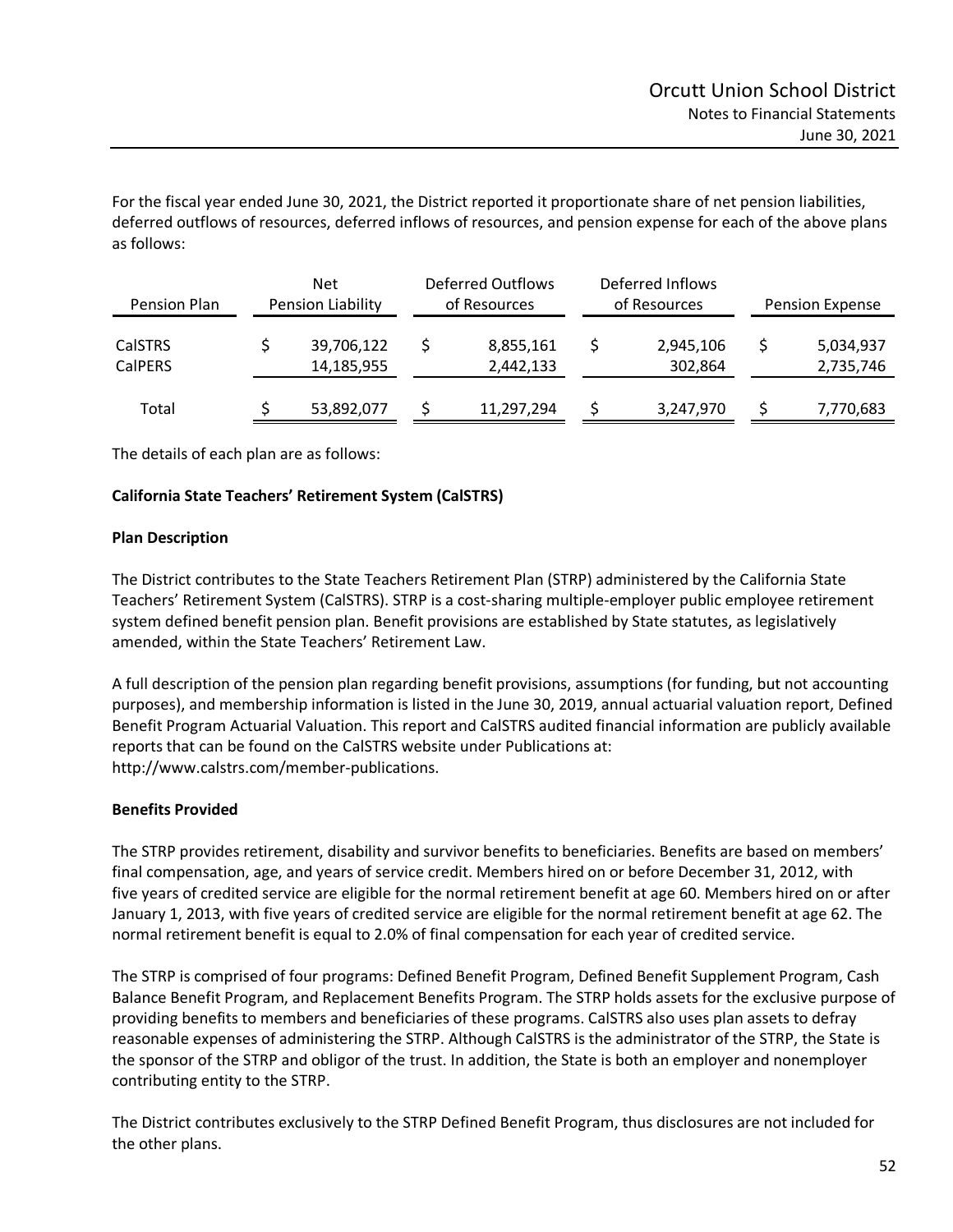The STRP provisions and benefits in effect at June 30, 2021, are summarized as follows:

|                                                           | <b>STRP Defined Benefit Program</b> |                                |
|-----------------------------------------------------------|-------------------------------------|--------------------------------|
| Hire date                                                 | On or before<br>December 31, 2012   | On or after<br>January 1, 2013 |
| Benefit formula                                           | 2% at 60                            | 2% at 62                       |
| Benefit vesting schedule                                  | 5 years of service                  | 5 years of service             |
| Benefit payments                                          | Monthly for life                    | Monthly for life               |
| Retirement age                                            | 60                                  | 62                             |
| Monthly benefits as a percentage of eligible compensation | $2.0\% - 2.4\%$                     | $2.0\% - 2.4\%$                |
| Required employee contribution rate                       | 10.25%                              | 10.205%                        |
| Required employer contribution rate                       | 16.15%                              | 16.15%                         |
| Required state contribution rate                          | 10.328%                             | 10.328%                        |

#### **Contributions**

Required member, District, and State of California contributions rates are set by the California Legislature and Governor and detailed in Teachers' Retirement Law. The contributions rates are expressed as a level percentage of payroll using the entry age normal actuarial method. In accordance with AB 1469, employer contributions into the CalSTRS will be increasing to a total of 19.1% of applicable member earnings phased over a seven-year period. The contribution rates for each plan for the year ended June 30, 2021, are presented above and the District's total contributions were \$3,565,709.

#### **Pension Liabilities, Pension Expense, Deferred Outflows of Resources, and Deferred Inflows of Resources Related to Pensions**

At June 30, 2021, the District reported a liability for its proportionate share of the net pension liability that reflected a reduction for State pension support provided to the District. The amount recognized by the District as its proportionate share of the net pension liability, the related State support and the total portion of the net pension liability that was associated with the District were as follows:

Total net pension liability, including State share

| Proportionate share of net pension liability<br>State's proportionate share of the net pension liability | \$39.706.122<br>20,468,511 |
|----------------------------------------------------------------------------------------------------------|----------------------------|
| Total                                                                                                    | \$60.174.633               |

The net pension liability was measured as of June 30, 2020. The District's proportion of the net pension liability was based on a projection of the District's long-term share of contributions to the pension plan relative to the projected contributions of all participating school districts and the State, actuarially determined. The District's proportionate share for the measurement period June 30, 2020 and June 30, 2019, was 0.0410% and 0.0413%, respectively, resulting in a net decrease in the proportionate share of 0.0003%.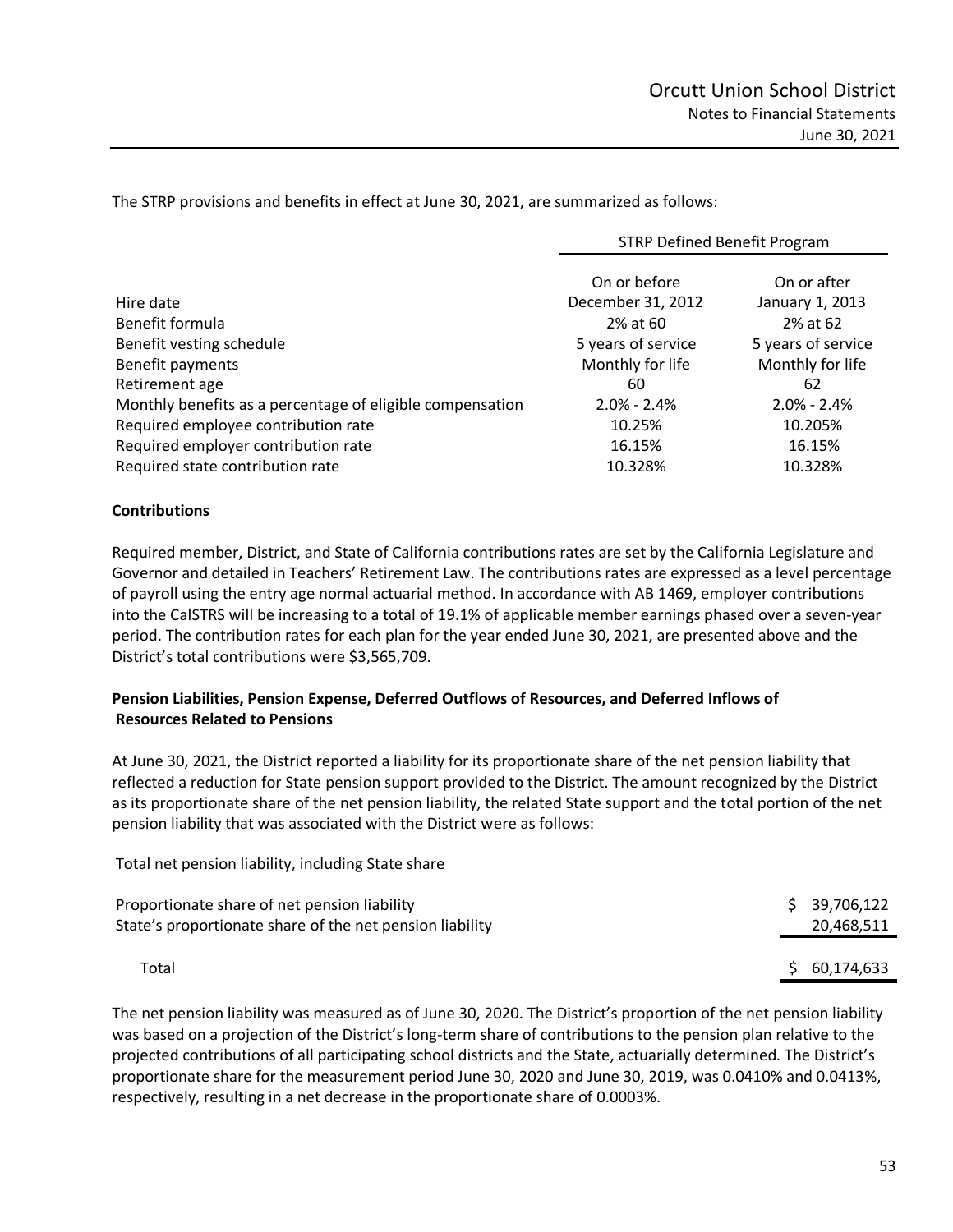For the year ended June 30, 2021, the District recognized pension expense of \$5,034,937. In addition, the District recognized pension expense and revenue of \$2,867,437 for support provided by the State. At June 30, 2021, the District reported deferred outflows of resources and deferred inflows of resources related to pensions from the following sources:

|                                                                                                                        | Deferred Outflows<br>of Resources |           | Deferred Inflows<br>of Resources |           |
|------------------------------------------------------------------------------------------------------------------------|-----------------------------------|-----------|----------------------------------|-----------|
| Pension contributions subsequent to measurement date                                                                   | \$                                | 3,565,709 | Ş                                |           |
| Change in proportion and differences between contributions<br>made and District's proportionate share of contributions |                                   | 404,292   |                                  | 1,825,325 |
| Differences between projected and actual earnings<br>on pension plan investments                                       |                                   | 943,188   |                                  |           |
| Differences between expected and actual experience<br>in the measurement of the total pension liability                |                                   | 70,063    |                                  | 1,119,781 |
| Changes of assumptions                                                                                                 |                                   | 3,871,909 |                                  |           |
| Total                                                                                                                  |                                   | 8,855,161 |                                  | 2,945,106 |

The deferred outflows of resources related to pensions resulting from District contributions subsequent to the measurement date will be recognized as a reduction of the net pension liability in the subsequent fiscal year.

The deferred outflows/(inflows) of resources related to the difference between projected and actual earnings on pension plan investments will be amortized over a closed five-year period and will be recognized in pension expense as follows:

| Year Ended<br>June 30,       |    | Deferred<br>Outflows/(Inflows)<br>of Resources |  |  |
|------------------------------|----|------------------------------------------------|--|--|
| 2022<br>2023<br>2024<br>2025 | \$ | (575, 528)<br>321,362<br>641,152<br>556,202    |  |  |
| Total                        | ς  | 943,188                                        |  |  |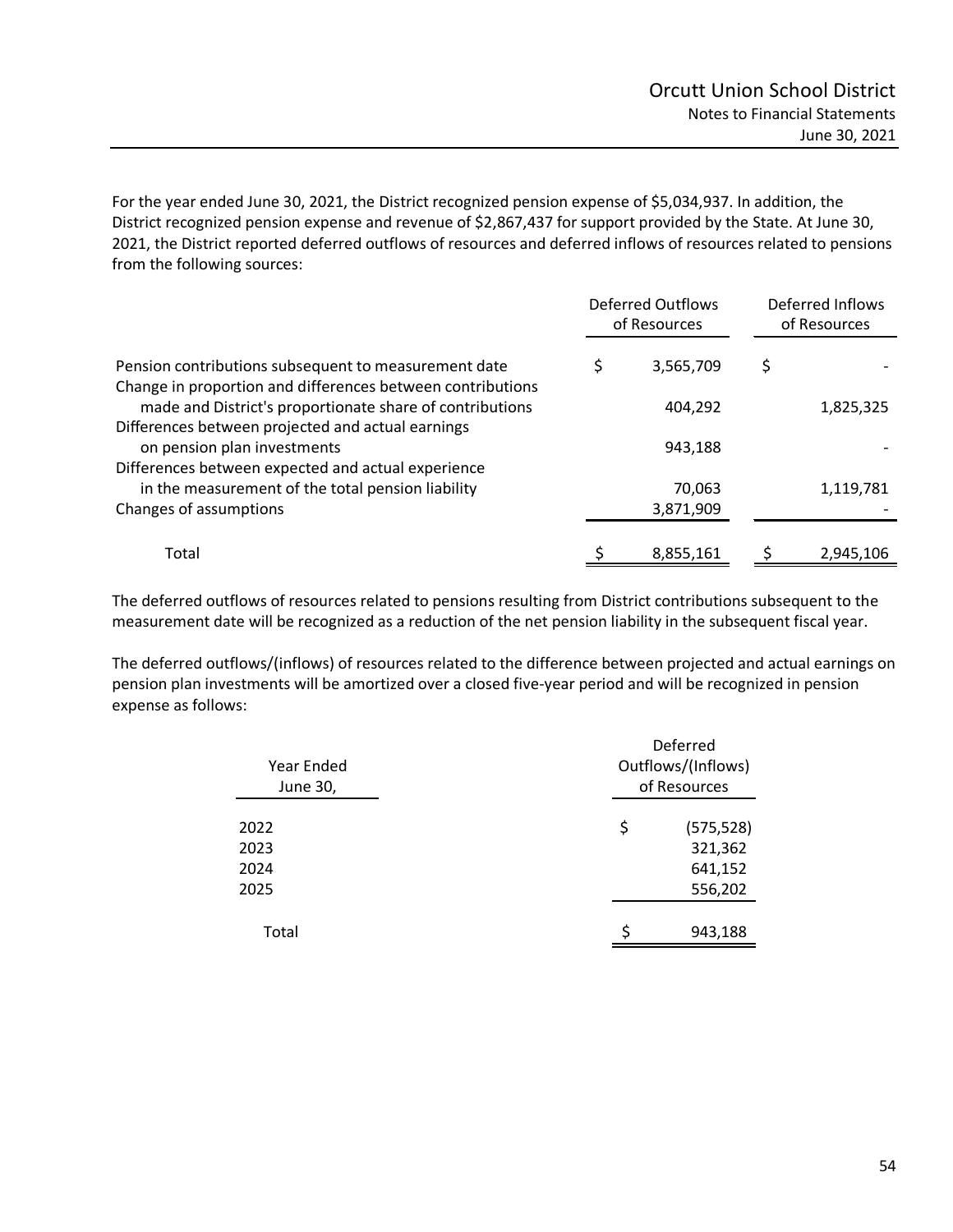The deferred outflows/(inflows) of resources related to the change in proportion and differences between contributions made and District's proportionate share of contributions, differences between expected and actual experience in the measurement of the total pension liability, and changes of assumptions will be amortized over the Expected Average Remaining Service Life (EARSL) of all members that are provided benefits (active, inactive, and retirees) as of the beginning of the measurement period. The EARSL for the measurement period is seven years and will be recognized in pension expense as follows:

| Year Ended<br>June 30,                             |    | Deferred<br>Outflows/(Inflows)<br>of Resources                         |  |  |
|----------------------------------------------------|----|------------------------------------------------------------------------|--|--|
| 2022<br>2023<br>2024<br>2025<br>2026<br>Thereafter | \$ | 717,935<br>525,072<br>689,239<br>(218, 784)<br>(246, 541)<br>(65, 763) |  |  |
| Total                                              | \$ | 1,401,158                                                              |  |  |

#### **Actuarial Methods and Assumptions**

Total pension liability for STRP was determined by applying update procedures to the financial reporting actuarial valuation as of June 30, 2019, and rolling forward the total pension liability to June 30, 2020. The financial reporting actuarial valuation as of June 30, 2019, used the following methods and assumptions, applied to all prior periods included in the measurement:

| Valuation date            | June 30, 2019                      |
|---------------------------|------------------------------------|
| Measurement date          | June 30, 2020                      |
| Experience study          | July 1, 2015 through June 30, 2018 |
| Actuarial cost method     | Entry age normal                   |
| Discount rate             | 7.10%                              |
| Investment rate of return | 7.10%                              |
| Consumer price inflation  | 2.75%                              |
| Wage growth               | 3.50%                              |

CalSTRS uses a generational mortality assumption, which involves the use of a base mortality table and projection scales to reflect expected annual reductions in mortality rates at each age, resulting in increases in life expectancies each year into the future. The base mortality tables are CalSTRS custom tables derived to best fit the patterns of mortality among its members. The projection scale was set equal to 110% of the ultimate improvement factor from the Mortality Improvement Scale (MP-2019) table, issued by the Society of Actuaries.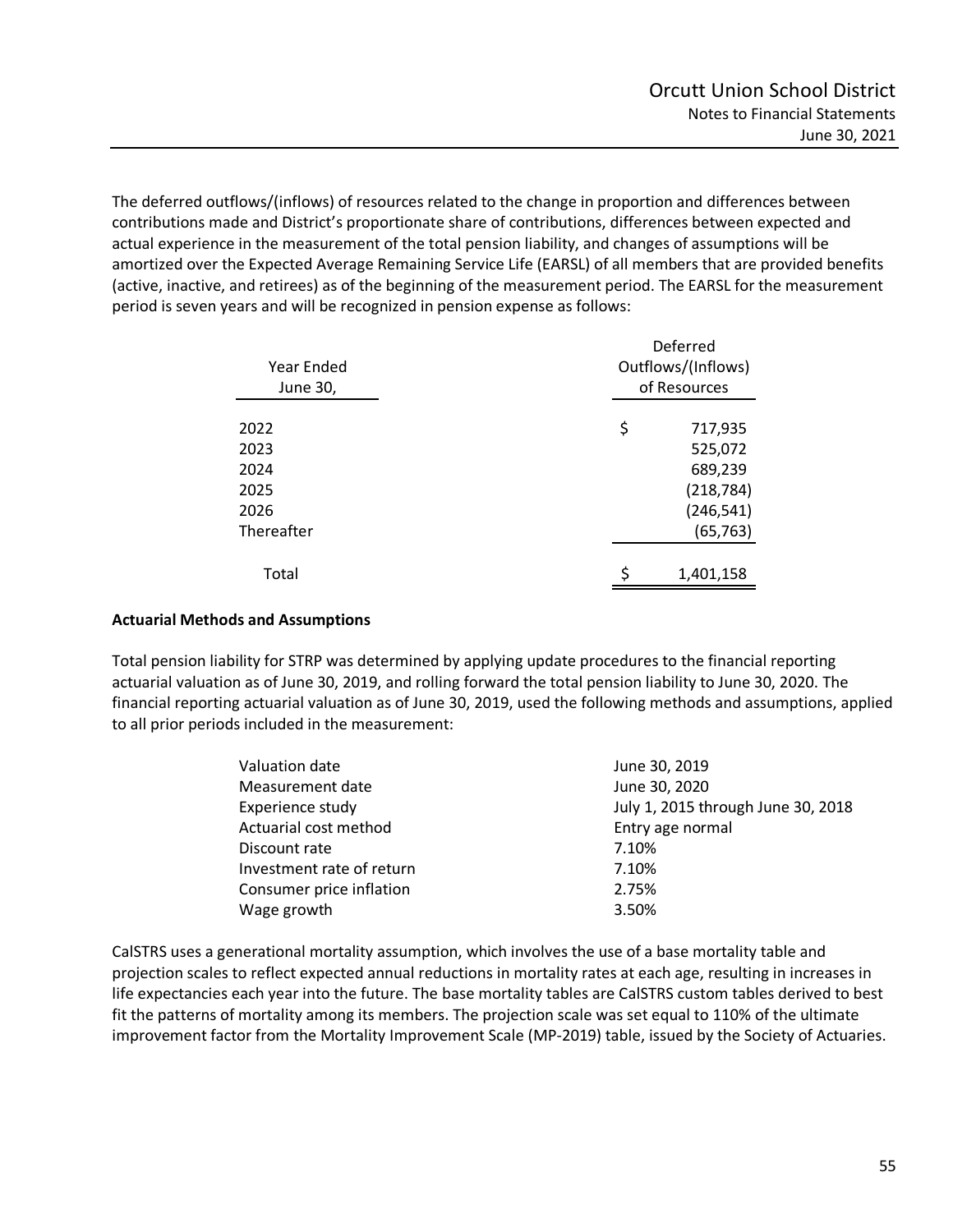The long-term expected rate of return on pension plan investments was determined using a building-block method in which best estimate ranges of expected future real rates of return (expected returns, net of pension plan investment expense and inflation) are developed for each major asset class. The best estimate ranges were developed using capital market assumptions from CalSTRS general investment consultant (Pension Consulting Alliance-PCA) as an input to the process. The actuarial investment rate of return assumption was adopted by the board in January 2020 in conjunction with the most recent experience study. For each future valuation, CalSTRS consulting actuary (Milliman) reviews the return assumption for reasonableness based on the most current capital market assumptions. Best estimates of 20-year geometrically-linked real rates of return and the assumed asset allocation for each major asset class for the year ended June 30, 2020, are summarized in the following table:

|                            | <b>Assumed Asset</b> | Long-Term<br><b>Expected Real</b> |
|----------------------------|----------------------|-----------------------------------|
| <b>Asset Class</b>         | Allocation           | Rate of Return                    |
| Public equity              | 42%                  | 4.8%                              |
| Fixed income               | 12%                  | 1.3%                              |
| Real estate                | 15%                  | 3.6%                              |
| Private equity             | 13%                  | 6.3%                              |
| Risk mitigating strategies | 10%                  | 1.8%                              |
| Inflation sensitive        | 6%                   | 3.3%                              |
| Cash/liquidity             | 2%                   | $-0.4%$                           |

#### **Discount Rate**

The discount rate used to measure the total pension liability was 7.10%. The projection of cash flows used to determine the discount rate assumed the contributions from plan members and employers will be made at statutory contribution rates. Projected inflows from investment earnings were calculated using the long-term assumed investment rate of return (7.10%) and assuming that contributions, benefit payments and administrative expense occurred midyear. Based on these assumptions, the STRP's fiduciary net position was projected to be available to make all projected future benefit payments to current plan members. Therefore, the long-term assumed investment rate of return was applied to all periods of projected benefit payments to determine total pension liability.

The following presents the District's proportionate share of the net pension liability calculated using the current discount rate as well as what the net pension liability would be if it were calculated using a discount rate that is one percent lower or higher than the current rate:

| Discount Rate                 | <b>Net Pension</b><br>Liability |
|-------------------------------|---------------------------------|
| 1% decrease (6.10%)           | 59,990,420<br>S.                |
| Current discount rate (7.10%) | 39,706,122                      |
| 1% increase (8.10%)           | 22,958,578                      |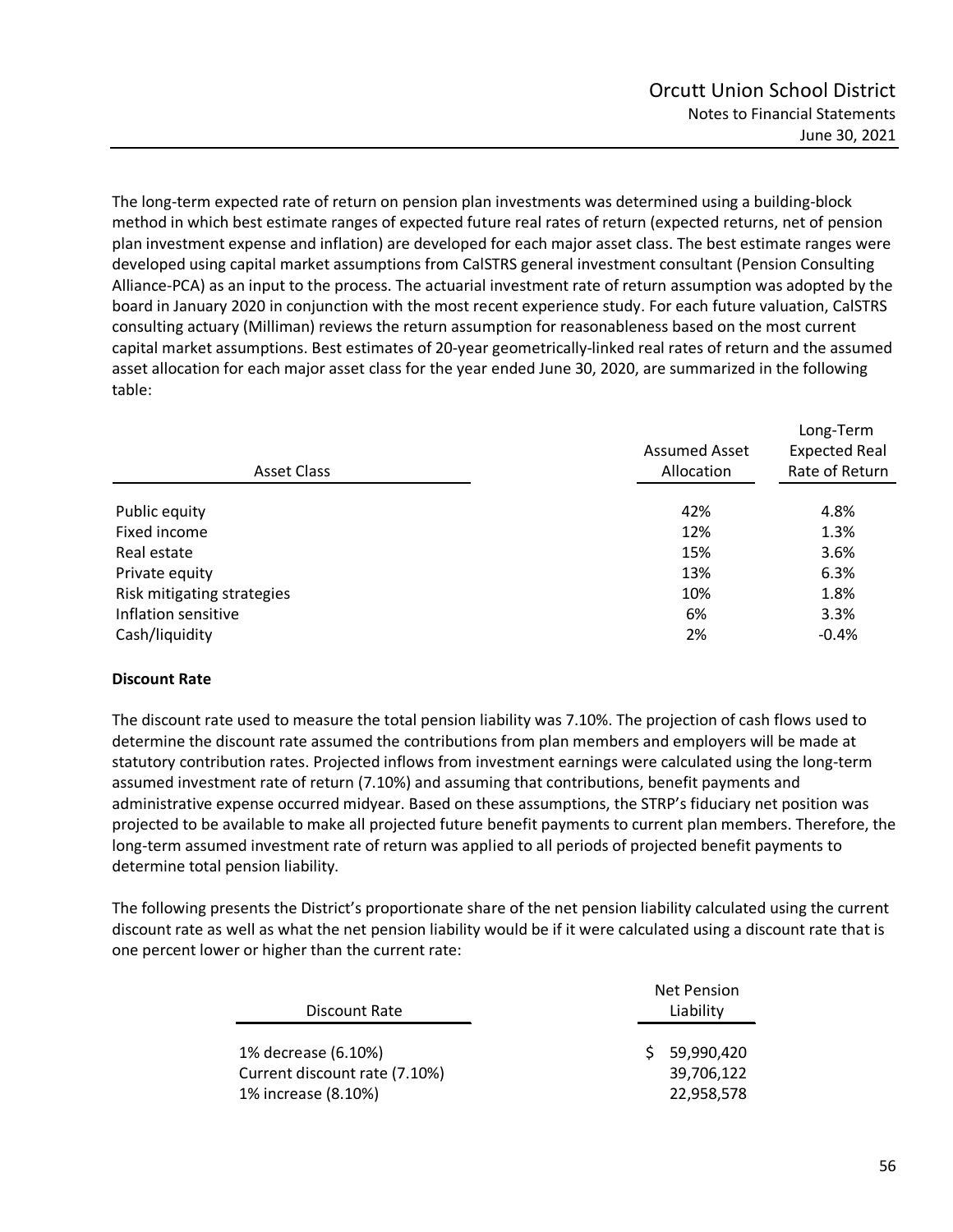#### **California Public Employees Retirement System (CalPERS)**

#### **Plan Description**

Qualified employees are eligible to participate in the School Employer Pool (SEP) under the California Public Employees' Retirement System (CalPERS), a cost-sharing multiple-employer public employee retirement system defined benefit pension plan administered by CalPERS. Benefit provisions are established by State statutes, as legislatively amended, within the Public Employees' Retirement Law.

A full description of the pension plan regarding benefit provisions, assumptions (for funding, but not accounting purposes), and membership information is listed in the June 30, 2019 annual actuarial valuation report, Schools Pool Actuarial Valuation. This report and CalPERS audited financial information are publicly available reports that can be found on the CalPERS website under Forms and Publications at: https://www.calpers.ca.gov/page/forms-publications.

#### **Benefits Provided**

CalPERS provides service retirement and disability benefits, annual cost of living adjustments, and death benefits to plan members, who must be public employees and beneficiaries. Benefits are based on years of service credit, a benefit factor, and the member's final compensation. Members hired on or before December 31, 2012, with five years of total service are eligible to retire at age 50 with statutorily reduced benefits. Members hired on or after January 1, 2013, with five years of total service are eligible to retire at age 52 with statutorily reduced benefits. All members are eligible for non-duty disability benefits after five years of service. The Basic Death Benefit is paid to any member's beneficiary if the member dies while actively employed. An employee's eligible survivor may receive the 1957 Survivor Benefit if the member dies while actively employed, is at least age 50 (or 52 for members hired on or after January 1, 2013), and has at least five years of credited service. The cost of living adjustments for each plan are applied as specified by the Public Employees' Retirement Law.

The CalPERS provisions and benefits in effect at June 30, 2021, are summarized as follows:

|                                                           | School Employer Pool (CalPERS)    |                                |  |
|-----------------------------------------------------------|-----------------------------------|--------------------------------|--|
| Hire date                                                 | On or before<br>December 31, 2012 | On or after<br>January 1, 2013 |  |
| Benefit formula                                           | 2% at 55                          | 2% at 62                       |  |
| Benefit vesting schedule                                  | 5 years of service                | 5 years of service             |  |
| Benefit payments                                          | Monthly for life                  | Monthly for life               |  |
| Retirement age                                            | 55                                | 62                             |  |
| Monthly benefits as a percentage of eligible compensation | $1.1\% - 2.5\%$                   | $1.0\% - 2.5\%$                |  |
| Required employee contribution rate                       | 7.00%                             | 7.00%                          |  |
| Required employer contribution rate                       | 20.70%                            | 20.70%                         |  |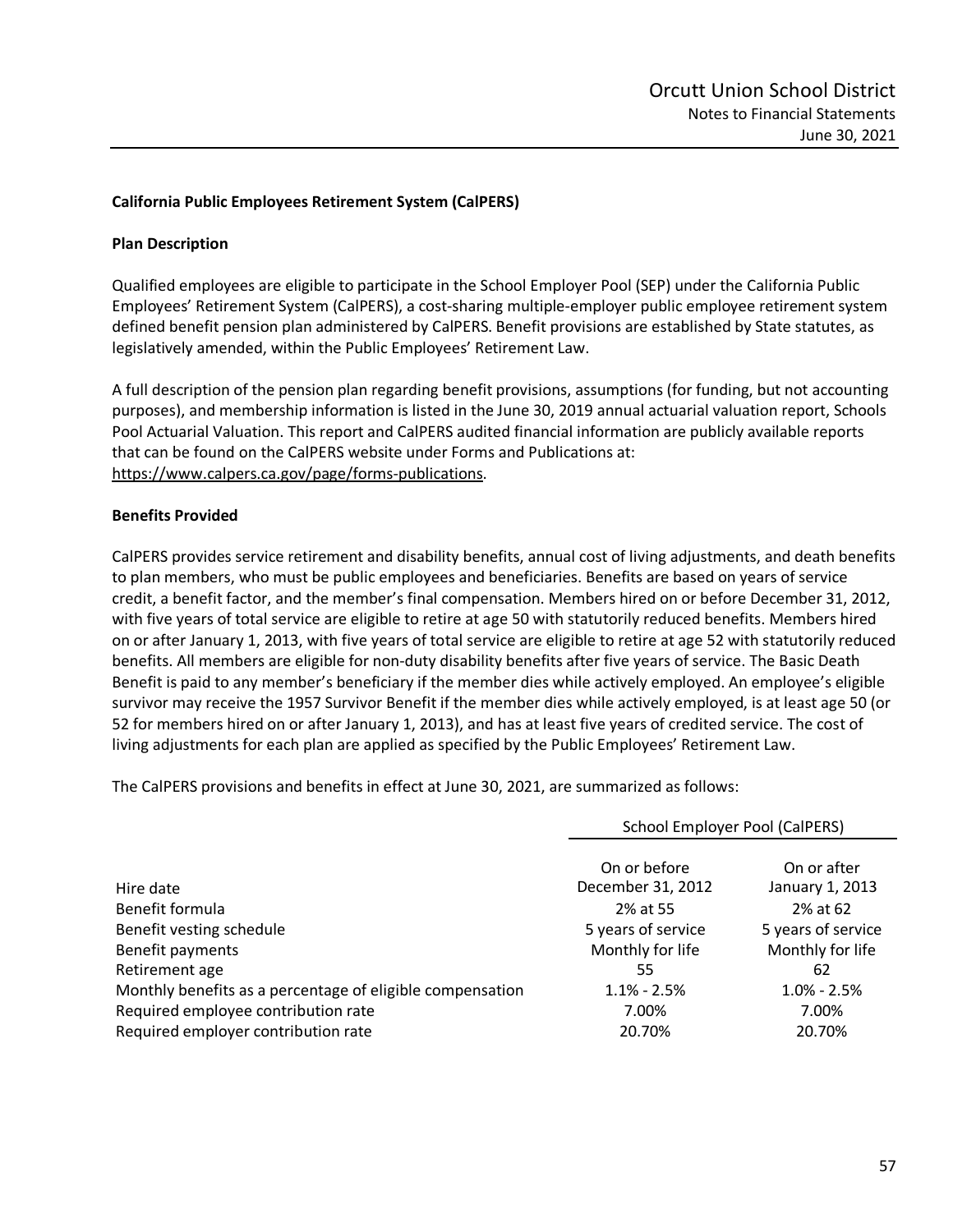# **Contributions**

Section 20814(c) of the California Public Employees' Retirement Law requires that the employer contribution rates for all public employers be determined on an annual basis by the actuary and shall be effective on the July 1 following notice of a change in the rate. Total plan contributions are calculated through the CalPERS annual actuarial valuation process. The actuarially determined rate is the estimated amount necessary to finance the costs of benefits earned by employees during the year, with an additional amount to finance any unfunded accrued liability. The District is required to contribute the difference between the actuarially determined rate and the contribution rate of employees. The contributions rates are expressed as percentage of annual payroll. The contribution rates for each plan for the year ended June 30, 2021, are presented above and the total District contributions were \$1,318,959.

# **Pension Liabilities, Pension Expense, Deferred Outflows of Resources, and Deferred Inflows of Resources Related to Pensions**

As of June 30, 2021, the District reported net pension liabilities for its proportionate share of the CalPERS net pension liability totaling \$14,185,955. The net pension liability was measured as of June 30, 2020. The District's proportion of the net pension liability was based on a projection of the District's long-term share of contributions to the pension plan relative to the projected contributions of all participating school districts, actuarially determined. The District's proportionate share for the measurement period June 30, 2020 and June 30, 2019, was 0.0462% and 0.0462%, respectively, resulting in no change in the proportionate share.

For the year ended June 30, 2021, the District recognized pension expense of \$2,735,746. At June 30, 2021, the District reported deferred outflows of resources and deferred inflows of resources related to pensions from the following sources:

|                                                                                                                                   | Deferred Outflows<br>of Resources |                   | Deferred Inflows<br>of Resources |         |
|-----------------------------------------------------------------------------------------------------------------------------------|-----------------------------------|-------------------|----------------------------------|---------|
| Pension contributions subsequent to measurement date<br>Change in proportion and differences between contributions                | \$                                | 1,318,959         | Ş                                |         |
| made and District's proportionate share of contributions                                                                          |                                   | 72,267            |                                  | 302,864 |
| Differences between projected and actual earnings on<br>pension plan investments                                                  |                                   | 295,307           |                                  |         |
| Differences between expected and actual experience<br>in the measurement of the total pension liability<br>Changes of assumptions |                                   | 703,580<br>52,020 |                                  |         |
| Total                                                                                                                             |                                   | 2,442,133         |                                  | 302,864 |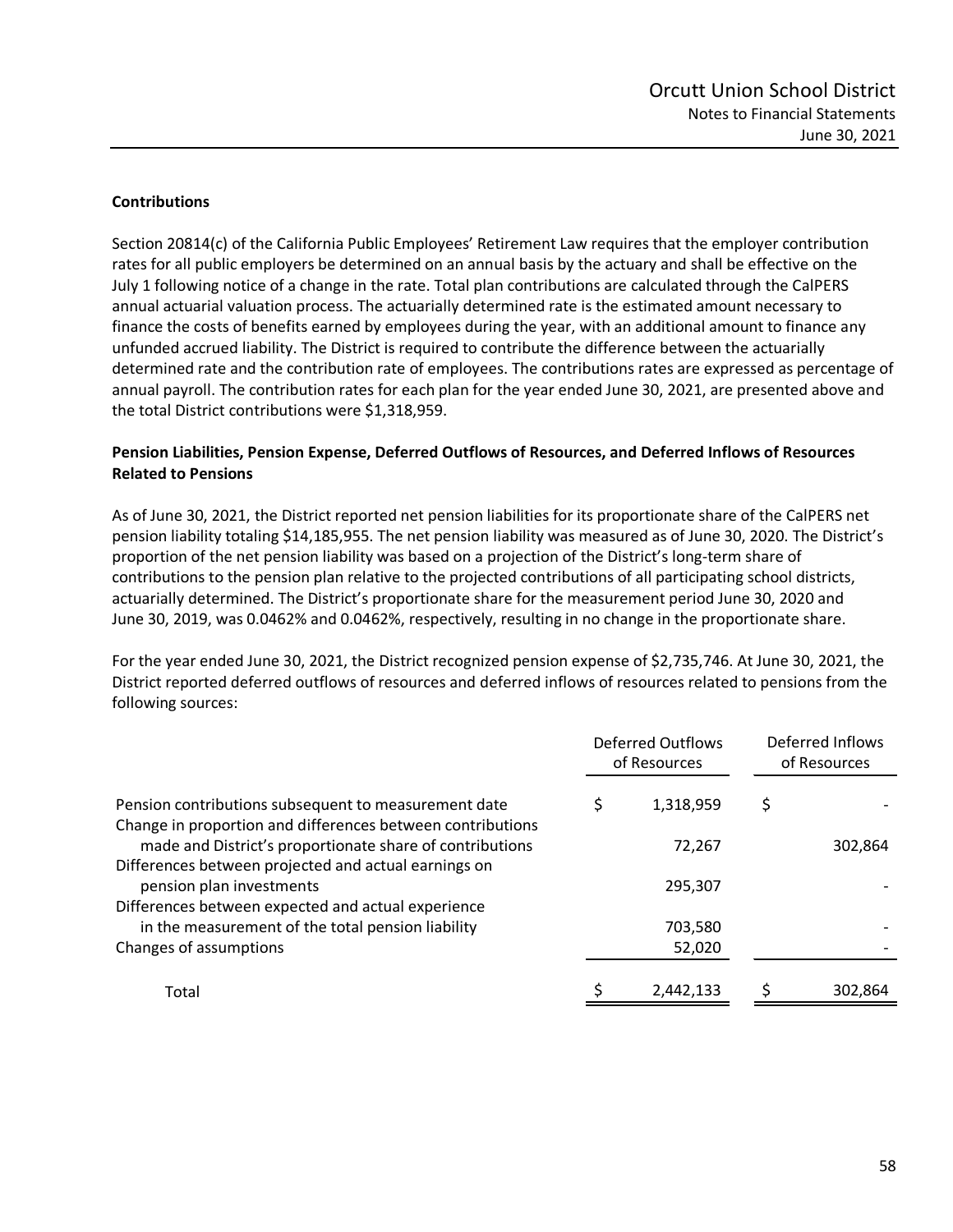The deferred outflows of resources related to pensions resulting from District contributions subsequent to the measurement date will be recognized as a reduction of the net pension liability in the subsequent fiscal year.

The deferred outflows/(inflows) of resources related to the difference between projected and actual earnings on pension plan investments will be amortized over a closed five-year period and will be recognized in pension expense as follows:

| Year Ended<br>June 30,       | Deferred<br>Outflows/(Inflows)<br>of Resources |                                           |  |  |  |
|------------------------------|------------------------------------------------|-------------------------------------------|--|--|--|
| 2022<br>2023<br>2024<br>2025 | \$                                             | (110,511)<br>98,571<br>171,333<br>135,914 |  |  |  |
| Total                        | S                                              | 295,307                                   |  |  |  |

The deferred outflows/(inflows) of resources related to the change in proportion and differences between contributions made and District's proportionate share of contributions, differences between expected and actual experience in the measurement of the total pension liability, and changes of assumptions will be amortized over the Expected Average Remaining Service Life (EARSL) of all members that are provided benefits (active, inactive, and retirees) as of the beginning of the measurement period. The EARSL for the measurement period is 4.1 years and will be recognized in pension expense as follows:

| Year Ended<br>June 30,       |    | Deferred<br>Outflows/(Inflows)<br>of Resources |
|------------------------------|----|------------------------------------------------|
| 2022<br>2023<br>2024<br>2025 | \$ | 412,597<br>144,621<br>(27, 547)<br>(4,668)     |
| Total                        | ς  | 525,003                                        |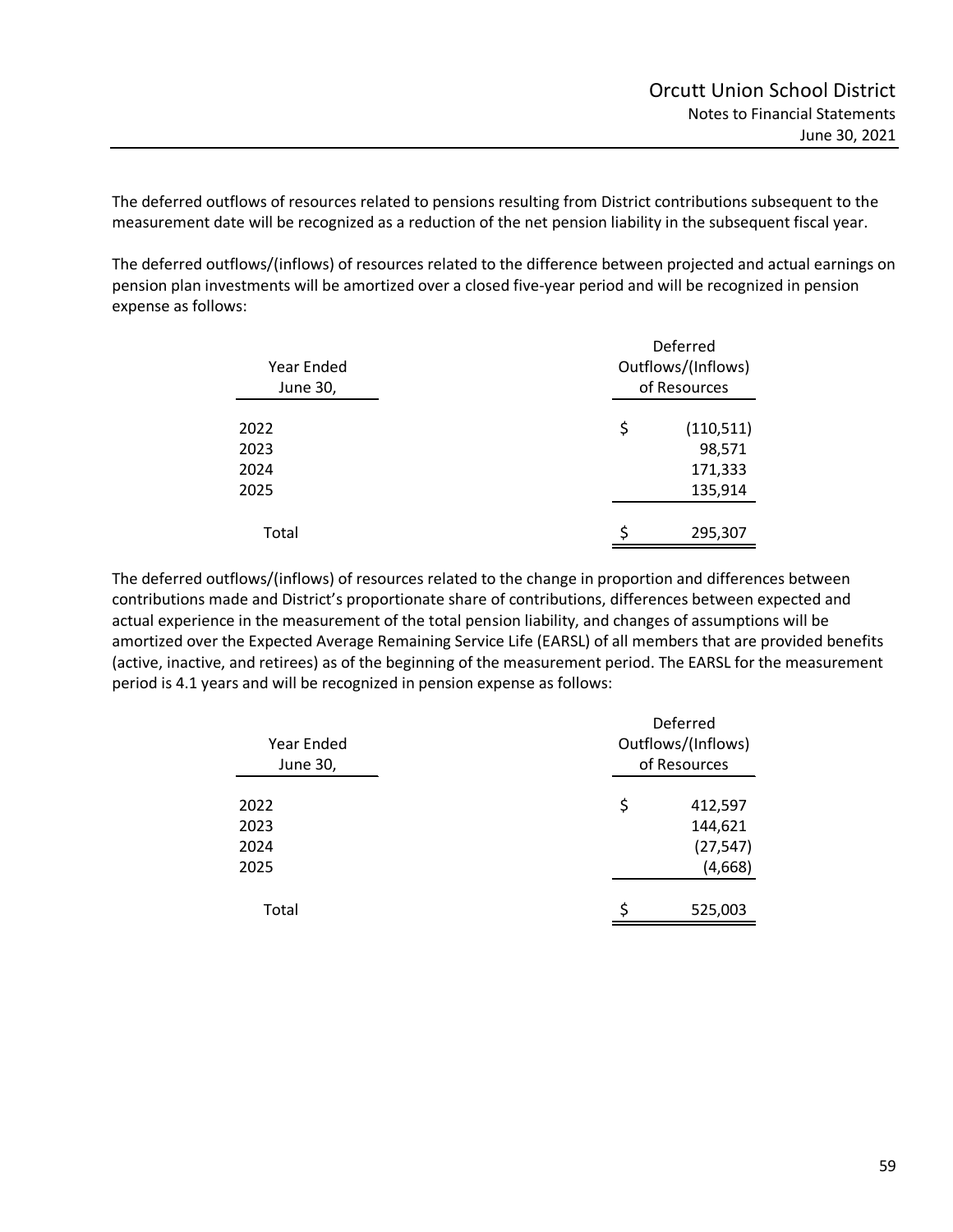#### **Actuarial Methods and Assumptions**

Total pension liability for the SEP was determined by applying update procedures to the financial reporting actuarial valuation as of June 30, 2019, and rolling forward the total pension liability to June 30, 2020. The financial reporting actuarial valuation as of June 30, 2019, used the following methods and assumptions, applied to all prior periods included in the measurement:

| Valuation date            | June 30, 2019                      |
|---------------------------|------------------------------------|
| Measurement date          | June 30, 2020                      |
| Experience study          | July 1, 1997 through June 30, 2015 |
| Actuarial cost method     | Entry age normal                   |
| Discount rate             | 7.15%                              |
| Investment rate of return | 7.15%                              |
| Consumer price inflation  | 2.50%                              |
| Wage growth               | Varies by entry age and service    |

The mortality table used was developed based on CalPERS-specific data. The table includes 15 years of mortality improvements using Society of Actuaries 90% of scale MP-2016.

In determining the long-term expected rate of return, CalPERS took into account both short-term and long-term market return expectations as well as the expected pension fund cash flows. Using historical returns of all the funds' asset classes, expected compound returns were calculated over the short-term (first ten years) and the long-term (11+ years) using a building-block approach. Using the expected nominal returns for both short-term and long-term, the present value of benefits was calculated for each fund. The expected rate of return was set by calculating the rounded single equivalent expected return that arrived at the same present value of benefits for cash flows as the one calculated using both short-term and long-term returns. The expected rate of return was then set equal to the single equivalent rate calculated above and adjusted to account for assumed administrative expenses. The target asset allocation and best estimates of arithmetic real rates of return for each major asset class are summarized in the following table:

| <b>Asset Class</b> | <b>Assumed Asset</b><br>Allocation | Long-Term<br><b>Expected Real</b><br>Rate of Return |  |  |
|--------------------|------------------------------------|-----------------------------------------------------|--|--|
| Global equity      | 50%                                | 5.98%                                               |  |  |
| Fixed income       | 28%                                | 2.62%                                               |  |  |
| Inflation assets   | 0%                                 | 1.81%                                               |  |  |
| Private equity     | 8%                                 | 7.23%                                               |  |  |
| Real assets        | 13%                                | 4.93%                                               |  |  |
| Liquidity          | 1%                                 | $-0.92%$                                            |  |  |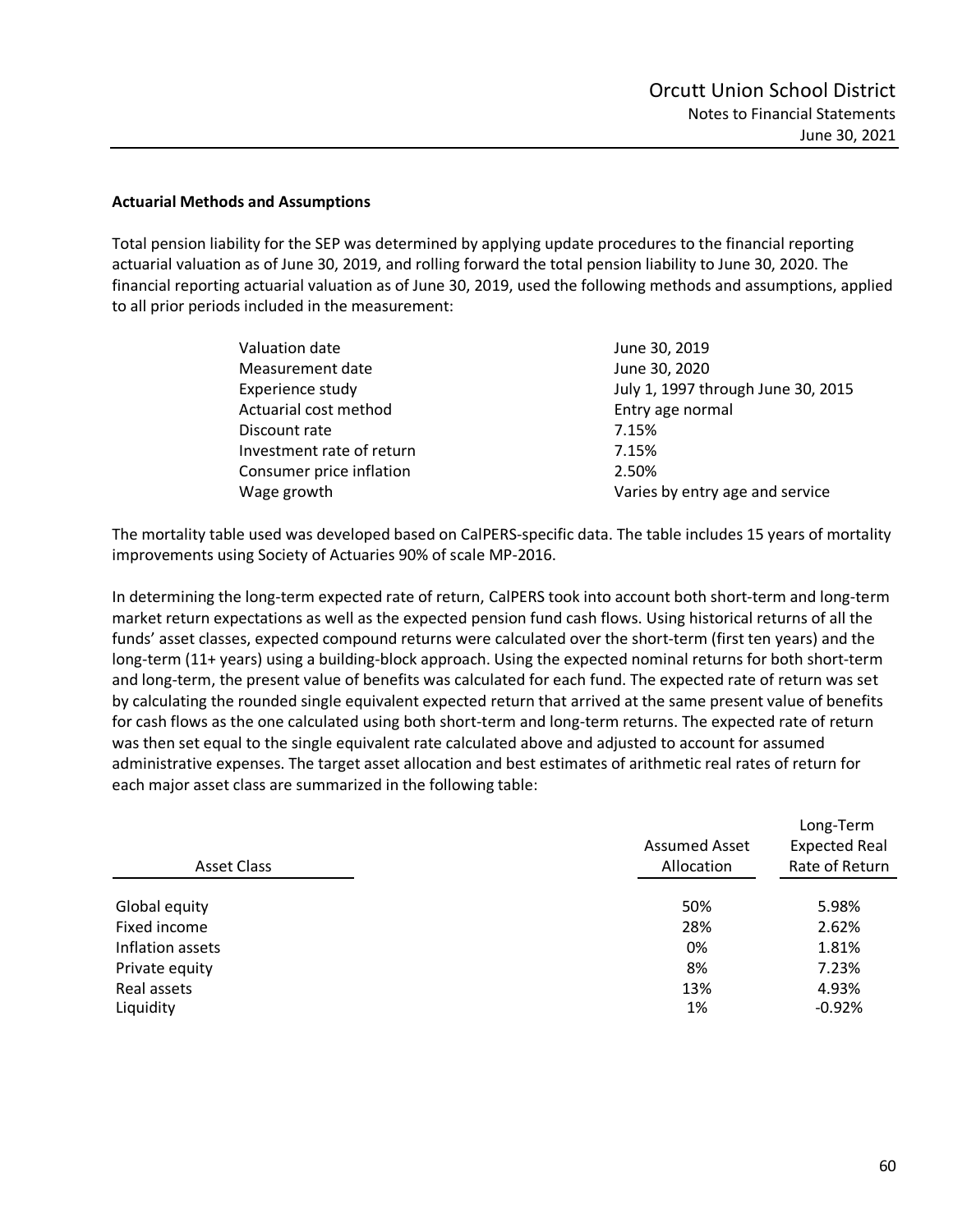# **Discount Rate**

The discount rate used to measure the total pension liability was 7.15%. The projection of cash flows used to determine the discount rate assumed the contributions from plan members and employers will be made at statutory contribution rates. Based on these assumptions, the School Employer Pool fiduciary net position was projected to be available to make all projected future benefit payments to current plan members. Therefore, the long-term assumed investment rate of return was applied to all periods of projected benefit payments to determine total pension liability.

The following presents the District's proportionate share of the net pension liability calculated using the current discount rate as well as what the net pension liability would be if it were calculated using a discount rate that is one percent lower or higher than the current rate:

| Discount Rate                                                               |  | <b>Net Pension</b><br>Liability |                                       |  |  |
|-----------------------------------------------------------------------------|--|---------------------------------|---------------------------------------|--|--|
| 1% decrease (6.15%)<br>Current discount rate (7.15%)<br>1% increase (8.15%) |  | S.                              | 20,394,898<br>14,185,955<br>9,032,845 |  |  |

#### **On Behalf Payments**

The State of California makes contributions to CalSTRS on behalf of the District. These payments consist of State General Fund contributions to CalSTRS in the amount of \$2,316,429 (10.328% of annual payroll). Contributions are no longer appropriated in the annual Budget Act for the legislatively mandated benefits to CalPERS. Therefore, there is no on behalf contribution rate for CalPERS. Under accounting principles generally accepted in the United States of America, these amounts are to be reported as revenues and expenditures. Accordingly, these amounts have been recorded in these financial statements.

# **Note 13 - Commitments and Contingencies**

#### **Grants**

The District received financial assistance from Federal and State agencies in the form of grants. The disbursement of funds received under these programs generally requires compliance with terms and conditions specified in the grant agreements and are subject to audit by the grantor agencies. Any disallowed claims resulting from such audits could become a liability of the General Fund or other applicable funds. However, in the opinion of management, any such disallowed claims will not have a material adverse effect on the overall financial position of the District at June 30, 2021.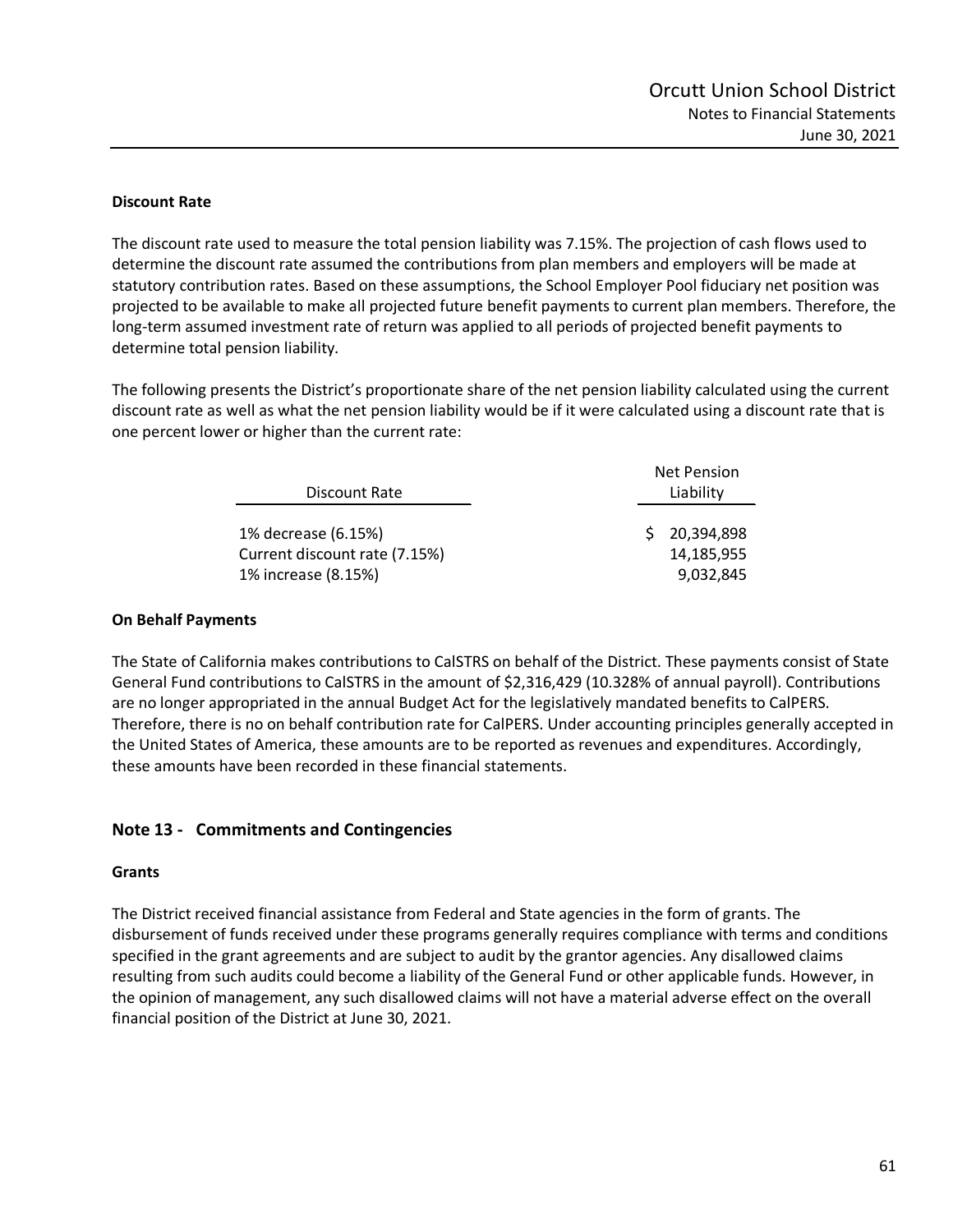# **Litigation**

The District is involved in various litigation arising from the normal course of business. In the opinion of management and legal counsel, the disposition of all litigation pending is not expected to have a material adverse effect of the overall financial position of the District at June 30, 2021.

# **Construction Commitments**

As of June 30, 2021, the District had the following commitments with respect to the unfinished capital projects:

| Capital Project                                                                                                                                                                                                                                                                                                                                                                                               |   | Remaining<br>Construction<br>Commitment                                                      | Expected<br>Date of<br>Completion                                                                        |
|---------------------------------------------------------------------------------------------------------------------------------------------------------------------------------------------------------------------------------------------------------------------------------------------------------------------------------------------------------------------------------------------------------------|---|----------------------------------------------------------------------------------------------|----------------------------------------------------------------------------------------------------------|
| Joe Nightingale - phase II<br>Lakeview - science classroom upgrade<br>Olga Reed - classroom modernization<br>Orcutt Academy High School - modernization<br>Orcutt Academy High School - science classroom renovation<br>Orcutt Academy High School - multi-purpose room<br>Orcutt Junior High School - science classroom renovation<br>Orcutt Junior High School - admin building<br>Pine Grove - parking lot | Ś | 1,147,226<br>15,874<br>129,979<br>672,700<br>784<br>119,905<br>7,202<br>1,466,000<br>900,522 | 06/30/22<br>06/30/22<br>06/30/22<br>06/30/22<br>06/30/22<br>06/30/22<br>06/30/22<br>06/30/22<br>06/30/22 |
| Total                                                                                                                                                                                                                                                                                                                                                                                                         |   | 4.460.192                                                                                    |                                                                                                          |

# **Note 14 - Participation in Joint Powers Authorities**

The Orcutt Union School District participates in three joint ventures under joint powers agreements (JPAs): the Self-Insurance Program for Employees, the Self-Insured Schools of California II, and the Self-Insured Schools of California III. The relationships between the Orcutt Union School District and the JPAs are such that none of the JPAs are a component unit of the Orcutt Union School District for financial reporting purposes.

The JPAs are independently accountable for their fiscal matters. The insurance groups maintain their own accounting records. Budgets are not subject to any approval other than of the respective governing boards. Member districts share surpluses and deficits proportionately to their participation in the JPA.

# **Self-Insurance Program for Employees (SIPE)**

SIPE was established to provide the services and other items necessary and appropriate for the development, operation, and maintenance of a self-insurance system for workers' compensation claims against the public educational agencies who are members thereof. The participants consist of the Office of the County Superintendent of Schools, school districts, and a community college. Each participant may appoint one representative to the governing board, the governing board is responsible for establishing premium rates and making budgeting decisions.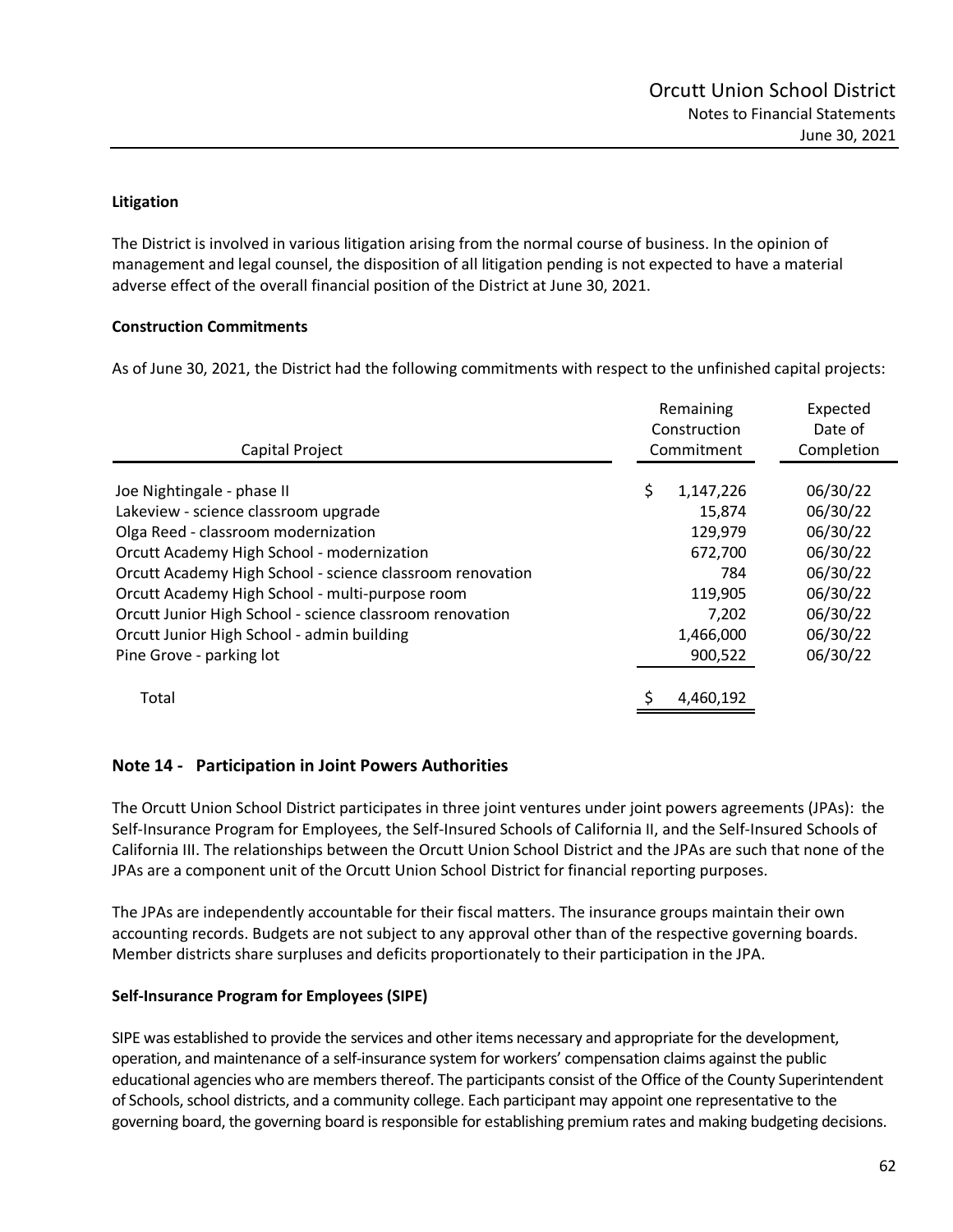#### **Self-Insured School of California II (SISC II)**

SISC II arranges for and provides property and liability insurance for its member school districts. The Orcutt Union School District pays a premium commensurate with the level of coverage requested.

#### **Self-Insured School of California III (SISC Ill)**

SIPE III arranges for and provides health and welfare insurance for its member school districts. The Orcutt Union School District pays a premium commensurate with the level of health and welfare insurance provided.

The District made payments of \$288,814, \$502,627, and \$7,012,093 to SIPE, SISC II, and SISC III, respectively.

# **Note 15 - Restatement of Prior Year Net Position and Fund Balance**

As of July 1, 2020, the District adopted GASB Statement No. 84, *Fiduciary Activities* (GASB 84). As a result of the implementation of GASB 84, the District has reclassified its associated student body activity previously reported as fiduciary funds to a governmental fund – Student Activity Fund. The following table describes the effects of the implementation on beginning fund balance/net position.

|                                                                                                                                                     | Non-Major<br>Governmental<br><b>Funds</b> | Total<br>Governmental<br>Funds |
|-----------------------------------------------------------------------------------------------------------------------------------------------------|-------------------------------------------|--------------------------------|
| Beginning Fund Balance Previously Reported at June 30, 2020<br>Prior Period Adjustment - Implementation of GASB 84                                  | 11,629,982<br>S.                          | 55,057,264<br>S.               |
| Reclassification of student activity funds from agency<br>funds to a special revenue fund                                                           | 37,632                                    | 37,632                         |
| Fund Balance Restated at July 1, 2020                                                                                                               | 11,667,614                                | 55,094,896<br>S.               |
| The restatement of net position is identified as follows:                                                                                           |                                           |                                |
| <b>Governmental Activities</b>                                                                                                                      |                                           |                                |
| Beginning Net Position Governmental Activities as Previously<br>Reported at June 30, 2020<br>Reclassification of student activity funds from agency |                                           | Ś.<br>(3,345,602)              |
| funds to a special revenue fund                                                                                                                     |                                           | 37,632                         |
| Net Position Restated at July 1, 2020                                                                                                               |                                           | (3,307,970)                    |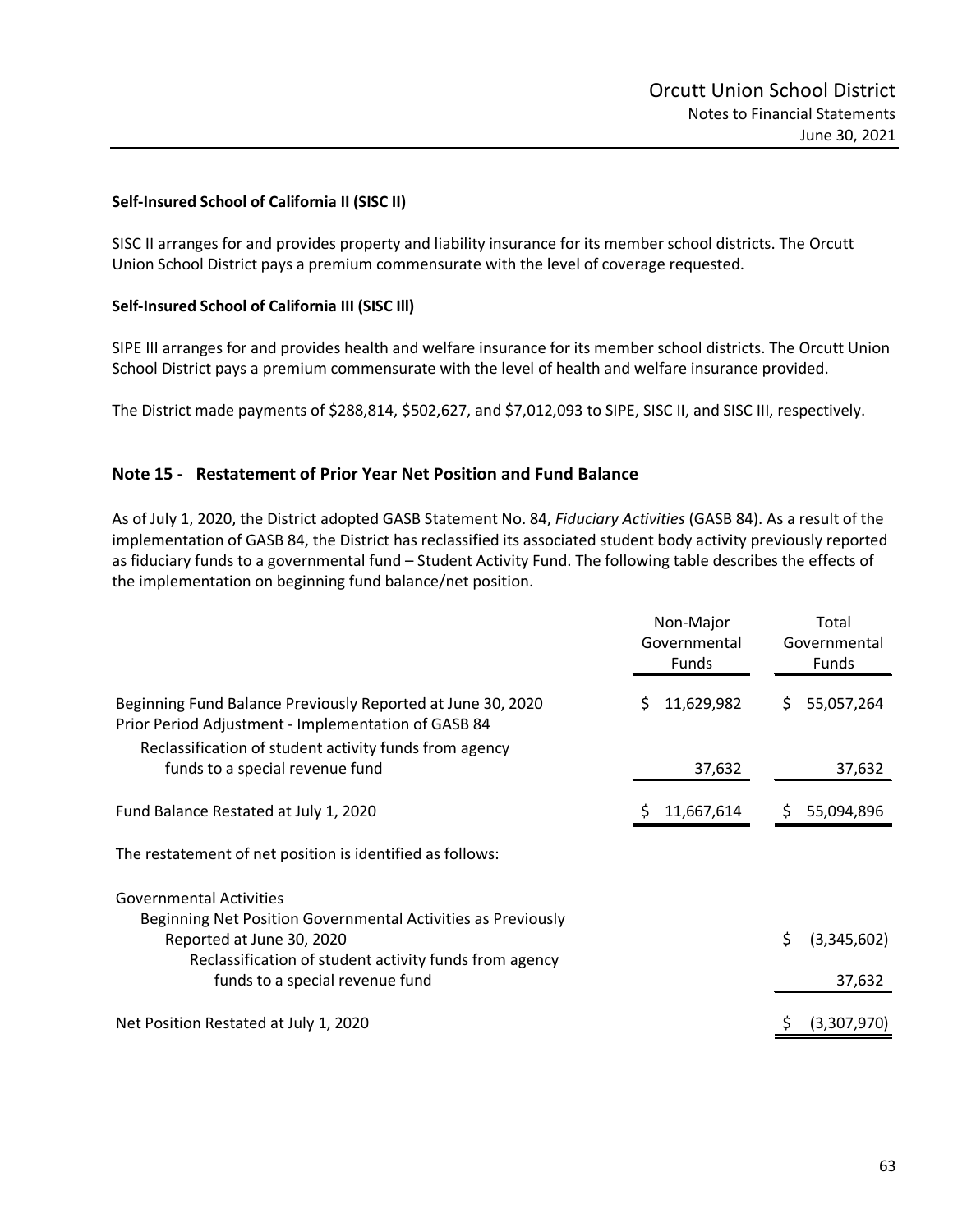

Required Supplementary Information June 30, 2021 Orcutt Union School District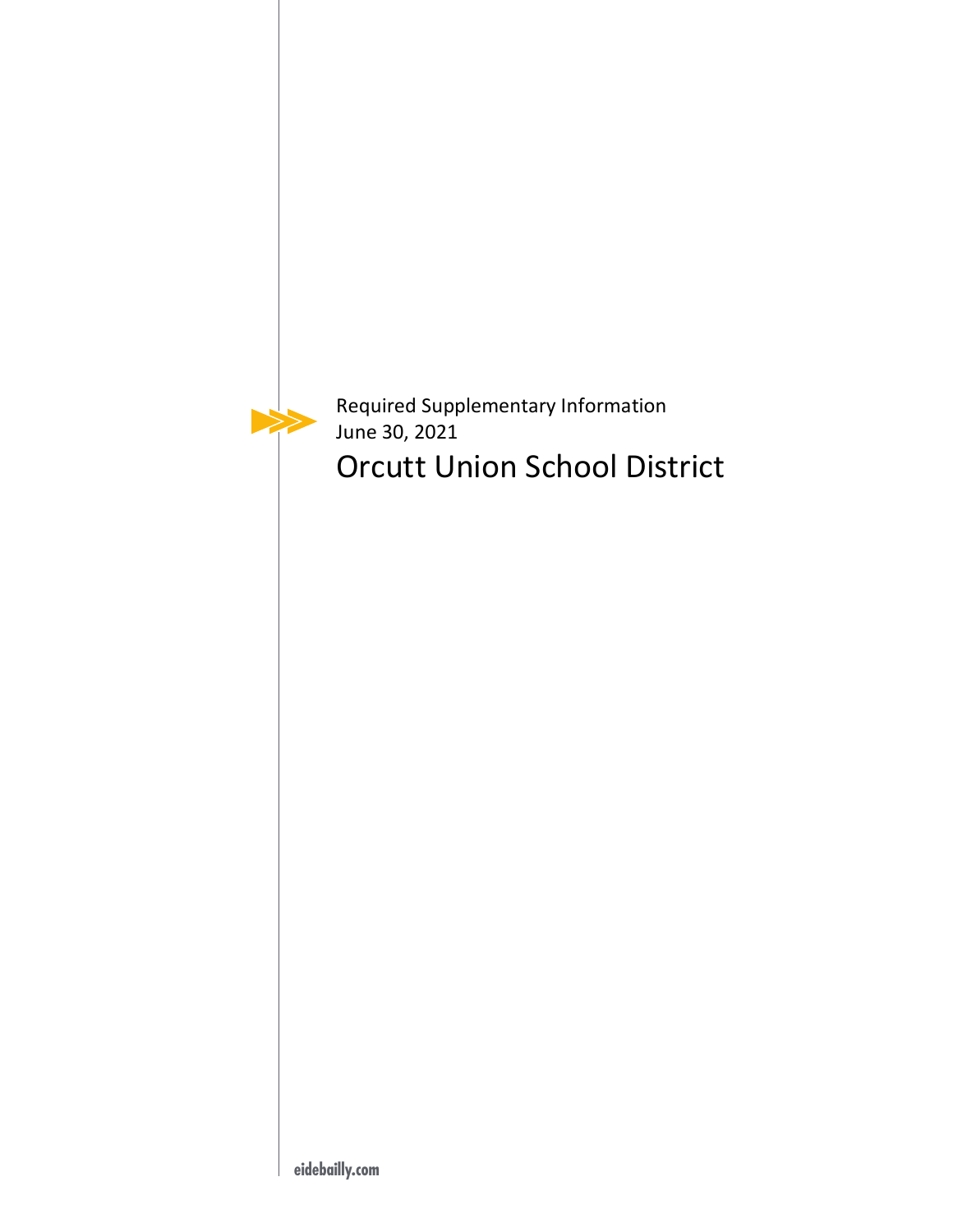|                                       |                  |                         |                  | Variances -   |
|---------------------------------------|------------------|-------------------------|------------------|---------------|
|                                       |                  |                         |                  | Positive      |
|                                       |                  |                         |                  | (Negative)    |
|                                       |                  | <b>Budgeted Amounts</b> |                  | Final         |
|                                       | Original         | Final                   | Actual           | to Actual     |
|                                       |                  |                         |                  |               |
| Revenues                              |                  |                         |                  |               |
| <b>Local Control Funding Formula</b>  | 35,525,662<br>\$ | 38,529,832<br>\$        | 38,529,832<br>\$ | \$            |
| Federal sources                       | 1,944,880        | 4,097,103               | 4,048,106        | (48, 997)     |
| <b>Other State sources</b>            | 3,631,016        | 5,297,038               | 5,297,037        | (1)           |
| Other local sources                   | 3,394,350        | 3,034,779               | 3,105,825        | 71,046        |
| Total revenues <sup>1</sup>           | 44,495,908       | 50,958,752              | 50,980,800       | 22,048        |
| Expenditures                          |                  |                         |                  |               |
| Current                               |                  |                         |                  |               |
| <b>Certificated salaries</b>          | 19,462,900       | 19,485,004              | 19,485,004       |               |
| <b>Classified salaries</b>            | 7,284,563        | 6,799,310               | 6,799,309        | $\mathbf{1}$  |
| Employee benefits                     | 11,841,568       | 13,546,097              | 13,546,098       | (1)           |
| Books and supplies                    | 2,119,387        | 3,701,687               | 3,701,687        |               |
| Services and operating expenditures   | 3,642,437        | 2,884,802               | 2,844,804        | 39,998        |
| Other outgo                           | 1,804,455        | 2,088,671               | 2,776,792        | (688, 121)    |
| Capital outlay                        | 169,410          | 21,353                  | 21,353           |               |
|                                       |                  |                         |                  |               |
| Total expenditures <sup>1</sup>       | 46,324,720       | 48,526,924              | 49,175,047       | (648, 123)    |
| <b>Excess of Revenues</b>             |                  |                         |                  |               |
| Over Expenditures                     | (1,828,812)      | 2,431,828               | 1,805,753        | (626, 075)    |
| <b>Other Financing Sources (Uses)</b> |                  |                         |                  |               |
| <b>Transfers in</b>                   | 575,000          |                         |                  |               |
| Transfers out                         | (427, 398)       | (1,622,213)             |                  | 1,622,213     |
|                                       |                  |                         |                  |               |
| Net financing sources (uses)          | 147,602          | (1,622,213)             |                  | 1,622,213     |
| Net Change in Fund Balances           | (1,681,210)      | 809,615                 | 1,805,753        | 996,138       |
| Fund Balance - Beginning              | 19,230,200       | 19,230,200              | 19,230,200       |               |
| Fund Balance - Ending                 | 17,548,990<br>\$ | 20,039,815<br>\$        | 21,035,953<br>\$ | \$<br>996,138 |

 $1$  Due to the consolidation of Fund 14, Deferred Maintenance Fund and Fund 20, Special Reserve Fund for Postemployment Benefits for reporting purposes into the General Fund, additional revenues and expenditures pertaining to these other funds are included in the Actual (GAAP Basis) revenues and expenditures, however are not included in the original and final General Fund budgets.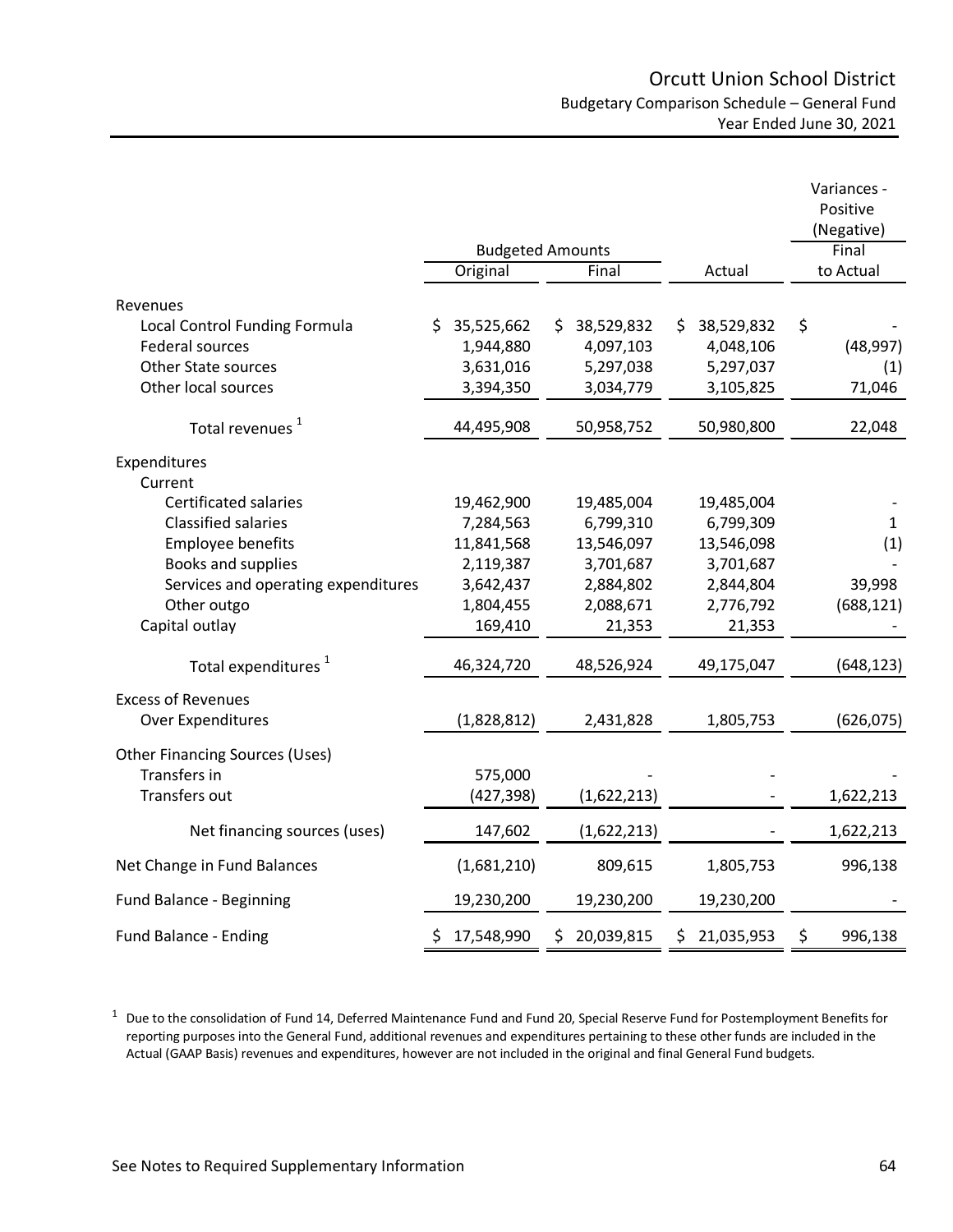|                                     |    |                         |    |           |                 | Variances -<br>Positive<br>(Negative) |
|-------------------------------------|----|-------------------------|----|-----------|-----------------|---------------------------------------|
|                                     |    | <b>Budgeted Amounts</b> |    |           |                 | Final                                 |
|                                     |    | Original                |    | Final     | Actual          | to Actual                             |
| Revenues                            |    |                         |    |           |                 |                                       |
| Local Control Funding Formula       | \$ | 6,944,491               | \$ | 7,564,023 | \$<br>7,564,023 | \$                                    |
| <b>Federal sources</b>              |    |                         |    | 302,550   | 302,550         |                                       |
| Other State sources                 |    | 563,824                 |    | 907,744   | 907,744         |                                       |
| Other local sources                 |    | 175,481                 |    | 123,128   | 123,130         | $\overline{2}$                        |
| <b>Total revenues</b>               |    | 7,683,796               |    | 8,897,445 | 8,897,447       | 2                                     |
| Expenditures                        |    |                         |    |           |                 |                                       |
| Current                             |    |                         |    |           |                 |                                       |
| <b>Certificated salaries</b>        |    | 3,212,796               |    | 3,417,013 | 3,417,013       |                                       |
| <b>Classified salaries</b>          |    | 494,903                 |    | 506,153   | 506,153         |                                       |
| Employee benefits                   |    | 1,795,820               |    | 1,851,567 | 1,851,567       |                                       |
| Books and supplies                  |    | 367,568                 |    | 472,808   | 472,808         |                                       |
| Services and operating expenditures |    | 2,380,979               |    | 2,160,243 | 2,160,243       |                                       |
| <b>Total expenditures</b>           |    | 8,252,066               |    | 8,407,784 | 8,407,784       |                                       |
| Net Change in Fund Balances         |    | (568, 270)              |    | 489,661   | 489,663         | $\overline{2}$                        |
| Fund Balance - Beginning            |    | 1,944,017               |    | 1,944,017 | 1,944,017       |                                       |
| Fund Balance - Ending               | S  | 1,375,747               | S. | 2,433,678 | \$<br>2,433,680 | \$<br>$\overline{2}$                  |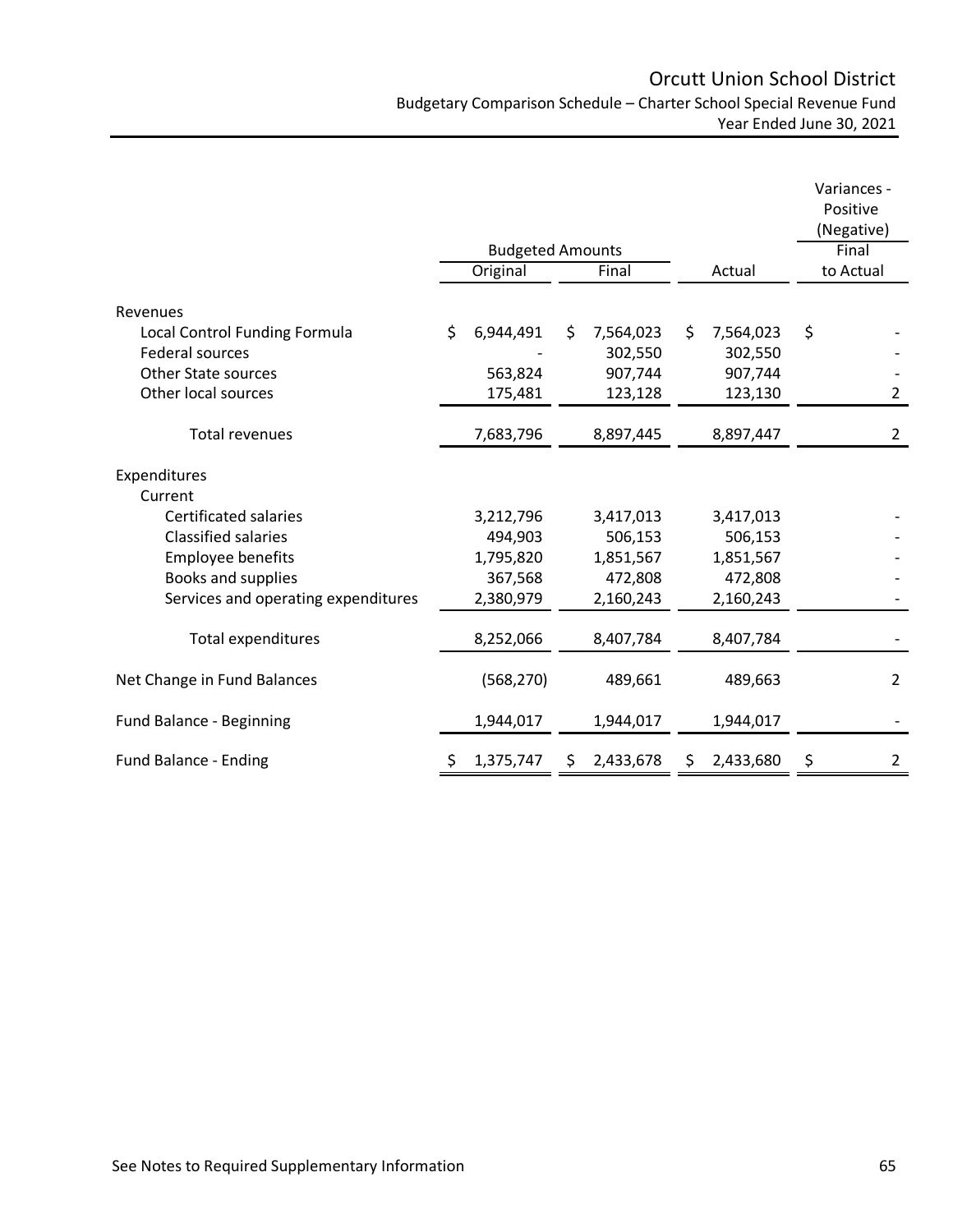# Orcutt Union School District

Schedule of Changes in the District's Net OPEB Liability and Related Ratios Year Ended June 30, 2021

|                                                       | 2021             | 2020 |                  | 2019 |                  | 2018             |  |
|-------------------------------------------------------|------------------|------|------------------|------|------------------|------------------|--|
| <b>Total OPEB Liability</b>                           |                  |      |                  |      |                  |                  |  |
| Service cost                                          | \$<br>329,053    | \$   | 530,760          | \$   | 641,330          | \$<br>624,166    |  |
| Interest                                              | 511,448          |      | 540,240          |      | 557,439          | 408,468          |  |
| Difference between expected and actual experience     |                  |      | (253, 337)       |      |                  |                  |  |
| Changes of assumptions                                |                  |      | (442, 521)       |      | (787, 928)       |                  |  |
| Benefit payments                                      | (964, 186)       |      | (736, 117)       |      | (662, 926)       | (637, 429)       |  |
| Net change in total OPEB liability                    | (123, 685)       |      | (360, 975)       |      | (252,085)        | 395,205          |  |
| <b>Total OPEB Liability - Beginning</b>               | 10,546,518       |      | 10,907,493       |      | 11,159,578       | 10,764,373       |  |
| Total OPEB Liability - Ending (a)                     | 10,422,833       |      | 10,546,518       |      | 10,907,493       | 11,159,578       |  |
| <b>Plan Fiduciary Net Position</b>                    |                  |      |                  |      |                  |                  |  |
| <b>Employer Contributions</b>                         | \$<br>3,134,186  | \$   | 1,586,117        | Ś.   | 4,077,328        | \$<br>637,429    |  |
| Actual Investment Income                              | 715,785          |      | 192,259          |      | 85,360           |                  |  |
| Investment Gains/(Losses)                             |                  |      | 31,230           |      | (74, 788)        |                  |  |
| Benefit payments                                      | (964, 186)       |      | (736, 117)       |      | (662, 926)       | (637, 429)       |  |
| Administrative expense                                | (14, 282)        |      | (9, 598)         |      |                  |                  |  |
| Net change in plan fiduciary net position             | 2,871,503        |      | 1,063,891        |      | 3,424,974        |                  |  |
| Plan Fiduciary Net Position - Beginning               | 4,488,865        |      | 3,424,974        |      |                  |                  |  |
| Plan Fiduciary Net Position - Ending (b)              | 7,360,368        |      | 4,488,865        |      | 3,424,974        |                  |  |
| Net OPEB Liability - Ending (a) - (b)                 | 3,062,465        |      | 6,057,653        |      | 7,482,519        | 11,159,578       |  |
| Plan Fiduciary Net Position as a Percentage of the    |                  |      |                  |      |                  |                  |  |
| <b>Total OPEB Liability</b>                           | 70.62%           |      | 42.56%           |      | 31.40%           | 0.00%            |  |
| <b>Covered Payroll</b>                                | N/A <sup>1</sup> |      | N/A <sup>1</sup> |      | N/A <sup>1</sup> | N/A <sup>1</sup> |  |
| Net OPEB Liability as a Percentage of Covered Payroll | N/A <sup>1</sup> |      | N/A <sup>1</sup> |      | N/A <sup>1</sup> | N/A <sup>1</sup> |  |
| <b>Measurement Date</b>                               | June 30, 2021    |      | June 30, 2020    |      | June 30, 2019    | June 30, 2018    |  |

 $^1$  The District's OPEB Plan is administered through a trust, however, contributions are not made based

on a measure of pay. Therefore, no measure of payroll is presented.

*Note:* In the future, as data becomes available, ten years of information will be presented.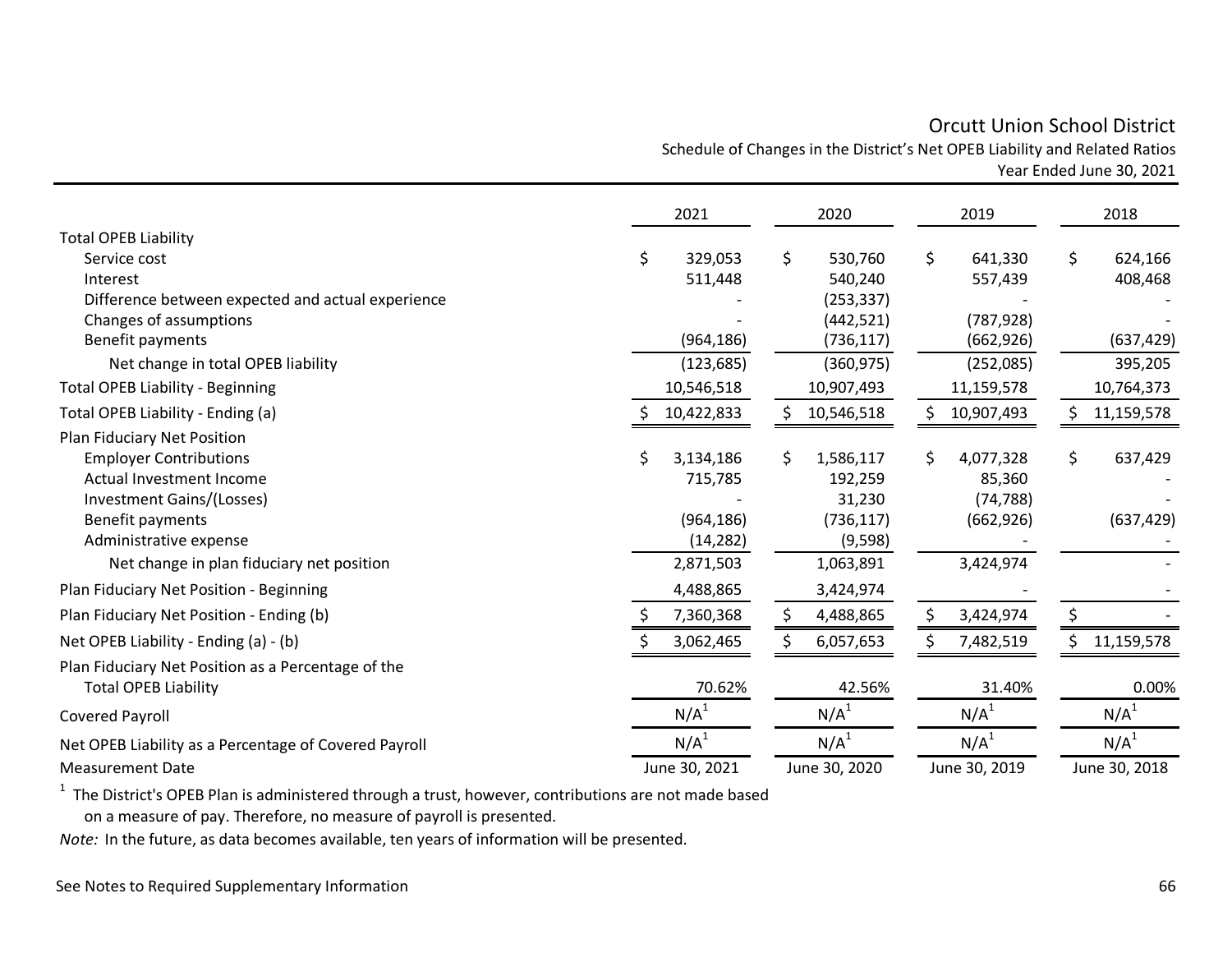# Orcutt Union School District

Schedule of the District's Proportionate Share of the Net OPEB Liability – MPP Program Year Ended June 30, 2021

| Year ended June 30,                                                                      | 2021             | 2020             | 2019             | 2018             |  |
|------------------------------------------------------------------------------------------|------------------|------------------|------------------|------------------|--|
| Proportion of the net OPEB liability                                                     | 0.0714%          | 0.0730%          | 0.0753%          | 0.0754%          |  |
| Proportionate share of the net OPEB liability                                            | 302,553          | 271,953          | 288,222          | 317,280          |  |
| Covered payroll                                                                          | N/A <sup>1</sup> | N/A <sup>1</sup> | N/A <sup>1</sup> | N/A <sup>1</sup> |  |
| Proportionate share of the net OPEB liability as a<br>percentage of it's covered payroll | N/A <sup>1</sup> | N/A <sup>1</sup> | N/A <sup>1</sup> | N/A <sup>1</sup> |  |
| Plan fiduciary net position as a percentage of the total<br><b>OPEB</b> liability        | $-0.71%$         | $-0.81%$         | $-0.40%$         | $0.01\%$         |  |
| <b>Measurement Date</b>                                                                  | June 30, 2020    | June 30, 2019    | June 30, 2018    | June 30, 2017    |  |

 $^{\rm 1}$  As of June 30, 2012, active members are no longer eligible for future enrollment in the MPP Program; therefore, the covered payroll disclosure is not applicable.

*Note* : In the future, as data becomes available, ten years of information will be presented.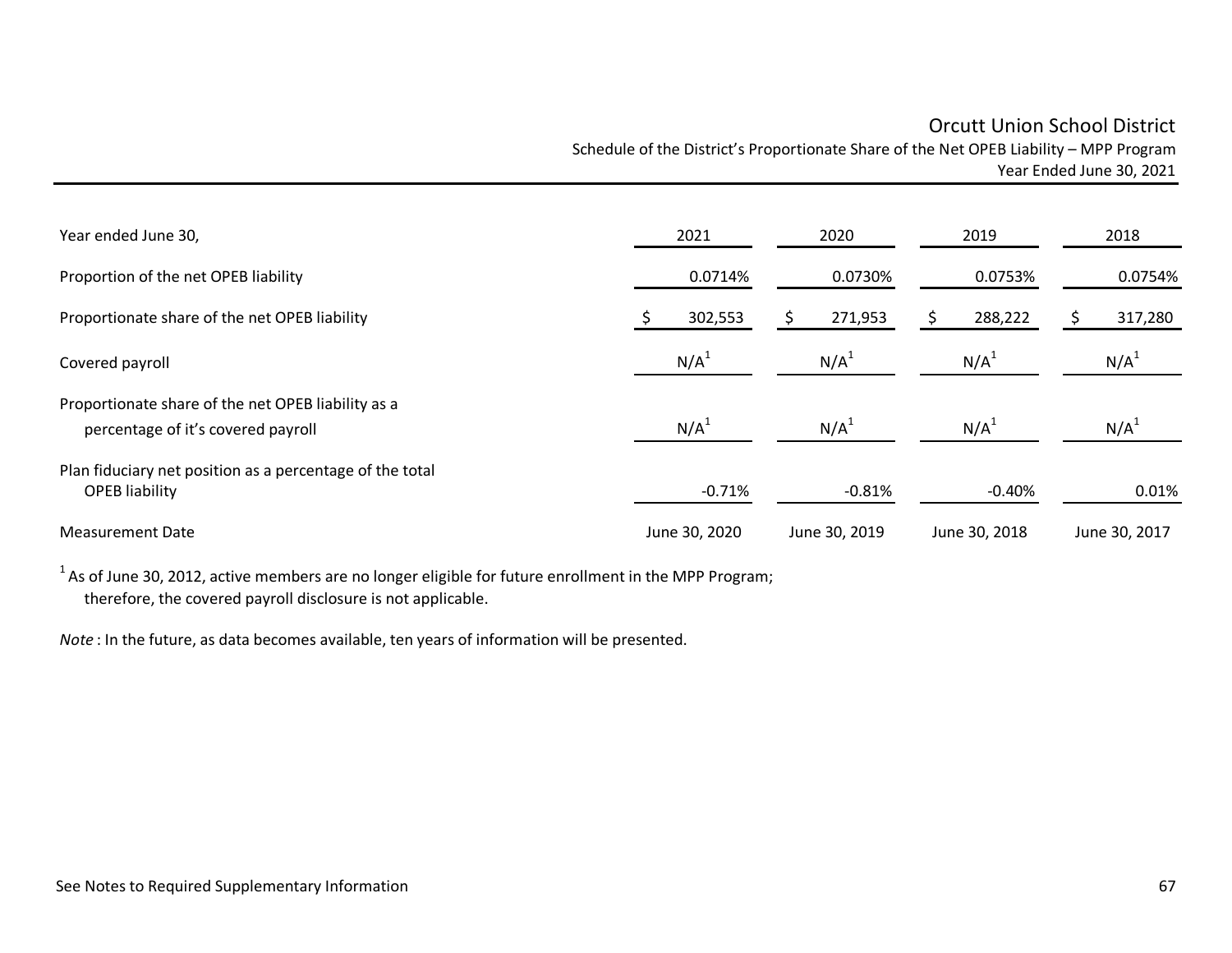# Orcutt Union School District Schedule of the District's Proportionate Share of the Net Pension Liability

Year Ended June 30, 2021

2021 <sup>2020</sup> <sup>2019</sup> <sup>2018</sup> <sup>2017</sup> **CalSTRS**Proportion of the net pension liability and the control of the net pension liability and the control of the control of the control of the control of the control of the control of the control of the control of the control o  $\frac{\%}{\%}$  0.0413% 0.0420% 0.0417% 0.0443% Proportionate share of the net pension liability  $\qquad \qquad$  \$ 39,706,122 \$ 37,283,867 \$ 38,556,718 \$ 38,523,730 \$ 35,807,180 State's proportionate share of the net pension liability <u>1 20,340,839 22,075,524 22,790,313 20,384,389</u> Total60,174,633 \$ 57,624,706 \$ 60,632,242 \$ 61,314,043 \$ 56,191,569 Covered payroll22,134,784  $\frac{1}{5}$  22,448,262  $\frac{1}{5}$  22,311,247  $\frac{1}{5}$  23,242,234  $\frac{1}{5}$  20,829,795 Proportionate share of the net pension liability as a percentage of its covered payroll 179.38% 166.09% 172.81% 165.75% 171.90% Plan fiduciary net position as a percentage of the total pension liabilityy 72% 73% 71% 69% 70% Measurement Date June 30, 2020 June 30, 2019 June 30, 2018 June 30, 2017 June 30, 2016 **CalPERS**Proportion of the net pension liability and the netral control of the netral of the netral of the netral of the netral of the netral of the netral of the netral of the netral of the netral of the netral of the netral of th  $\frac{\%}{\%}$  0.0462% 0.0456% 0.0455% 0.0477% Proportionate share of the net pension liability  $\qquad \qquad$  \$ 14,185,955 \$ 13,456,107 \$ 12,145,090 \$ 10,865,013 \$ 9,420,506 Covered payroll \$ 6,665,068 \$ 6,399,828 \$ 6,075,848 \$ 9,790,855 \$ 5,610,720 Proportionate share of the net pension liability as a percentage of its covered payroll 212.84% $\frac{\%}{\%}$  210.26% 199.89% 110.97% 167.90% Plan fiduciary net position as a percentage of the total pension liabilityy 70% 70% 71% 72% 74% Measurement Date June 30, 2020June 30, 2019 June 30, 2018 June 30, 2017 June 30, 2016

*Note* : In the future, as data becomes available, ten years of information will be presented.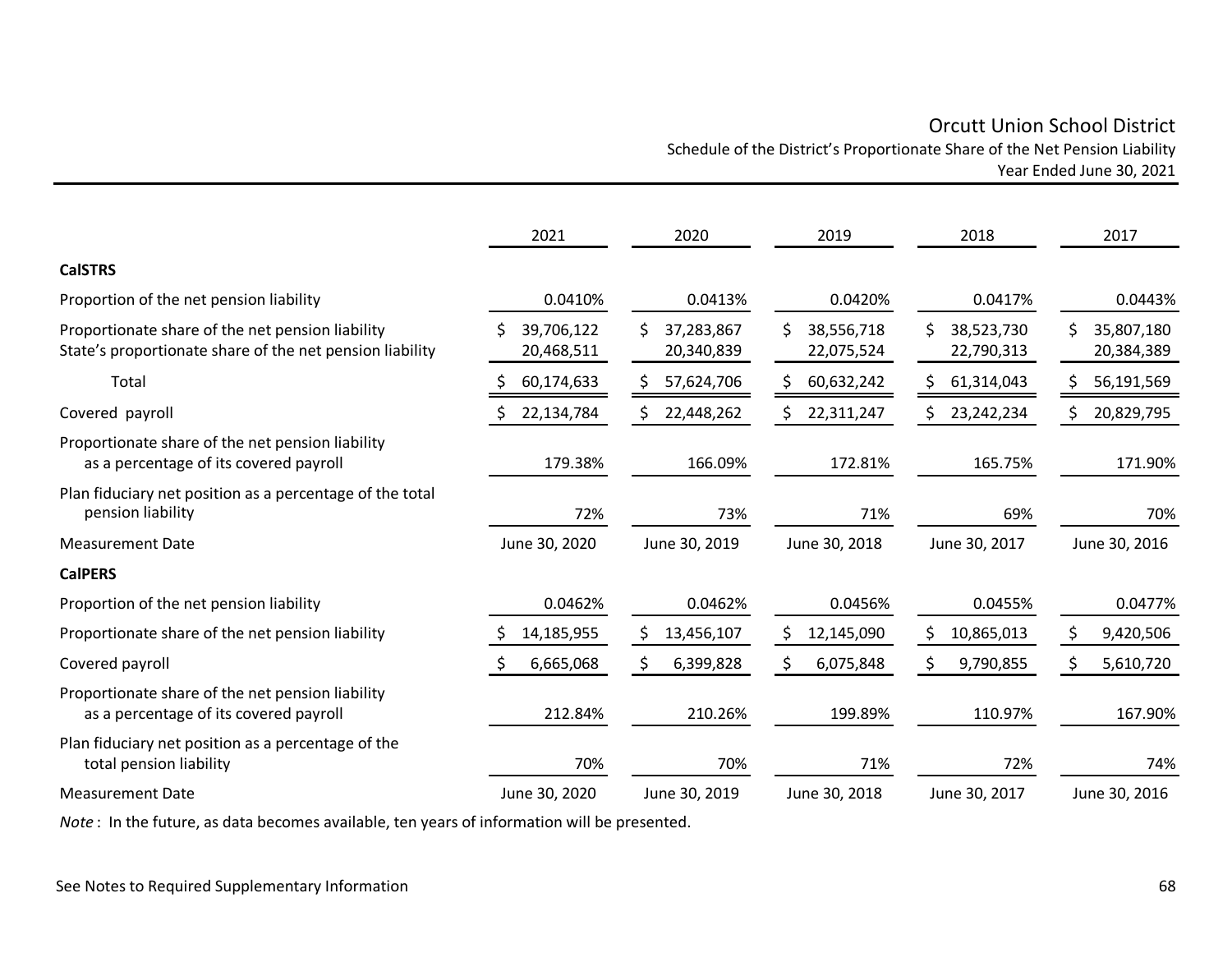# Orcutt Union School District Schedule of the District's Proportionate Share of the Net Pension Liability Year Ended June 30, 2021

2016 <sup>2015</sup> **CalSTRS**Proportion of the net pension liability and the network of the network of the network of the network of the network of the network of the network of the network of the network of the network of the network of the network o 0.0426% Proportionate share of the net pension liability and the state of the network of the network of the network of the network of the network of the network of the network of the network of the network of the network of the ne 30,402,486 \$24,868,700<br>16,079,564 15,016,795 State's proportionate share of the net pension liability 15,016,795 Total $\uparrow$  46,482,050 46,482,050 \$ 39,885,495 Covered payroll \$ 20,005,788 23,953,830 Proportionate share of the net pension liability as a percentage of its covered payroll 151.97% 103.82% Plan fiduciary net position as a percentage of the total pension liability $\gamma$ <u>%</u> 77% Measurement Datee to the contract of the contract of the contract of the contract of the contract of the contract of the contract of the contract of the contract of the contract of the contract of the contract of the contract of the contr June 30, 2014 **CalPERS**Proportion of the net pension liability and the network of the network of the network of the network of the network of the network of the network of the network of the network of the network of the network of the network o 0.0463% Proportionate share of the net pension liability and the state of the net pension liability and the state of the net pension liability  $$ 5,260,178$ Covered payroll \$ 5,023,048 5,942,471 Proportionate share of the net pension liability as a percentage of its covered payroll 138.79% 88.52% Plan fiduciary net position as a percentage of the total pension liabilityу продолжан таанаа тогтоо тогтоо тогтоо тогтоо тогтоо тогтоо тогтоо тогтоо тогтоо тогтоо тогтоо тогтоо тогтоо<br>Тогтоо тогтоо тогтоо тогтоо тогтоо тогтоо тогтоо тогтоо тогтоо тогтоо тогтоо тогтоо тогтоо тогтоо тогтоо тогто 83% Measurement Datee and the state of the state of the state of the state of the state of the state of the state of the state of the state of the state of the state of the state of the state of the state of the state of the state of the stat June 30, 2014

*Note* : In the future, as data becomes available, ten years of information will be presented.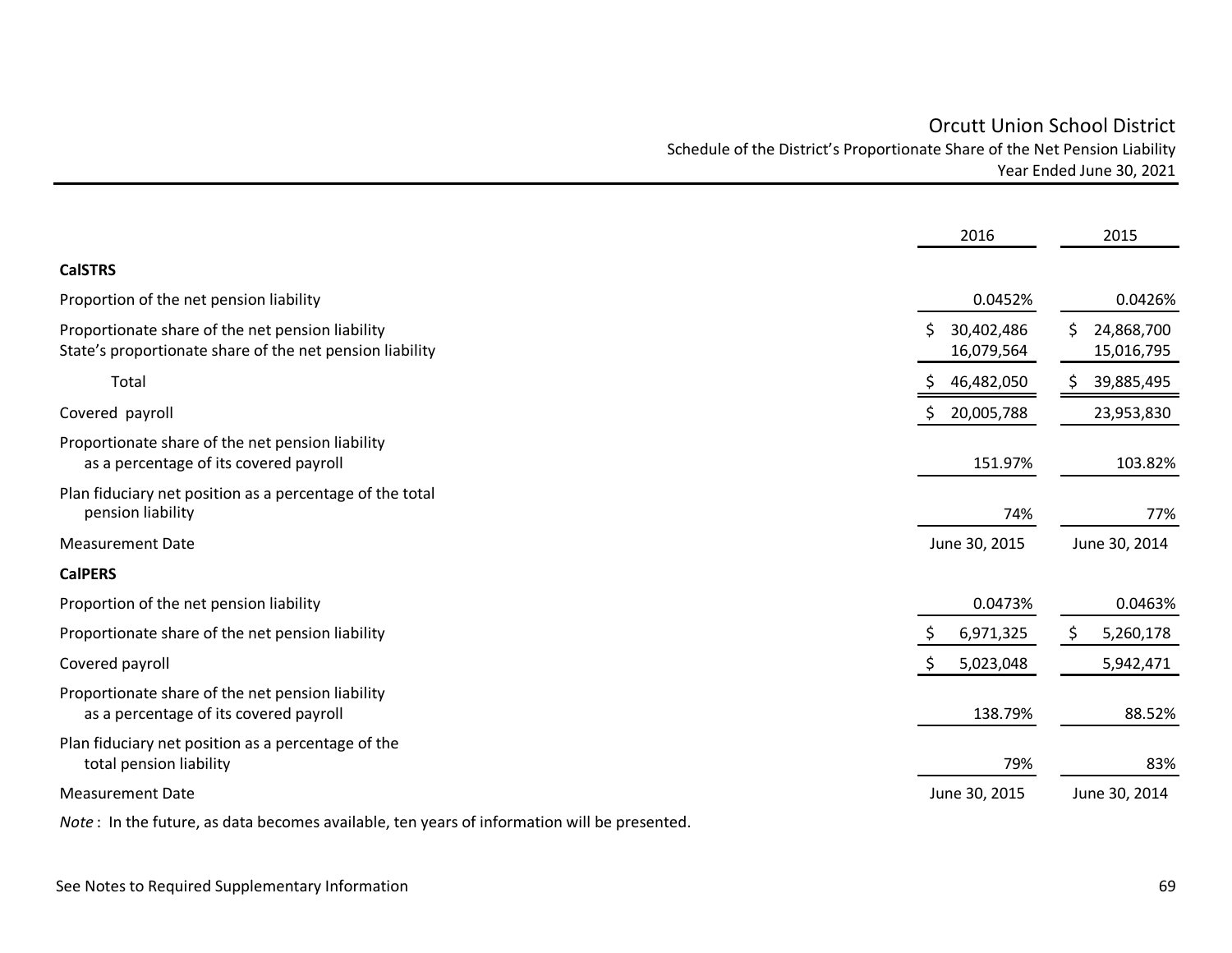# Orcutt Union School District Schedule of the District Contributions Year Ended June 30, 2021

|                                                                                            | 2021             | 2020             | 2019              | 2018             | 2017             |
|--------------------------------------------------------------------------------------------|------------------|------------------|-------------------|------------------|------------------|
| <b>CalSTRS</b>                                                                             |                  |                  |                   |                  |                  |
| Contractually required contribution<br>Less contributions in relation to the contractually | \$<br>3,565,709  | \$.<br>3,785,048 | \$<br>3,654,577   | \$<br>3,219,513  | \$<br>2,923,873  |
| required contribution                                                                      | 3,565,709        | 3,785,048        | 3,654,577         | 3,219,513        | 2,923,873        |
| Contribution deficiency (excess)                                                           |                  |                  |                   |                  |                  |
| Covered payroll                                                                            | 22,078,693<br>S. | \$<br>22,134,784 | \$.<br>22,448,262 | \$<br>22,311,247 | \$<br>23,242,234 |
| Contributions as a percentage of covered payroll                                           | 16.15%           | 17.10%           | 16.28%            | 14.43%           | 12.58%           |
| <b>CalPERS</b>                                                                             |                  |                  |                   |                  |                  |
| Contractually required contribution<br>Less contributions in relation to the contractually | \$<br>1,318,959  | Ś.<br>1,314,418  | \$<br>1,155,937   | \$<br>943,640    | 1,359,754        |
| required contribution                                                                      | 1,318,959        | 1,314,418        | 1,155,937         | 943,640          | 1,359,754        |
| Contribution deficiency (excess)                                                           |                  |                  |                   |                  |                  |
| Covered payroll                                                                            | 6,371,783        | \$<br>6,665,068  | \$<br>6,399,828   | \$<br>6,075,848  | 9,790,855        |
| Contributions as a percentage of covered payroll                                           | 20.700%          | 19.721%          | 18.062%           | 15.531%          | 13.888%          |

*Note* : In the future, as data becomes available, ten years of information will be presented.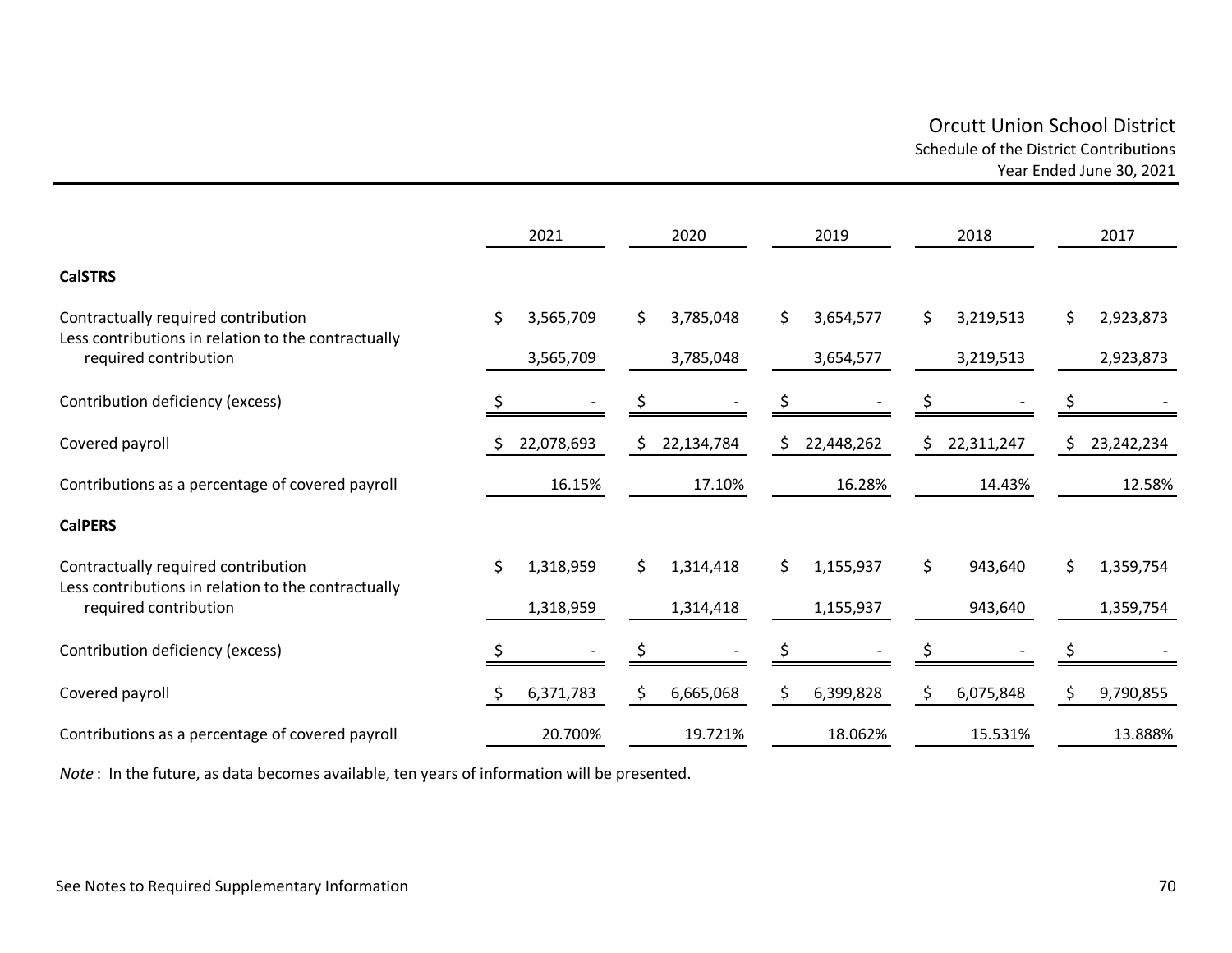# Orcutt Union School District Schedule of the District Contributions Year Ended June 30, 2021

|                                                                                            |    | 2016       |    | 2015       |
|--------------------------------------------------------------------------------------------|----|------------|----|------------|
| <b>CalSTRS</b>                                                                             |    |            |    |            |
| Contractually required contribution<br>Less contributions in relation to the contractually | \$ | 2,235,037  | \$ | 1,776,514  |
| required contribution                                                                      |    | 2,235,037  |    | 1,776,514  |
| Contribution deficiency (excess)                                                           |    |            |    |            |
| Covered payroll                                                                            | S  | 20,829,795 | \$ | 20,005,788 |
| Contributions as a percentage of covered payroll                                           |    | 10.73%     |    | 8.88%      |
| <b>CalPERS</b>                                                                             |    |            |    |            |
| Contractually required contribution                                                        | \$ | 664,702    | \$ | 591,263    |
| Less contributions in relation to the contractually<br>required contribution               |    | 664,702    |    | 591,263    |
| Contribution deficiency (excess)                                                           |    |            |    |            |
| Covered payroll                                                                            | Ŝ. | 5,610,720  | Ŝ. | 5,023,048  |
| Contributions as a percentage of covered payroll                                           |    | 11.847%    |    | 11.771%    |

*Note* : In the future, as data becomes available, ten years of information will be presented.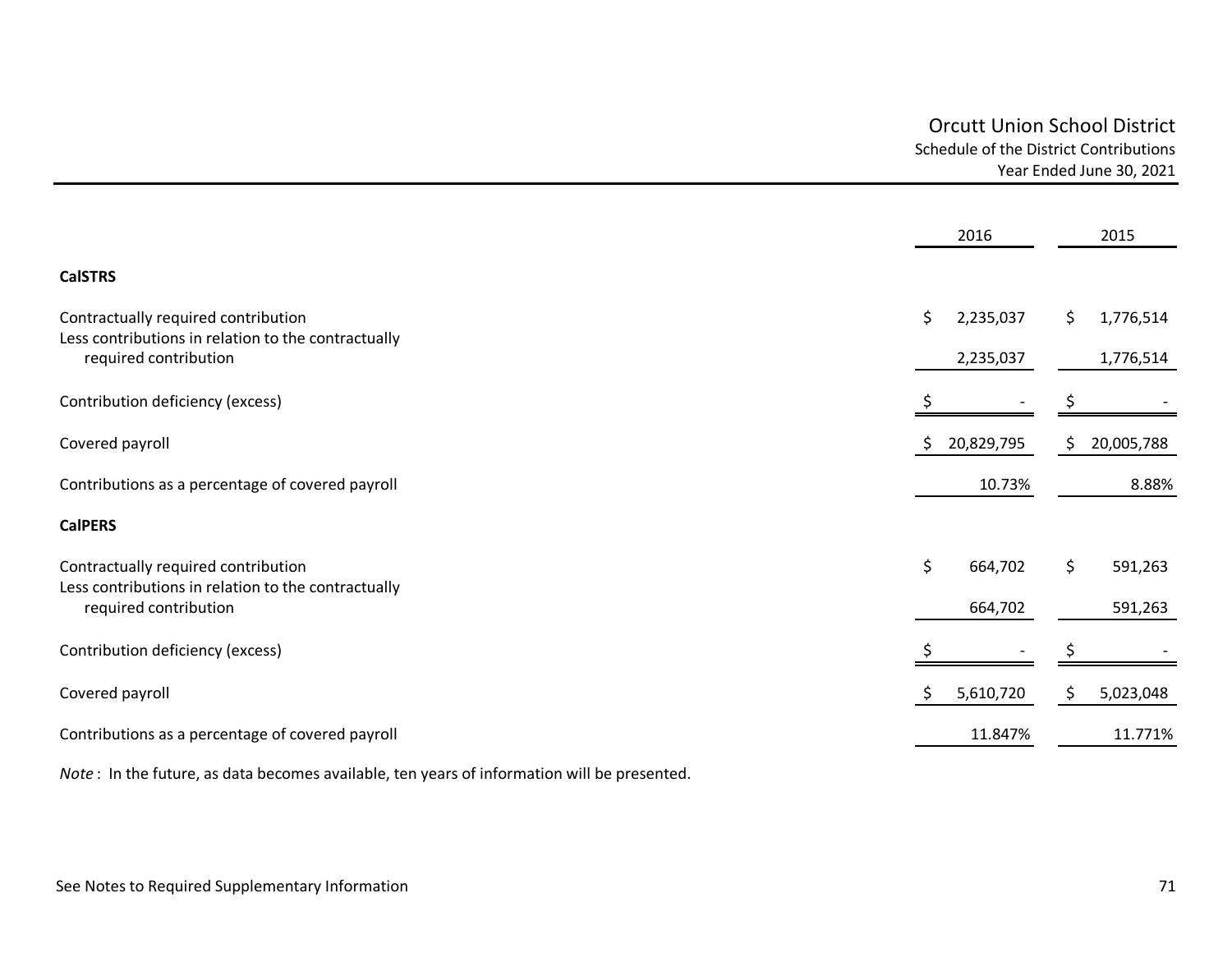# **Note 1 - Purpose of Schedules**

# **Budgetary Comparison Schedules**

The District employs budget control by object codes and by individual appropriation accounts. Budgets are prepared on the modified accrual basis of accounting in accordance with accounting principles generally accepted in the United State of America as prescribed by the Governmental Accounting Standards Board and provisions of the California *Education Code*. The governing board is required to hold a public hearing and adopt an operating budget no later than July 1 of each year. The adopted budget is subject to amendment throughout the year to give consideration to unanticipated revenue and expenditures primarily resulting from events unknown at the time of budget adoption with the legal restriction that expenditures cannot exceed appropriations by major object account.

The amounts reported as the original budgeted amounts in the budgetary statements reflect the amounts when the original appropriations were adopted. The amounts reported as the final budgeted amounts in the budgetary statements reflect the amounts after all budget amendments have been accounted for.

These schedules present information for the original and final budgets and actual results of operations, as well as the variances from the final budget to actual results of operations.

# **Schedule of Changes in the District's Net OPEB Liability and Related Ratios**

This schedule presents information on the District's changes in the net OPEB liability, including beginning and ending balances, the plan's fiduciary net position, and the net OPEB liability. In the future, as data becomes available, ten years of information will be presented.

- *Changes in Benefit Terms* There were no changes in benefit terms since the previous valuation.
- *Changes of Assumptions –* There were no changes in changes of assumptions since the previous valuation.

# **Schedule of the District's Proportionate Share of the Net OPEB Liability - MPP Program**

This schedule presents information on the District's proportionate share of the net OPEB Liability - MPP Program and the plans' fiduciary net position. In the future, as data becomes available, ten years of information will be presented.

- *Changes in Benefit Terms* There were no changes in the benefit terms since the previous valuation.
- *Changes of Assumptions* The plan rate of investment return assumption was changed from 3.50% to 2.21% since the previous valuation.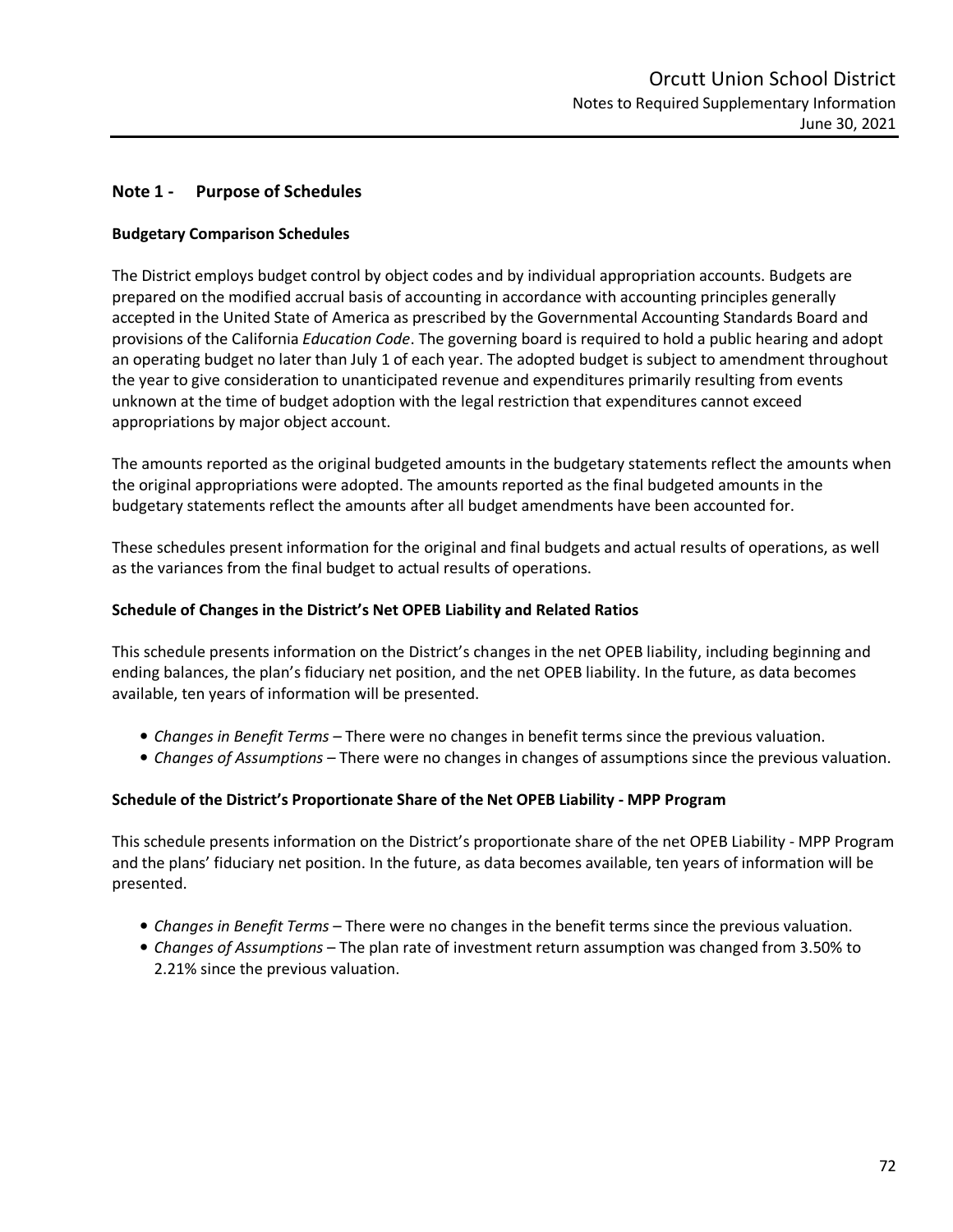# **Schedule of the District's Proportionate Share of the Net Pension Liability**

This schedule presents information on the District's proportionate share of the net pension liability (NPL), the plans' fiduciary net position and, when applicable, the State's proportionate share of the NPL associated with the District. In the future, as data becomes available, ten years of information will be presented.

- *Changes in Benefit Terms –* There were no changes in benefit terms since the previous valuations for both CalSTRS and CalPERS.
- *Changes of Assumptions –* There were no changes in economic assumptions for either the CalSTRS or CalPERS plans from the previous valuations.

# **Schedule of District Contributions**

This schedule presents information on the District's required contribution, the amounts actually contributed, and any excess or deficiency related to the required contribution. In the future, as data becomes available, ten years of information will be presented.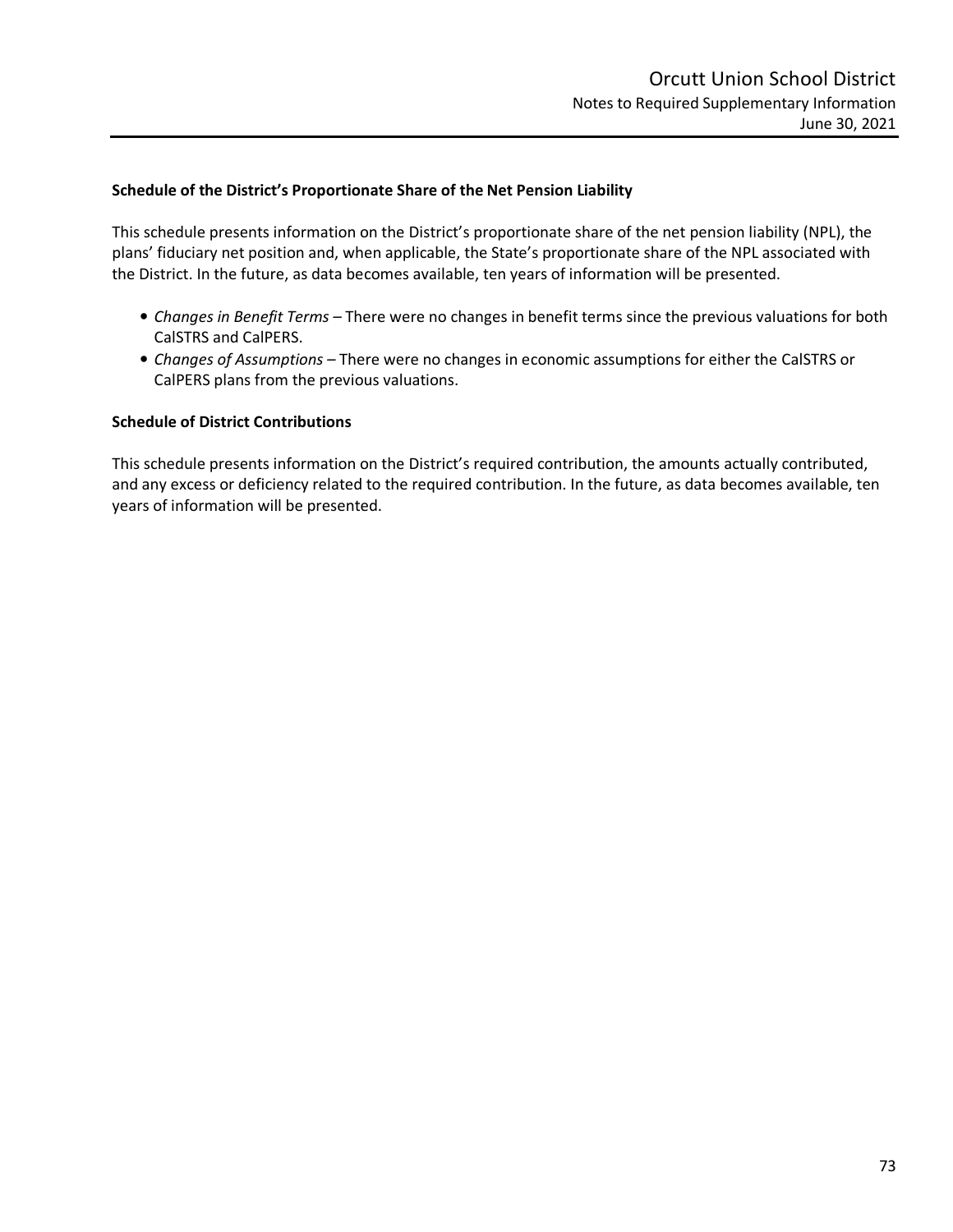$\blacktriangleright$ 

Supplementary Information June 30, 2021 Orcutt Union School District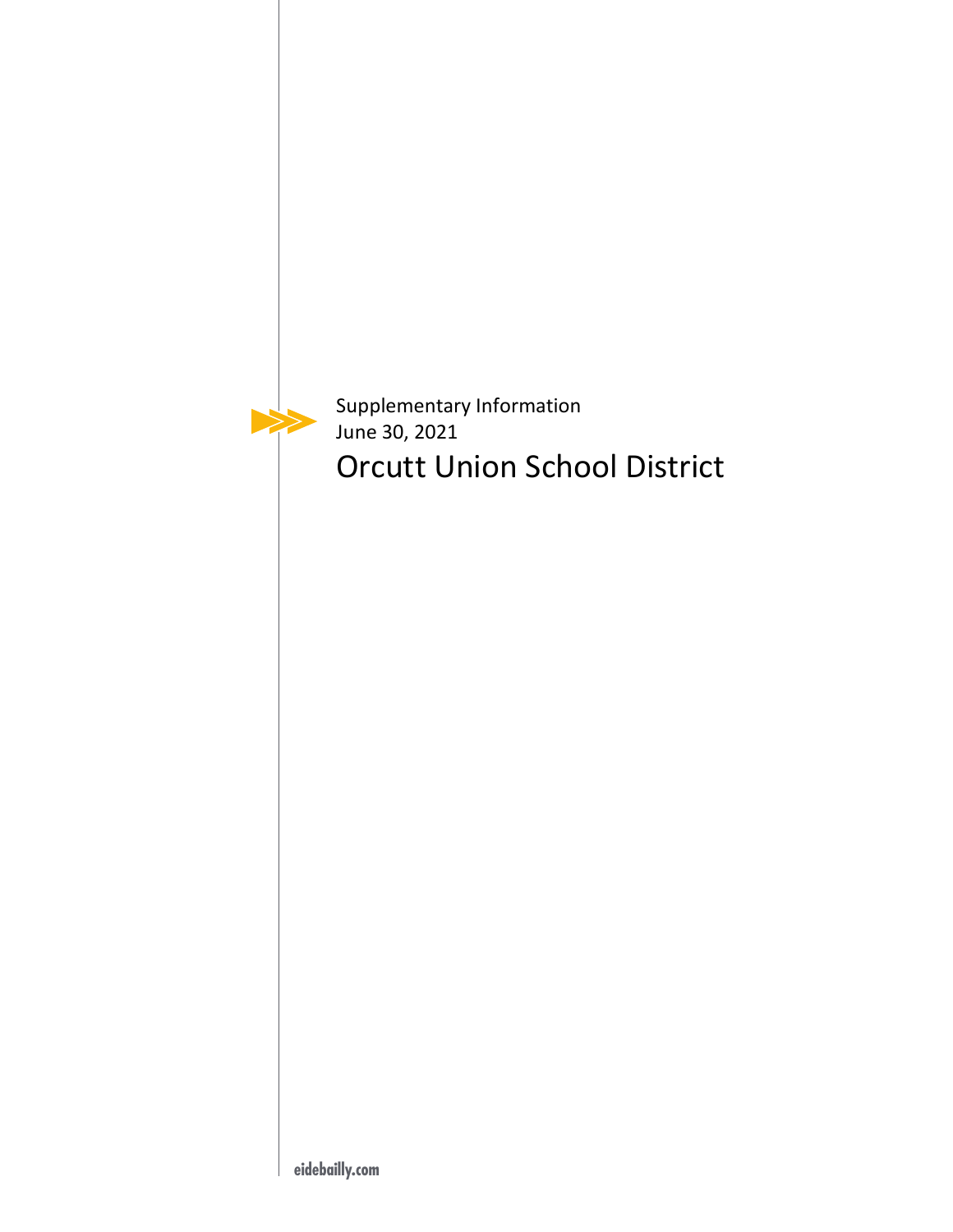|                                                                                                       | Federal Financial Pass-Through |             |              |
|-------------------------------------------------------------------------------------------------------|--------------------------------|-------------|--------------|
|                                                                                                       | Assistance                     | Entity      |              |
| Federal Grantor/Pass-Through                                                                          | Listing/Federal                | Identifying | Federal      |
| Grantor/Program or Cluster Title                                                                      | CFDA Number                    | Number      | Expenditures |
|                                                                                                       |                                |             |              |
| U.S. Department of Education<br>Passed Through Santa Barbara County Special Education Local Plan Area |                                |             |              |
| <b>Special Education Cluster</b>                                                                      |                                |             |              |
| Special Education Grants to States - Basic Local Assistance                                           | 84.027                         | 13379       | 970,917      |
| Special Education Preschool Grants                                                                    | 84.173                         | 13430       | 38,641       |
|                                                                                                       |                                |             |              |
| <b>Total Special Education Cluster</b>                                                                |                                |             | 1,009,558    |
| Title II, Part A, Supporting Effective Instruction                                                    | 84.367                         | 14341       | 37,129       |
| Title I Grants to Local Educational Agencies - Basic Grants Low-Income Neglected                      | 84.010                         | 14329       | 529,175      |
| Title III - Limited English Proficient (LEP) Student Program                                          | 84.365                         | 14346       | 50,557       |
| Title IV, Part A, Student Support and Academic Enrichment Grants                                      | 84.424                         | 15396       | 17,889       |
|                                                                                                       |                                |             |              |
| Child Care and Development Fund Cluster                                                               |                                |             |              |
| COVID-19 Child Care and Development Block Grant                                                       | 93.575                         | 15555       | 13,230       |
| COVID-19 Elementary and Secondary School Emergency Relief (ESSER) Fund                                | 84.425D                        | 15536       | 374,233      |
| COVID-19 Elementary and Secondary School Emergency Relief II (ESSER II) Fund                          | 84.425D                        | 15547       | 41,250       |
| COVID-19 Governor's Emergency Education Relief (GEER) Fund                                            | 84.425C                        | 15517       | 31,440       |
| COVID-19 CARES Act Supplemental Meal Reimbursement                                                    | 84.425C                        | 15535       | 60,614       |
| Subtotal                                                                                              |                                |             | 507,537      |
|                                                                                                       |                                |             |              |
| Total U.S. Department of Education                                                                    |                                |             | 2,165,075    |
| U.S. Department of Treasury                                                                           |                                |             |              |
| Passed through California Department of Education                                                     |                                |             |              |
| <b>COVID-19 Coronavirus Relief Fund</b>                                                               | 21.019                         | 25516       | 2,259,425    |
| U.S. Department of Agriculture                                                                        |                                |             |              |
| Passed Through California Department of Education                                                     |                                |             |              |
| <b>Child Nutrition Cluster</b>                                                                        |                                |             |              |
| National School Lunch Program                                                                         | 10.555                         | 13391       | 888,922      |
| School Breakfast Program - Especially Needy Breakfast                                                 | 10.553                         | 13526       | 559,883      |
| National School Lunch Program - Commodity Supplemental Food                                           | 10.555                         | 13391       | 247,521      |
|                                                                                                       |                                |             |              |
| <b>Total Child Nutrition Cluster</b>                                                                  |                                |             | 1,696,326    |
| <b>Total Federal Financial Assistance</b>                                                             |                                |             | \$6,120,826  |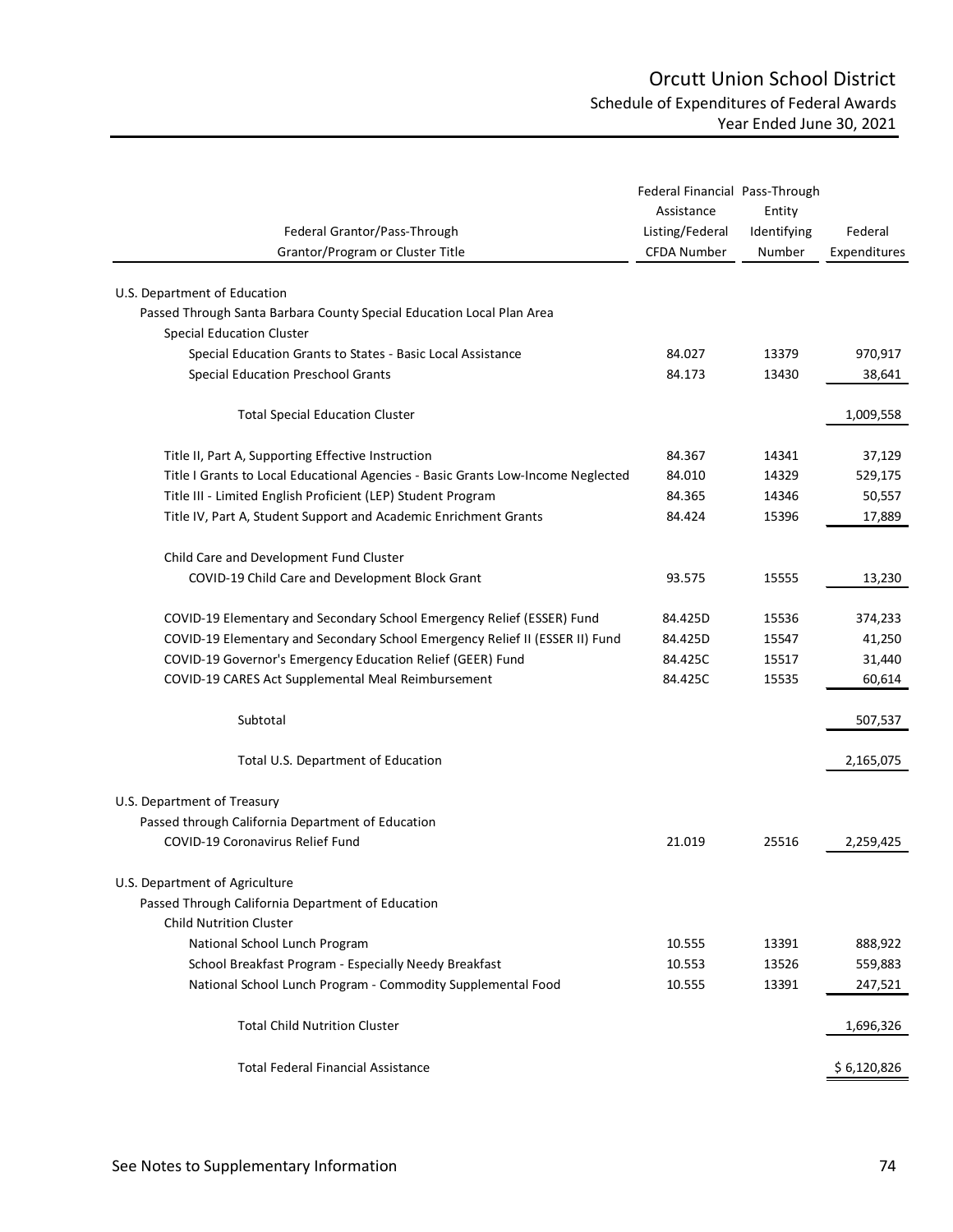# **ORGANIZATION**

The Orcutt Union School District was established in 1884 and consists of an area comprising approximately 69.69 square miles. The District operates eight elementary schools, with grades kindergarten through eight, and one charter school, with grades kindergarten through twelve. There were no boundary changes during the current year.

#### **GOVERNING BOARD**

| <b>OFFICE</b> | <b>TERM EXPIRES</b> |
|---------------|---------------------|
| President     | 2022                |
| Clerk         | 2022                |
| Member        | 2024                |
| Member        | 2024                |
| Member        | 2022                |
|               |                     |

#### **ADMINISTRATION**

#### **NAME TITLE**

Dr. Holly Edds, Ed.D. Superintendent Ms. Susan Salucci **Assistant Superintendent, Human Resources** Assistant Superintendent, Human Resources Mr. Joseph Dana **Assistant Superintendent, Educational Services** Assistant Superintendent, Educational Services Dr. Nicholas Taylor Assistant Superintendent, Business Services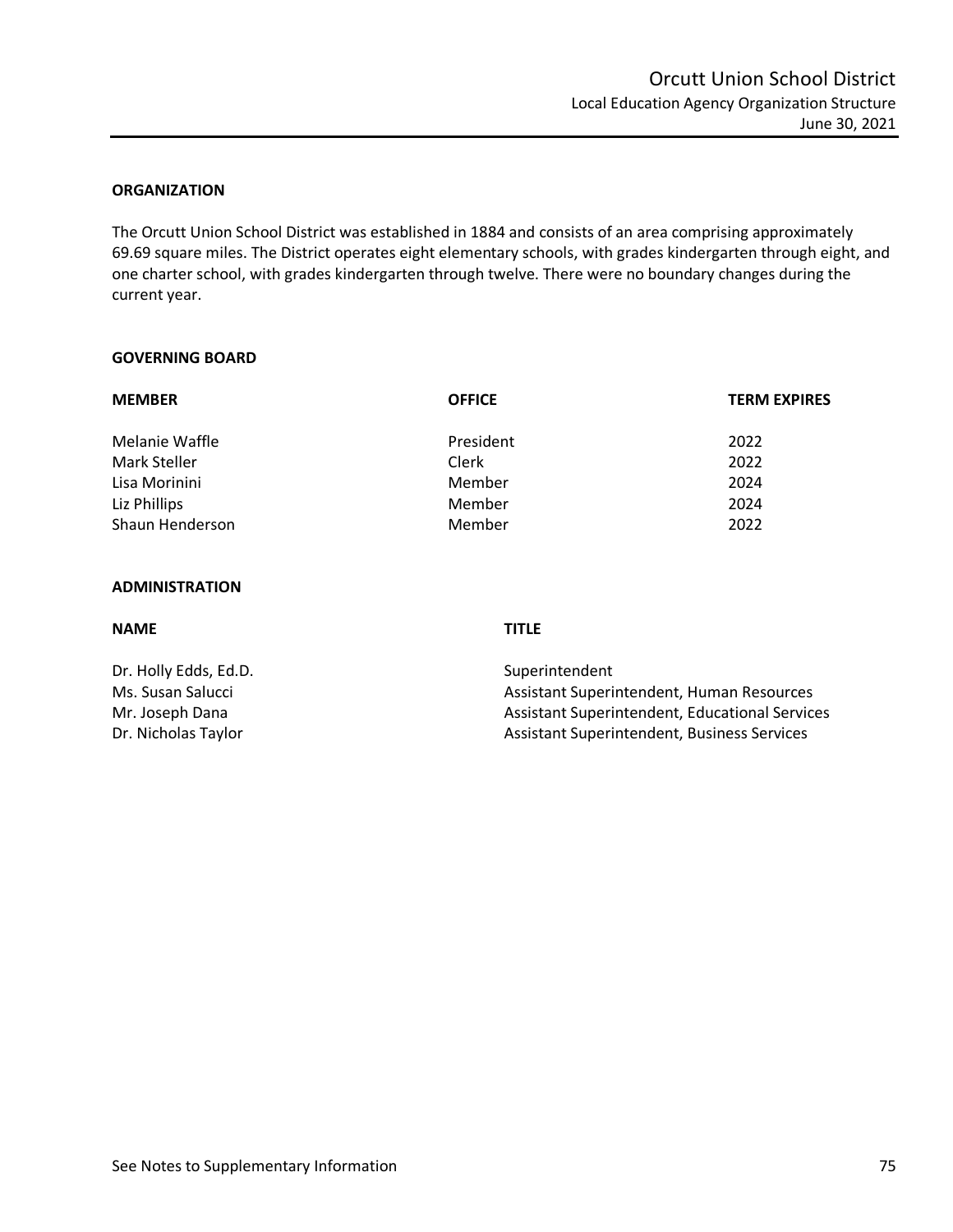|                                |                         | Number of Actual Days  | Number of                   |                              |               |
|--------------------------------|-------------------------|------------------------|-----------------------------|------------------------------|---------------|
| Grade Level                    | Traditional<br>Calendar | Multitrack<br>Calendar | Days Credited<br>Form J-13A | <b>Total Days</b><br>Offered | <b>Status</b> |
| Kindergarten<br>Grades $1 - 3$ | 180                     | N/A                    |                             | 180                          | Complied      |
| Grade 1                        | 180                     | N/A                    | $\overline{a}$              | 180                          | Complied      |
| Grade 2                        | 180                     | N/A                    | -                           | 180                          | Complied      |
| Grade 3                        | 180                     | N/A                    | $\overline{\phantom{a}}$    | 180                          | Complied      |
| Grades 4 - 8                   |                         |                        |                             |                              |               |
| Grade 4                        | 180                     | N/A                    | $\overline{a}$              | 180                          | Complied      |
| Grade 5                        | 180                     | N/A                    | -                           | 180                          | Complied      |
| Grade 6                        | 180                     | N/A                    | -                           | 180                          | Complied      |
| Grade 7                        | 180                     | N/A                    | $\overline{a}$              | 180                          | Complied      |
| Grade 8                        | 180                     | N/A                    |                             | 180                          | Complied      |

Orcutt Academy Charter School

|                |             | Number of Actual Days | Number of                |                   |               |
|----------------|-------------|-----------------------|--------------------------|-------------------|---------------|
|                | Traditional | Multitrack            | Days Credited            | <b>Total Days</b> |               |
| Grade Level    | Calendar    | Calendar              | Form J-13A               | Offered           | <b>Status</b> |
|                |             |                       |                          |                   |               |
| Kindergarten   | 180         | N/A                   |                          | 180               | Complied      |
| Grades $1 - 3$ |             |                       |                          |                   |               |
| Grade 1        | 180         | N/A                   |                          | 180               | Complied      |
| Grade 2        | 180         | N/A                   | $\overline{\phantom{a}}$ | 180               | Complied      |
| Grade 3        | 180         | N/A                   | $\overline{\phantom{a}}$ | 180               | Complied      |
| Grades 4 - 8   |             |                       |                          |                   |               |
| Grade 4        | 180         | N/A                   | $\overline{\phantom{a}}$ | 180               | Complied      |
| Grade 5        | 180         | N/A                   | $\overline{\phantom{a}}$ | 180               | Complied      |
| Grade 6        | 180         | N/A                   | $\overline{\phantom{a}}$ | 180               | Complied      |
| Grade 7        | 180         | N/A                   | -                        | 180               | Complied      |
| Grade 8        | 180         | N/A                   | $\overline{\phantom{a}}$ | 180               | Complied      |
| Grades 9 - 12  |             |                       |                          |                   |               |
| Grade 9        | 180         | N/A                   | $\overline{\phantom{a}}$ | 180               | Complied      |
| Grade 10       | 180         | N/A                   | $\overline{\phantom{a}}$ | 180               | Complied      |
| Grade 11       | 180         | N/A                   |                          | 180               | Complied      |
| Grade 12       | 180         | N/A                   |                          | 180               | Complied      |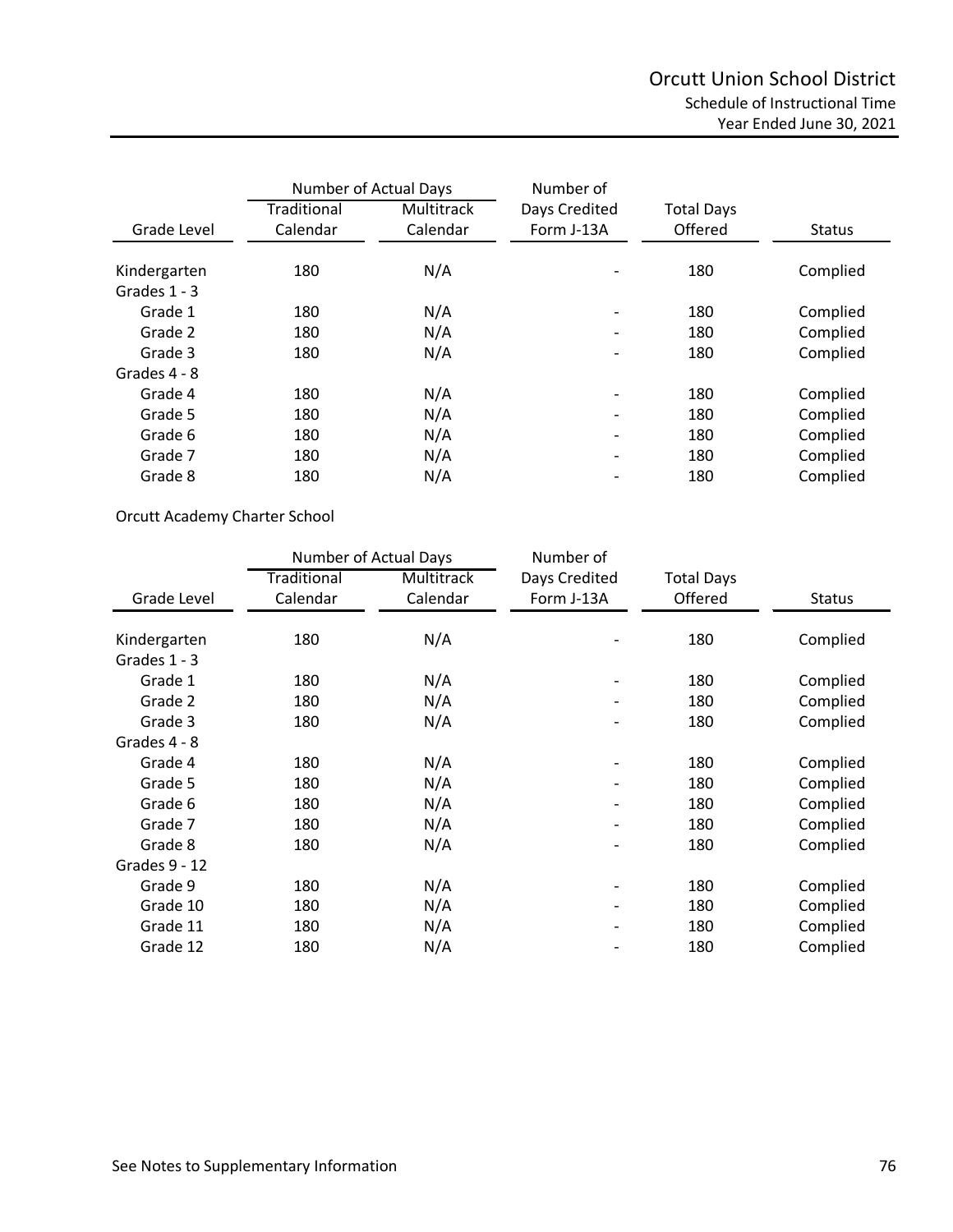There were no adjustments to the Unaudited Actual Financial Report, which required reconciliation to the audited financial statements at June 30, 2021.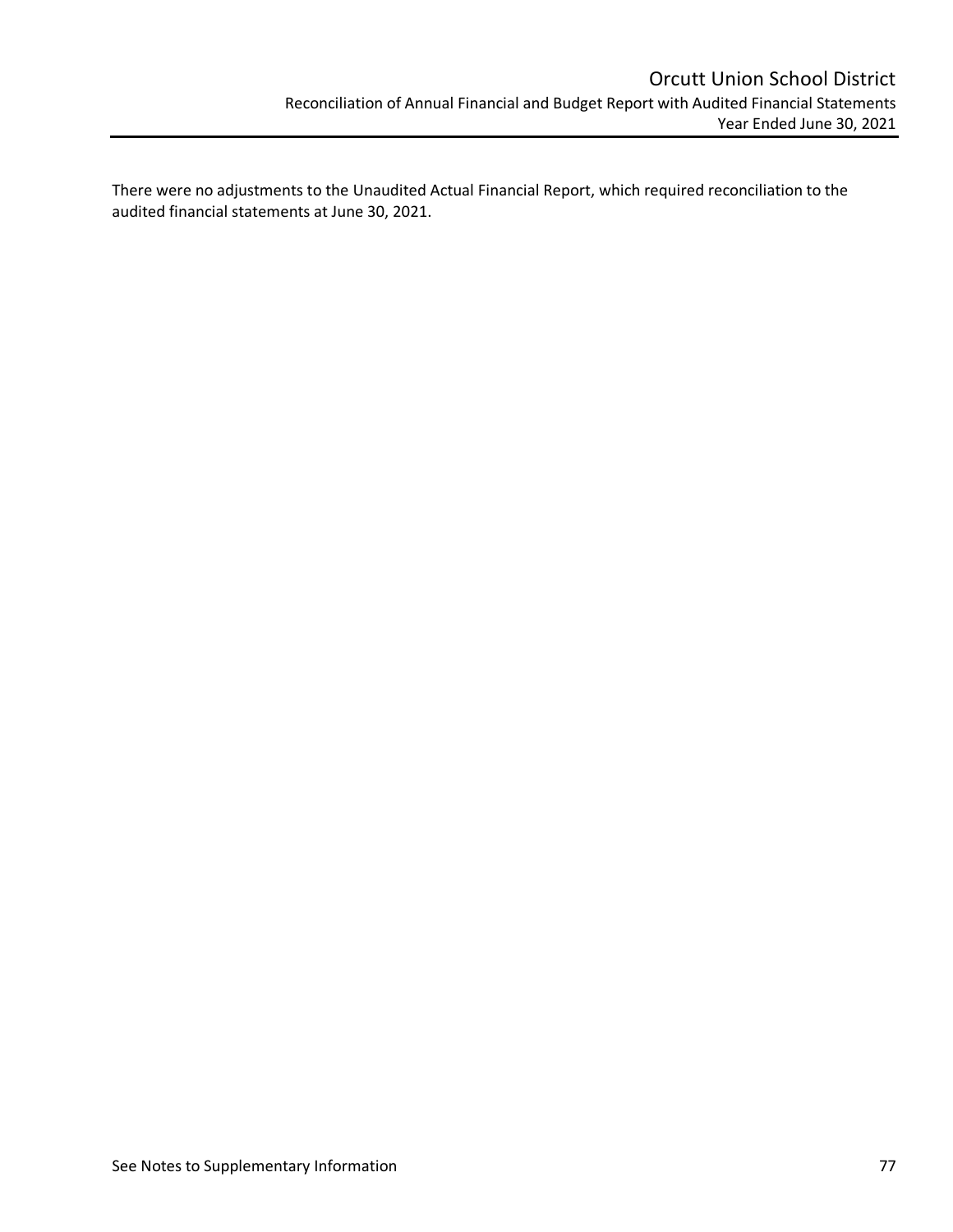|                                                        | (Budget)<br>$2022^1$      | 2021                    | 2020                    | 2019                       |
|--------------------------------------------------------|---------------------------|-------------------------|-------------------------|----------------------------|
| General Fund <sup>3</sup><br>Revenues<br>Other sources | \$<br>53,994,349          | \$.<br>50,958,752       | \$<br>49,846,953        | \$<br>50,677,579<br>47,087 |
| <b>Total Revenues</b><br>and Other Sources             | 53,994,349                | 50,958,752              | 49,846,953              | 50,724,666                 |
| Expenditures<br>Other uses and transfers out           | 50,484,839<br>2,881,707   | 46,331,388<br>3,777,749 | 44,119,920<br>2,853,575 | 48,344,562                 |
| <b>Total Expenditures</b><br>and Other Uses            | 53,366,546                | 50,109,137              | 46,973,495              | 48,344,562                 |
| Increase/(Decrease) in Fund Balance                    | 627,803                   | 849,615                 | 2,873,458               | 2,380,104                  |
| <b>Ending Fund Balance</b>                             | 16,362,539                | \$<br>15,734,736        | \$<br>14,885,121        | S<br>12,011,663            |
| Available Reserves <sup>2</sup>                        | 1,610,000<br><sup>S</sup> | \$<br>1,523,918         | \$<br>1,409,204         | 1,449,829<br>\$            |
| Available Reserves as a<br>Percentage of Total Outgo   | 3.02%                     | 3.04%                   | 3.00%                   | 3.26%                      |
| Long-Term Liabilities                                  | N/A                       | \$108,800,356           | \$102,987,935           | 84,368,127<br>S            |
| K-12 Average Daily Attendance at P-2 <sup>4</sup>      | 4,112                     | 4,105                   | 4,105                   | 4,180                      |

The General Fund balance has increased by \$3,723,073 over the past two years. The fiscal year 2021-2022 budget projects a further increase of \$627,803 (3.99%). For a district this size, the State recommends available reserves of at least 3% of total General Fund expenditures, transfers out, and other uses (total outgo).

The District has incurred operating surpluses in all of the past three years and anticipates incurring an operating surplus during the 2021-2022 fiscal year. Total long-term liabilities have increased by \$24,432,229 over the past two years.

Average daily attendance has decreased by 75 over the past two years. Growth of 7 ADA is anticipated during fiscal year 2021-2022.

- $1$  Budget 2022 is included for analytical purposes only and has not been subjected to audit.
- <sup>2</sup> Available reserves consist of all unassigned fund balances including all amounts reserved for economic uncertainties contained with the General Fund.
- <sup>3</sup> General Fund amounts do not include activity related to the consolidation of the Deferred Maintenance Fund and Special Reserve Fund for Postemployment Benefits as required by GASB Statement No. 54.
- <sup>4</sup> Does not include Charter School.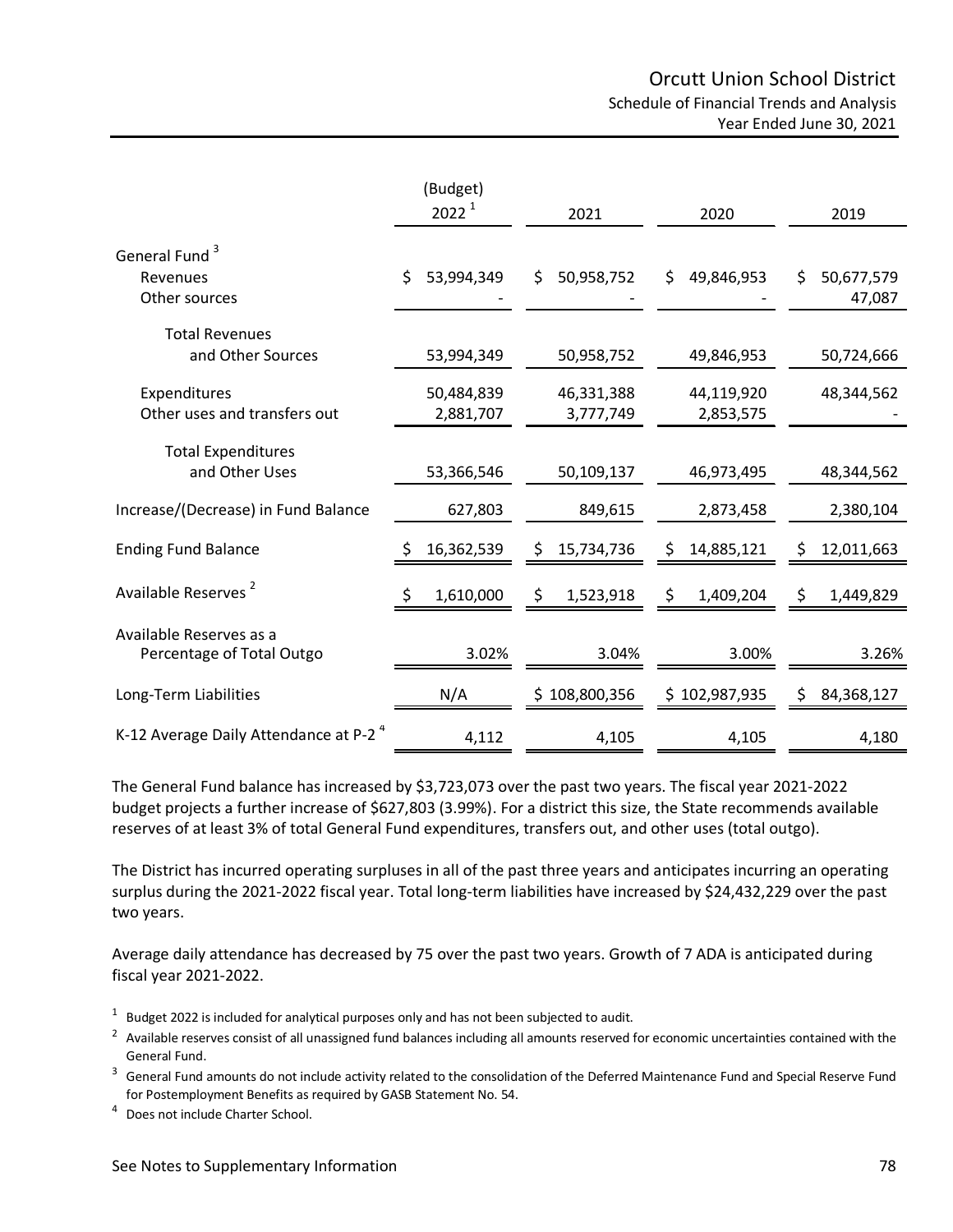|                               | Charter | Included in         |
|-------------------------------|---------|---------------------|
| Name of Charter School        | Number  | <b>Audit Report</b> |
| <b>Orcutt Academy Charter</b> | 0967    | Yes                 |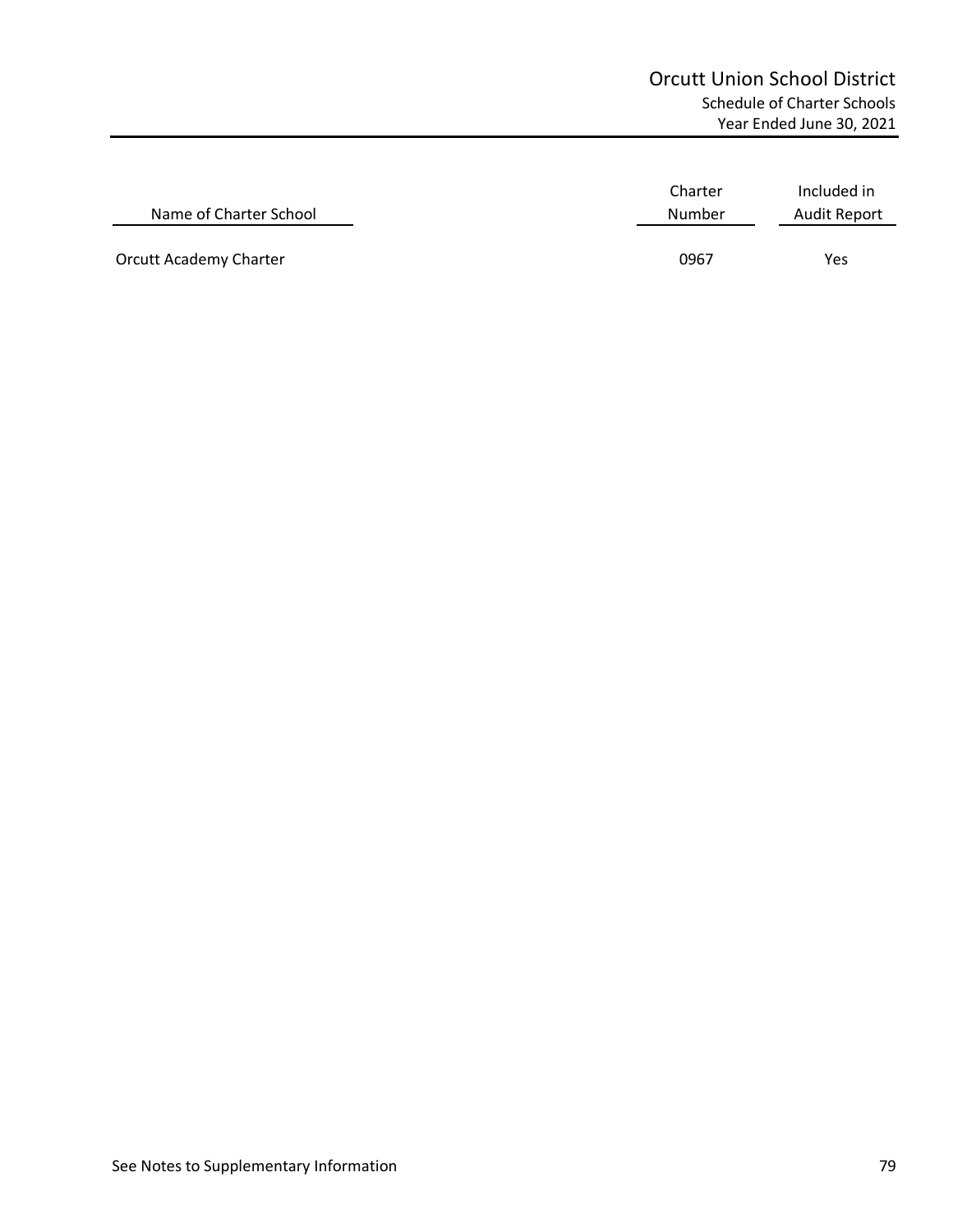# Orcutt Union School District Combining Balance Sheet – Non-Major Governmental Funds

June 30, 2021

|                                          | Student<br>Activity<br>Fund | Child<br>Development<br>Fund |     | Cafeteria<br>Fund | Capital<br><b>Facilities</b><br>Fund |           |         |         |     |           |     |             |  |  |  |  |  |  |  |  |  |  |  |  |  |  |  |  |  |  |  |  |  |  |  |  |  |  |  |  |  |  |  |  |  |  | <b>Special Reserve</b><br><b>Fund for Capital</b><br><b>Outlay Projects</b> |  |  | <b>Bond</b><br>Interest and<br>Redemption<br>Fund |  | Total<br>Non-Major<br>Governmental<br>Funds |
|------------------------------------------|-----------------------------|------------------------------|-----|-------------------|--------------------------------------|-----------|---------|---------|-----|-----------|-----|-------------|--|--|--|--|--|--|--|--|--|--|--|--|--|--|--|--|--|--|--|--|--|--|--|--|--|--|--|--|--|--|--|--|--|--|-----------------------------------------------------------------------------|--|--|---------------------------------------------------|--|---------------------------------------------|
| Assets                                   |                             |                              |     |                   |                                      |           |         |         |     |           |     |             |  |  |  |  |  |  |  |  |  |  |  |  |  |  |  |  |  |  |  |  |  |  |  |  |  |  |  |  |  |  |  |  |  |  |                                                                             |  |  |                                                   |  |                                             |
| Deposits and investments                 | \$<br>23,451                | \$<br>4,252                  | \$  | 1,637,627         | Ś                                    | 1,185,736 | \$      | 174,611 | \$  | 3,652,199 | \$. | 6,677,876   |  |  |  |  |  |  |  |  |  |  |  |  |  |  |  |  |  |  |  |  |  |  |  |  |  |  |  |  |  |  |  |  |  |  |                                                                             |  |  |                                                   |  |                                             |
| Receivables<br><b>Stores inventories</b> |                             | 38,867                       |     | 329,271<br>42,030 |                                      | 40,171    |         | 165     |     | 3,191     |     | 411,665     |  |  |  |  |  |  |  |  |  |  |  |  |  |  |  |  |  |  |  |  |  |  |  |  |  |  |  |  |  |  |  |  |  |  |                                                                             |  |  |                                                   |  |                                             |
|                                          |                             |                              |     |                   |                                      |           |         |         |     |           |     | 42,030      |  |  |  |  |  |  |  |  |  |  |  |  |  |  |  |  |  |  |  |  |  |  |  |  |  |  |  |  |  |  |  |  |  |  |                                                                             |  |  |                                                   |  |                                             |
| <b>Total assets</b>                      | 23,451                      | \$<br>43,119                 | \$. | 2,008,928         | \$.                                  | 1,225,907 | $\zeta$ | 174,776 | \$. | 3,655,390 |     | \$7,131,571 |  |  |  |  |  |  |  |  |  |  |  |  |  |  |  |  |  |  |  |  |  |  |  |  |  |  |  |  |  |  |  |  |  |  |                                                                             |  |  |                                                   |  |                                             |
| <b>Liabilities and Fund Balances</b>     |                             |                              |     |                   |                                      |           |         |         |     |           |     |             |  |  |  |  |  |  |  |  |  |  |  |  |  |  |  |  |  |  |  |  |  |  |  |  |  |  |  |  |  |  |  |  |  |  |                                                                             |  |  |                                                   |  |                                             |
| Liabilities                              |                             |                              |     |                   |                                      |           |         |         |     |           |     |             |  |  |  |  |  |  |  |  |  |  |  |  |  |  |  |  |  |  |  |  |  |  |  |  |  |  |  |  |  |  |  |  |  |  |                                                                             |  |  |                                                   |  |                                             |
| Accounts payable                         | \$                          | \$                           | \$  | 42,630            | $\zeta$                              |           | \$      | 513     |     |           | \$  | 43,143      |  |  |  |  |  |  |  |  |  |  |  |  |  |  |  |  |  |  |  |  |  |  |  |  |  |  |  |  |  |  |  |  |  |  |                                                                             |  |  |                                                   |  |                                             |
| Due to other funds                       |                             | 3,796                        |     | 59,441            |                                      | 40,044    |         |         |     |           |     | 103,281     |  |  |  |  |  |  |  |  |  |  |  |  |  |  |  |  |  |  |  |  |  |  |  |  |  |  |  |  |  |  |  |  |  |  |                                                                             |  |  |                                                   |  |                                             |
| Unearned revenue                         |                             | 25,792                       |     |                   |                                      |           |         |         |     |           |     | 25,792      |  |  |  |  |  |  |  |  |  |  |  |  |  |  |  |  |  |  |  |  |  |  |  |  |  |  |  |  |  |  |  |  |  |  |                                                                             |  |  |                                                   |  |                                             |
| <b>Total liabilities</b>                 |                             | 29,588                       |     | 102,071           |                                      | 40,044    |         | 513     |     |           |     | 172,216     |  |  |  |  |  |  |  |  |  |  |  |  |  |  |  |  |  |  |  |  |  |  |  |  |  |  |  |  |  |  |  |  |  |  |                                                                             |  |  |                                                   |  |                                             |
|                                          |                             |                              |     |                   |                                      |           |         |         |     |           |     |             |  |  |  |  |  |  |  |  |  |  |  |  |  |  |  |  |  |  |  |  |  |  |  |  |  |  |  |  |  |  |  |  |  |  |                                                                             |  |  |                                                   |  |                                             |
| <b>Fund Balances</b>                     |                             |                              |     |                   |                                      |           |         |         |     |           |     |             |  |  |  |  |  |  |  |  |  |  |  |  |  |  |  |  |  |  |  |  |  |  |  |  |  |  |  |  |  |  |  |  |  |  |                                                                             |  |  |                                                   |  |                                             |
| Nonspendable                             |                             |                              |     | 42,030            |                                      |           |         |         |     |           |     | 42,030      |  |  |  |  |  |  |  |  |  |  |  |  |  |  |  |  |  |  |  |  |  |  |  |  |  |  |  |  |  |  |  |  |  |  |                                                                             |  |  |                                                   |  |                                             |
| Restricted                               | 23,451                      | 13,531                       |     | 1,864,827         |                                      | 1,185,863 |         |         |     | 3,655,390 |     | 6,743,062   |  |  |  |  |  |  |  |  |  |  |  |  |  |  |  |  |  |  |  |  |  |  |  |  |  |  |  |  |  |  |  |  |  |  |                                                                             |  |  |                                                   |  |                                             |
| Assigned                                 |                             |                              |     |                   |                                      |           |         | 174,263 |     |           |     | 174,263     |  |  |  |  |  |  |  |  |  |  |  |  |  |  |  |  |  |  |  |  |  |  |  |  |  |  |  |  |  |  |  |  |  |  |                                                                             |  |  |                                                   |  |                                             |
| <b>Total fund balances</b>               | 23,451                      | 13,531                       |     | 1,906,857         |                                      | 1,185,863 |         | 174,263 |     | 3,655,390 |     | 6,959,355   |  |  |  |  |  |  |  |  |  |  |  |  |  |  |  |  |  |  |  |  |  |  |  |  |  |  |  |  |  |  |  |  |  |  |                                                                             |  |  |                                                   |  |                                             |
| Total liabilities and fund balances \$   | 23,451                      | \$<br>43,119                 | S   | 2,008,928         | S                                    | 1,225,907 | \$      | 174,776 | S.  | 3,655,390 |     | 7,131,571   |  |  |  |  |  |  |  |  |  |  |  |  |  |  |  |  |  |  |  |  |  |  |  |  |  |  |  |  |  |  |  |  |  |  |                                                                             |  |  |                                                   |  |                                             |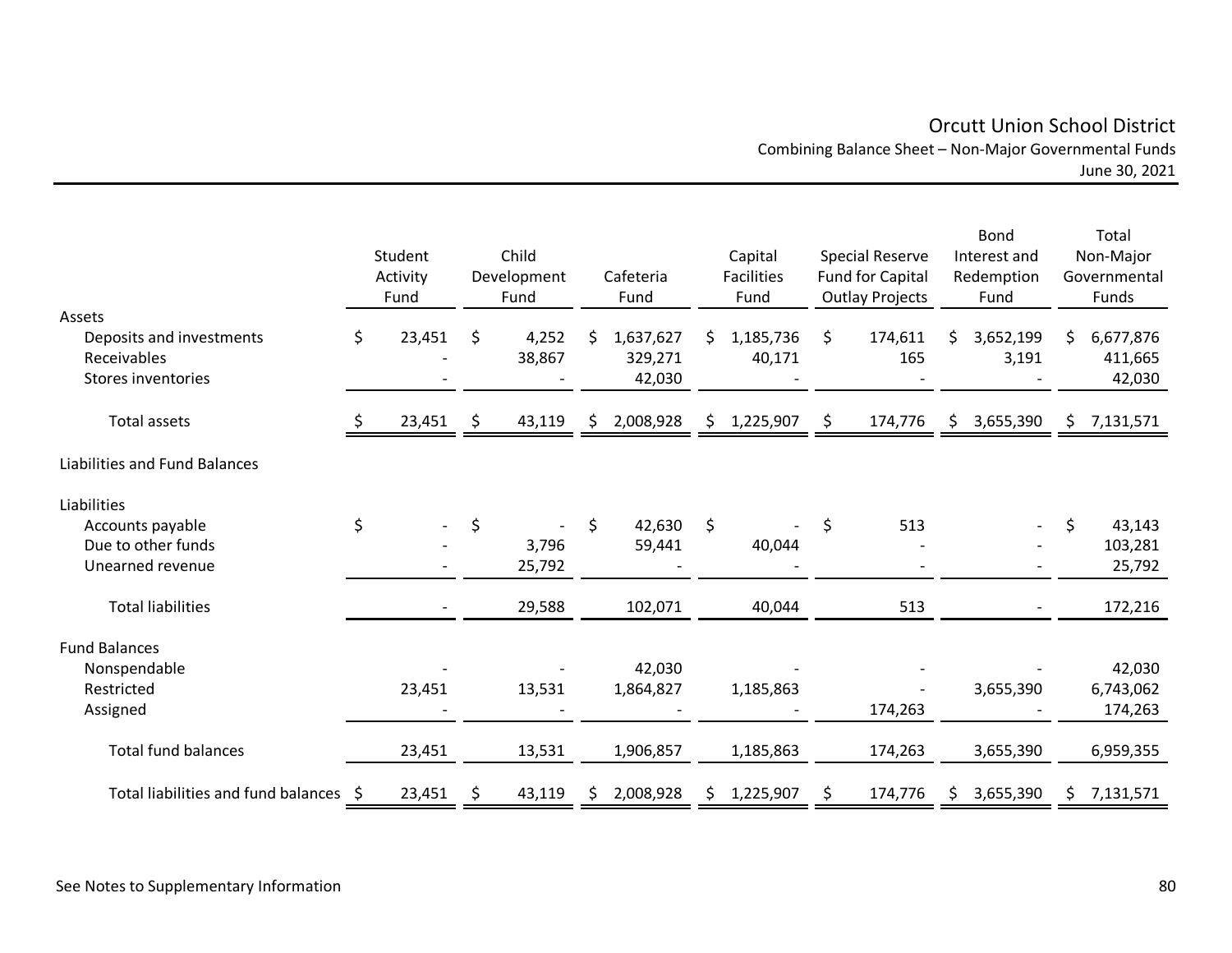# Orcutt Union School District

 Combining Statement of Revenues, Expenditures, and Changes in Fund Balances – Non-Major Governmental Funds Year Ended June 30, 2021

|                                                                                                              |     | Student<br>Activity<br>Fund |    | Child<br>Development<br>Fund |    | Cafeteria<br>Fund             |    | Capital<br><b>Facilities</b><br>Fund |    | <b>County School</b><br>Facilities<br>Fund |    | <b>Special Reserve</b><br>Fund for Capital<br><b>Outlay Projects</b> |   | Bond<br>Interest and<br>Redemption<br>Fund |    | Total<br>Non-Major<br>Governmental<br>Funds |
|--------------------------------------------------------------------------------------------------------------|-----|-----------------------------|----|------------------------------|----|-------------------------------|----|--------------------------------------|----|--------------------------------------------|----|----------------------------------------------------------------------|---|--------------------------------------------|----|---------------------------------------------|
| Revenues<br>Federal sources<br>Other State sources<br>Other local sources                                    | \$. | 3,268                       | -Ş | 13,230<br>248,240<br>302     | -S | 1,756,940<br>563,645<br>9,644 | -S | 1,350,852                            | -S |                                            | -Ş | 921                                                                  | Ş | 20,422<br>2,287,484                        | Ş  | 1,770,170<br>832,307<br>3,652,471           |
| Total revenues                                                                                               |     | 3,268                       |    | 261,772                      |    | 2,330,229                     |    | 1,350,852                            |    |                                            |    | 921                                                                  |   | 2,307,906                                  |    | 6,254,948                                   |
| Expenditures<br>Current<br>Instruction                                                                       |     |                             |    | 212,045                      |    |                               |    |                                      |    |                                            |    |                                                                      |   |                                            |    | 212,045                                     |
| Instruction-related activities<br>Supervision of instruction<br>School site administration<br>Pupil services |     |                             |    | 9,132<br>18,199              |    |                               |    |                                      |    |                                            |    |                                                                      |   |                                            |    | 9,132<br>18,199                             |
| Food services<br>Administration                                                                              |     |                             |    |                              |    | 1,916,115                     |    |                                      |    |                                            |    |                                                                      |   |                                            |    | 1,916,115                                   |
| All other administration<br>Plant services                                                                   |     |                             |    | 8,865                        |    | 58,000<br>173                 |    | 40,044                               |    |                                            |    |                                                                      |   |                                            |    | 106,909<br>173                              |
| Ancillary services<br>Facility acquisition and construction<br>Debt service                                  |     | 17,449                      |    |                              |    |                               |    | 950                                  |    |                                            |    | 3,239                                                                |   |                                            |    | 17,449<br>4,189                             |
| Principal<br>Interest and other                                                                              |     |                             |    |                              |    |                               |    |                                      |    |                                            |    | $\blacksquare$<br>$\blacksquare$                                     |   | 1,570,000<br>1,924,367                     |    | 1,570,000<br>1,924,367                      |
| <b>Total expenditures</b>                                                                                    |     | 17,449                      |    | 248,241                      |    | 1,974,288                     |    | 40,994                               |    |                                            |    | 3,239                                                                |   | 3,494,367                                  |    | 5,778,578                                   |
| Excess (Deficiency) of Revenues Over Expenditures                                                            |     | (14, 181)                   |    | 13,531                       |    | 355,941                       |    | 1,309,858                            |    |                                            |    | (2,318)                                                              |   | (1, 186, 461)                              |    | 476,370                                     |
| <b>Other Financing Sources (Uses)</b><br>Other sources                                                       |     |                             |    |                              |    |                               |    |                                      |    |                                            |    |                                                                      |   | 769,545                                    |    | 769,545                                     |
| Net Change in Fund Balances                                                                                  |     | (14, 181)                   |    | 13,531                       |    | 355,941                       |    | (4,644,316)                          |    |                                            |    | (2, 318)                                                             |   | (416, 916)                                 |    | (4,708,259)                                 |
| Fund Balance - Beginning                                                                                     |     | 37,632                      |    |                              |    | 1,550,916                     |    | 5,830,179                            |    |                                            |    | 176,581                                                              |   | 4,072,306                                  |    | 11,667,614                                  |
| Fund Balance - Ending                                                                                        |     | 23,451                      | \$ | 13,531                       | -S | 1,906,857                     | Ŝ. | 1,185,863                            | \$ |                                            | \$ | 174,263                                                              | S | 3,655,390                                  | \$ | 6,959,355                                   |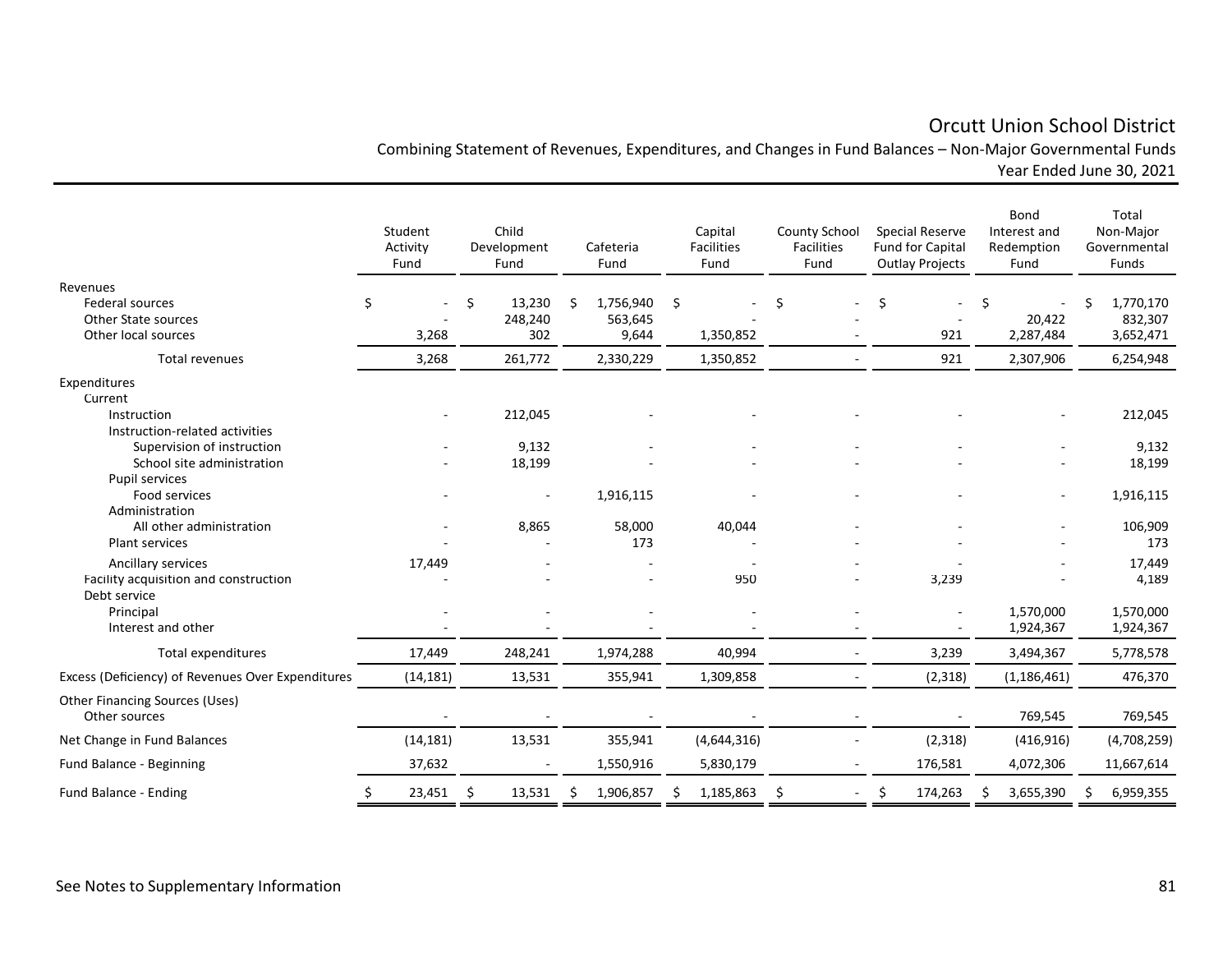# **Note 1 - Purpose of Schedules**

# **Schedule of Expenditures of Federal Awards (SEFA)**

#### Basis of Presentation

The accompanying schedule of expenditures of federal awards (the schedule) includes the federal award activity of the District under programs of the federal government for the year ended June 30, 2021. The information is presented in accordance with the requirements of Title 2 U.S. Code of Federal Regulations Part 200, *Uniform Administrative Requirements, Cost Principles, and Audit Requirements for Federal Awards* (Uniform Guidance). Because the schedule presents only a selected portion of the operations of the District, it is not intended to and does not present the financial position, or changes in net position or fund balance.

#### Summary of Significant Accounting Policies

Expenditures reported in the schedule are reported on the modified accrual basis of accounting. When applicable, such expenditures are recognized following the cost principles contained in the Uniform Guidance, wherein certain types of expenditures are not allowable or are limited as to reimbursement. No federal financial assistance has been provided to a subrecipient.

#### Indirect Cost Rate

The District has not elected to use the ten percent de minimis cost rate.

# Food Donation

Nonmonetary assistance is reported in this schedule at the fair market value of the commodities received and disbursed. At June 30, 2021, the District had no food commodities in inventory.

# **Local Education Agency Organization Structure**

This schedule provides information about the District's boundaries and schools operated, members of the governing board, and members of the administration.

#### **Schedule of Instructional Time**

This schedule presents information on the number of instructional days offered by the District and whether the District complied with the provisions of *Education Code* Section 43504.

#### **Reconciliation of Annual Financial and Budget Report With Audited Financial Statements**

This schedule provides the information necessary to reconcile the fund balance of all funds reported on the Unaudited Actual Financial Report to the audited financial statements.

#### **Schedule of Financial Trends and Analysis**

This schedule discloses the District's financial trends by displaying past years' data along with current year budget information. These financial trend disclosures are used to evaluate the District's ability to continue as a going concern for a reasonable period of time.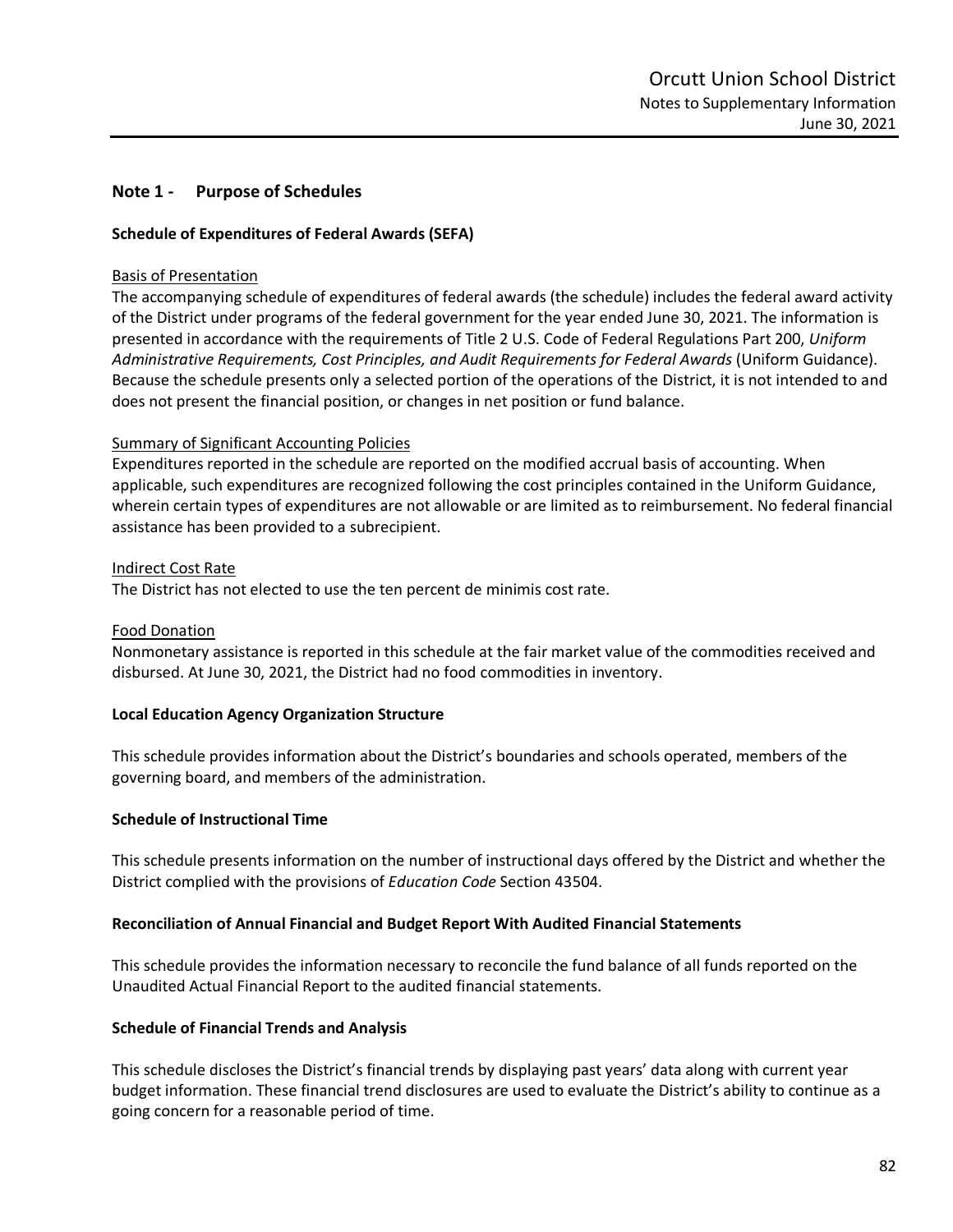# **Schedule of Charter Schools**

This schedule lists all Charter Schools chartered by the District, and displays information for each Charter School on whether or not the Charter School is included in the School District audit.

# **Non-Major Governmental Funds - Balance Sheet and Statement of Revenues, Expenditures, and Changes in Fund Balances**

The Non-Major Governmental Funds Combining Balance Sheet and Combining Statement of Revenues, Expenditures, and Changes in Fund Balances is included to provide information regarding the individual funds that have been included in the Non-Major Governmental Funds column on the Governmental Funds Balance Sheet and Statement of Revenues, Expenditures, and Changes in Fund Balances.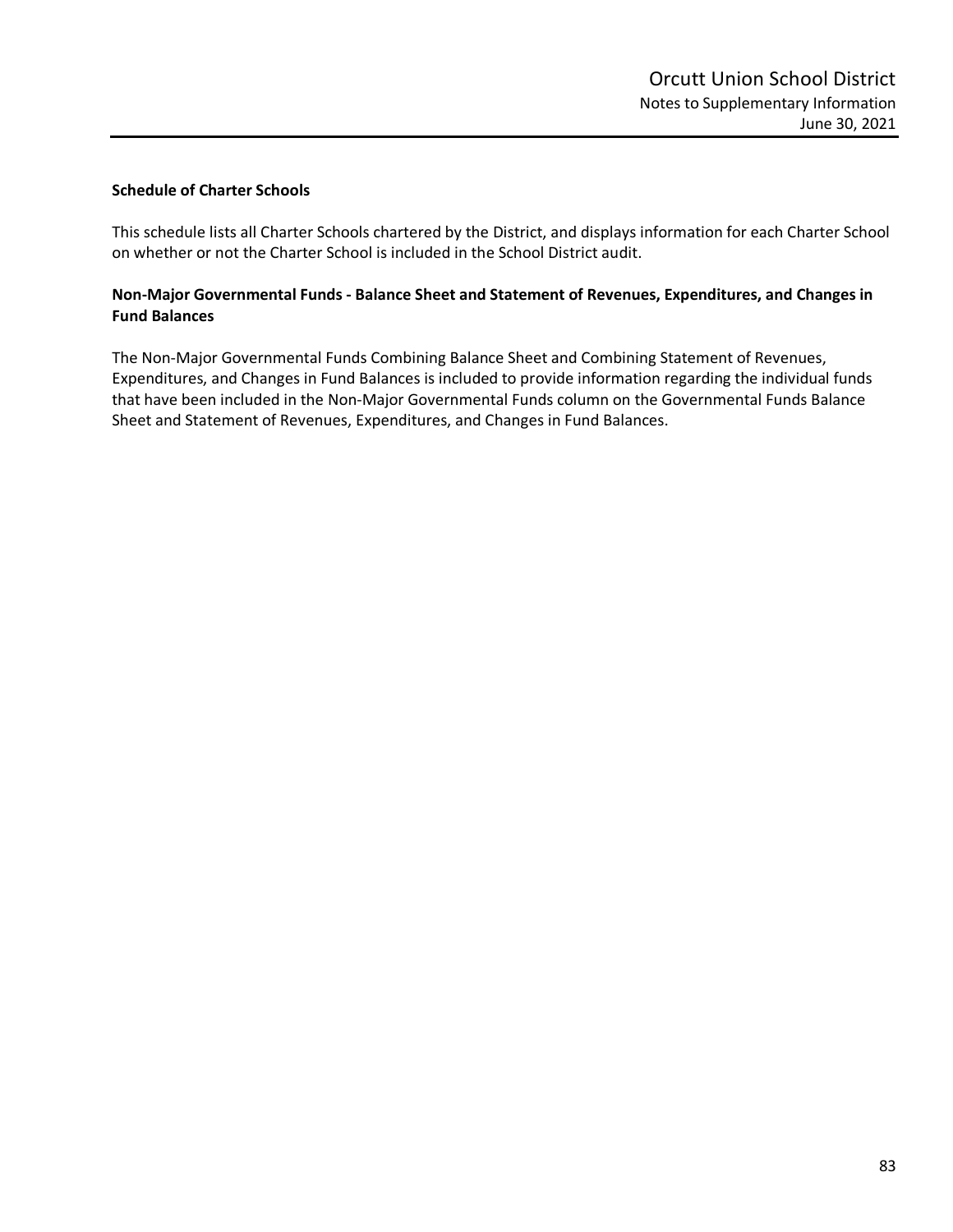

Independent Auditor's Reports June 30, 2021 Orcutt Union School District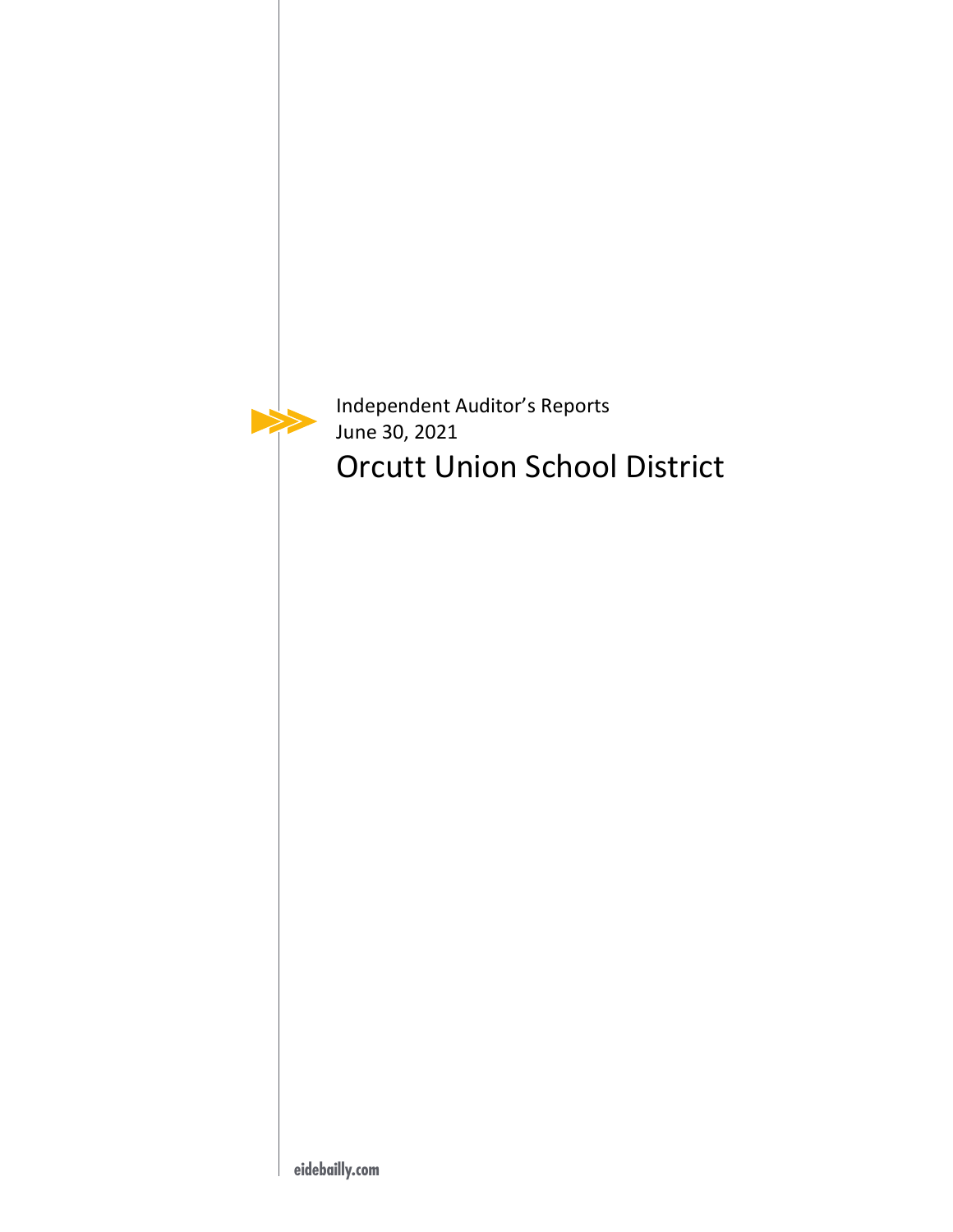

**CPAs & BUSINESS ADVISORS** 

# **Independent Auditor's Report on Internal Control over Financial Reporting and on Compliance and Other Matters Based on an Audit of Financial Statements Performed in Accordance with**  *Government Auditing Standards*

To the Board of Directors Orcutt Union School District Orcutt, California

We have audited, in accordance with auditing standards generally accepted in the United States of America and the standards applicable to financial audits contained in *Government Auditing Standards*, issued by the Comptroller General of the United States, the financial statements of the governmental activities, each major fund, and the aggregate remaining fund information of Orcutt Union School District (the District), as of and for the year ended June 30, 2021, and the related notes to the financial statements, which collectively comprise the District's basic financial statements and have issued our report thereon dated March 29, 2022.

#### **Emphasis of Matter – Change in Accounting Principle**

As discussed in Notes 1 and 15 to the financial statements, the District has adopted the provisions of GASB Statement No. 84, *Fiduciary Activities*, which has resulted in a restatement of the net position and fund balance as of July 1, 2020. Our opinions are not modified with respect to this matter.

# **Internal Control over Financial Reporting**

In planning and performing our audit of the financial statements, we considered the District's internal control over financial reporting (internal control) as a basis for designing audit procedures that are appropriate in the circumstances for the purpose of expressing our opinions on the financial statements, but not for the purpose of expressing an opinion on the effectiveness of the District's internal control. Accordingly, we do not express an opinion on the effectiveness of the District's internal control.

A *deficiency in internal control* exists when the design or operation of a control does not allow management or employees, in the normal course of performing their assigned functions, to prevent, or detect and correct, misstatements on a timely basis. A *material weakness* is a deficiency, or a combination of deficiencies, in internal control, such that there is a reasonable possibility that a material misstatement of the entity's financial statements will not be prevented or detected and corrected on a timely basis. A *significant deficiency* is a deficiency, or a combination of deficiencies, in internal control that is less severe than a material weakness, yet important enough to merit attention by those charged with governance.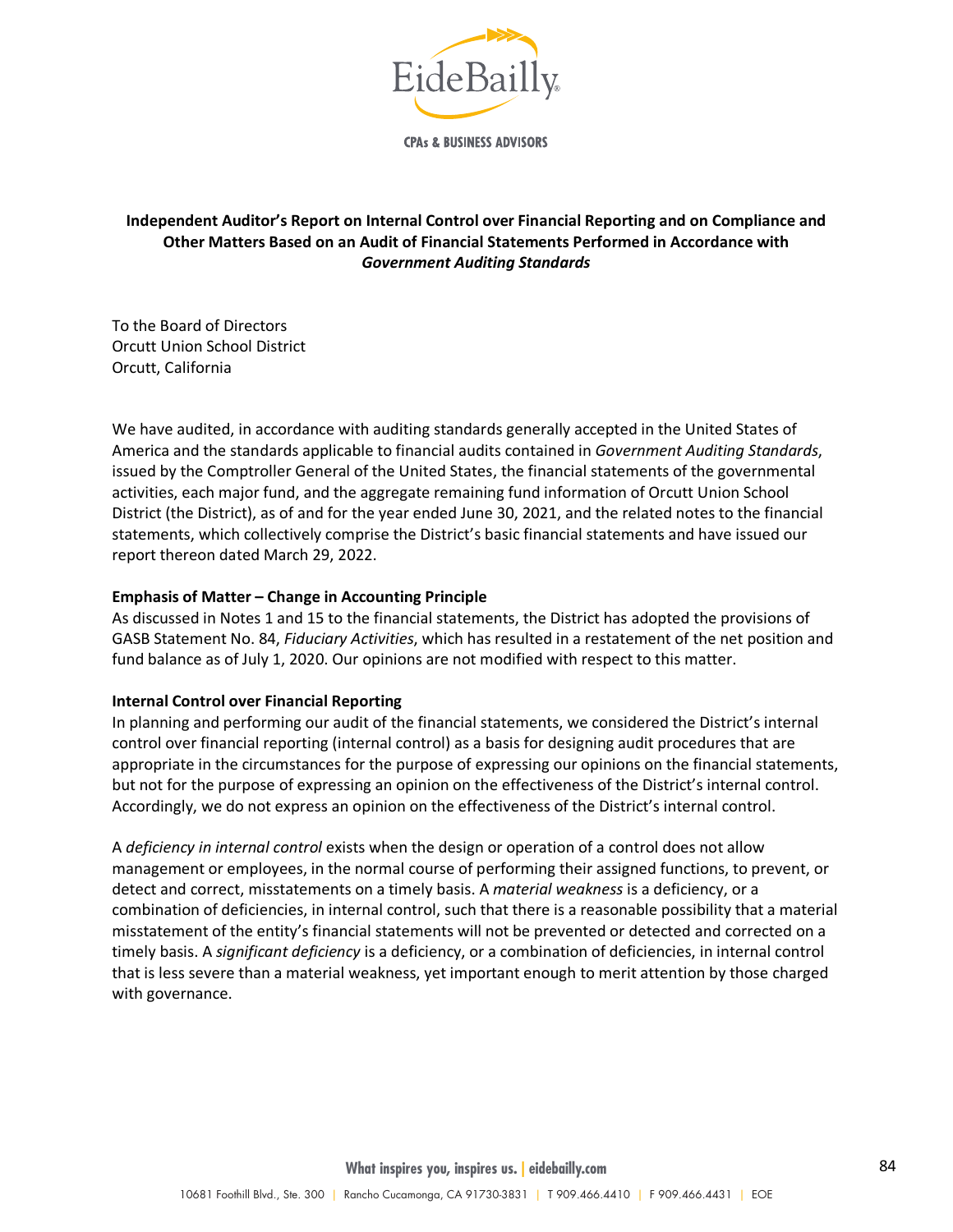Our consideration of internal control was for the limited purpose described in the first paragraph of this section and was not designed to identify all deficiencies in internal control that might be material weaknesses or significant deficiencies. Given these limitations, during our audit we did not identify any deficiencies in internal control that we consider to be material weaknesses. However, material weaknesses may exist that have not been identified.

# **Compliance and Other Matters**

As part of obtaining reasonable assurance about whether the District's financial statements are free from material misstatement, we performed tests of its compliance with certain provisions of laws, regulations, contracts, and grant agreements, noncompliance with which could have a direct and material effect on the financial statements. However, providing an opinion on compliance with those provisions was not an objective of our audit and, accordingly, we do not express such an opinion. The results of our tests disclosed no instances of noncompliance or other matters that are required to be reported under *Government Auditing Standards*.

# **Purpose of this Report**

The purpose of this report is solely to describe the scope of our testing of internal control and compliance and the results of that testing, and not to provide an opinion on the effectiveness of the entity's internal control or on compliance. This report is an integral part of an audit performed in accordance with *Government Auditing Standards* in considering the entity's internal control and compliance. Accordingly, this communication is not suitable for any other purpose.

Gide Sailly LLP

Rancho Cucamonga, California March 29, 2022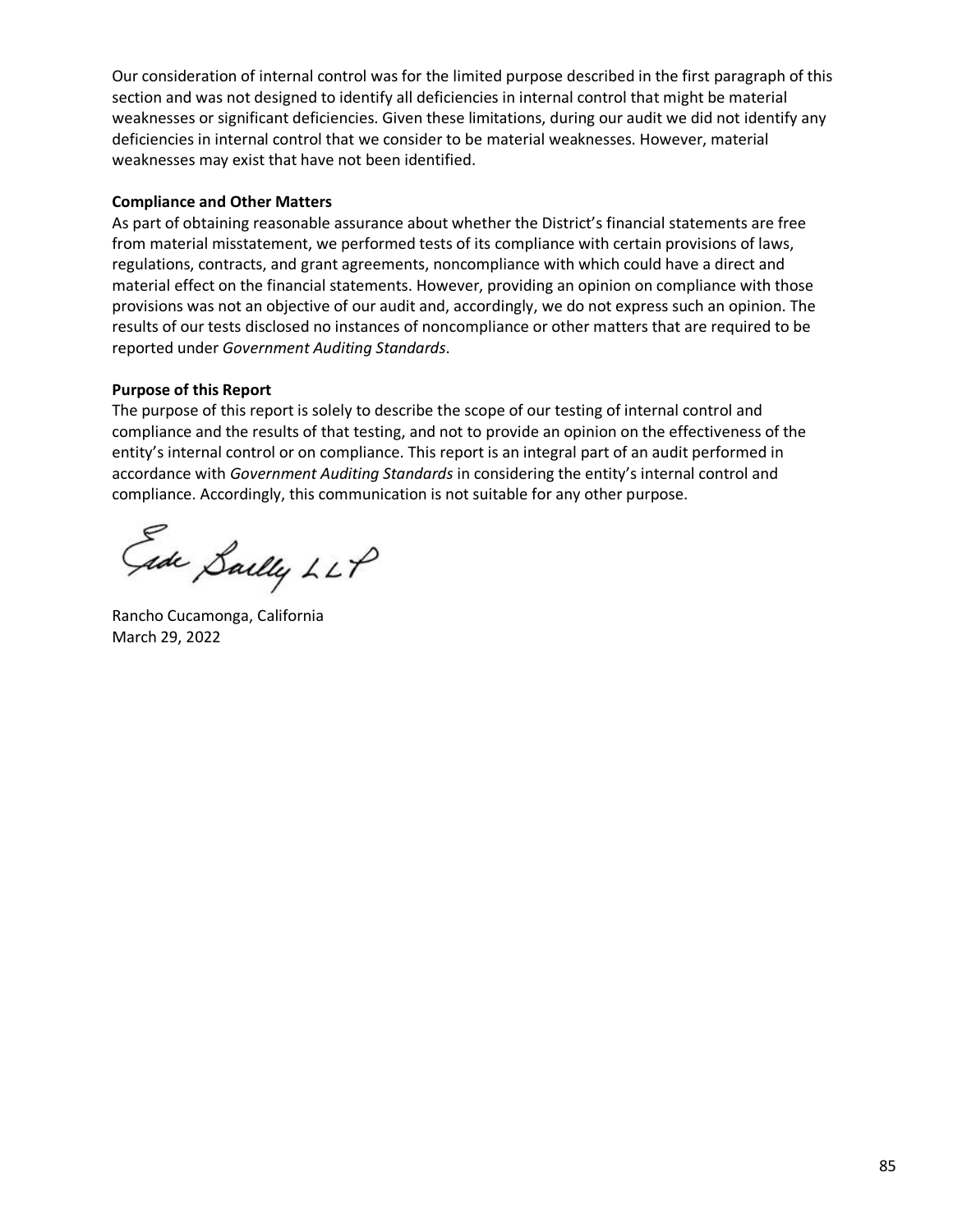

**CPAs & BUSINESS ADVISORS** 

# **Independent Auditor's Report on Compliance for the Major Federal Program; Report on Internal Control Over Compliance Required by the Uniform Guidance**

To the Board of Directors Orcutt Union School District Orcutt, California

#### **Report on Compliance for the Major Federal Program**

We have audited Orcutt Union School District's (the District) compliance with the types of compliance requirements described in the *OMB Compliance Supplement* that could have a direct and material effect on the District's major federal program for the year ended June 30, 2021. The District's major federal program is identified in the summary of auditor's results section of the accompanying schedule of findings and questioned costs.

#### **Management's Responsibility**

Management is responsible for compliance with federal statutes, regulations, and the terms and conditions of its federal awards applicable to its federal programs.

#### **Auditor's Responsibility**

Our responsibility is to express an opinion on compliance for the District's major federal program based on our audit of the types of compliance requirements referred to above. We conducted our audit of compliance in accordance with auditing standards generally accepted in the United States of America; the standards applicable to financial audits contained in *Government Auditing Standards*, issued by the Comptroller General of the United States; and the audit requirements of Title 2 U.S. Code of Federal Regulations Part 200, *Uniform Administrative Requirements, Cost Principles, and Audit Requirements for Federal Awards* (Uniform Guidance). Those standards and the Uniform Guidance require that we plan and perform the audit to obtain reasonable assurance about whether noncompliance with the types of compliance requirements referred to above that could have a direct and material effect on a major federal program occurred. An audit includes examining, on a test basis, evidence about the District's compliance with those requirements and performing such other procedures as we considered necessary in the circumstances.

We believe that our audit provides a reasonable basis for our opinion on compliance for the major federal program. However, our audit does not provide a legal determination of the District's compliance.

#### **Opinion on the Major Federal Program**

In our opinion, the District's complied, in all material respects, with the types of compliance requirements referred to above that could have a direct and material effect on its major federal program for the year ended June 30, 2021.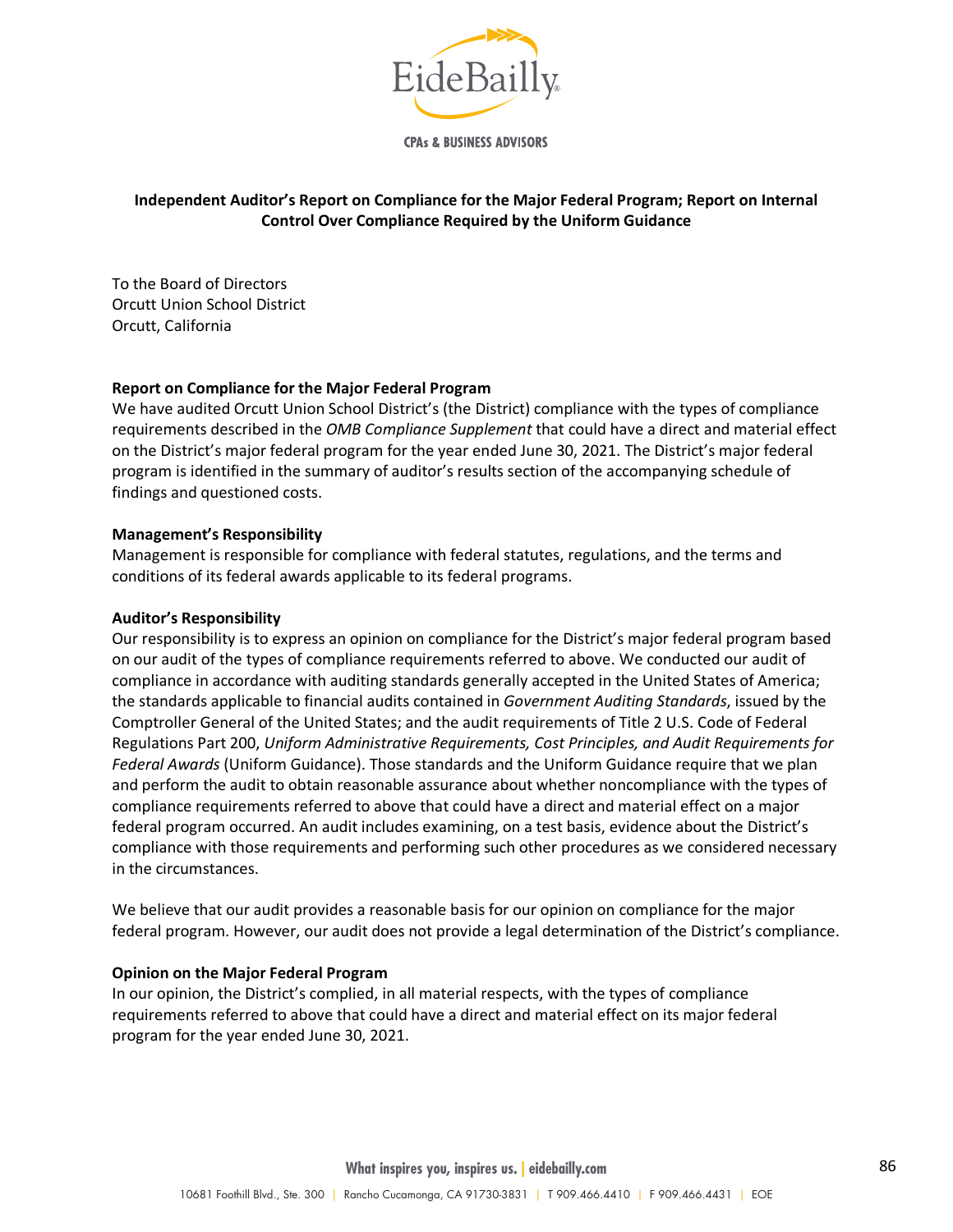### **Report on Internal Control over Compliance**

Management of the District is responsible for establishing and maintaining effective internal control over compliance with the types of compliance requirements referred to above. In planning and performing our audit of compliance, we considered the District's internal control over compliance with the types of requirements that could have a direct and material effect on the major federal program to determine the auditing procedures that are appropriate in the circumstances for the purpose of expressing an opinion on compliance for the major federal program and to test and report on internal control over compliance in accordance with the Uniform Guidance, but not for the purpose of expressing an opinion on the effectiveness of internal control over compliance. Accordingly, we do not express an opinion on the effectiveness of the District's internal control over compliance.

*A deficiency in internal control over compliance* exists when the design or operation of a control over compliance does not allow management or employees, in the normal course of performing their assigned functions, to prevent, or detect and correct, noncompliance with a type of compliance requirement of a federal program on a timely basis. *A material weakness in internal control over compliance* is a deficiency, or a combination of deficiencies, in internal control over compliance, such that there is a reasonable possibility that material noncompliance with a type of compliance requirement of a federal program will not be prevented, or detected and corrected, on a timely basis. *A significant deficiency in internal control over compliance* is a deficiency, or a combination of deficiencies, in internal control over compliance with a type of compliance requirement of a federal program that is less severe than a material weakness in internal control over compliance, yet important enough to merit attention by those charged with governance.

Our consideration of internal control over compliance was for the limited purpose described in the first paragraph of this section and was not designed to identify all deficiencies in internal control over compliance that might be material weaknesses or significant deficiencies. We did not identify any deficiencies in internal control over compliance that we consider to be material weaknesses. However, material weaknesses may exist that have not been identified.

The purpose of this report on internal control over compliance is solely to describe the scope of our testing of internal control over compliance and the results of that testing based on the requirements of the Uniform Guidance. Accordingly, this report is not suitable for any other purpose.

Gide Sailly LLP

Rancho Cucamonga, California March 29, 2022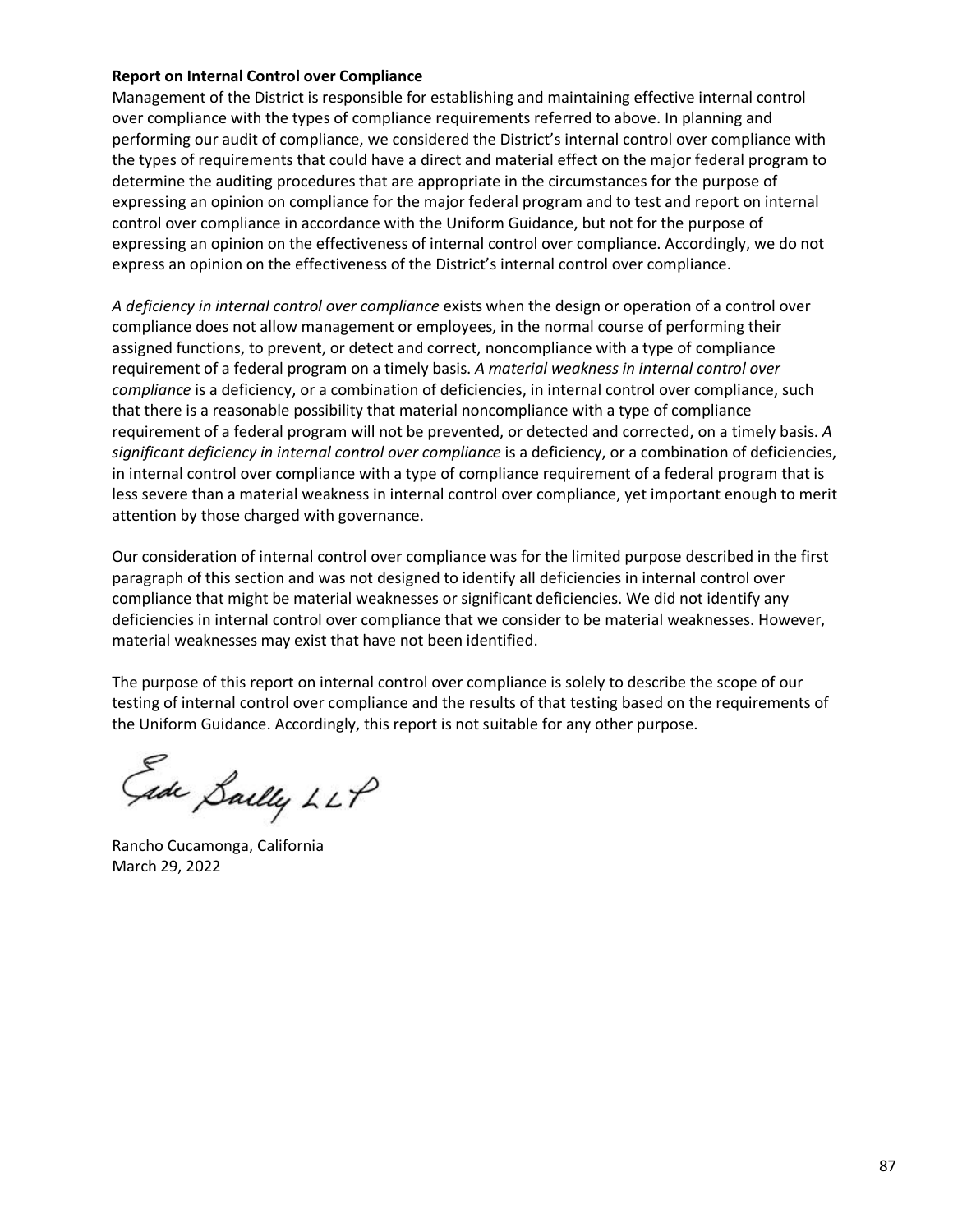

**CPAs & BUSINESS ADVISORS** 

#### **Independent Auditor's Report on State Compliance**

To the Board of Directors Orcutt Union School District Orcutt, California

#### **Report on State Compliance**

We have audited Orcutt Union School District's (the District) compliance with the types of compliance requirements described in the *2020-2021 Guide for Annual Audits of K-12 Local Education Agencies and State Compliance Reporting,* applicable to the state laws and regulations listed in the table below for the year ended June 30, 2021.

#### *Management's Responsibility*

Management is responsible for compliance with the state laws and regulations as identified in the table below.

#### *Auditor's Responsibility*

Our responsibility is to express an opinion on the District's compliance with state laws and regulations based on our audit of the types of compliance requirements referred to below. We conducted our audit in accordance with auditing standards generally accepted in the United States of America; the standards applicable to financial audits contained in *Government Auditing Standards*, issued by the Comptroller General of the United States; and the audit requirements of the *2020-2021 Guide for Annual Audits of K-12 Local Education Agencies and State Compliance Reporting*. Those standards require that we plan and perform the audit to obtain reasonable assurance about whether noncompliance with the compliance requirements listed below has occurred. An audit includes examining, on a test basis, evidence about the District's compliance with those requirements and performing such other procedures as we considered necessary in the circumstances.

We believe that our audit provides a reasonable basis for our opinion on state compliance. However, our audit does not provide a legal determination of the District's compliance.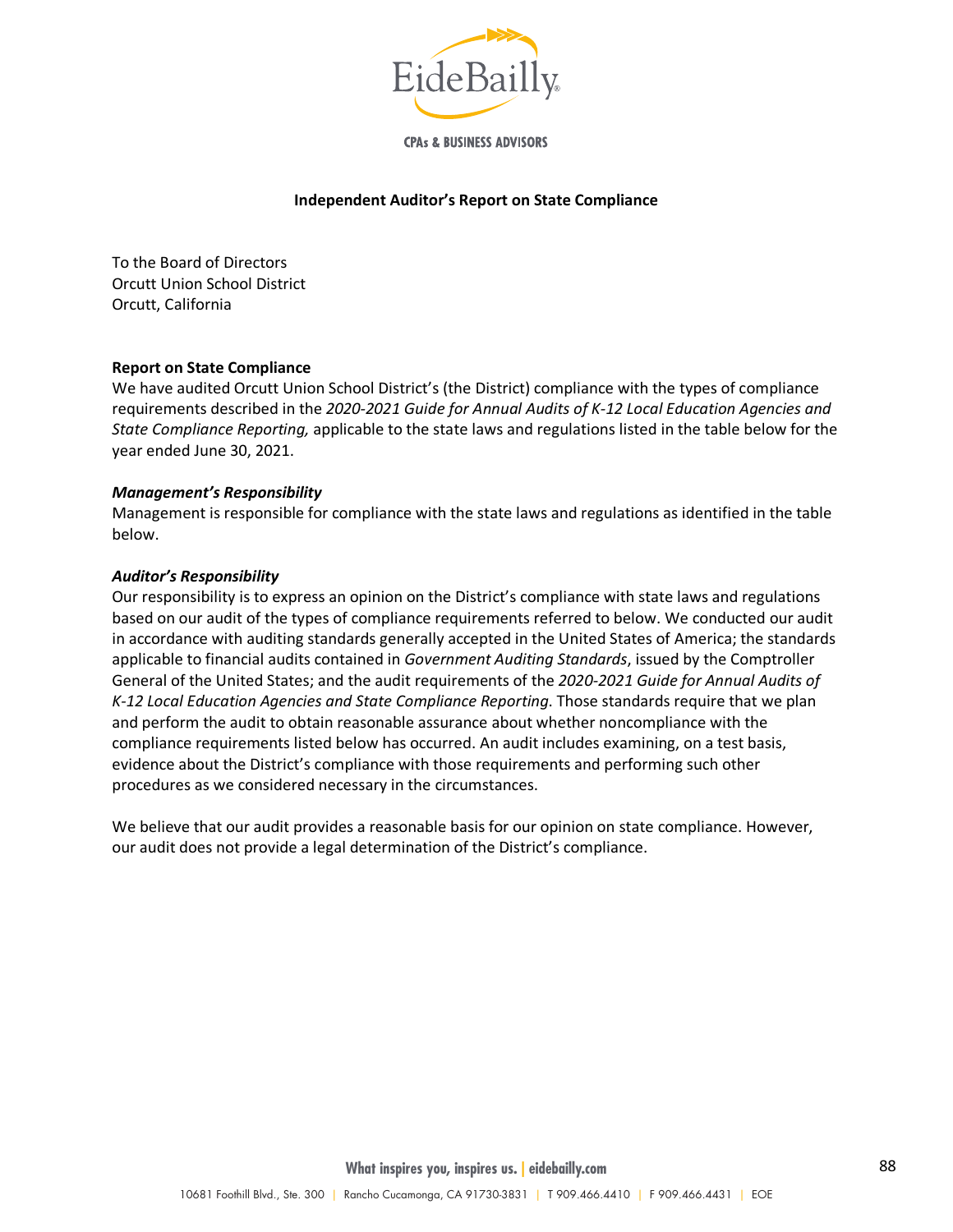#### *Compliance Requirements Tested*

In connection with the audit referred to above, we selected and tested transactions and records to determine the District's compliance with laws and regulations applicable to the following items:

|                                                                              | <b>Procedures</b> |
|------------------------------------------------------------------------------|-------------------|
|                                                                              | Performed         |
| LOCAL EDUCATION AGENCIES OTHER THAN CHARTER SCHOOLS                          |                   |
| Attendance and Distance Learning                                             | Yes               |
| <b>Teacher Certification and Misassignments</b>                              | Yes               |
| Kindergarten Continuance                                                     | Yes               |
| <b>Instructional Time</b>                                                    | Yes               |
| <b>Instructional Materials</b>                                               | Yes               |
| Ratios of Administrative Employees to Teachers                               | Yes               |
| <b>Classroom Teacher Salaries</b>                                            | Yes               |
| <b>Early Retirement Incentive</b>                                            | No, see below     |
| <b>Gann Limit Calculation</b>                                                | Yes               |
| <b>School Accountability Report Card</b>                                     | Yes               |
| K-3 Grade Span Adjustment                                                    | Yes               |
| Apprenticeship: Related and Supplemental Instruction                         | No, see below     |
| Comprehensive School Safety Plan                                             | Yes               |
| <b>District of Choice</b>                                                    | No, see below     |
| SCHOOL DISTRICTS, COUNTY OFFICES OF EDUCATION, AND CHARTER<br><b>SCHOOLS</b> |                   |
| California Clean Energy Jobs Act                                             | No, see below     |
| Proper Expenditure of Education Protection Account Funds                     | Yes               |
| Unduplicated Local Control Funding Formula Pupil Counts                      | Yes               |
| Independent Study - Course Based                                             | No, see below     |
| <b>CHARTER SCHOOLS</b>                                                       |                   |
| Attendance                                                                   | Yes               |
| Mode of Instruction                                                          | Yes               |
| Nonclassroom-Based Instruction/Independent Study                             | No, see below     |
| Determination of Funding for Nonclassroom-Based Instruction                  | No, see below     |
| <b>Charter School Facility Grant Program</b>                                 | No, see below     |
|                                                                              |                   |

The District did not offer an Early Retirement Incentive Program during the current year; therefore, we did not perform procedures related to the Early Retirement Incentive Program.

We did not perform Apprenticeship: Related and Supplemental Instruction procedures because the program is not offered by the District.

We did not perform District of Choice procedures because the program is not offered by the District.

We did not perform California Clean Energy Jobs Act procedures because the related procedures were performed in a previous year.

Procedures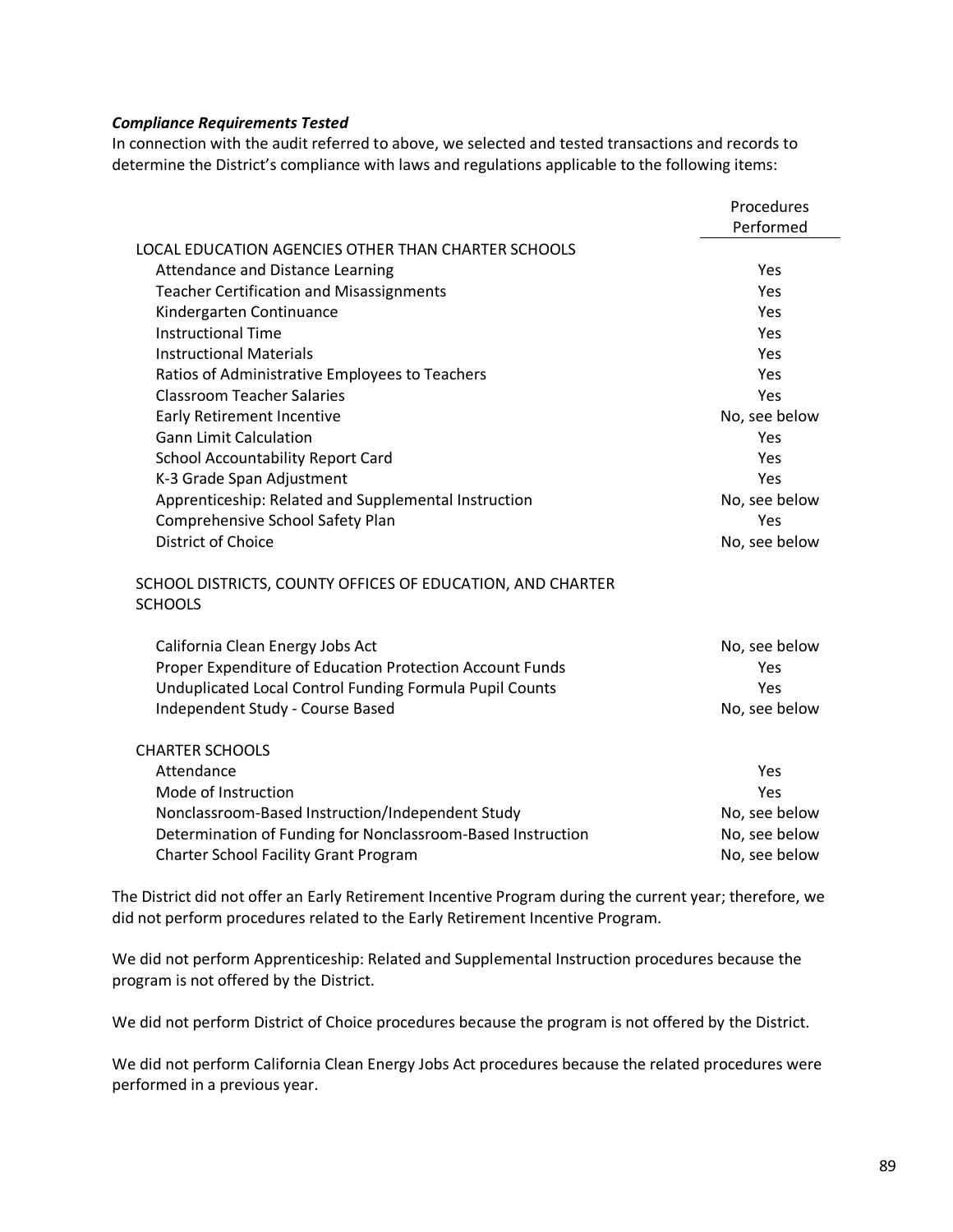The District does not offer an Independent Study - Course Based program; therefore, we did not perform any procedures related to the Independent Study - Course Based Program.

We did not perform procedures for the Nonclassroom-Based Instruction/Independent Study for Charter Schools because the ADA was under the level that requires testing

Additionally, we did not perform procedures for the Charter School Facility Grant Program because the District did not receive funding for this program.

# *Unmodified Opinion*

In our opinion, the District complied, in all material respects, with the laws and regulations of the state programs referred to above for the year ended June 30, 2021.

The purpose of this report on state compliance is solely to describe the results of our testing based on the requirements of the *2020-2021 Guide for Annual Audits of K-12 Local Education Agencies and State Compliance Reporting*. Accordingly, this report is not suitable for any other purpose.

Ide Sailly LLP

Rancho Cucamonga, California March 29, 2022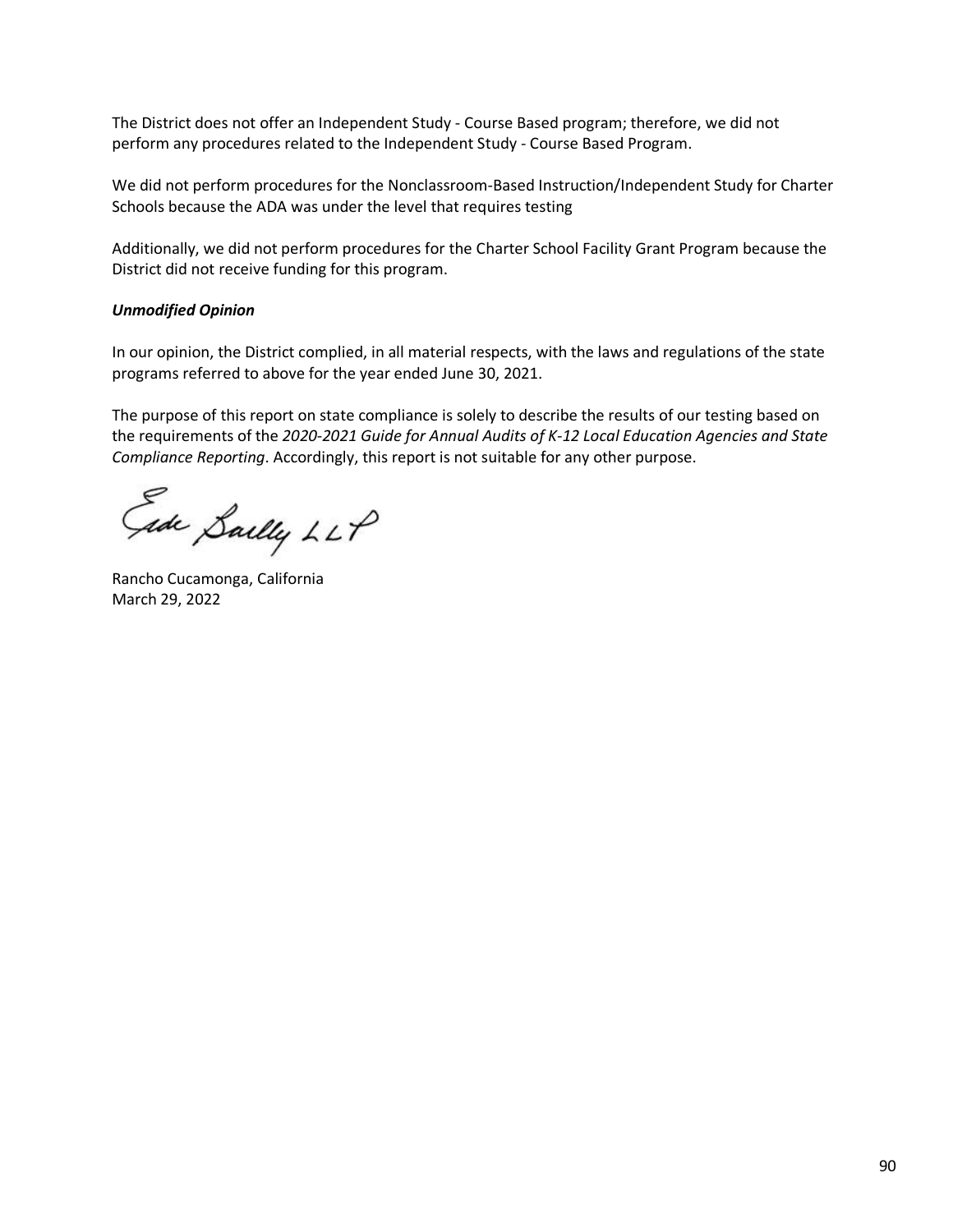

Schedule of Findings and Questioned Costs June 30, 2021 Orcutt Union School District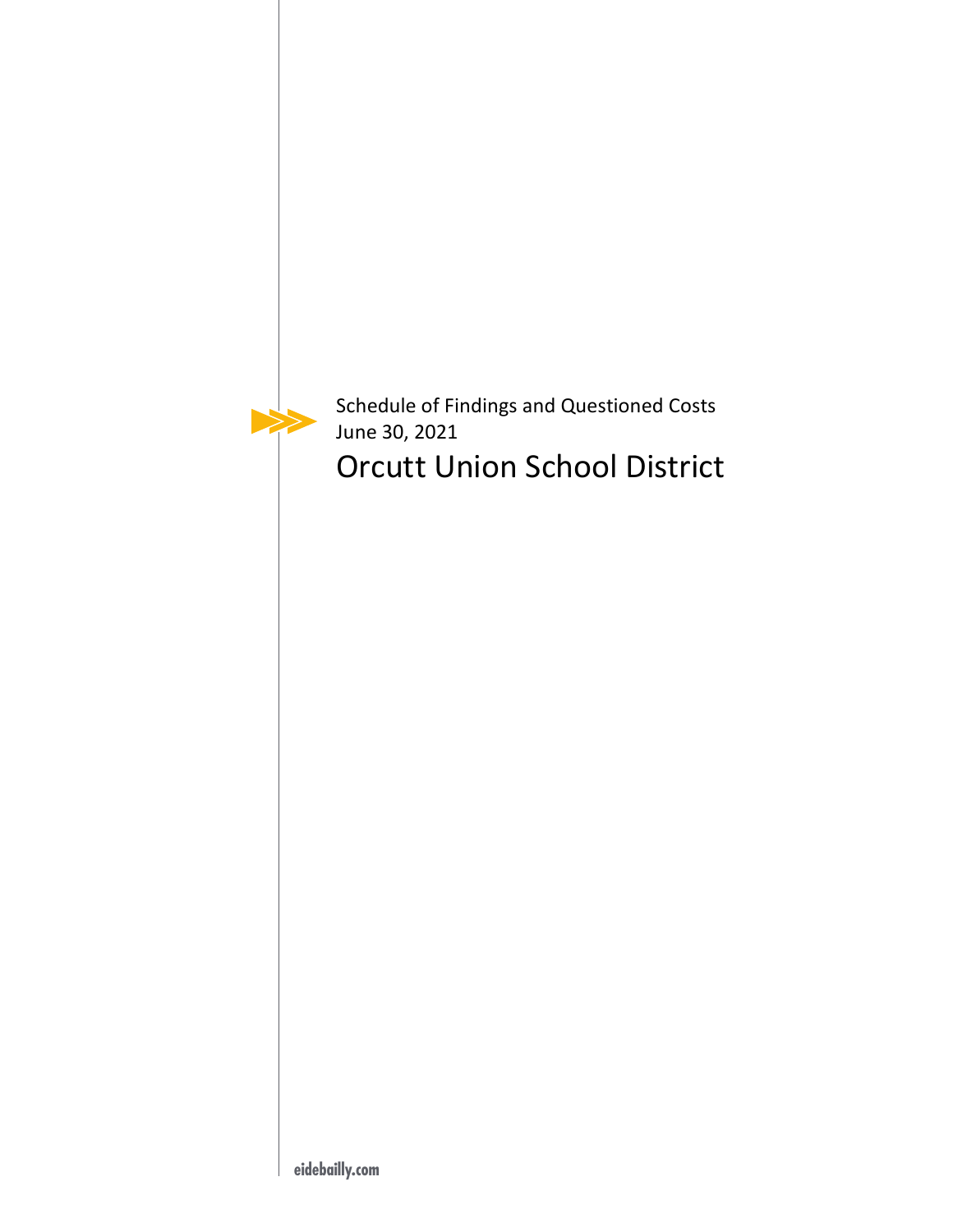# **Financial Statements**

| Type of auditor's report issued                                                                                                                          | Unmodified                                                          |  |  |  |  |  |
|----------------------------------------------------------------------------------------------------------------------------------------------------------|---------------------------------------------------------------------|--|--|--|--|--|
| Internal control over financial reporting<br>Material weaknesses identified<br>Significant deficiencies identified not considered                        | No                                                                  |  |  |  |  |  |
| to be material weaknesses                                                                                                                                | None Reported                                                       |  |  |  |  |  |
| Noncompliance material to financial statements noted?                                                                                                    | No                                                                  |  |  |  |  |  |
| <b>Federal Awards</b>                                                                                                                                    |                                                                     |  |  |  |  |  |
| Internal control over major program<br>Material weaknesses identified<br>Significant deficiencies identified not considered<br>to be material weaknesses | No<br>None Reported                                                 |  |  |  |  |  |
| Type of auditor's report issued on compliance<br>for major programs                                                                                      | Unmodified                                                          |  |  |  |  |  |
| Any audit findings disclosed that are required to be reported<br>in accordance with Uniform Guidance 2 CFR 200.516(a)                                    | No                                                                  |  |  |  |  |  |
| <b>Identification of major programs</b>                                                                                                                  |                                                                     |  |  |  |  |  |
| Name of Federal Program or Cluster                                                                                                                       | Federal Financial Assistance Listing/<br><b>Federal CFDA Number</b> |  |  |  |  |  |
| <b>COVID-19 Coronavirus Relief Fund</b>                                                                                                                  | 21.019                                                              |  |  |  |  |  |
| Dollar threshold used to distinguish between type A<br>and type B programs                                                                               | \$750,000                                                           |  |  |  |  |  |
| Auditee qualified as low-risk auditee?                                                                                                                   | Yes                                                                 |  |  |  |  |  |
| <b>State Compliance</b>                                                                                                                                  |                                                                     |  |  |  |  |  |
| Type of auditor's report issued on compliance<br>for programs                                                                                            | Unmodified                                                          |  |  |  |  |  |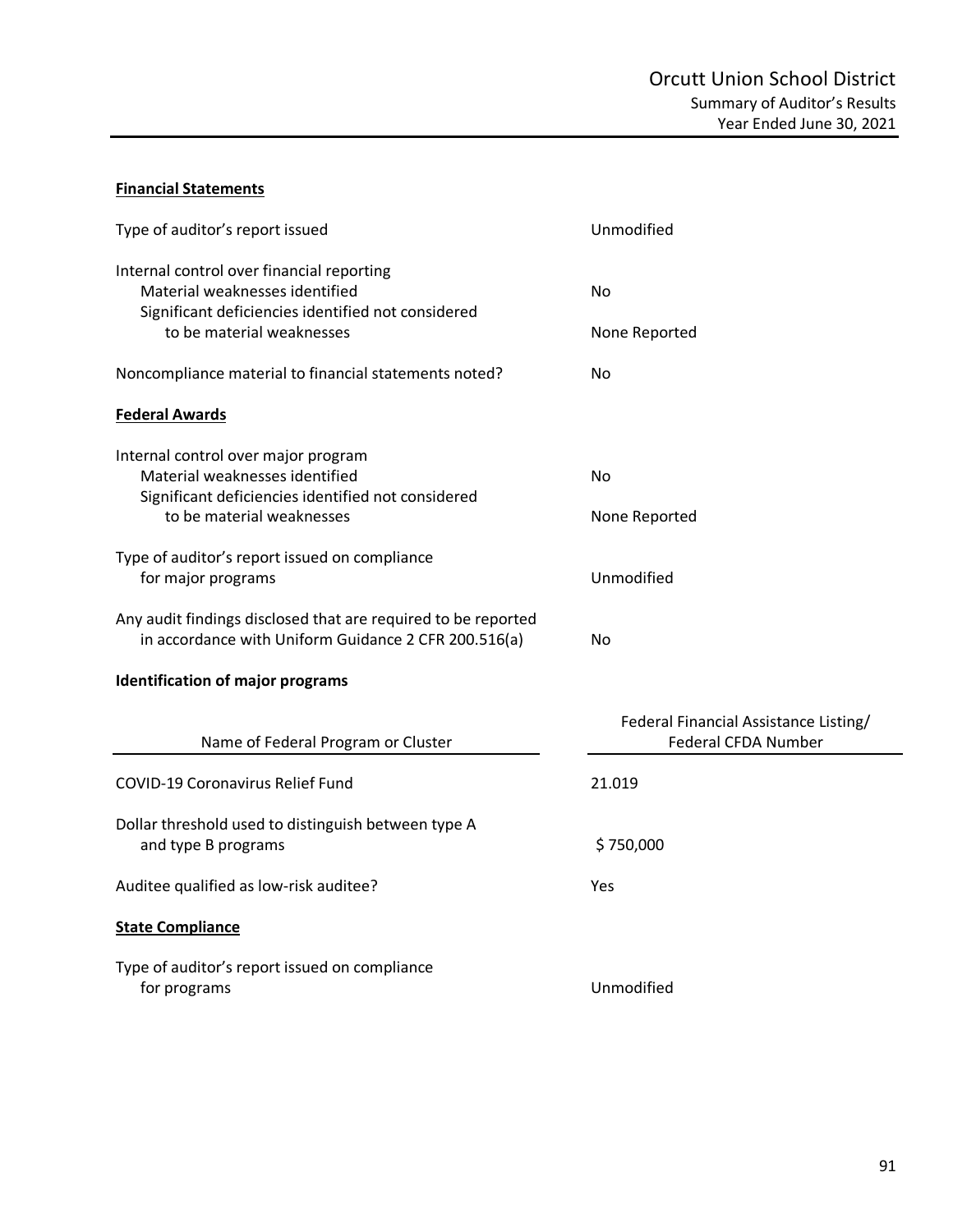None reported.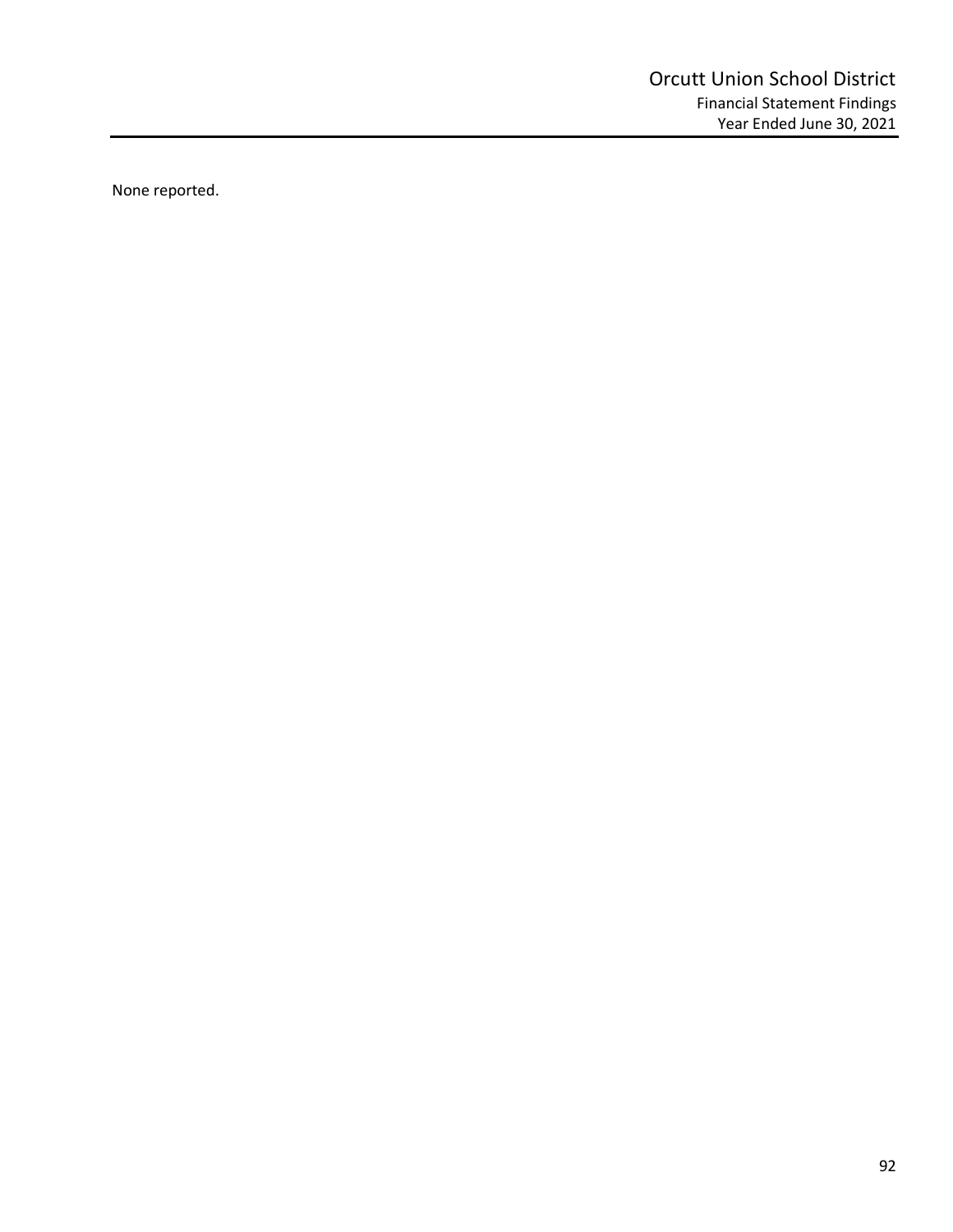None reported.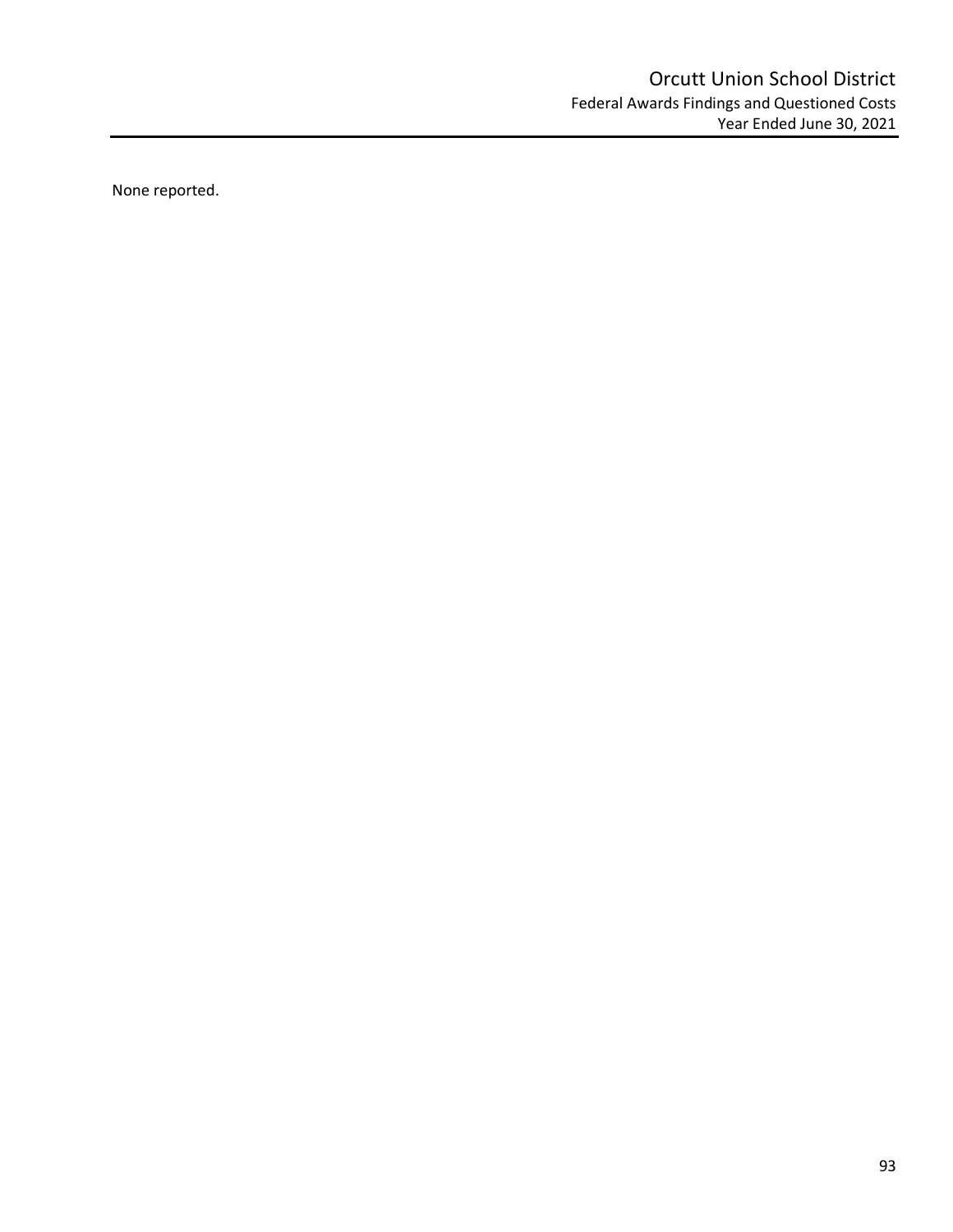None reported.